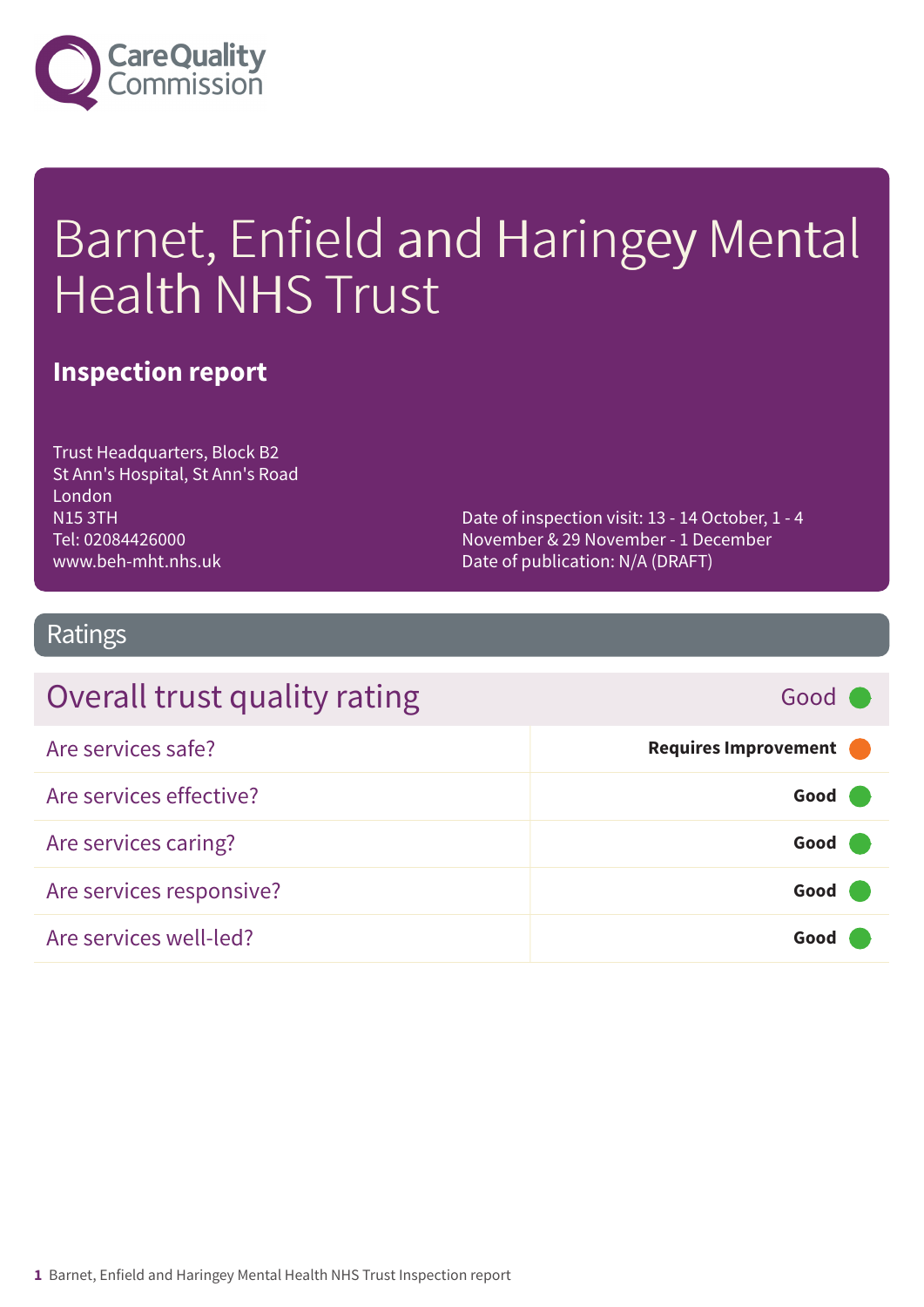### Our reports

We plan our next inspections based on everything we know about services, including whether they appear to be getting better or worse. Each report explains the reason for the inspection.

This report describes our judgement of the quality of care provided by this trust. We based it on a combination of what we found when we inspected and other information available to us. It included information given to us from people who use the service, the public and other organisations.

We rated well-led (leadership) from our inspection of trust management, taking into account what we found about leadership in individual services. We rated other key questions by combining the service ratings and using our professional judgement.

We award the Use of Resources rating based on an assessment carried out by NHS Improvement. Our combined rating for Quality and Use of Resources summarises the performance of the trust taking into account the quality of services as well as the trust's productivity and sustainability. This rating combines our five trust-level quality ratings of safe, effective, caring, responsive and well-led with the Use of Resources rating.

### Overall summary

#### **What we found**

#### Overall trust

We inspected Barnet, Enfield and Haringey Mental Health Trust as part of our continual checks on the safety and quality of healthcare services. We also inspected the well-led key question for the trust overall.

We inspected three of the mental health services provided by the trust. We completed full inspections of the trust's acute wards for adults of working age and psychiatric intensive care units (PICUs) and mental health crisis and healthbased places of safety. We completed a focused inspection, which looked at the safe and well-led key questions, for community-based mental health services for adults of working age. We also inspected the community health services for children, young people and families that the trust provided in Enfield. We chose these core services as we knew there had been some challenges including serious incidents or there were requirement notices from the previous inspection and we wanted to see how the trust had responded and if high quality care and treatment was being delivered.

The trust provides the following mental health services, which we did not inspect this time:

- Child and adolescent mental health wards
- Forensic inpatient/secure wards (low secure)
- Long stay/rehabilitation mental health wards for working age adults
- Wards for older people with mental health problems
- Community-based mental health services for older adults
- Specialist community mental health services for children and young people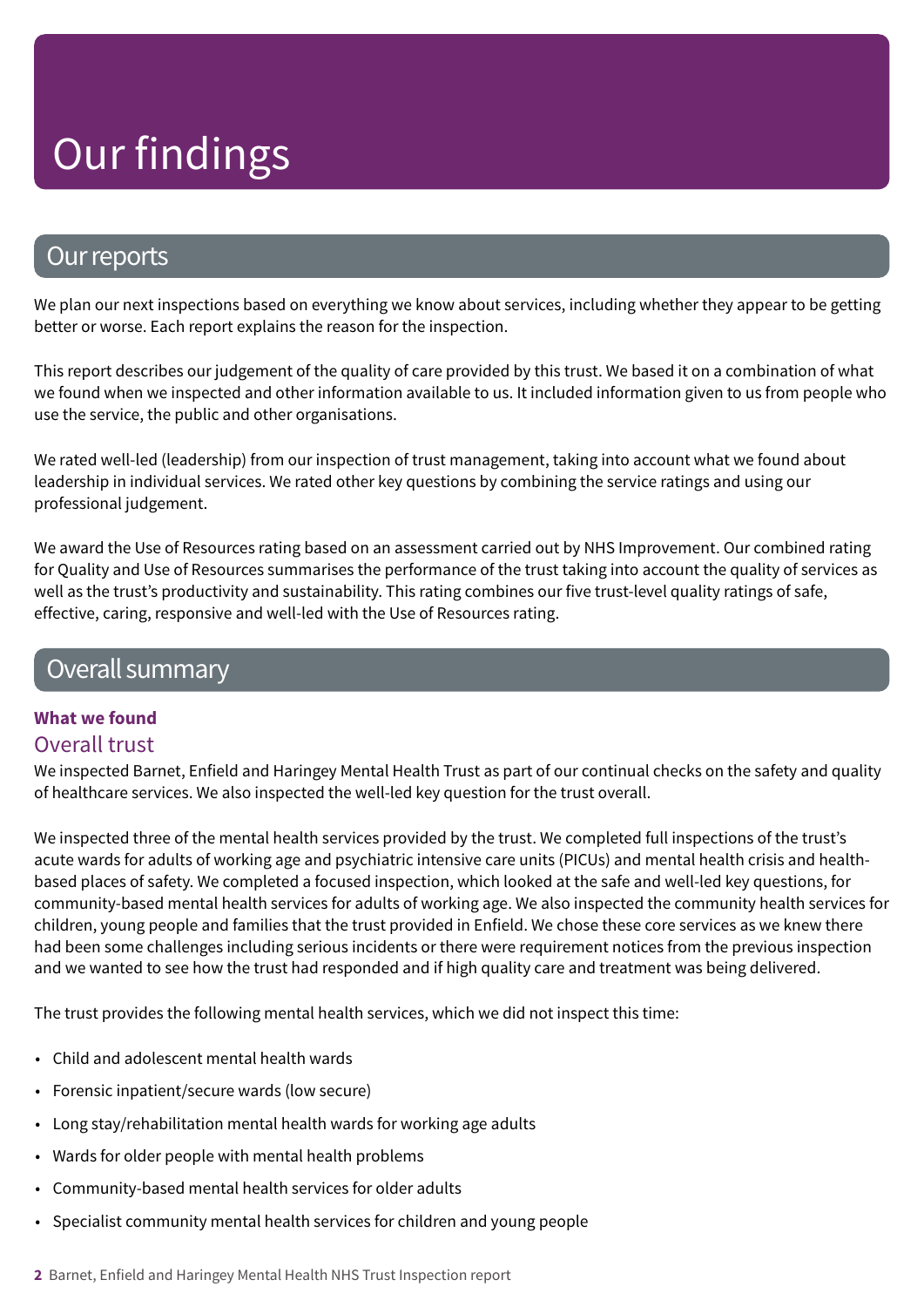• Specialist eating disorder services

The trust also provides the following community health services, which we did not inspect this time:

- Adults
- End of life care

Our overall rating of the trust stayed the same. We rated them as **good** because:

- We rated effective, caring, responsive and well-led as good, and safe as requires improvement.
- We rated three of the trust's services that we inspected as good and one as requires improvement.
- In rating the trust, we took into account the current ratings of the mental health and community health services we did not inspect this time.
- Overall, we found that whilst there had been progress since the previous inspection there was more to do. However, the trust leadership was aware of this and had plans to continue this work. They were focusing on improving the experience of patients accessing and using their services.
- The inspection took place at a time of complexity for the trust board. The trust had entered a partnership with Camden and Islington NHS Foundation Trust. The trusts now had the same skilled and experienced chair and chief executive and planned to have one shared executive director team by the end of June 2022. However, the board and other senior leaders needed the time to think through the implications including areas for opportunities and risks including potential conflict associated with the partnership with Camden and Islington NHS Foundation Trust. Also, executive directors whilst positive about the partnership were feeling understandably anxious about the impact of the changes on the trust and their individual roles and the support to them individually during the change needed to be kept under review.
- The inspection also took place at a time where there were concerns about a new COVID-19 variant and the potential impact on plans for the winter. The trust had worked hard to ensure patients continued to receive safe care during the COVID-19 pandemic. The trust had implemented infection, prevention and control procedures. They had changed models of working, such as offering some services remotely, to support people to continue to access services. The trust had also worked closely with other stakeholders and providers in the North Central London health and care system to meet the needs of patients, such as setting up crisis hubs so children and young people could access support without having to go to an emergency department. The trust had progressed with vaccinating staff and were commended for setting up a service to vaccinate people with a learning disability in a calm and supportive environment.
- The trust's estate had seen a major improvement with the opening of the new wards at St Ann's Hospital, the opening of Oak Partnership Ward in Southgate and the removal of all shared bedrooms, but many of the trust's other buildings were old. They often contained risks that made it harder for staff to manage them safely and did not offer therapeutic environments. The seclusion room on Trent Ward at Edgware Community Hospital did not, offer patients full privacy and one of the rooms used in the health-based place of safety contains environmental features which could potentially harm patients. Senior leaders acknowledged the need for further improvements to the trust's estate, and a strategic outline case for the rest of the trust estate to be modernised had been submitted with the support of the integrated care system and NHS London.
- The trust had a clear strategic plan to meet the needs of its local population, but further work was needed to ensure this was delivered. Since the last inspection, the trust had developed a new clinical strategy aligned to Camden and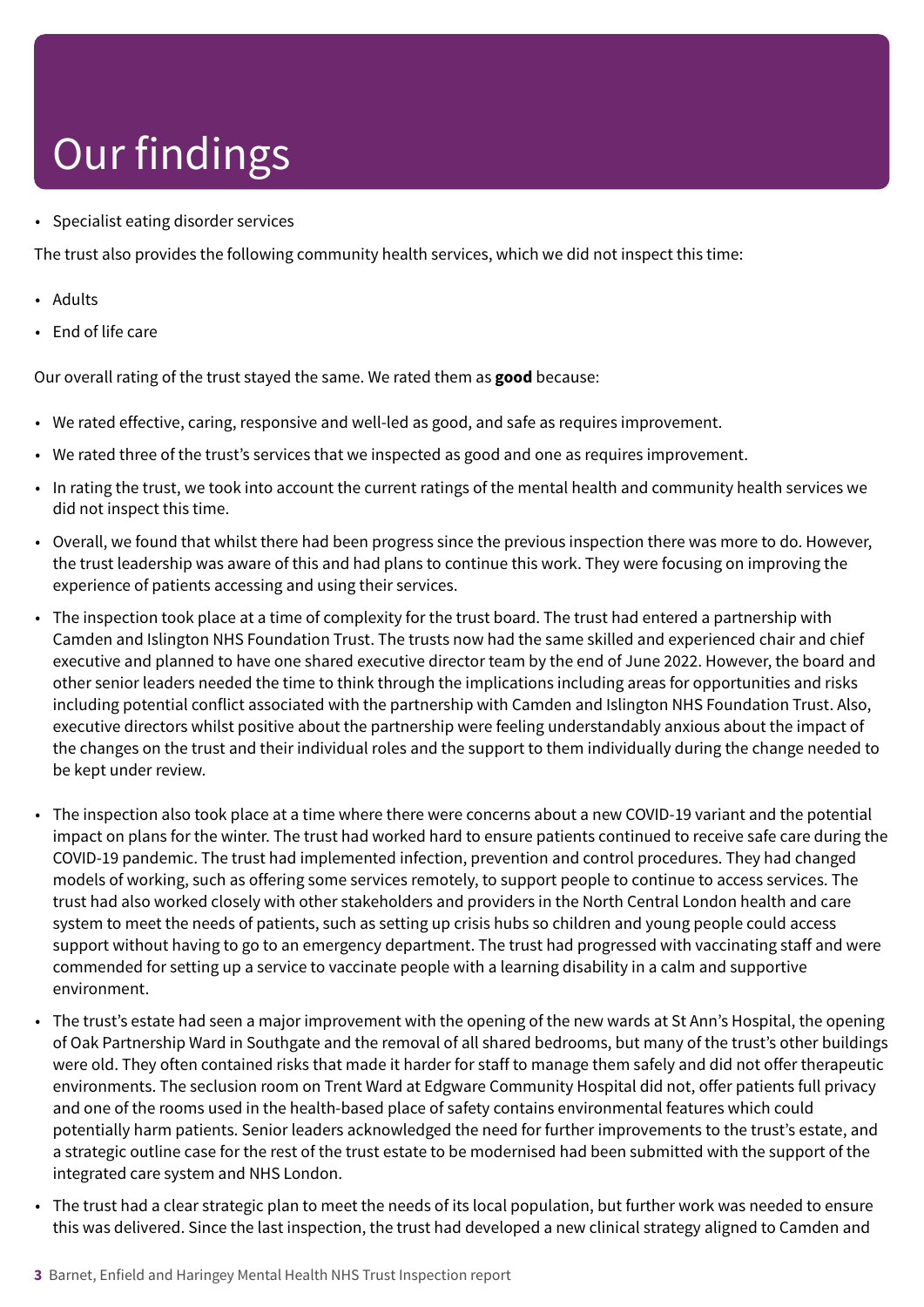Islington NHS Foundation Trust. The divisional structures had been embedded since the last inspection, with local services being managed by geography. Divisional leaders were very enthusiastic and committed to improving services. Divisional objectives were also in place although these needed to be further developed and embedded to ensure transformation of community services took place as planned and were aligned to the care pathways being developed across North Central London in line with objectives of the Long Term Plan.

- The trust was working in partnership with third sector providers to meet the needs of people. It had, as part of the transformation of community mental health services for example, awarded contracts to third sector providers so people could be supported with housing, employment and finances. The trust needs to progress with its plans to extend this further to ensure it meets the needs of communities and reduces inequalities.
- Organisational culture was improving. We heard about staff feeling more able to speak up when needed and improved connections between front line and senior leadership staff. The staff survey engagement rate had just improved from 44% last year to 54% this year. The external and independent Freedom to Speak Up Guardian arrangements were working effectively and staff awareness of this had improved. The four staff inclusion networks had been sustained and there had been developments especially for the Better Together network for Black and Asian minority ethnic staff. We also heard about the work to improve WRES, the in-depth listening exercises and the development with staff of a behavioural framework to focus on staff living the values of the trust. Many staff we spoke with also spoke positively about how Black History Month had been celebrated at the trust. However, more work was needed to embed this work, to ensure it was adequately resourced and that the progress with key actions was monitored. For example, the network leads needed enough time to carry out their roles. Also, whilst sixty-three percent of interview panels for posts at band seven or above now included a panel member from an ethnic minority background this needed to increase.
- The trust continued to focus on improving the quality of care it provided. Its 'Brilliant Basics' approach had progressed well since the last inspection. It was talked about by staff and improving services for patients. There had been a sustained reduction in restrictive practices in the trust's acute wards, particularly across the new wards, with improvement methodologies being rolled out. We also heard about the safety huddles taking place at every level.
- Quality improvement work had developed and started to embed since the last inspection. A team was in place to support the development of this approach, over 1000 staff had been trained and the trust was developing a quality improvement academy. We heard staff talking about how they had started to use the methodology and it was being used in a wider range of areas including patient access and flow. This work needed to be further extended and embedded.
- The trust had progressed work to support more people to participate in the development and running of its services. It now employed 45 peer support workers and planned to employ a further 30 people. There were also around 100 Experts by Experience on an involvement register and this grew by 5-10 people each month. They helped in a wide range of roles across the trust including work on the development of strategy and policy, recruitment, supporting service users and training staff. It was positive to hear that there were patient forums in three of the divisions and plans for the other two. Trust leaders told us that they hoped to develop this work more and embed it more in the work of the divisions. There was also scope to further extend the people participation to ensure people who use services are central to all the trust developments, for example, through ensuring people are trained in quality improvement methodologies so they can be part of teams progressing this work.
- The trust was in the process of improving its IT infrastructure and the information available to staff. Over the last two years, it had spent £5.8m on improving IT systems and hardware, and it was in the final stages of delivering a data warehouse. The digital strategy was going to the next board for approval. The trust recognised the need to ensure staff had access to live data to enable them to manage services effectively and hoped that the first versions of new dashboards would be available imminently.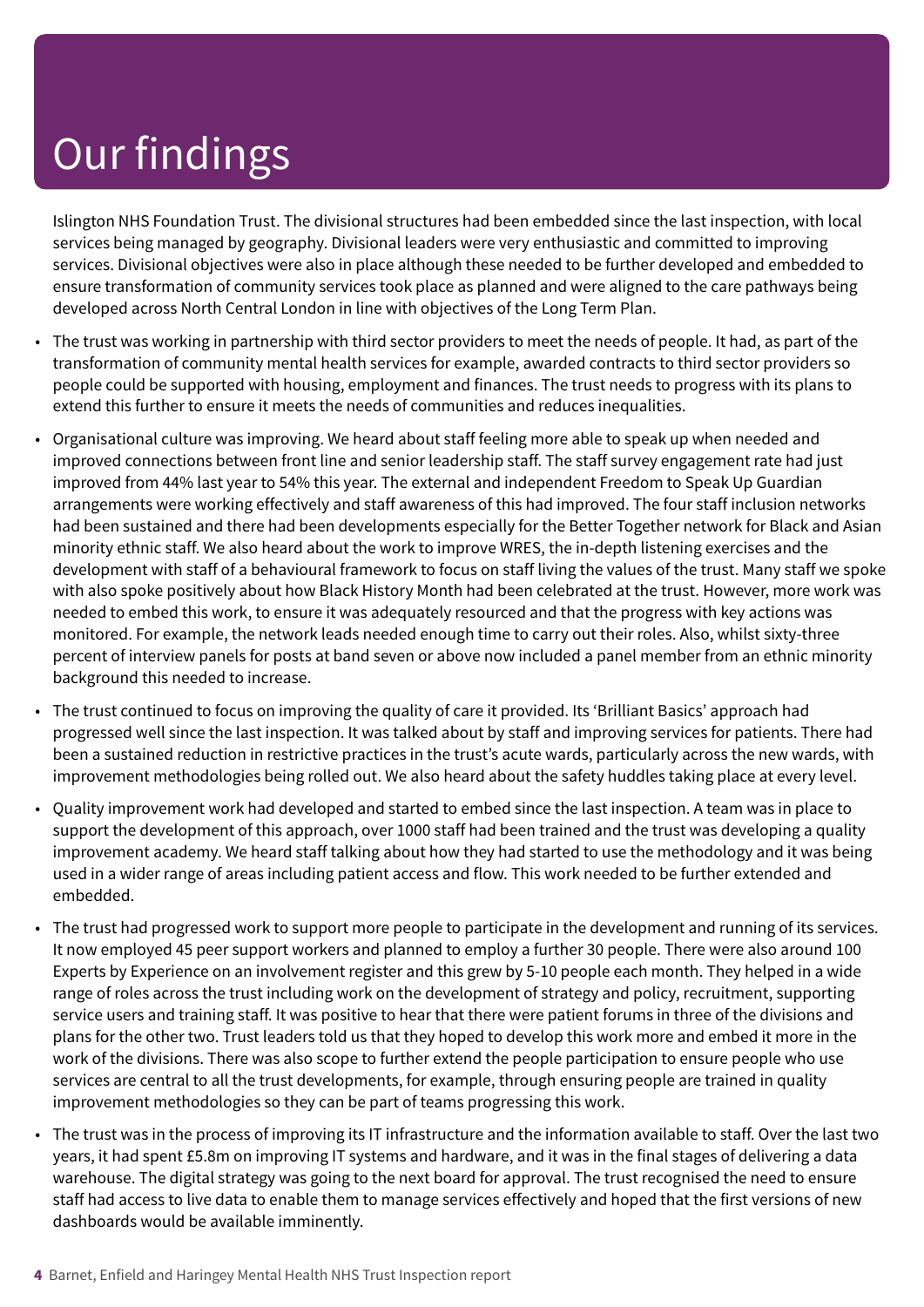- The trust had started work to improve its research and development and had become a member of University College London Partners. The development of research was not just to increase the number of research projects, but also to widen the scope of who completed research to other professionals including nursing, and ensure research involves service users and makes a contribution to improving the services they receive.
- The trust had arrangements in place for staff to implement the Accessible Information Standard, which applies to people using services (and where appropriate carers and parents) who have information or communication needs relating to a disability, impairment or sensory loss, and its website had been recognised nationally as an example of good practice in accessibility. Staff working in services did not, however, always know what the standard was or how they would apply it in their work.

#### However:

- The trust continued to have pressures on its acute adult services. Although staff had worked hard to reduce inpatient lengths of stay and fewer adult patients had to be placed in services outside the local area, further work was still required. Many patients remained in the health-based place of safety for more than 24 hours, often waiting for a bed, and patients identified as requiring assessments in the community under the Mental Health Act were not always assessed promptly. Trust staff continued to work with stakeholders, such as the police and local authorities, and on quality improvement initiatives, but further improvements were still required.
- The Barnet crisis resolution and home treatment team had a team caseload of 60. The team was working to reduce the size of the caseload, but it remained too high.
- The recruitment and retention of staff remained a significant challenge for the trust. The trust had continued with work to review its staffing model, with a new nursing strategy and a focus of developing new career paths. However, vacancies remained. Some acute and PICU wards had high rates of unfilled staff shifts.
- The completion of mandatory training had improved overall and at the time of the inspection was 87%. However, Immediate Life Support (65%) training was still below the levels required, with particularly low completion in some services, having fallen behind due to the pandemic presenting challenges for face-to-face training. The failure to meet the target for this training was a risk to patient safety. There were plans for this to be addressed with additional capacity for face to face training arranged but this needed to be fully implemented.
- The trust did not always respond to complaints quickly. Whilst it was acknowledged that during the height of the pandemic responding to complaints was a lower priority, at the time of this inspection the completion of complaint responses within the agreed timescales was only 25%. A quality improvement project was in place to identify the reasons for this and make changes, but this needed to be implemented and target response times met.
- The trust continued to work to improve the timeliness and quality of its serious incident investigation, but further work was required to embed improvements. There was now a trust-wide group to support shared learning, improve the consistency of reports and to review the quality and effectiveness of recommendations and there was improved confidence in incident reporting and in the identification of when an investigation was needed. The trust had also introduced a new template for the completion of reports and hoped to involve service users and carers more in the process. Nevertheless, the five serious incident reports we reviewed still needed some improvements, such as by ensuring the most important findings are clear, and the timeliness of responses needed to improve. Although the average completion period for serious incident reports had reduced from 118 days, it was still 80 days. Whilst we heard how the trust shared learning from incidents, further work was needed to ensure a reduction in incidents with recurring themes across the trust.

#### **How we carried out the inspection**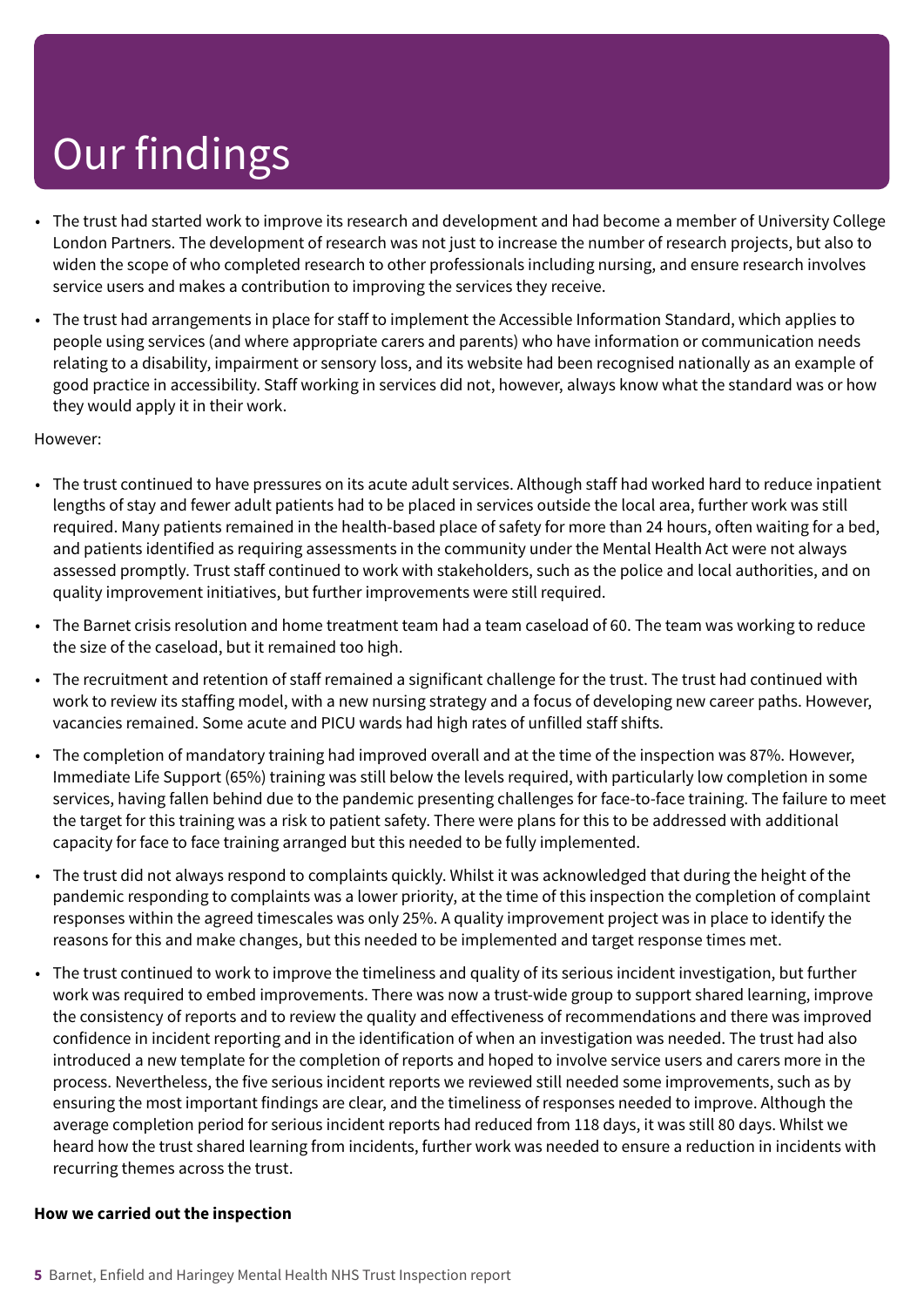Our inspection teams comprised of nine CQC inspectors, two CQC inspection managers, four specialist advisors and three experts by experience who contacted patients and carers on the telephone.

The well-led review team comprised an executive reviewer who was Chair of an NHS mental health trust, two specialist advisors, a financial governance assessor from NHSE/I, two CQC inspectors, an inspection manager and a head of hospital inspection.

The core service inspections, gave short-notice to the services they were visiting to ensure the staff were available to be interviewed.

During our inspection of the four core services and the Well-led review, the inspection teams:

- reviewed records held by the CQC relating to each service
- visited five inpatient wards: Daisy and Tulip Wards at St Ann's Hospital, Devon and Suffolk Wards at Chase Farm Hospital, and Trent Ward at Edgware Community Hospital. We looked at the environment, medicines and observed interactions between staff and patients
- visited six community teams supporting people with mental health needs, including three crisis resolution and home treatment teams, one early intervention team and two locality teams supporting adults of a working age
- visited teams providing community health services for children and young people in Enfield, including team bases and two specialist schools
- visited the health-based place of safety
- spoke with 25 members of staff and conducted three focus groups during the well-led review
- spoke with 15 senior leaders during our inspections of services, including matrons, divisional directors, team managers and ward managers
- spoke with 107 other members of staff, including registered and non-registered nurses, doctors, occupational therapists, speech and language therapists, clinical psychologists, physiotherapists, dieticians, activities coordinators, peer support workers, pharmacists, graduate mental health workers, nursing associates, support worker and social workers.
- completed two focus groups with staff from across Enfield community health services
- interviewed 53 patients and 21 relatives of patients
- reviewed 82 patient care and treatment records
- observed six patient appointments and two home visits, with the patients' consent
- attended the morning daily planning meetings at all crisis resolution and home treatment team and four meetings at adult community teams, including a risk management meeting and caseload review
- attended meetings on all five wards, including two staff handover meetings, a quality safety meeting, a ward round, three 'Pride and Joy' multi-disciplinary meetings, and one bed management video call
- carried out a specific check of the medication management on the wards, including looking at 22 medicines administration records for patients
- looked at nine records of patients who had been administered rapid tranquilisation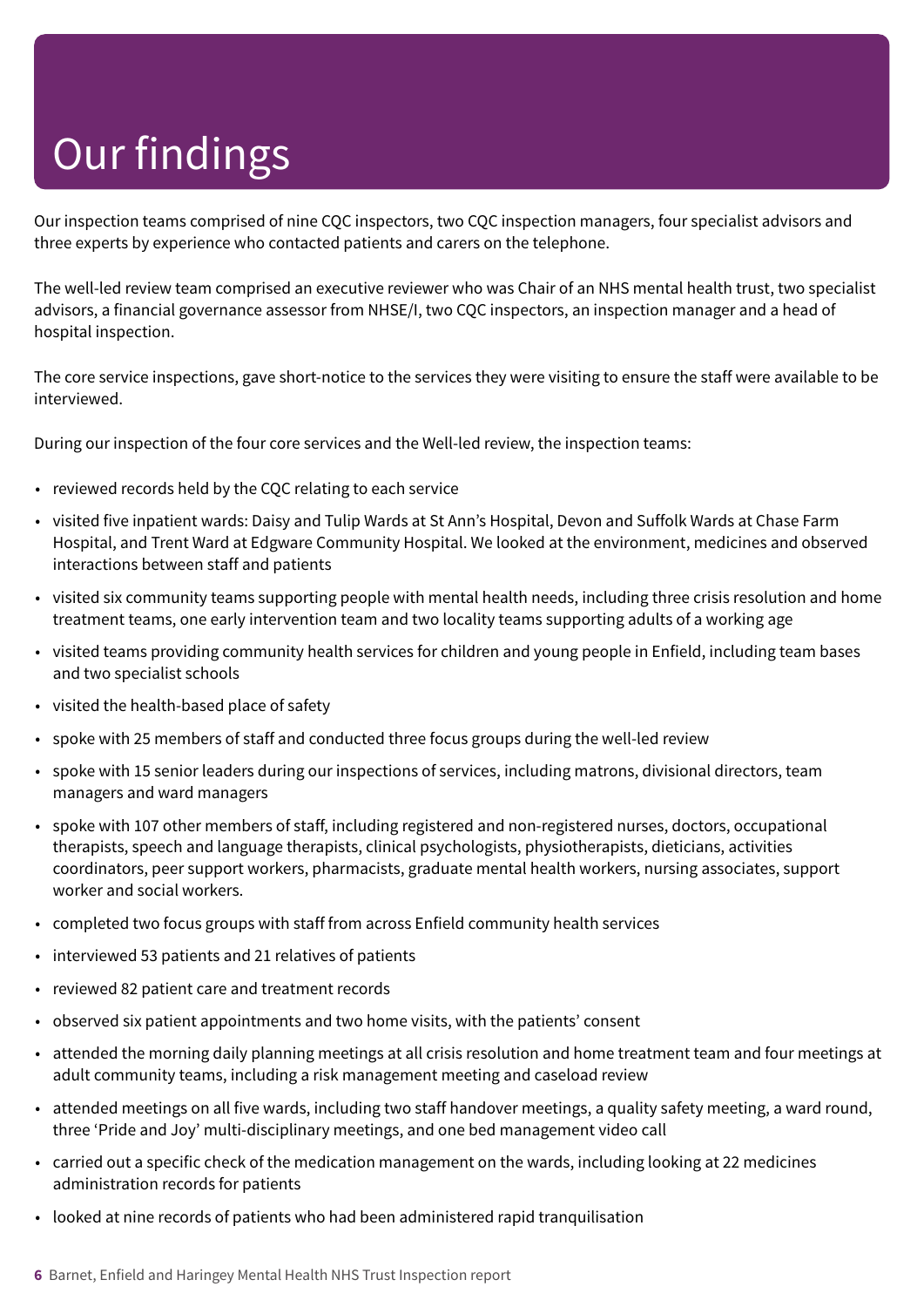• looked at a range of policies, procedures and other documents relating to the running of each service.

You can find further information about how we carry out our inspections on our website: www.cqc.org.uk/what-we-do/ how-we-do-our-job/what-we-do-inspection.

#### **What people who use the service say**

During this inspection, we spoke with 53 patients and 21 relatives of patients

Patients that we spoke to supported by the community mental health teams were very positive about the service they were receiving. They said that the staff were caring and treated them with dignity and respect. Patients said that staff were easy to contact and that they received regular communications with their care co-ordinator over the phone or face to face. Several patients that we spoke to told us that they felt the service had saved their lives. Most patients we spoke to said they felt involved in their care and that they had a copy of their care plan. Patients knew who to contact out of hours and told us that they knew what their crisis plan was.

All parents of children supported by the Enfield community health teams we spoke with told us that staff treated them with compassion, kindness and dignity. Parents said staff were approachable, non-judgmental and were responsive to their needs in addition to their child's needs.

Most patients we spoke with on the wards said staff treated them well and behaved kindly and they felt safe, although sometimes they thought there were not enough staff to meet everyone's needs. Patients generally described the staff to us as nice, friendly and helpful. However, some patients said that some bank and agency staff could be less helpful with them, and some could be rude.

Patients spoke of a huge improvement in the accommodation provided in the new Haringey Wards at St Ann's Hospital.

Patients across all wards told us it often took some time for nursing staff to respond to their requests at the nurses' station. Some patients also described staff not getting their names right, and not coming when they called them.

Patients told us that staff supported them to understand and manage their own care condition. Most patients told us they knew their diagnosis, medications and what their rights were whilst in hospital. Patients confirmed that staff supported them with their physical health needs.

Most patients understood how to make a complaint about their care, including speaking with their named nurse, the ward manager, or asking for support from an advocate to make a formal complaint.

Family members/carers across the wards, gave mixed feedback about the service. Reporting some good support from staff, helping their relatives to recover, and some less helpful staff. Three family members thought they should have been given more information about their relative's care.

#### Use of resources

Not inspected as part of this inspection.

### Combined quality and resource

Not inspected as part of this inspection.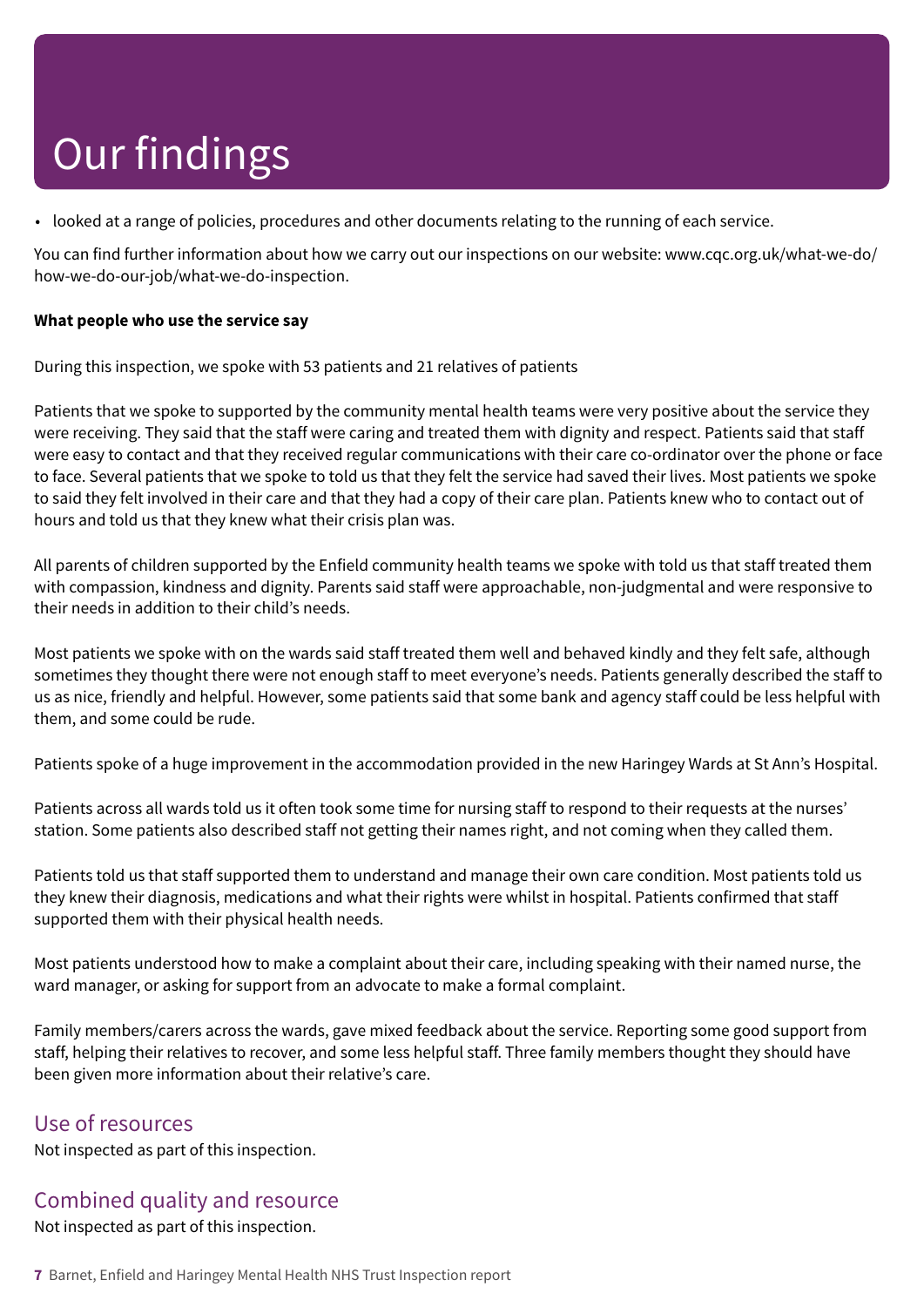### **Outstanding practice**

#### **Acute wards for adults of working age and psychiatric intensive care units (PICUs)**

• Assistant psychologists had recently been recruited and were receiving training to roll out and embed traumainformed care on the wards. On Tulip Ward, the psychologist had been piloting the Open Dialogue Model approach, a family and social network model, alongside the early intervention service.

#### **Community health services for Children, young people and families**

- Staff from the special school nursing service identified that there was a gap in health promotion within schools. They piloted a programme in one school, working collaboratively with the dietician and school staff to address increasing levels of obesity within children and young people.
- Staff from the Looked after children's service provided support to children seeking asylum, ensuring that they received access to necessary vaccines, such as tuberculosis and blood borne viruses, sexual health screening and support to access English speaking classes.
- The Community health services for Children, young people and families service had a charity, 'Little Sparks', that supported families and children, including those who have experienced a bereavement.

### Areas forimprovement

Action the trust MUST take is necessary to comply with its legal obligations. Action a trust SHOULD take is because it was not doing something required by a regulation but it would be disproportionate to find a breach of the regulation overall, to prevent it failing to comply with legal requirements in future, or to improve services.

#### **Action the trust MUST take to improve**:

We told the trust that it must take action to bring services into line with four legal requirements. This action related to three services.

#### **Acute wards for adults of working age and psychiatric intensive care units (PICUs)**

- The trust must ensure that action is taken to protect the privacy and dignity of patients using the seclusion room on Trent Ward. Regulation 10 (2) (a)
- The trust must ensure that staff working on acute wards and PICUs that need immediate life support training complete it. Regulation 18 (1)
- The trust must continue to take action to address the high rates of unfilled staff shifts on acute and PICU wards, particularly on Devon, Trent and Daisy wards. Regulation 18 (1)

#### **Mental health crisis and health-based places of safety**

• The trust must ensure that that it continues to work effectively with partner organisations to ensure patients who require a Mental Health Act assessment are assessed without undue delay to ensure their safety and that of others. Regulation 12 $(1)(2)(a)(b)(i)$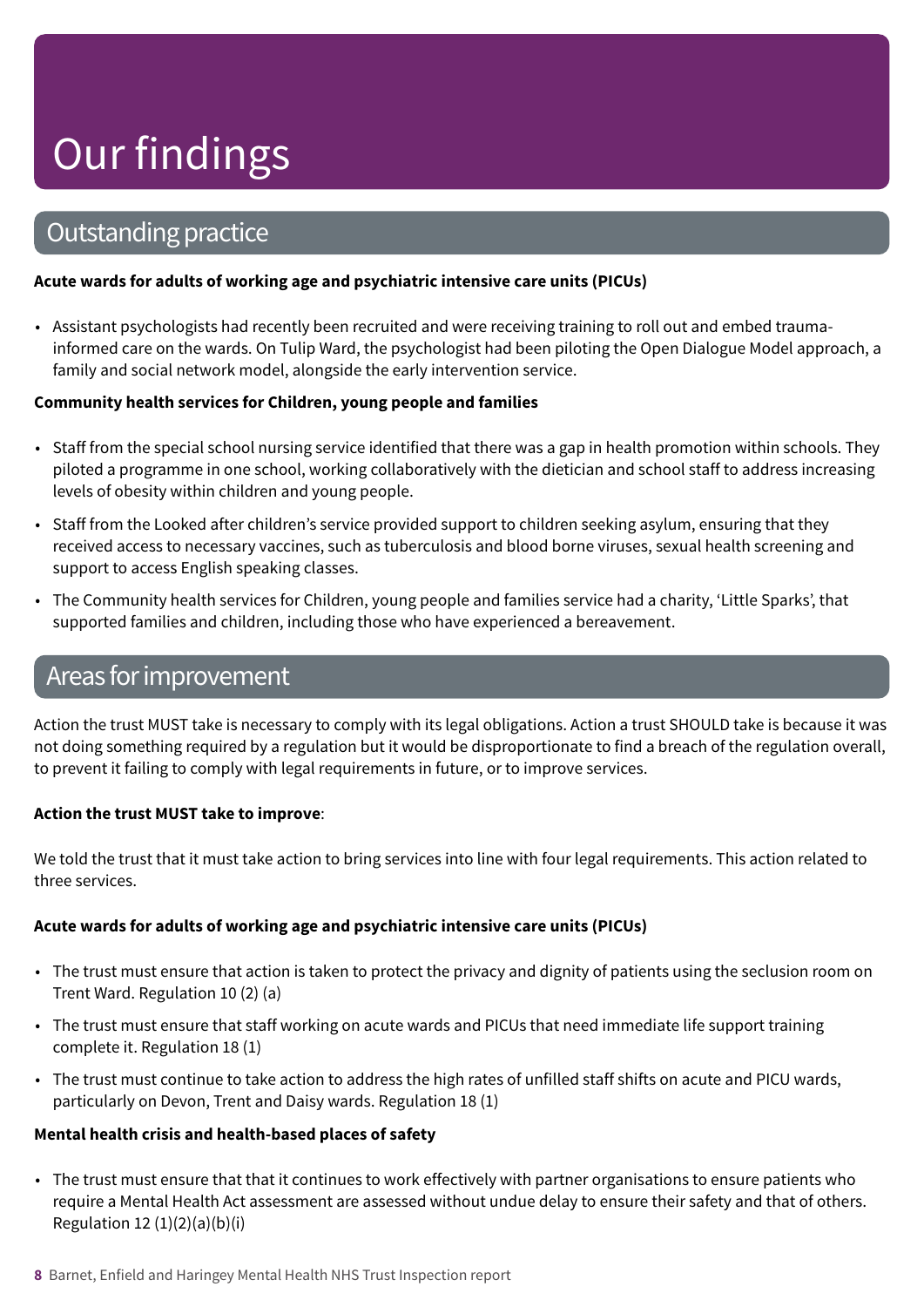- The trust must ensure it continues work to reduce the caseload size for the Barnet crisis resolution and home treatment team. Regulation 12 (1)(2)(b)
- The trust must continue its work to stop patients in the health-based place of safety from being held beyond the 24-hour Section 136 detention period with no legal framework for holding them. Regulation 13 (1)(2)(5)
- The trust must ensure that all facilities used by patients in the health-based place of safety are safe, with an appropriate standard of fixtures and fittings. Regulation 12 (1) (2) (d)

#### **Community-based mental health services for adults of working age**

• The trust must ensure that that it continues to work effectively with partner organisations to ensure patients who require a Mental Health Act assessment are assessed without undue delay to ensure their safety and that of others. Regulation 12 $(1)(2)(a)(b)(i)$ 

#### **Action the trust SHOULD take to improve:**

#### **Trust wide**

- The trust should complete the recruitment of non-executive directors and improve the diversity of the board.
- The trust should ensure regular visits for all members of the board to services are resumed with opportunities for feedback and reflecting on what they find.
- The trust should ensure an ongoing programme of facilitated board sessions take place to enable the board to consider the implications, opportunities and potential conflicts and promote the future partnership working with Camden and Islington NHS Foundation Trust.
- The trust should ensure the objectives of the divisions are sufficiently embedded to enable the transformation of community services to take place as planned across the three boroughs and are aligned to the care pathways being developed across North Central London in line with the objectives of the Long Term Plan.
- The trust should ensure it completes further work to modernise the estate to create therapeutic environments for patients and support staff to provide high quality care and treatment.
- The trust should ensure there is an ongoing review the time resources needed by senior trust leaders to support the work across the integrated care system and the focus on population health.
- The trust should ensure it develops services to meet the needs of communities and address inequalities. These should have clear outcome measures so their impact can be evaluated.
- The trust should ensure it embeds its work on equality, diversity and inclusion to achieve an impact across the trust. Actions agreed in response to the workforce race equality standards should be monitored to ensure they are implemented – for example that recruitment panels for posts graded 7 and above include a representative from a minority ethnic background.
- The trust should ensure that staff inclusion network leads have sufficient time to carry out their roles.
- The trust should ensure that the work to meet its target on completed appraisals is completed.
- The trust should ensure all the mandatory training targets are met, especially those delivered by face to face training.
- The trust should ensure it undertakes further work to address staff recruitment and retention challenges with an ongoing focus on 'hotspots'.
- **9** Barnet, Enfield and Haringey Mental Health NHS Trust Inspection report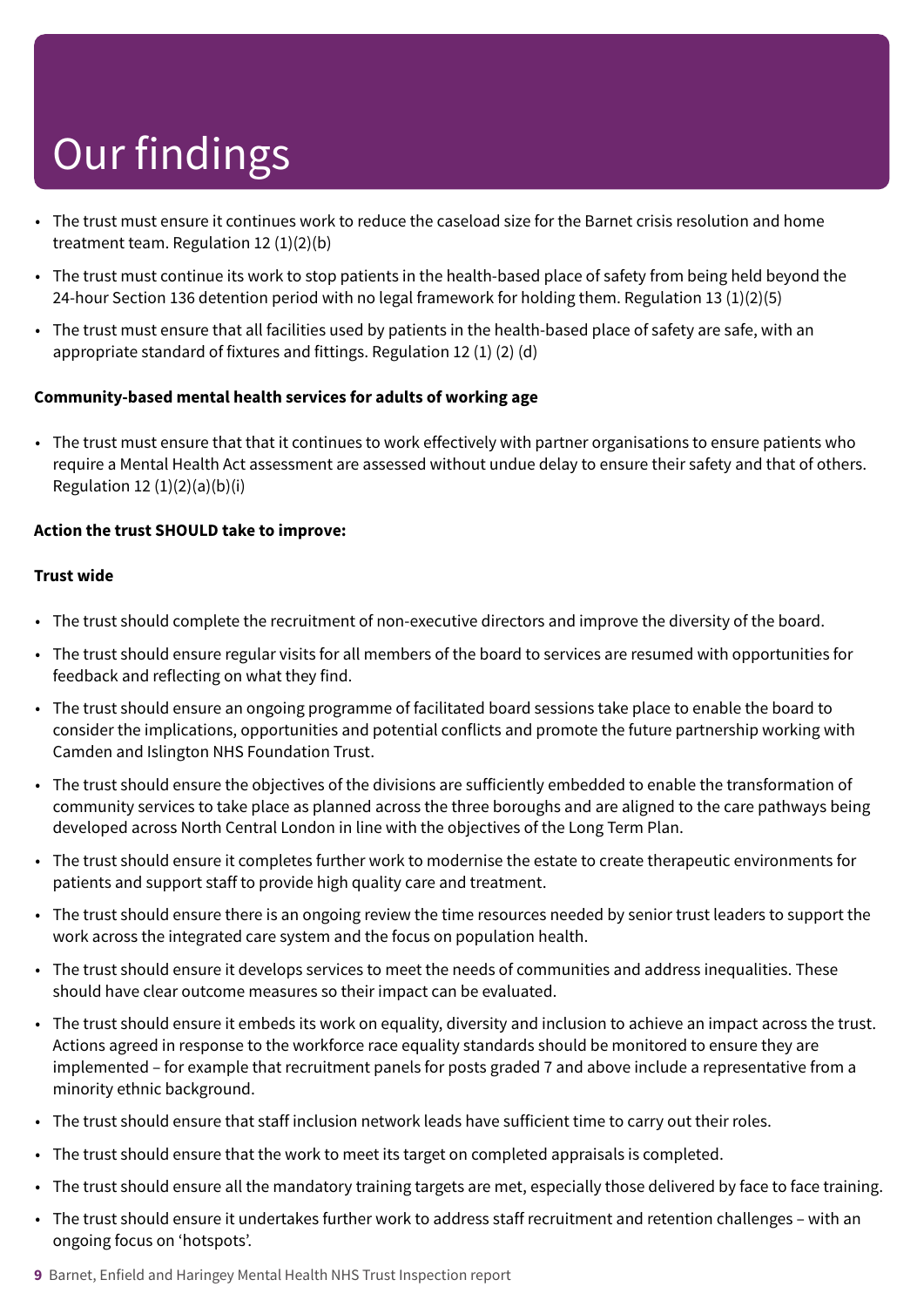- The trust should ensure it undertakes further work to address its failure to meet target timescales in responding to complaints.
- The trust should ensure it undertakes further work to improve the timeliness and quality of its serious incident investigations and the associated reports.
- The trust should ensure it undertakes further work to share the learning from incidents with the aim of reducing the number of incidents with recurring themes.
- The trust should ensure its annual accounts are submitted on time next year.
- The trust should ensure its digital strategy is approved and that there are clear plans for its implementation. Staff across the trust should be able to access live data to support them in carrying out their roles.
- The trust should ensure it undertakes further work to promote the participation of people who use services and carers in operational work across all the divisions of the trust. For example, people who use services should be active participants in quality improvement work.
- The trust should ensure it undertakes further work to progress its research and development to involve a wide range of professionals and people who use services. The research should contribute to improving the services people receive.

#### **Acute wards for adults of working age and psychiatric intensive care units (PICUs)**

- The trust should continue to monitor staffing numbers across the wards, in consultation with staff teams, to ensure the safety of staff and patients.
- The trust should continue to work to address the high turnover of staff across the wards, and significant use of bank and agency staff.
- The trust should continue to monitor staff practice in recording post rapid tranquilisation physical health checks and consider simplifying the recording systems in place for this.
- The trust should ensure that relevant staff on all ward have training in administering rapid tranquilisation via the deltoid muscle (in the arm) for the dignity of patients and to reduce the need for prone restraint.
- The trust should continue to monitor staff practice in labelling all bottles of liquid medicines with the date that they are opened, and it should ensure that all staff are clear about the correct procedures to dispose of unused medicines.
- The trust should consider further work to address risks in the activities rooms on the new wards at St Ann's Hospital, and in patient areas on Trent Ward, to ensure the safety of patients.
- The trust should ensure that staff have training in supporting autistic patients and patients with learning disabilities.
- The trust should consider how to ensure that patients are able to use the safe boxes in their bedrooms, or an alternative way of protecting their valuables.
- The trust should continue work to address intense bed pressures and monitor rates of readmission due to earlier patient discharges.
- The trust should liaise with patients and staff on Suffolk and Devon wards to ensure a comfortable ambient temperature in all areas.
- The trust should ensure that occupational therapists are recruited to fill the vacancies on Devon PICU and Suffolk Ward.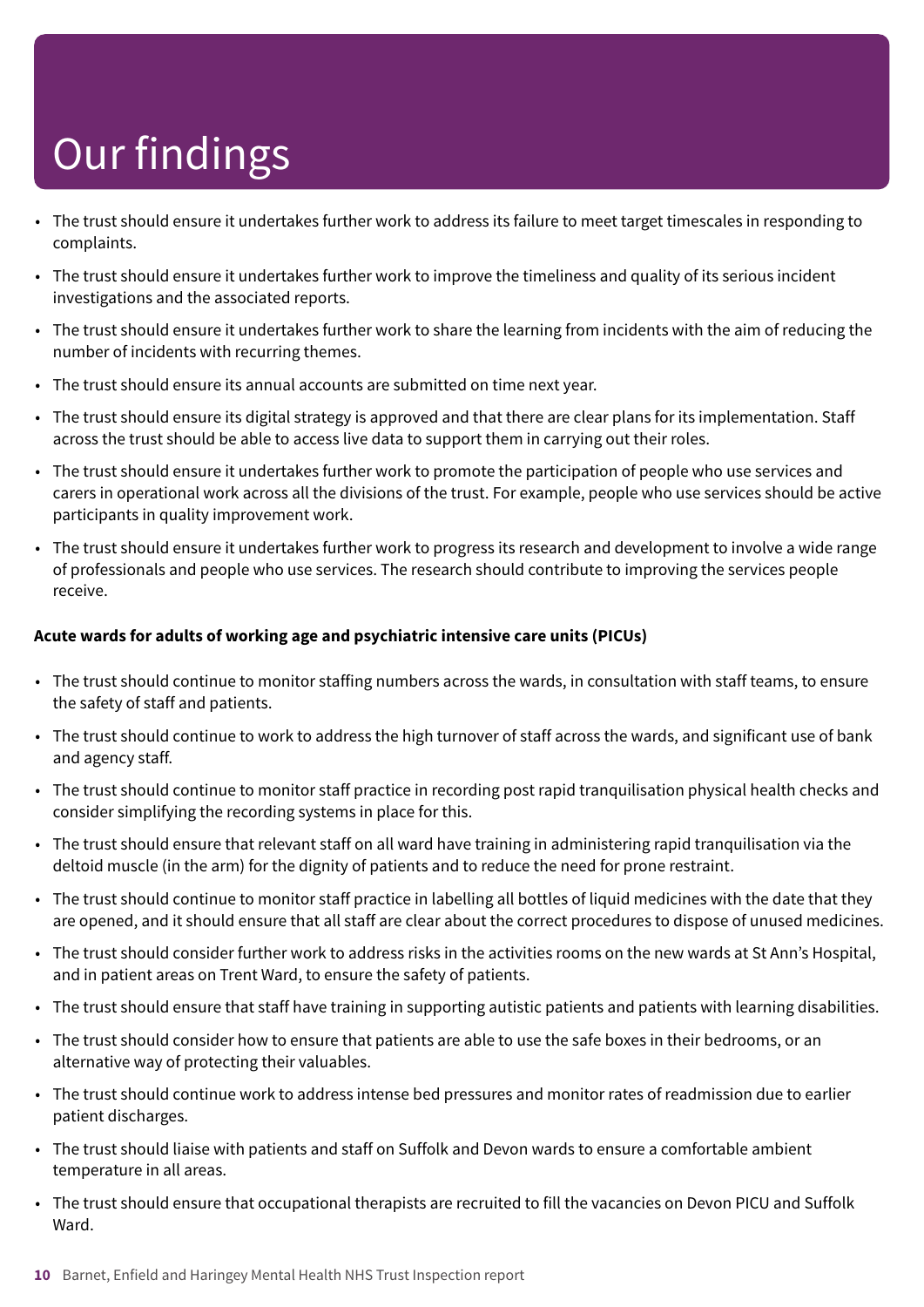- The trust should ensure that there are sufficient computers available for staff to use on each ward, particularly on Suffolk and Daisy wards to avoid delays in recording information.
- The trust should address concerns about the responsiveness of the maintenance team to repairs needed on the Edgware site (in Trent Ward).
- The trust should consider action that can be taken to recruit permanent consultant psychiatrists to the Barnet wards, due to the impact on staff and patients' morale.

#### **Mental health crisis and health-based places of safety**

- The trust should ensure that it continue work to reduce staff vacancies in the crisis resolution and home treatment teams.
- The trust should ensure that work continues to ensure patients supported by the crisis resolution and home treatment teams can access psychological therapies.
- The trust should ensure that staff in the crisis resolution and home treatment teams understand and record accurately a patient's capacity to consent. Where a person lacks mental capacity to make an informed decision, or give consent, staff need to act in accordance with the requirements of the Mental Capacity Act 2005 and associated code of practice.
- The trust should ensure that where when staff in the crisis resolution and home treatment teams share patient information with family members that they have discussed and recorded the consent of the patient to do so.
- Managers in the crisis resolution and home treatment teams should ensure that yearly staff appraisals are conducted on time each year and that records are updated to show these conversations have taken place.
- The trust should ensure that staff in the health-based place of safety record the legal authority under which medicine is given to patients for the purpose of rapid tranquilisation.
- The trust should ensure that patients are informed of their legal status within the place of safety, including when the period of detention has expired.
- The trust should ensure that activities that are intrusive to patients' privacy, such as using closed-circuit television in the health-based place of safety, is only carried out when required, based on an assessment of risks.

#### **Community-based mental health services for adults of working age**

- The trust should ensure that staff community-based mental health services for adults of working age are trained in all mandatory training modules.
- The trust should ensure that staff in the Enfield North Community Mental Health Team are aware of and follow the lone working policy.
- The trust should ensure that there are processes in place to ensure alarms in buildings used by Community-based mental health services for adults of working age work.

#### **Community health services for Children, young people and families**

- The trust should ensure that risk assessments include risks within the home environment, when staff were completing home visits.
- The trust should continue with its recruitment campaign for permanent consultant paediatricians.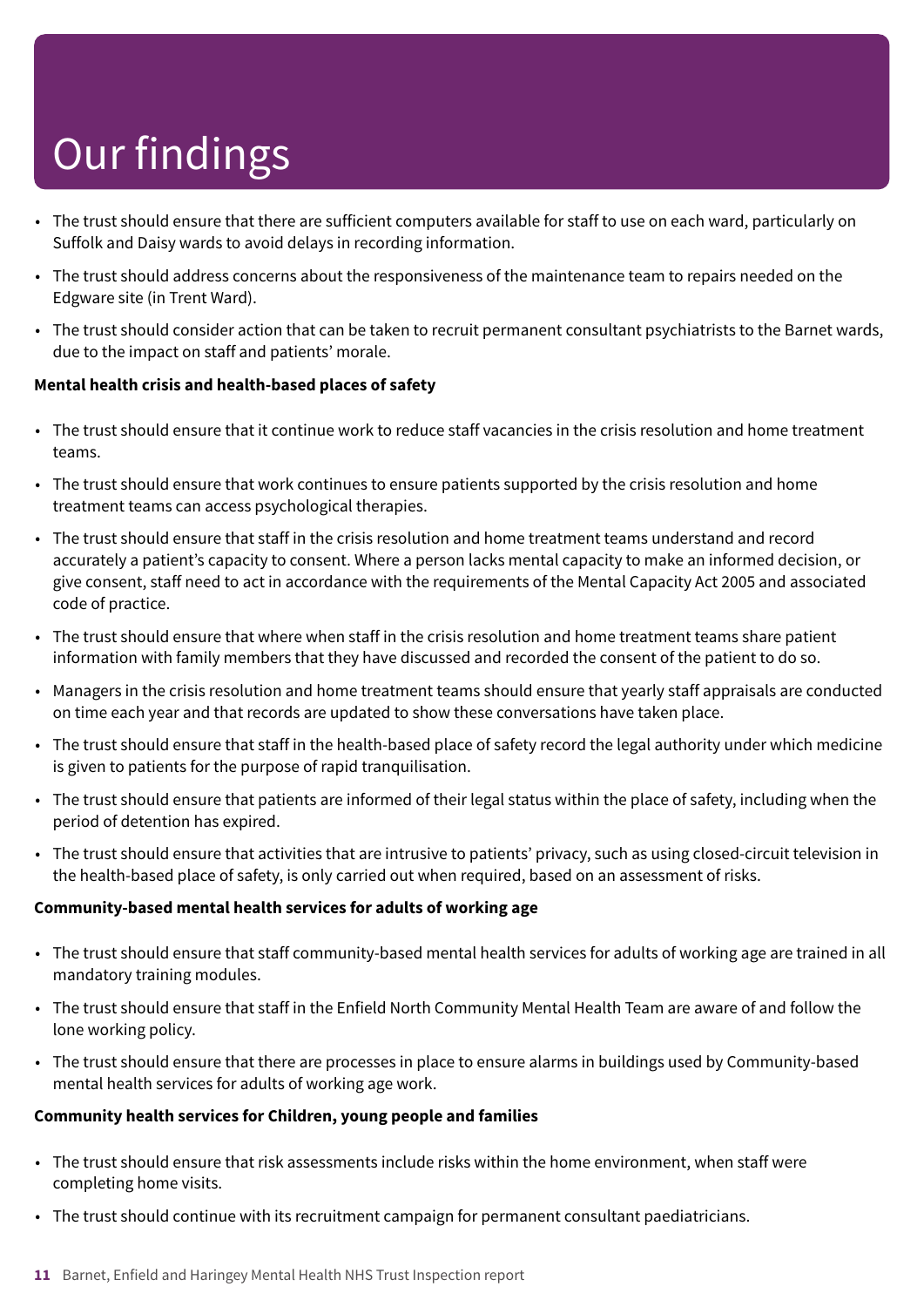### Is this organisation well-led?

#### **Leadership**

At the time of this inspection there were significant changes taking place in the leadership of the trust with the development of partnership working with Camden and Islington NHS Foundation Trust (C&I). In April 2021 the chair of C&I was also appointed as the chair of Barnet, Enfield and Haringey Mental Health NHS Trust (BEH). In October 2021 the chief executive of BEH became the chief executive of both trusts. The chief operating officer of BEH took on the combined role of deputy chief executive. The trusts were planning to have one executive director team in place by the end of June 2022.

There had also been changes in the non-executive directors of the board since the last inspection. In November 2021, the trust board consisted of the chair, chief executive, six non-executive directors and seven executive directors. Two non-executive directors sat on the boards of both trusts. There were no plans to extend further the number of nonexecutives working across both boards.

The non-executive directors had the appropriate skills, knowledge and experience. They all had experience as senior leaders in organisations including the NHS, other public bodies and the private sector. Non-executive directors brought skills in finance and investment, strategic development, working in partnership and transforming services including estates transformation. There had been careful consideration to ensure the right skills were in place to support the ongoing work of the trust. The non-executive directors did not reflect the ethnic diversity of the areas covered by the trust. Senior leaders described this as unacceptable and were seeking to address this through the recruitment to current vacancies.

There were two vacancies for non-executive directors. The trust was also creating two vacancies for associate nonexecutive directors. Recruitment was underway to find applicants with clinical experience and with knowledge of system working and transformation. The trust secretary was preparing an induction process for when new directors joined the board. This included shadowing experienced non-executive directors on visits to the trusts' services. Members of the board participated in a programme of board workshops every two months. At each workshop board members looked at specific themes. For example, a workshop had been scheduled to look at child and adolescent mental health services and another scheduled to look at race equality.

The pandemic had presented challenges for the joint working of the executive and non-executive directors. Meetings had mostly taken place remotely and visits to services had not taken place routinely either in person or remotely for non-executive directors. There was an awareness that this needed to recover, and plans were being put into place for regular visits.

The aims of the strategic alliance with Camden and Islington were agreed in 2019. These were to improve quality through standardisation, share administrative functions, collaboration on staff recruitment and retention, create opportunities for shared appointments and sharing learning in improving information technology and data systems. Progress had been made in relation to shared appointments, such as the joint appointment of the chair and chief executive, and the development of aligned clinical strategies. However, the board and other senior leaders needed time to think through the implications including areas for opportunities and risks including potential conflict associated with the partnership with C&I. Whilst an initial facilitated board development day had taken place, and more dates arranged every six weeks, there needed to be a clear plan of how these sessions will be used to take forward this strategic work. There were plans for the two boards to meet in February 2022, but this also needed ongoing planning.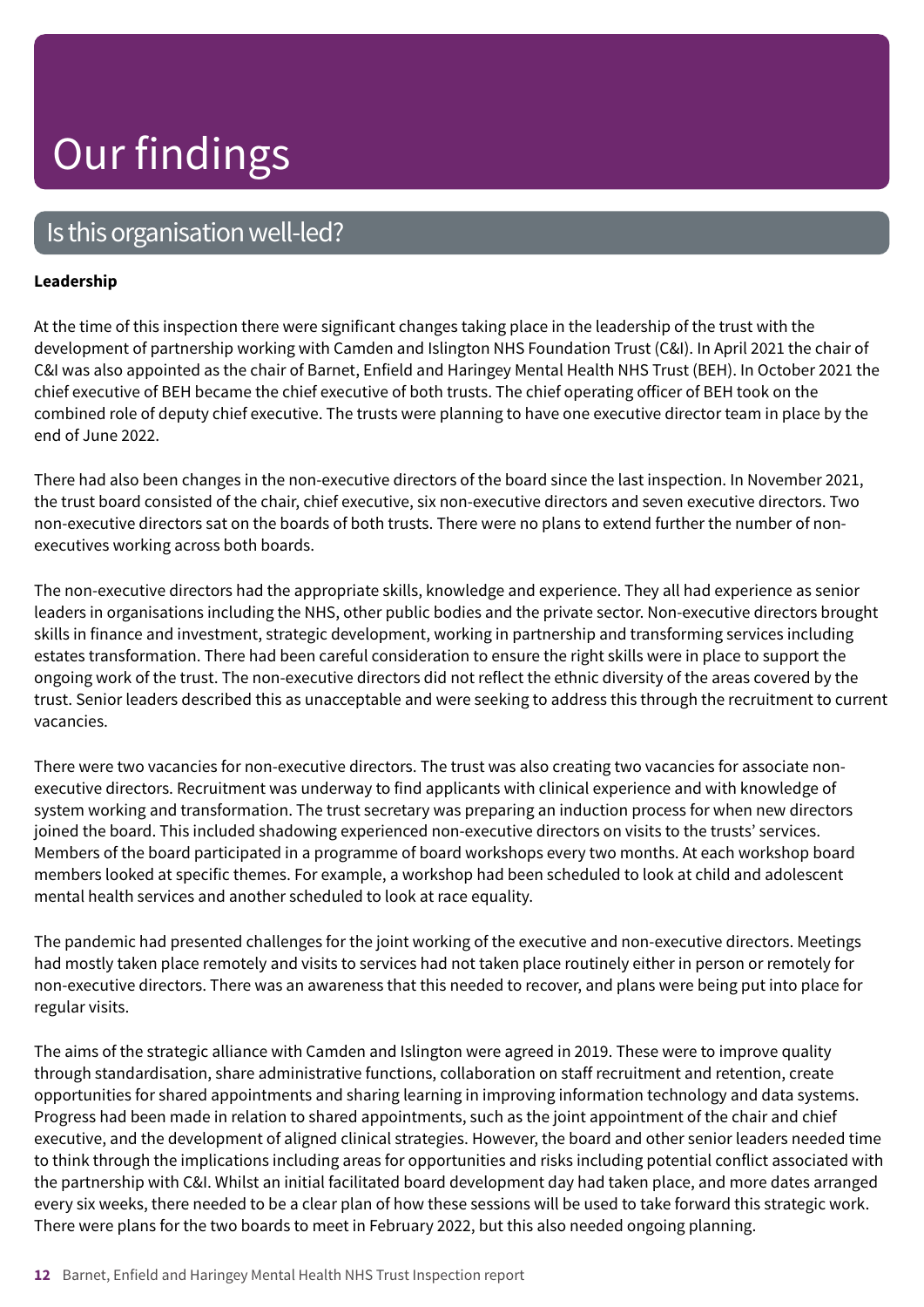It was recognised that executive directors, whilst positive about the partnership, were also feeling understandably anxious about the impact of the changes on the trust and their individual roles. Whilst executive directors had bespoke arrangements in place for their own development and specific coaching has been put in place to support the team during the development of our alliance, the support to them individually during the period of change needed to be considered and kept under review. Executive directors had all met, where applicable, with their fellow director at Camden and Islington and were working on areas of common interest.

The executive directors were well established. They consisted of the deputy chief executive and chief operating officer; chief finance and investment officer; medical director; director of nursing, quality and governance; chief information and performance officer; director of strategy, transformation and partnerships; and executive director of people and organisational development. The executive directors were clear on their portfolio's which were kept under review and they had deputy directors to give them capacity for their roles. The quality of the interviews during the well led assessment was varied with some presenting less clearly or not having the facts and figures easily to hand.

We reviewed a selection of trust board members' fit and proper person checks including checks for all those appointed since the last inspection. This showed that all the necessary checks had been completed. This information was kept up to date through annual declarations by board members.

The changes to local leadership which had commenced in 2019 were now embedded. Since the last inspection the five divisions had strengthened. These divisions comprised of a mental health division in each of the three boroughs, a division for community health services in Enfield and a division for specialist services. Each division had a managing director, clinical director and a head of nursing. Management arrangements were in place for all the directors offering management and clinical supervision. Divisional leadership teams were enthusiastic and committed to improving services. The directors felt the leadership arrangements in each division were working well and that there were healthy relationships between the divisions. Divisional leaders said they found the support they received from centralised functions within the trust, such as from the human resources department, pharmacy and information technology, were helpful. The collaboration between clinical and digital teams had led to improvements in patients' safety through the implementation of e-prescribing and improving communication with GPs.

The trust had strengthened or was working to strengthen some areas of leadership. For example, recruitment was underway for a director of corporate governance across both trusts and a chief of staff for public affairs. Since the last inspection the trust had further strengthened clinical leadership, for example by the appointment of a managing director of social work.

The trust's leadership team demonstrated a very high level of awareness of the priorities and challenges facing the trust and how these were being addressed. People were able to speak with insight about the challenges of staff recruitment and retention; meeting the needs of the local populations and the importance of partnership working.

The trust had a draft organisational development strategy which included leadership development. This was due to be approved by the board during the next few months. A leadership succession plan which included talent management and succession planning was being piloted in several divisions. All staff could be supported in their development through appraisals and online training. The trust ran an aspiring leaders programme of development for staff who were looking to move into management roles. There was a new managers forum which included an action learning set for peer support. There was also access to some external leadership development opportunities. The programme for developing senior managers focused on system leadership and was linked to a similar programme being run by C&I. Four doctors were participating in a leadership development programme funded by the Royal College of Psychiatrists. The trust had established action learning sets for clinical directors.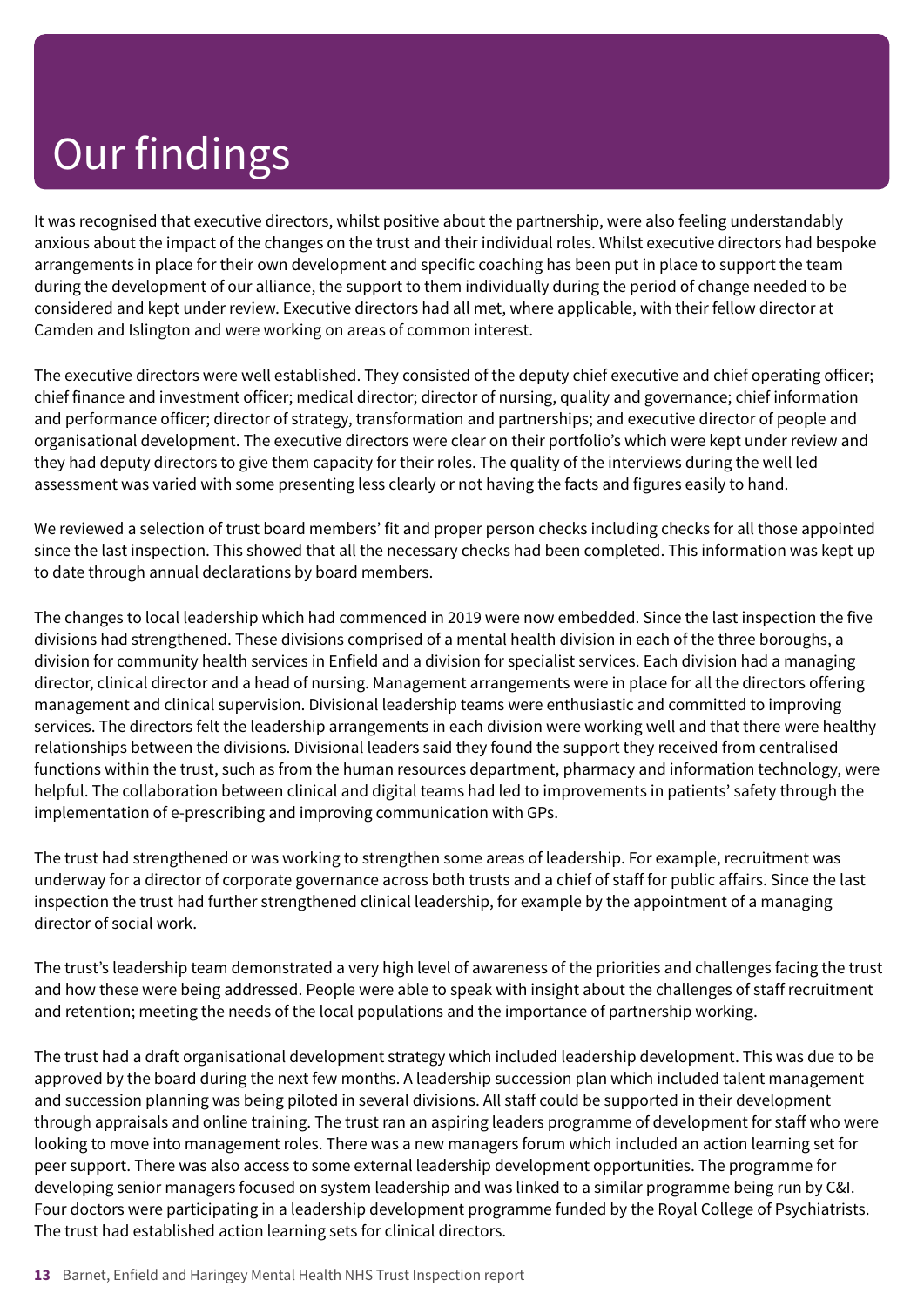#### **Vision and strategy**

The trust had developed a clear vision and set of values. The trust's vision was: "To support healthy lives and healthy communities through excellent integrated mental and community healthcare." The trust had summarised this in the motto of 'supporting healthy lives'. The values of 'compassion, respect, being positive and working together' had been developed in 2016 with more than 500 staff and patients. Staff had a good knowledge of the trust's values and how they applied these in the work of their teams. The trust provided training for middle managers that involved role-playing behaviours that are consistent with the trust's values.

The trust's strategy 'Fit for the Future' had been developed in 2019 in consultation with service users, carers, staff and other partners. The objectives were excellence for service users, empowerment for staff, innovation in services and partnerships with others. The trust created annual objectives for 2021-22 under each of these headings. This was refreshed in 2021 to ensure it reflected the changing healthcare landscape created by the impact of the pandemic, as well as the introduction of integrated care systems, complex health and social care needs and rising treatment costs. At a local level, strategic challenges included an increasingly diverse population, an aging population, differing social determinants of health, workforce shortages and a need to ensure staff felt they were treated fairly and included in decision making. The trust had developed outcomes for each of the strategic aims. These were supported by a set of annual trust objectives and success measures approved in May 2021 with a quarterly progress update to the board. Divisional objectives were also in place although these needed to be further developed and embedded to ensure transformation of community services took place as planned and were aligned across North Central London in line with the objectives of the Long Term Plan.

The brilliant basics programme consisted of ten workstreams which aimed to get basic care right across the trust. This had started at the time of the last inspection and was now well embedded in the trust and linked to quality improvement work. There was a recognition that there had been improvements in patients being informed of their rights under the Mental Health Act and there had been progress in reducing physical interventions and restrictive practices; but there was more to do in terms of improving patient safety, although the safety huddles were progressing well and ensuring learning from incidents.

The trust had also just completed its clinical strategy. This had been approved by the board. This was developed collaboratively with C&I which already had a clinical strategy in place. This offered the opportunity to look at care pathways across the two organisations. At the time of this inspection, we heard about how the two trusts were working together to manage the flow of adult patients with an acute mental illness across north-central London. Additional inpatient capacity was resulting in a gradual reduction in patients being admitted to services outside the area. The trust had also developed a nursing strategy to support the delivery of the trust strategy.

The trust had made improvements to its estate. The transformation of inpatient care at St Ann's Hospital, with the opening of Blossom Court, was very positive. This transformation had involved replacing four wards that had provided a poor environment for care and treatment. Staff and patients told us that the new wards provided nicer environments, and since the new wards had opened, there had been a reduced use of restraint and seclusion. The trust's work on this new facility was shortlisted for a national award in 2020 in the category of 'Mental Health Innovation of the Year'. In January 2021, the trust began work on developing the second phase of its modernisation at St Ann's that included refurbishments to other buildings, a new restaurant, a training suite and improvements to the site infrastructure. The elimination of shared bedrooms across the trust was affording patients improved privacy and dignity. A strategic outline case for the modernisation of the rest of the trust estate had been submitted with the support of the integrated care system and NHS London. The importance of this was recognised as there was a need for further estate improvements.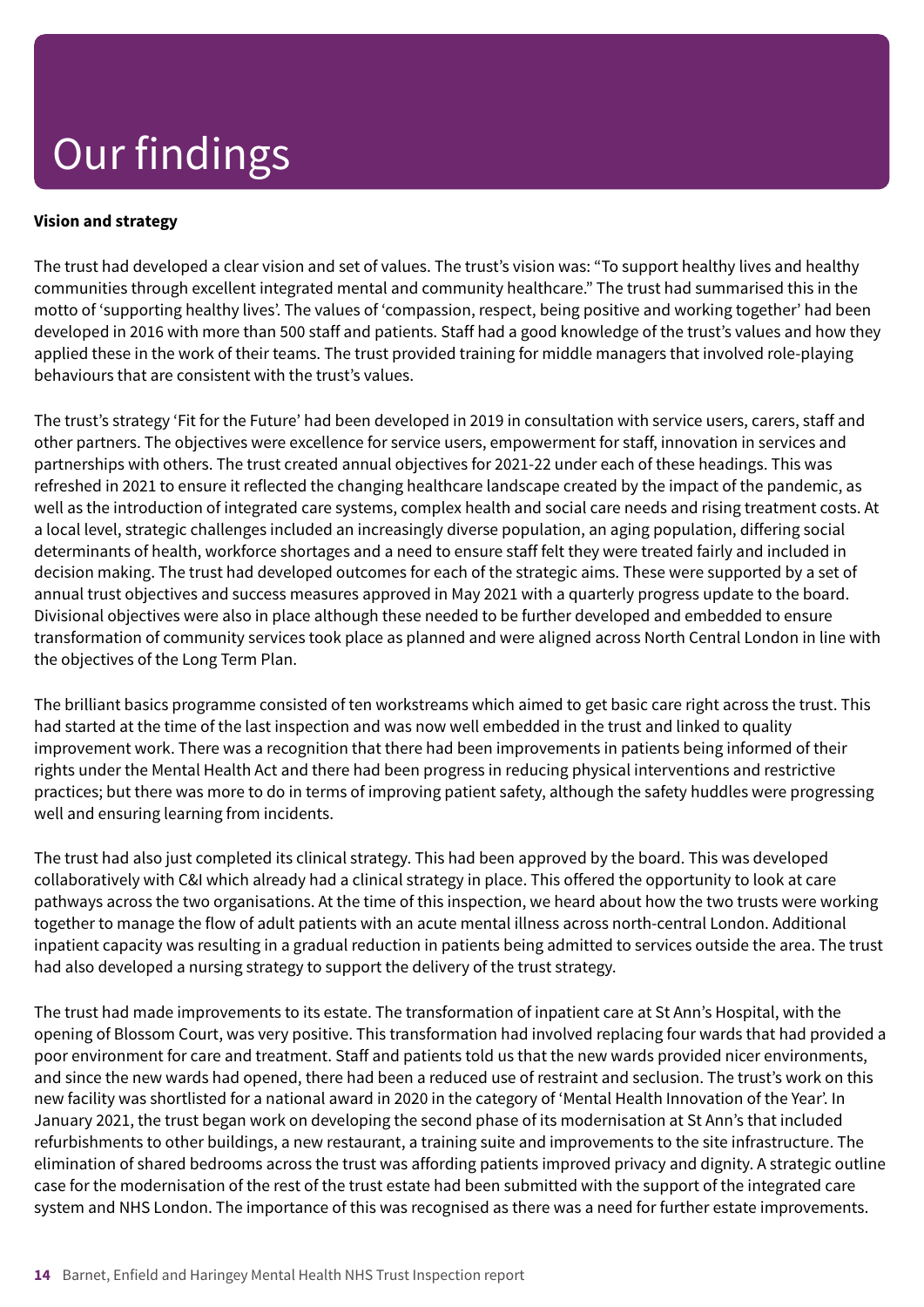The trust had begun work on the transformation of its community mental health services. The aim of the programme was to support people to live with, or recover from, mental illness and offer support with other challenges such as debt, relationship problems, housing, education or training. The trust will be working with general practitioners within targeted Primary Care Networks where there was the highest need. This programme was being delivered across the five boroughs of North Central London, including the neighbouring boroughs of Camden and Islington. It was supported by funding of £25 million over three years.

The trust was actively involved in provider collaboratives that had responsibility for commissioning specialist mental health services. The trust led a consortium of five NHS trusts in North London to form the North London Forensic Collaborative. The trust had delegated responsibilities to commission inpatient and community adult secure services in North London for the next three years from NHS England. The collaborative enabled decision making at a local level and was focusing on implementing a new specialist community forensic team model to ensure equality of access and provision across North London. The trust described how it managed the governance of both its commissioning and provider functions; and was able to demonstrate the separation of governance roles through the Provider Collaborative Commissioning Committee, which met quarterly under the chairmanship of a non-executive director. The trust was also part of a provider collaborative in North London for inpatient child and adolescent mental health services and for eating disorder services.

The trust had extended its involvement in the integrated care system with the chief executive leading the mental health program board. The chair and chief executive were members of the integrated care system steering committee. Other executive directors also joined meetings and workstreams where applicable. There had been positive examples of where the trust had worked closely with other providers during the pandemic to meet the needs of patients. This included the establishment of diversion hubs to keep people out of emergency departments; an all aged crisis helpline; and the opening of an additional step-down ward by Enfield community services to support people being discharged from local acute hospitals. The system work was also helping to identify unwarranted variations, for example it was leading to improved mental health support to patients at the North Middlesex Hospital.

We also heard how other professionals worked collaboratively with partners across the North Central London Integrated Care System. For example, the pharmacy department had a service level agreement with the Royal Free NHS Trust to promote good practice across both organisations. As part of this agreement, senior pharmacists from both trusts met each month.

The work within boroughs was led by members of the divisional leadership teams. Contracts had been awarded to third sector providers as part of the transformation of community mental health services, so people could be supported with housing, employment and finances. The trust was at an early stage in developing its work on population health. Public health analysis had identified the areas with the greatest local health inequalities. This diagnostic work will inform the development of services to meet the specific needs of people in communities, but more work was needed to develop these plans and services with partners including the third sector. The trust recognised the need to have a sound public engagement strategy to support its developing collaborative work going forward.

#### **Culture**

The trust had made improvements in its culture. We heard about staff feeling more able to speak up when needed and improved connections between front line and senior leadership staff. Improvements in staff engagement were reflected in the increased participation of staff in the NHS staff survey. This had grown from 44% in 2020 to 54% for the 2021 survey taking place at the time of the inspection.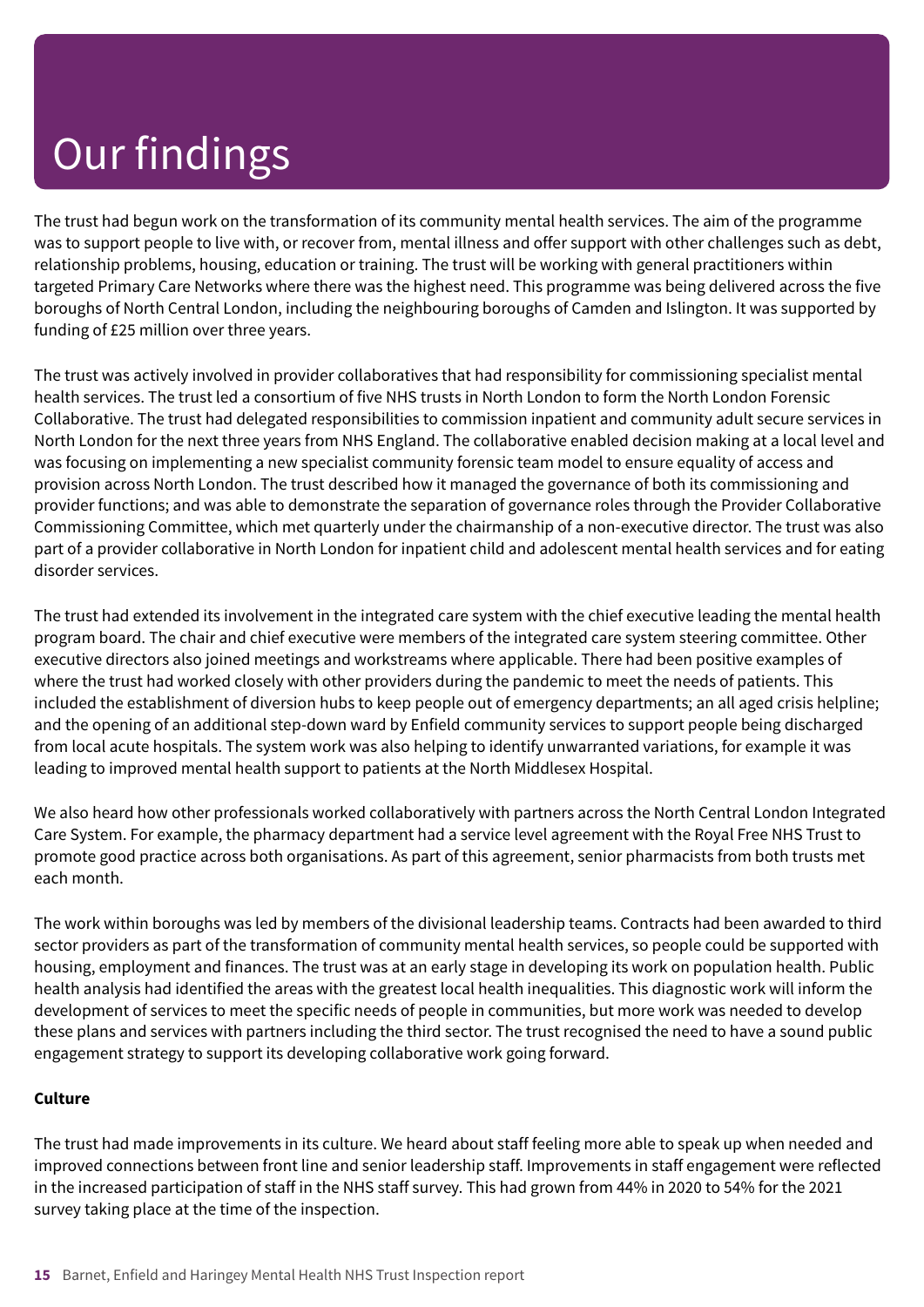The last staff survey reflected the improvements but also highlighted there was more to do. Bullying and harassment of staff was an area where the trust score was considerably worse than the national average. However, across the ten themes of the staff survey, the figures for 2020 showed an improvement on the 2019 survey in nine of the categories. The trust also scored worse than the national average in categories of equality, diversity and inclusion, immediate managers, morale, safe environment – violence and safety culture. The trust's score for quality of care was higher than the national average. The scores for health and well-being, staff engagement and team working were about the same as the national average. Action plans to address the findings of the previous staff survey and workforce race equality standards (WRES) were reviewed by members of the board at meetings of the people committee.

The workforce race equality standard continued to show that black and minority ethnic staff were under-represented in senior roles and were more likely to enter formal disciplinary processes and the trust was working to address both these areas.

Between June 2020 and July 2021, 63% of appointments to posts at band 8a and above were to white employees. In response, all posts at band 8a and above were advertised internally first. All unsuccessful applicants were offered feedback and access to coaching. During the year before the inspection, 63% of interview panels for a post at band seven or above included a panel member from an ethnic minority background. On the whole, staff felt there had been an improvement in the representation of people from black and ethnic minority backgrounds at senior levels within the trust. Staff noted that nine of the fifteen divisional directors were from non-white backgrounds. However, some staff still felt that further work was needed.

The trust was embarking on an initiative to create a just culture with the organisation, using a model that had been introduced in other NHS trusts. As part of this initiative, the trust was seeking to move away from a punitive approach to staff subject to disciplinary procedures and to treat staff with respect. As part of the just culture initiative, and to addressed issues of inequality highlighted in the WRES, the trust had introduced a working group to review all disciplinary matters before a disciplinary hearing was arranged. The group included the deputy director for quality governance, a trade union representative and staff from the people department. This had led to fewer disciplinary hearings through matters being redirected to be addressed in supervision.

The Workforce Disability Equality Standard showed that people with long-term illnesses and disabilities were more likely to face harassment and abuse from patients, line managers, members of the public and colleagues. The Workforce Disability Equality Standard Report for 2021 showed that approximately 4.5% of the trusts' employees had a disability. The data showed that disabled people were more likely than non-disabled to be appointed to a role once they had been shortlisted.

The trust had four staff inclusion networks. The Better Together network for staff from black and minority ethnic backgrounds had gathered momentum and established a vice-chair in each of the divisions. Black History Month had become a focal point for some of its work, providing an opportunity for inspirational speakers to talk to staff and encourage people to talk about their experiences of racism and discrimination. The development of the Pride Network for lesbian, gay, bi-sexual and transgender employees, and the disability network had been slower. The women's network was an open network that campaigned on key themes such as support for maternity, support for carers, career development for women and menopause awareness. The leaders of the networks felt the trust's leadership was genuinely supportive of their work. They found the inclusion committee, chaired by the chief executive, to be very helpful in giving the networks strong voice within the trust. However more work was needed to embed the networks, to ensure they were adequately resourced and that the progress with key actions was monitored. For example, whilst an office, some administrative support and a small budget was available for the networks, the network leads needed enough time to carry out their roles.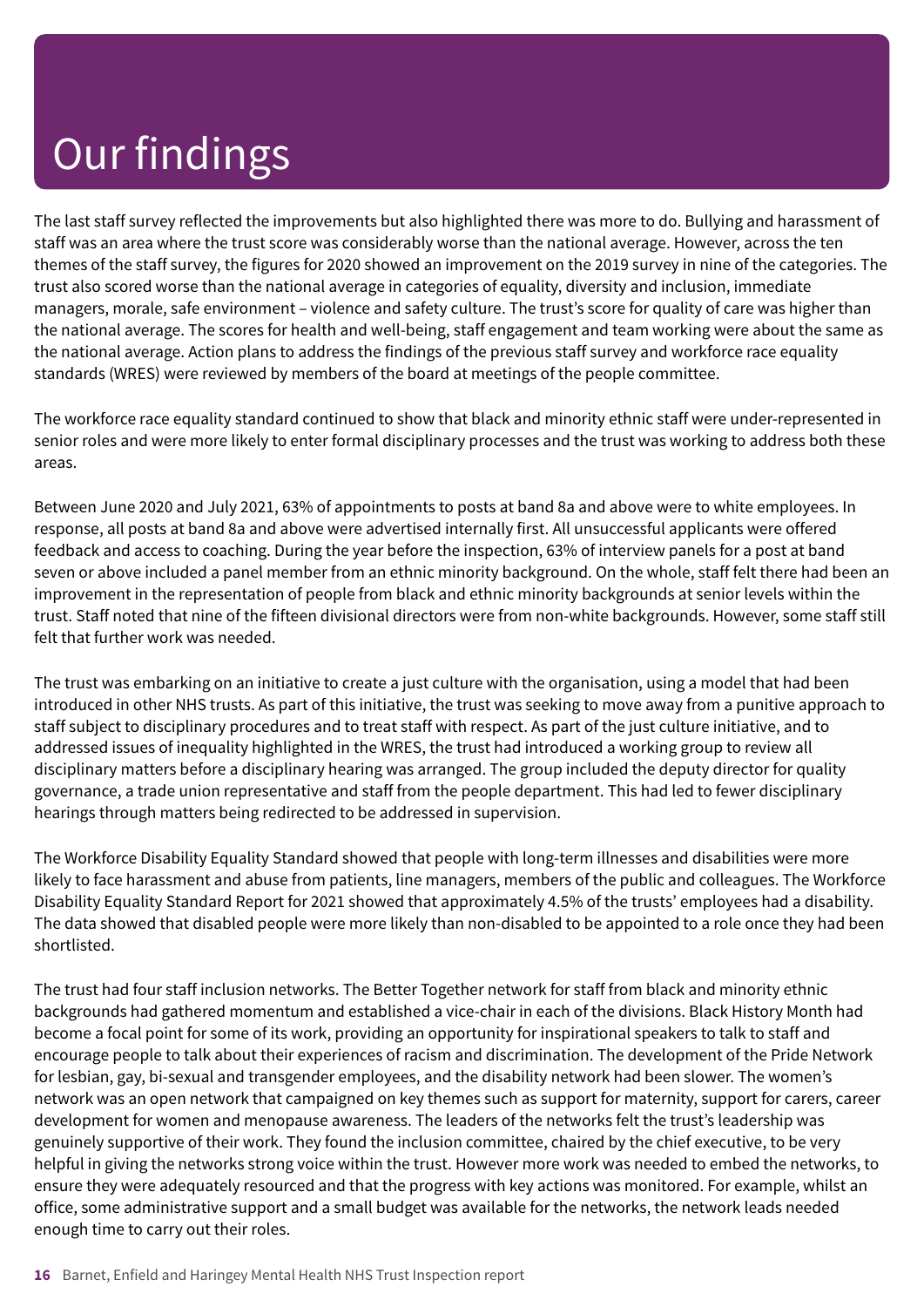The trust had strengthened its Equality, Diversity and Inclusion Team to provide more expertise and resources to staff and managers. The trust had invested £2m in an inclusion programme, the equality, diversity inclusion team and mentorship. In October 2020, the trust began a programme of work with the Kings Fund, an organisation which aims to shape health and social care policy, and Brap, a charity that focused on equality, to develop a values-led culture of inclusion and empowerment. The trust had created an equality and inclusion action plan to implement the findings of this programme. This involved the creation of a new inclusion committee made up of patients, staff and the representatives of inclusion networks. This will be chaired by the chief executive and oversee the implementation of the action plan. The plan aimed to support just, fair and inclusive management practices and equip leaders with cultural knowledge to support inclusive and diverse approaches.

The trust had developed a joint Equality diversity and inclusion strategy with C&I for 2021-24. This was at final draft stage and awaiting final Board approval.

The Gender Pay Report showed that on 31 March 2021, 70% of people working in the trust were women. However, fewer than 33% of staff in senior bands were female. Female hourly pay was, on average, 6.35% lower than the male mean and 0.4% less than the male median value. The People and Culture Committee had noted that flexible working appeared to have negative consequences for career progression. They stated that more consideration was necessary to enable people to work in a manageable way and secure equal progression.

External and independent Freedom to Speak Up Guardian arrangements, launched in January 2021, were working effectively and staff awareness of this had improved. Guardians regularly visited services. If staff raised concerns about patient safety, guardians would escalate the matter immediately. The Freedom to Speak Up Guardian Service could be accessed 24 hours a day. The service reported directly to the board. In addition, the chief executive continued to have a hotline in place for staff to raise urgent concerns.

The Guardian of Safe Working Hours for doctors presented a quarterly report to the People and Culture Committee. The Guardian attended regular meetings with the junior doctors' forum and helped to resolve issues that were raised. For example, the Guardian supported junior doctors in their request for suitable rest facilities. This led to the trust procuring items for the facilities at St Ann's Hospital.

The recruitment and retention of staff remained a significant challenge for the trust. In July 2021, the overall vacancy rate for the trust was 10.4%, comprising of 367 whole time equivalent vacancies. This was slightly above the trust's target of 10%. Within this figure, the vacancy rate for registered nurses was 17.9%. The trust was recruiting staff to fill these vacancies. There were 59 nursing posts at the interview stage of recruitment and 132 posts had been offered to candidates and were awaiting a confirmed start date. This included the recruitment of 44 newly qualified nurses. The trust had introduced new initiatives to improve recruitment and retention rates. This included premium payments for working in child and adolescent mental health services, working with Capital Nursing to recruit international nurses, introducing new roles such as nurse practitioners and other new roles in partnership with third sector organisations. The vacancy rate for medical staff was 11.6%.

In September 2021, the overall sickness rate for the trust was 4.7%. Sickness rates were highest for healthcare assistants at 7% and nurses at 5.7%. Each division of the trust monitored sickness rates on a monthly basis. The management of long-term sickness was reviewed at sickness boards to ensure that managers were following the correct processes and that staff were supported. Business partners from the people department provided additional support and training to managers on how to manage sickness.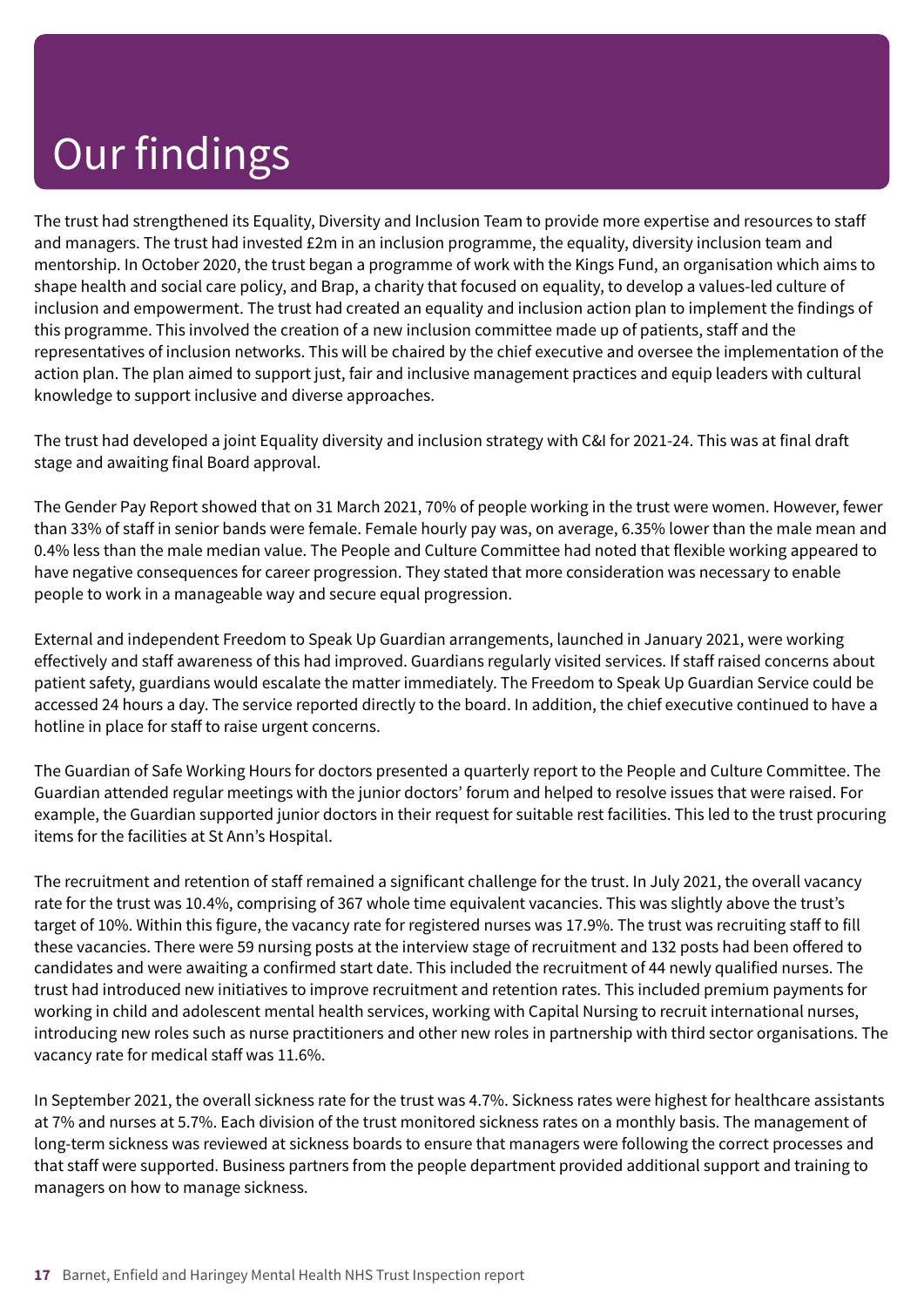In September 2021, the overall turnover rate for the trust was 17.9%. The turnover rate for allied health professionals was higher than the trust's average at 25.3%. The trust conducted exit interviews with staff to understand peoples' experiences of working for the trust and their reasons for leaving. The trust sought to promote the retention of staff through promoting career development, training opportunities and job rotation to enable staff to gain a greater breadth of experience.

In July 2021, the overall rate for compliance with mandatory training within the trust was 83.1%. Compliance with mandatory training was monitored through divisional performance management meetings. The trust noted that there had been a shortage of venues to accommodate face to face training. They were addressing this by using a vacant ward for this training. However, only 65% of staff had completed the immediate life support training. This was still below the levels required, with particularly low completion rates in some services, having fallen behind due to the pandemic presenting challenges for face to face training. The failure to meet the target for this training was a risk to patient safety. There were plans for this to be addressed with additional capacity for face to face, socially distanced training arranged. All staff who had not completed this training were booked to attend courses in the two months after the inspection. Compliance was being monitored through relevant governance structures.

There was a significant decrease in the number of appraisals being completed during the pandemic. In part this was due to staff moving across divisions as part of the business continuity plan. An online webform had been introduced to make it easier for staff to submit appraisals, although in June 2021, there was a backlog of forms that needed to be uploaded. In September 2021, the compliance rate for appraisals was 63%, well below the trust's target of 90%.

The trust was working to try and support staff well-being. Senior leaders spoke of their commitment to improving staff well-being and a full-time staff well-being lead had been appointed in Jan 2021 to further develop the well-being approach. They had promoted local and national well-being resources and refreshed information on the intranet. A calendar of well-being events had been set up. Staff were offered vitamin D tablets early on in pandemic. Trust has a 'here for you now' arrangement where staff have access to psychological support following a serious incident.

The trust had administered the first Covid-19 vaccine to 86% of staff. The trust had administered the second dose to 84% of staff. The trust recognised that some staff may have received the vaccine from other sources but did not have data on this.

The trust continued to recognise staff success. There was a popular annual awards ceremony with several different categories of awards. Also, celebrations in divisions. There had recently been an appreciation day for administrative staff who had often been overlooked in the past.

The trust was carrying out initiatives to maintain the morale of teams. This included communications with senior leaders; on-line learning events in the evening as well as during the day; on-line team away days; and team coffee mornings and social gatherings.

The trust was compliant with the requirements of the Accessible Information Standard 2016. This involved helping people who have difficulty accessing and understanding information and supporting them to communicate effectively. For example, the trust provided multi-language translation and easy-read literature was available whenever people asked for it. The trust's website has been recognised nationally as an example of good practice in accessibility. The trust achieved this through using 'read aloud' functions and simplifying the content to make it easier for people with visual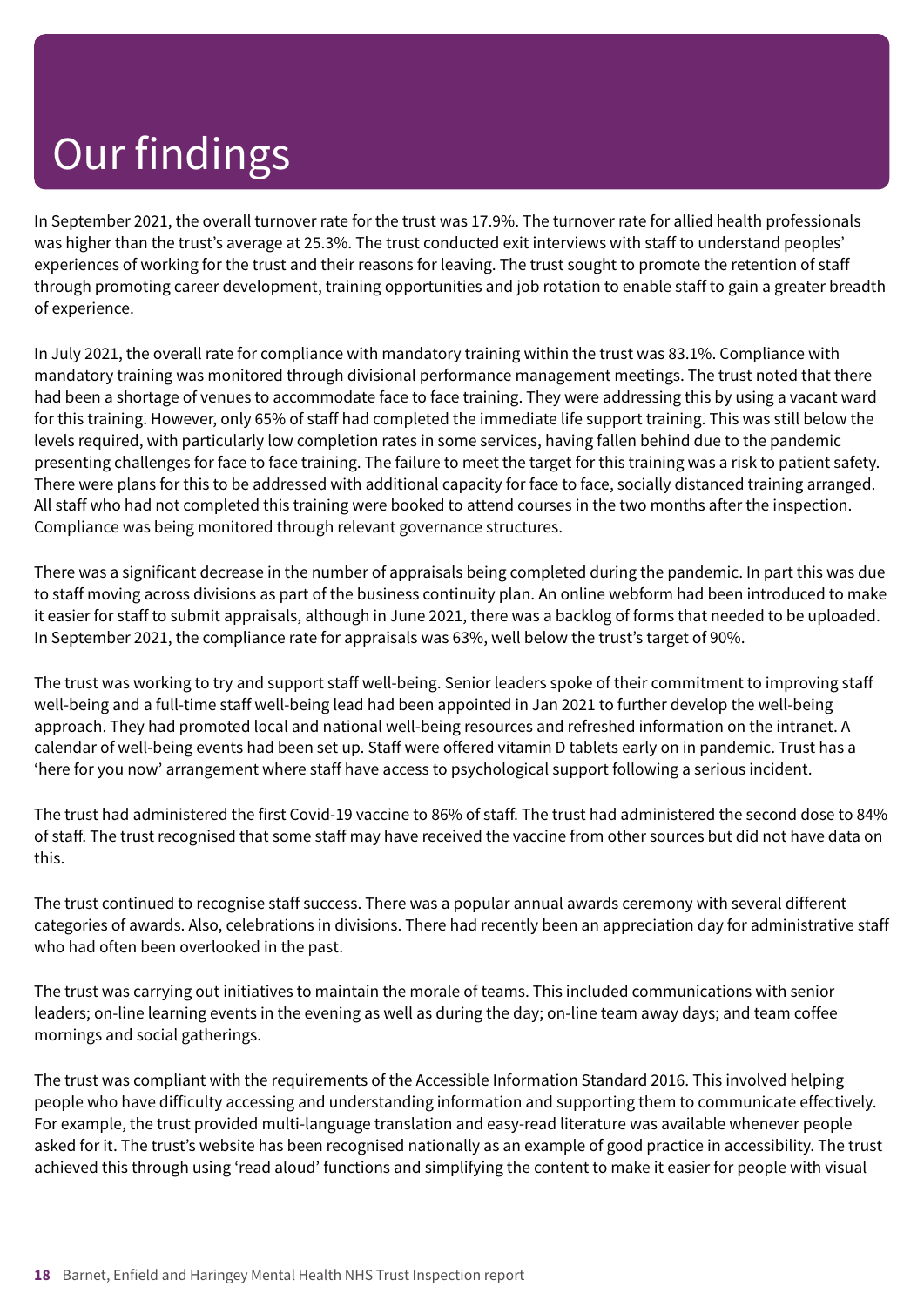impairments to engage with the information. Staff had started to monitor requests for accessible information in order to identify trends. The trust's main clinical records system flagged when a patient may require Braille or large print communication. However, during our inspections of core services some staff could not explain how they would ensure patients received accessible information.

#### **Governance**

The trust board was organised well. They met six times a year.The board development sessions took place on the months in between*.* The board meeting was well chaired with good timekeeping and opportunities for members to raise issues and ask questions. Papers were clearly presented, and a summary sheet linked the paper to the trust objectives and the corporate risk register. There was an annual work-plan to ensure all the areas were covered. The chair was clear about the need for transparency and only putting items into the private part two of the meeting where appropriate.

There were six sub-committees of the board. The trust was in the process of changing the chairs for each committee. The sub-committees were audit, finance and investment, remuneration, mental health law, quality and safety, and people and culture. Minutes from these committees were received by the board in part two of the meeting. Summary reports were presented in part one of the meeting from each chair of a sub-committee.

The non-executive directors demonstrated a good understanding of how to undertake their roles. Non-executive directors chaired and attended other sub-committees, so they understood the broader working of the trust.

The trust carried out regular assessments of the effectiveness of the board to help identify areas for improvement. In June 2021, there was an independent review of the organisation's governance. This review was, overall, a positive assessment of the trust and noted that there had been a marked improvement in the depth and consistency of its performance and impact. However, the report also noted there were areas for improvement including an increased engagement, both internally and externally, to achieve a transformation of the organisation's culture. For example, the report stated that the trust's investment in diversity and inclusion work had not yet achieved the desired impact.

The trust was also reviewing its governance arrangements in collaboration with Camden and Islington. The trusts were seeking expressions of interest for a director of corporate governance. The chair was also planning to align the dates of board meetings with Camden and Islington and review the terms of reference for the board sub-committees to ensure adequate assurance and avoid unnecessary overlaps. An oversight committee reviewing the work of both trusts included non-executive directors of both trusts and reported to both boards.

The provider had robust arrangements for safeguarding adults and children. There were identified leads for child and adult safeguarding. The trust had refreshed its Safeguarding strategy in 2021. Safety reported to the quality and safety sub-committee. The trust participated in local safeguarding arrangements including attendance at local safeguarding boards, Prevent forums and the violence against women group. The adult and child safeguarding leads gave regular support to staff and teams. The safeguarding team disseminated any changes in policy to front line staff. The team had strengthened the role of safeguarding champions, members of staff that promoted safeguarding in teams, and expanded the network to include forensic teams. Staff training requirements were mapped to roles to ensure staff were trained to an appropriate level. At the time of the inspection, completion rates were higher than 85% of eligible staff for level 2, 3 and 4 training. Safeguarding process training had also been delivered to staff.

The trust had clear structures and procedures for ensuring that the implementation of the Mental Health Act and Mental Capacity Act reflected good practice. The mental health law team had a presence on each inpatient site. The director of nursing was the executive lead for mental health law and oversaw the work of the mental health law team. The use of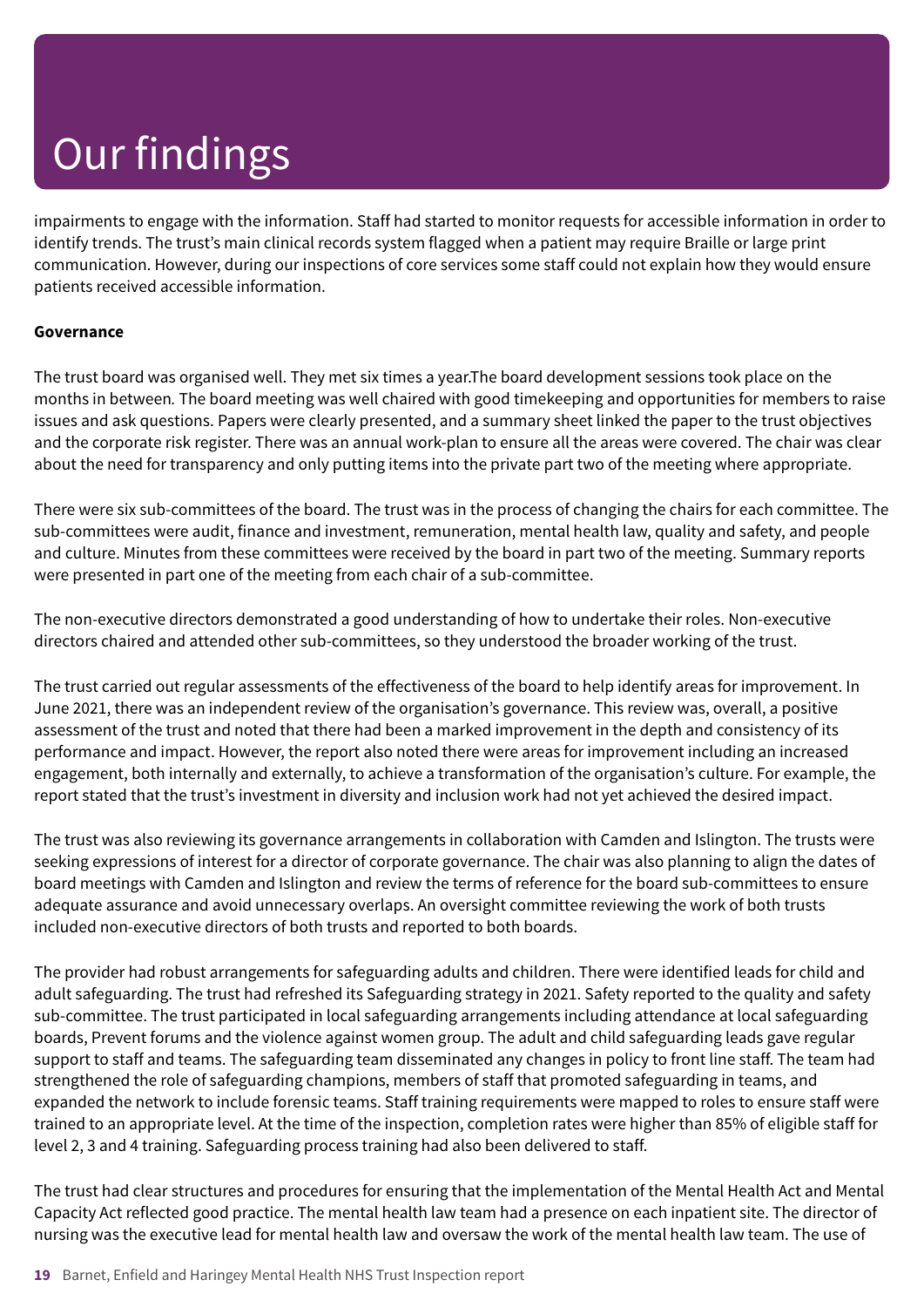both acts was monitored and reported to the Mental Health Law committee, which reported to the trust board. The trust has used quality improvement initiatives to improve some areas of compliance with the Mental Health Act, such as ensuring staff informed patients of how the Mental Health Act applied to their circumstances and informed them of their rights to appeal. The trust has also carried out quality improvement initiatives to improve the quality of mental capacity assessments. However, the trust was still experiencing difficulties in the application of the Mental Health Act. For example, the average time taken to assess a patient under the Mental Health Act when a warrant was required to enter the person's home was four weeks. In addition, almost 40% of patients admitted to the health-based place of safety were held beyond the permitted period of detention due to difficulties in admitting patients to an inpatient bed. The trust was working with other agencies to address this. It held meetings every month with other agencies involved in admitting patients to hospital under the Mental Health Act, such as the police, ambulance service, local authority and the trust responsible for the emergency departments in the local areas. However, progress on these matters was proving difficult.

The patient experience team monitored and facilitated the investigation of complaints and provided reports to the quality and safety committee. In the two months from 1 June to 31 July 2021, the trust received 96 complaints, of which 26 were investigated through the formal complaints procedure. Of the 29 complaints closed in June and July 2021, one was fully upheld, thirteen were partially upheld, seven were not upheld and eight had been withdrawn. The quality and safety committee reviewed all the actions agreed following the closure of the complaints. The trust did not ensure that all complaints were responded to in a timely manner. Whilst it was acknowledged that during the height of the pandemic responding to complaints was a lower priority, at the time of this inspection the completion of complaint responses within the agreed timescales was only 25%. A quality improvement project was in place to identify the reasons for this and make changes, but this needed to be implemented and target response times met.

#### **Management of risk, issues and performance**

A review of operational performance and risk formed part of the agenda for each meeting of the trust board. Within this agenda item the trust reviewed reports from the finance and investment committee, the provider collaborative commissioning committee, the risk and audit committee, the integrated performance report and board assurance framework.

The trust updated its risk management strategy in January 2021. The aim of the strategy was to strengthen the trust's effective risk management framework that operated from a ward level to the board level. It included a risk escalation process and clarified the role and responsibilities for risk management.

The audit committee had responsibility for monitoring risk management systems. This included monitoring the progress of the board assurance framework, reviewing the work of external audits and monitoring performance risks such as delayed transfers of care and quality reviews of specific services.

The trust managed risk through a structure of risk registers. The corporate risk register included clinical, financial, governance and operational risks. In August 2021, there were 12 risks recorded on the corporate risk register. Four risks had recently been added. These risks related to potential delays in treatment within the child and adolescent mental health service, difficulties in arranging essential training for staff, lack of capacity to manage a backlog of inquests and risks of patients being placed outside the trust due to high demand for inpatient beds. Across the trust, managers kept registers of risks at a divisional and a service level. A total 271 risks were recorded as being open across the whole trust. These risks were formally reviewed by the operational risk management group that reported to the quality and safety committee.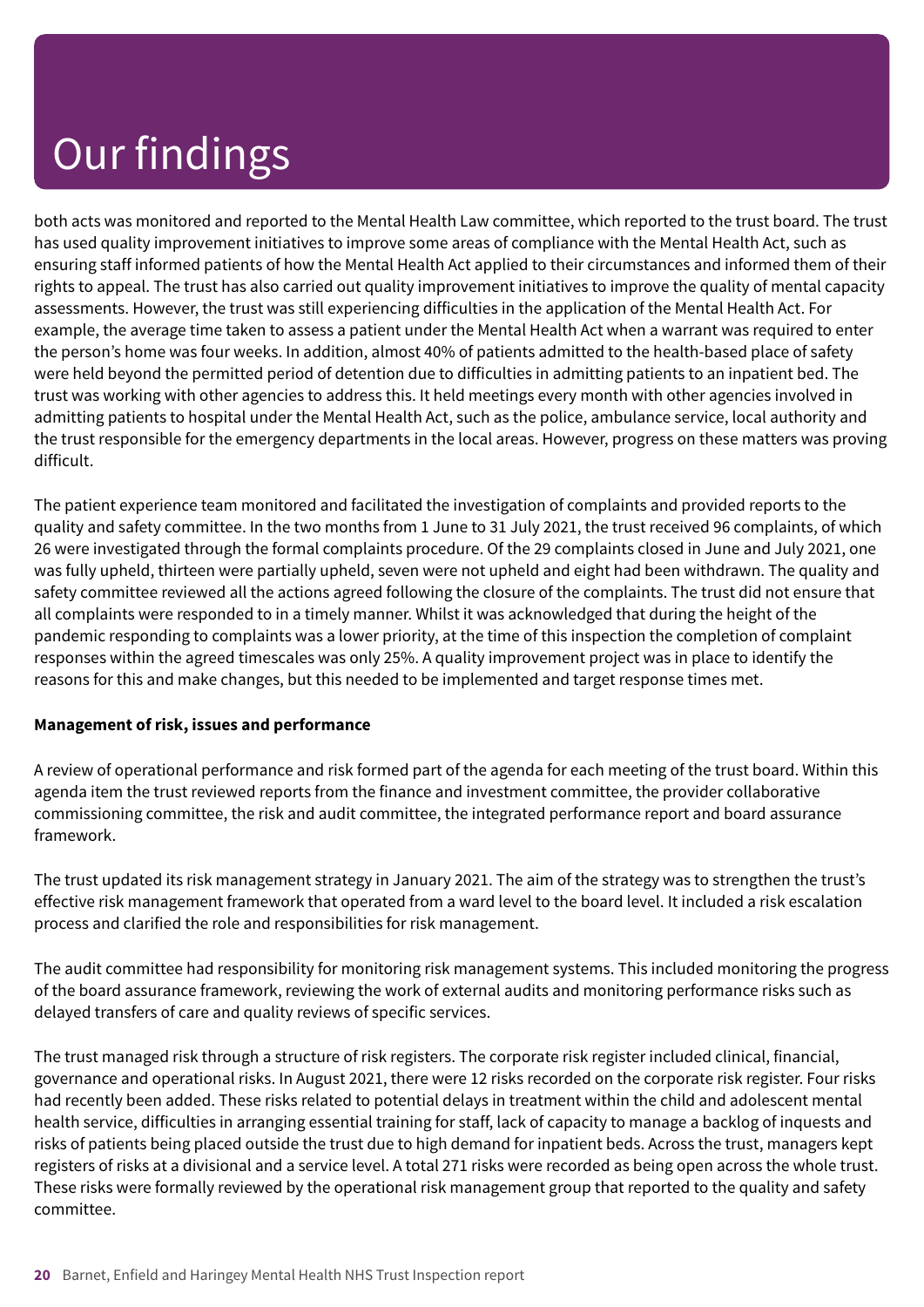The Board Assurance Framework 2020-21 enabled the trust to identify and understand the principle risks to achieving its strategic objectives. The two areas of highest risk related to poor quality therapeutic environments due to the age of the buildings and limited access to capital investment funding and the risk that the trust will be unable to deliver its commitments to commissioners due to assumptions about underlying demand being incorrect. The framework also included details of the trust's analysis of the risks and actions required to mitigate areas of weakness.

The trust had developed an integrated performance report. There was a clear commentary within the report, using run charts so that trends could be seen. This formed part of the board papers and was reviewed in detail by the quality and safety committee.

The trust continued to have quarterly divisional integrated performance meetings chaired by the CEO. These identified the divisions with areas where support was needed. The trust had improved the identification of services where more support was needed.

The trust had worked effectively to address infection, prevention and control over the last two years in response to COVID-19. The successful system working with other stakeholders and providers to meet the needs of patients across the North Central London system during the pandemic had been very positive and it was hoped the collaborative working can be maintained. The progress made with vaccinating staff and offering a service to vaccinate people with a learning disability in a calm and supportive environment was good practice.

In September 2021, the trust introduced its winter pressure plan. The plan addressed a number of eventualities. The focus of the plan was to address out-of-area placements in anticipation of there being an increase in demand for inpatient beds during the winter months. Other key points of the plan included mutual aid arrangements with Camden and Islington and plans for reintroducing the command and control structure used during the Covid pandemic. The quality and safety committee had reviewed the learning from the previous year and was seeking to improve planning to ensure decisions could be made more quickly.

The trust's clinical audit and quality assurance programme provided a rolling programme of audits of performance and quality indicators. Audits within this programme were monitored by the clinical, audit and effectiveness group, a subgroup of the safe, effectiveness and experience group that reported directly to the quality and safety committee

During the year from 1 December 2020 to 30 November 2021, the trust recorded 6820 incidents on the NHS National Reporting and Learning System (NRLS) and 39 incidents on the Transfer of Strategic Executive Information System (StEIS). Of the incidents reported on NRLS, 80% were classified as either 'no harm' or 'low harm'.

Between April and July 2021, 19 serious incidents had been reported. This was an increase on the 11 incidents that had been reported in the same period during the previous year. Eleven serious incidents had been reported in June and July 2021 of which eight related to suspected suicide, one related to an unexpected death, one related to a homicide by a patient and one related to a fall from height.

The trust continued to work to improve the timeliness and quality of its serious incident investigation, but further work was required to embed improvements. There was now a trust-wide group to support shared learning, improve the consistency of reports and to review the quality and effectiveness of recommendations and there was improved confidence in incident reporting and in the identification of when an investigation was needed. The trust had also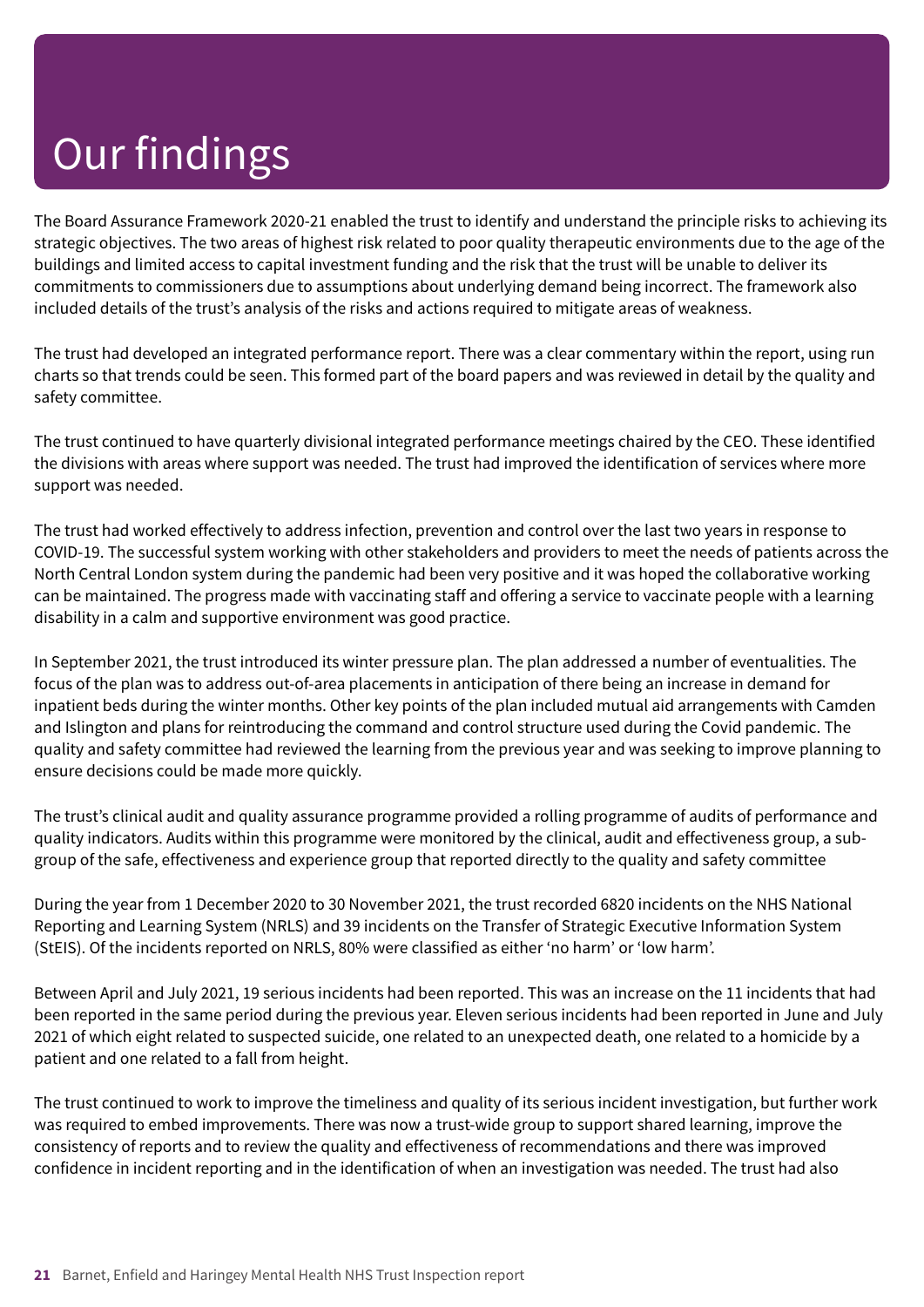introduced a new template for the completion of reports and hoped to involve service users and carers more in the process. Nevertheless, the five serious incident reports we reviewed still needed some improvements, such as by ensuring the most important findings were clear, and the timeliness of responses needed to improve. Although the average completion period for serious incident reports had reduced from 118 days, it was still 80 days.

The quality and safety committee reviewed learning from serious incidents. Reports of investigations into incidents were also reviewed at a divisional level by the serious incident review groups which reported to the trust-wide patient incident review group each month. Learning was communicated to staff through the shared learning bulletin. Examples of learning from incidents included the importance of teams having easy access to medical records when responsibility for care and treatment moved between services, increasing room searches when patients presented a known risk and the importance of increasing liaison with physical health leads. However, a delay in allocating investigations to suitably trained staff had meant there was a delay in the commencement of investigations. Staff who had been trained in the role had been reluctant to commit to undertaking investigations due to the amount of time it took away from their routine work. This matter had been escalated to the medical director and divisional leaders.

Safety huddles took place at every level of the organisation to discuss and learn from incidents. However, further work was needed to ensure a reduction in incidents with reoccurring themes across the trust.

The finance and investment committee provided a report to each meeting of the trust board. This included a monthly update on the trust's in-year financial position. The cost of out-of-area placements for the trust's, caused by bed pressures within the acute pathways for adults of working age has been reviewed by the committee along with the trust's action plan to address this. The committee recognised that achieving the trust's objective of eliminating out of area placements by March 2022 remained very challenging.

In 2020-21, the trust met all its statutory financial duties. These were: to break even on income and expenditure, keep capital expenditure within its capital resource limit, remain within the external financing limit and achieve a 3.5% return on investment. The trust's capital investments in 2020-21 amounted to £16.8m, including £8.3m for the redevelopment of St Ann's Hospital. The trust operating costs relating to patient care activities rose from £241m in 2019-20 to £315m in 2020-21. This increase was predominantly due to the trust becoming the lead provider for the North London Forensic Consortium, responsible for commissioning services forensic service from NHS and independent sector providers. The trust achieved a small operating surplus of £2m.

The trust's internal auditors had given the trust significant assurance about the operation of its internal controls. However, the external auditor had drawn to the trust's attention the delays in submitting the annual accounts over the past two years. The trust had commissioned an external review of the finance department.

#### **Information Management**

The trust had invested £5.8m over two years to improve technology and address cybersecurity risks. The pandemic had also accelerated the use of digital services across the trust. The trust had issued over 1000 laptop computers that had enabled staff to work in a more flexible and agile manner. The trust had significantly increased the number of digital consultations. This had led to improvements in access and productivity. The trust had also invested in improving network connections. The trust was planning further investment in systems and equipment.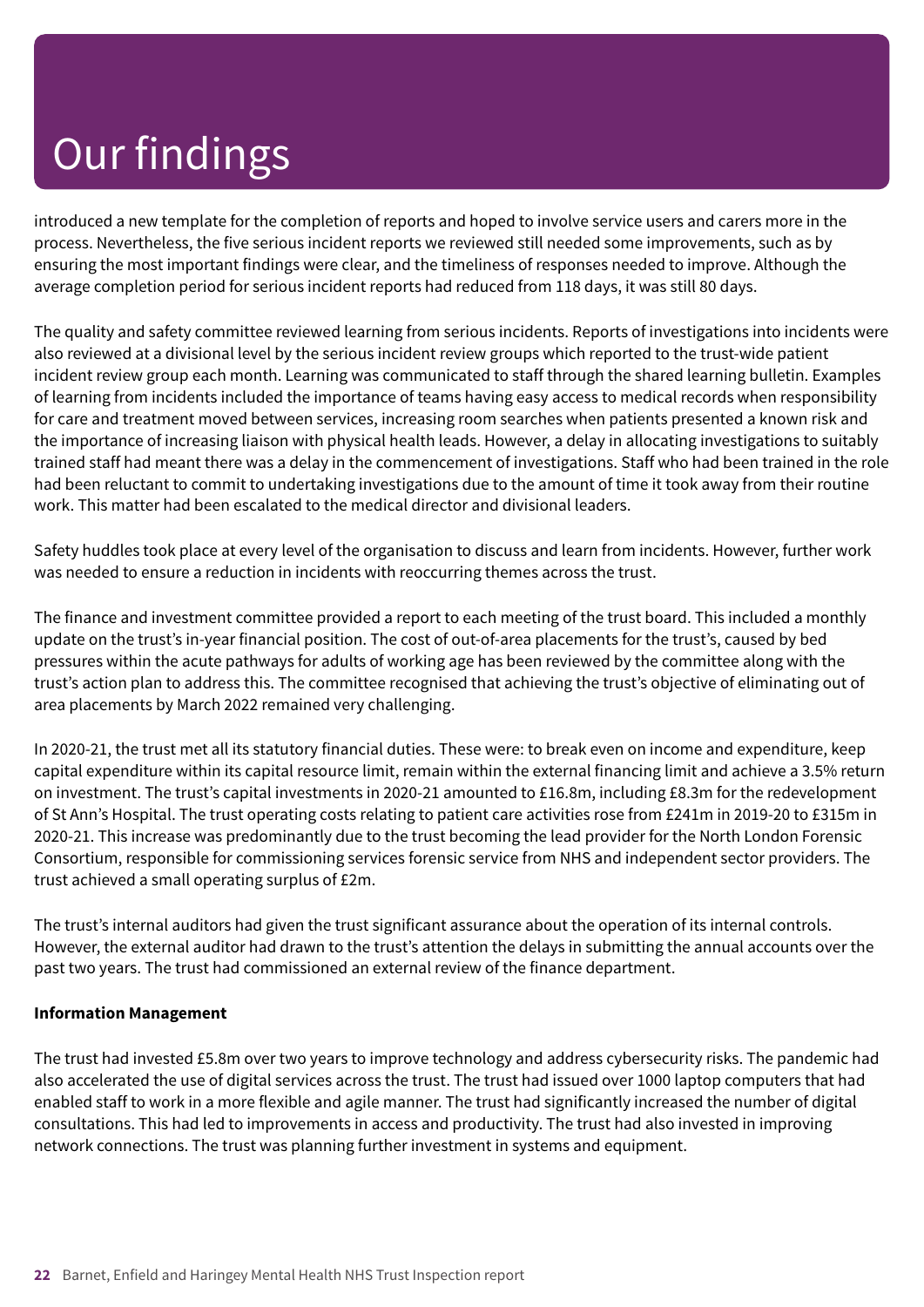The trust was developing its data warehouse to enable easier access to management information from patients' records, and it was due to launch the first dashboards shortly after the inspection. A digital strategy was due to be presented for approval at the next meeting of the trust board. However, further work needed to enable live data to be available to staff teams to support them in managing their services.

The trust was participating in the North Central London Information Exchange. This arrangement enabled health care professionals to share information about patients, giving clinicians a better understanding of patients without the need for patients to explain their condition to different people.

The trust successfully completed the Data Security and Protection Toolkit for 2019-20 and had a data security improvement plan to ensure that any risks and weaknesses were monitored. During 2020-21, there were no serious governance incidents requiring investigation by the Information Commissioner's Office.

The compliance rate for mandatory training in information governance was 84%, below the trust's target of 95%. The trust had sent letters to staff who had not completed this training to remind them to do so.

The trust was working on initiatives to improve patients' experiences and enable staff to work more efficiently. The trust had begun to introduce applications to support patients to manage their conditions at home. For example, the trust supported patients to use an application to manage diabetes. The trust was working with C&I to facilitate patients access to their health records. The trust was also introducing speech recognition software to consultants.

#### **Engagement**

The trust launched a new Involvement and Engagement Strategy, and a new patient and carer survey, developed collaboratively with patients and carers. The aim of the strategy was to actively involve patients, their families and carers in shaping delivering and evaluating their care and the future direction of the trust. As part of this strategy, the trust had recruited a further 50 experts by experience bringing the total number of people on the involvement register to 100. The trust employed 45 peer support workers and had plans to employ a further 30. They helped in a wide range of roles across the trust including work on the development of strategy and policy, reviewing serious incidents, recruitment, supporting service users and training staff. Managers recognised that participation needed to be embedded in the work of the divisions. There were patient forums in three of the divisions and plans to develop these in the other two. The trust recognised there was scope to further extend participation to ensure people who use services are central to all the trust developments. For example, the trust needed to ensure that experts by experience were trained in quality improvement methodologies so they could be part of teams progressing this work.

During the pandemic, the patient experience team set up a well-being service to support patients who were asked to shield during that time. The aim of the service was to ensure patients knew about voluntary services in their borough that could help with food, social support, collecting medication and give advice. The trust also called over 2,500 patients to offer support which led to exceptionally positive feedback.

The patients' "Friends and Family Test" asks patients whether they would recommend the services they have used based on their experiences of care and treatment. The trust scored between 85% and 92% between May 2017 to February 2019. This rose to 94.7% of the 5,646 respondents in 2020-2021 saying they had a good or very good experience. Similarly, the trust's service user and carer survey showed an overall satisfaction rate of 89%, based on 5,879 responses.

#### **Learning, continuous improvement and innovation**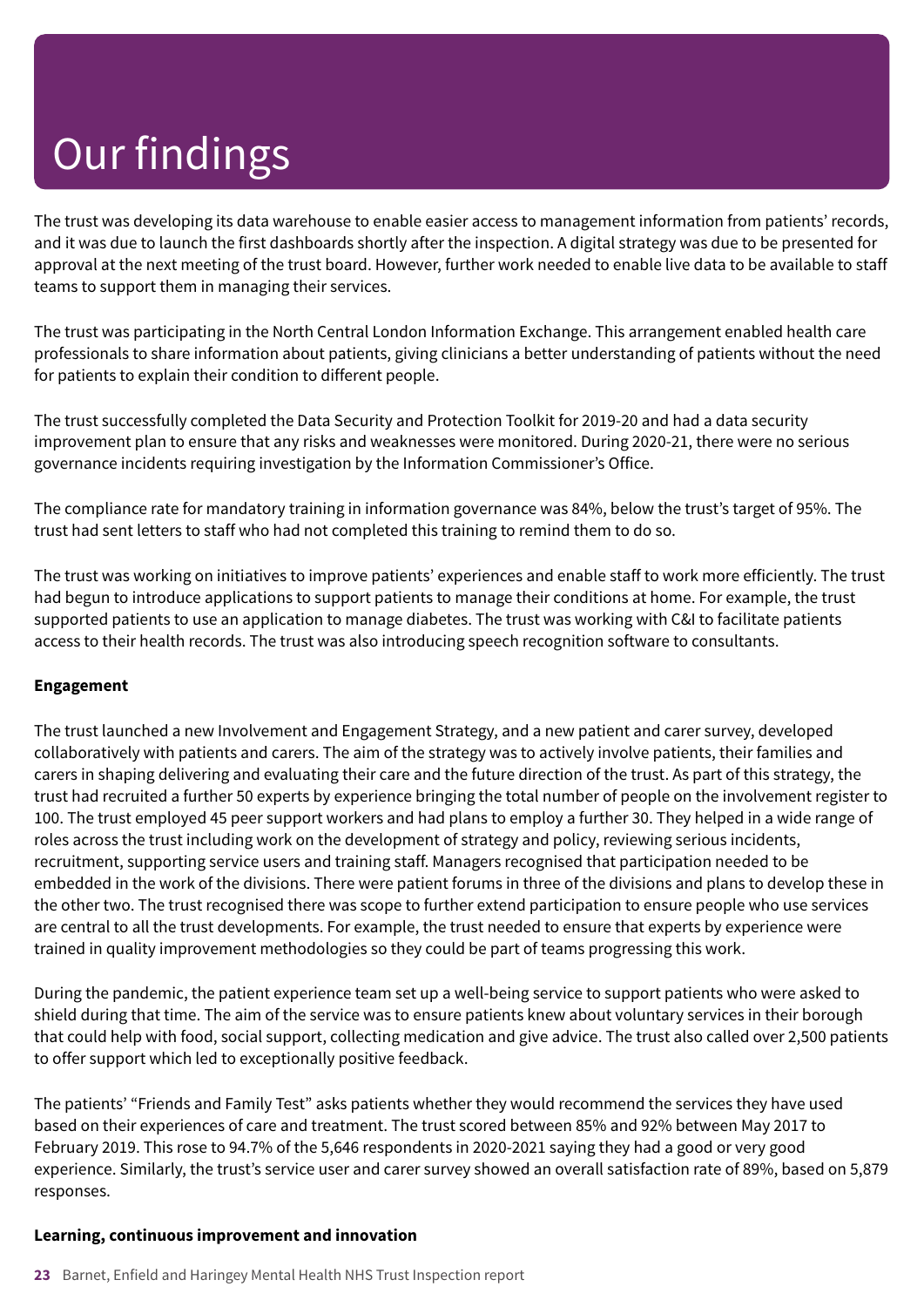Since our last inspection in 2019, the trust had embedded its quality improvement (QI) approach. This initiative was intended as being an integral part of the trust's approach to changing the culture of the organisation by empowering staff and patients identify and address areas for improvement. Although training through NHS England's Quality, Service Improvement and Redesign programme was postponed due to the pandemic, the trust had developed internal training courses attended by approximately 800 staff, ranging from basic awareness sessions to five-day redesign practitioner programmes. A team of staff was in place to support the creation of a QI Academy. The use of QI across the trust has been supported by a digital platform that enabled staff to plan, measure and report on their QI work.

In February 2020, the trust held a collaborative event with patients, commissioners and voluntary sector organisations to agree the trust's quality priorities for 2020-2021. The agreed workstreams were co-production between staff and patients, continuity of care, timely access to care and building a culture of continuous improvement.

For 2021-22, the trust aligned these workstreams to its strategic priorities, focusing on excellence for service users, empowerment of staff, innovation in services and partnerships with others. As part this of this programme, the trust aimed to introduce a new system of evidence-based care planning in 90% of community mental health services by the end of March 2022. The empowerment for staff programme will involve the creation of a forthcoming health and wellbeing strategy for staff. The trust aimed to achieve innovation in services by a further expansion of its QI programme. This will involve training a further 300 staff in QI foundations by March 2022, ensuring every new employee receives basic QI training as part of their induction, and to increase the number of QI projects by 20%. The trusts partnerships with others focused on the North Central London Mental Health Delivery Plan, as part of the transformation of community mental health services.

Quality improvement methodology was being used to address some of the critical challenges for the trust. For example, the trust was planning to use a QI approach to look at access and flow through services and managing increases in demand and acuity. This work needed to be further extended and embedded.

The trust was expanding its work on research and development. The trust had become a member of University College London Partners, a partnership of NHS providers and universities that worked together to improve population health through research, innovation and education. The trust aim was to both increase the number of research projects and widen the scope of staff who conduct research beyond just doctors to other professionals including nurses. At the time of the inspection, the number of research studies was relatively low (26 National Institute for Health Research portfolio studies and a patient identification centre for a further 15 studies). The trust provided details of some of the current and proposed studies. The studies were across mental health, dementia, other specialist services and public health including Covid-19. The successful completion of a project where pharmacists supported staff in care homes has resulted in the project being expanded. The future plans to develop research was not just to increase the number of research projects, but also to widen the scope of who completed research to other professionals including nursing, and ensure research involved service users and made a contribution to improving the services they receive. The trust's partner organisation C&I had a strong tradition of research and it was hoped the partnership working would support developments. The research and development department had a director (who has a clinical and academic background) and five other staff. A research group met monthly and there was a quarterly research and development meeting attended by clinical directors from the divisions to consider research proposals and agree which ones would go ahead. An annual report went to the board. The trust was also committed to ensuring research involved service users and contributed to improving the services they receive.

NHS trusts can take part in accreditation schemes that recognise services' compliance with standards of best practice. Accreditation usually lasted for a fixed time, after which the service must be reviewed. The trust has a number of services that have achieved accreditation: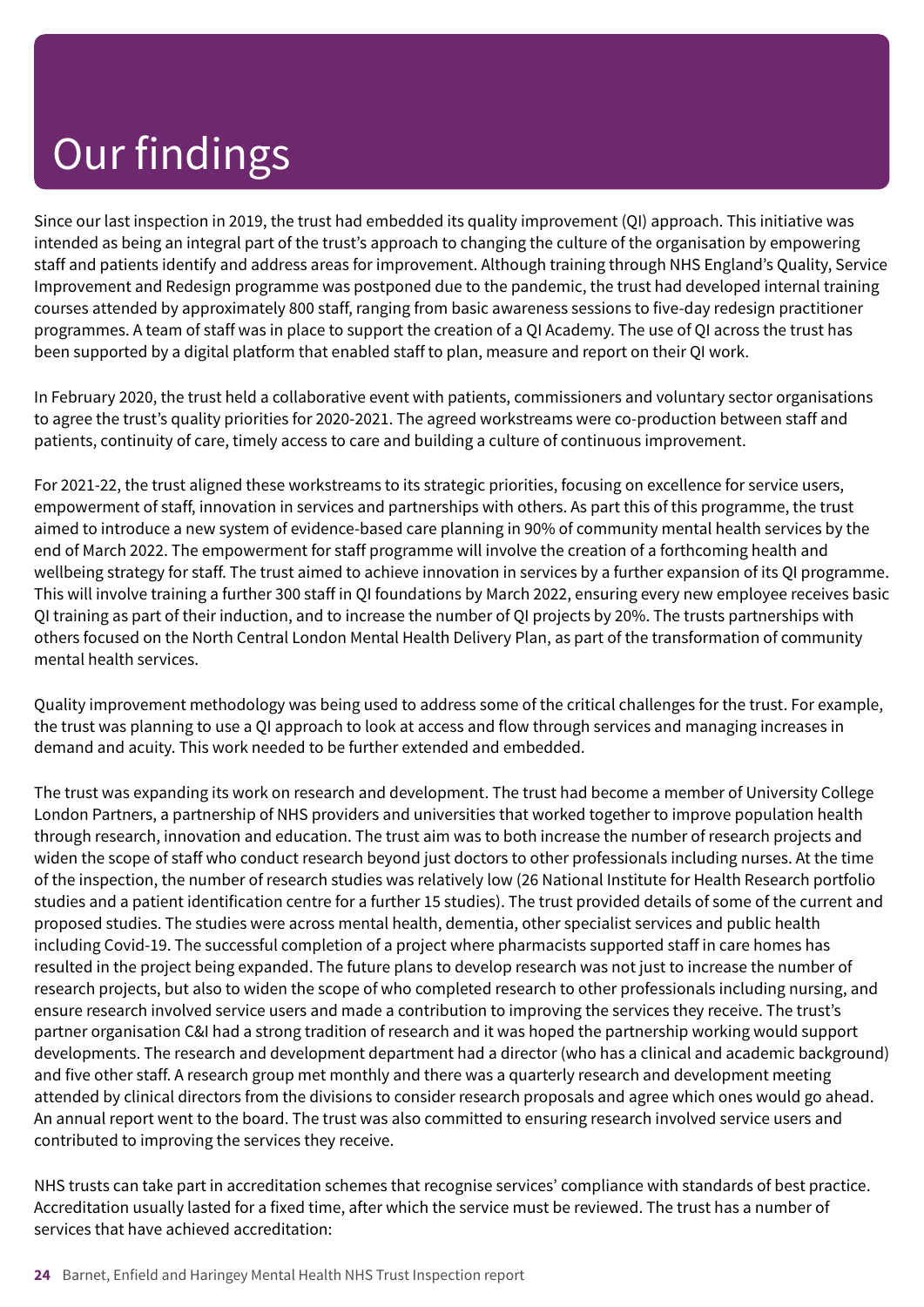- Quality Network for Eating Disorders (QED): Eating Disorders Service Iris Ward
- Electroconvulsive Therapy Accreditation Service (ECTAS)
- Psychiatric Liaison Accreditation Network (PLAN): North Middlesex University Hospital and Barnet Hospital
- Memory Services National Accreditation Programme (MSNAP): Barnet, Haringey and Enfield memory services
- Quality Network for Crisis Resolution Home Treatment Teams (QNCRHTT): Haringey Crisis resolution and home treatment team

The clinical mortality review group met every two weeks. The group was chaired by the medical director or their deputy. Members of this group reviewed the 72-hour reports for all patient deaths. Specific data on deaths from self-harm were also reviewed, showing an increase in such incidents in February and June 2021. The group also oversaw the action taken by the trust as a result of learning from mortality incidents. For example, after a suspected suicide on an acute mental health ward, the trust installed sensors and alarms at the top of doors to prevent them being used as a ligature anchor point.

The group had reviewed 62 deaths across the trust that had occurred between 1 June and 31 July 2021. The trust specifically monitored deaths of people with learning disabilities. There had been none during this period.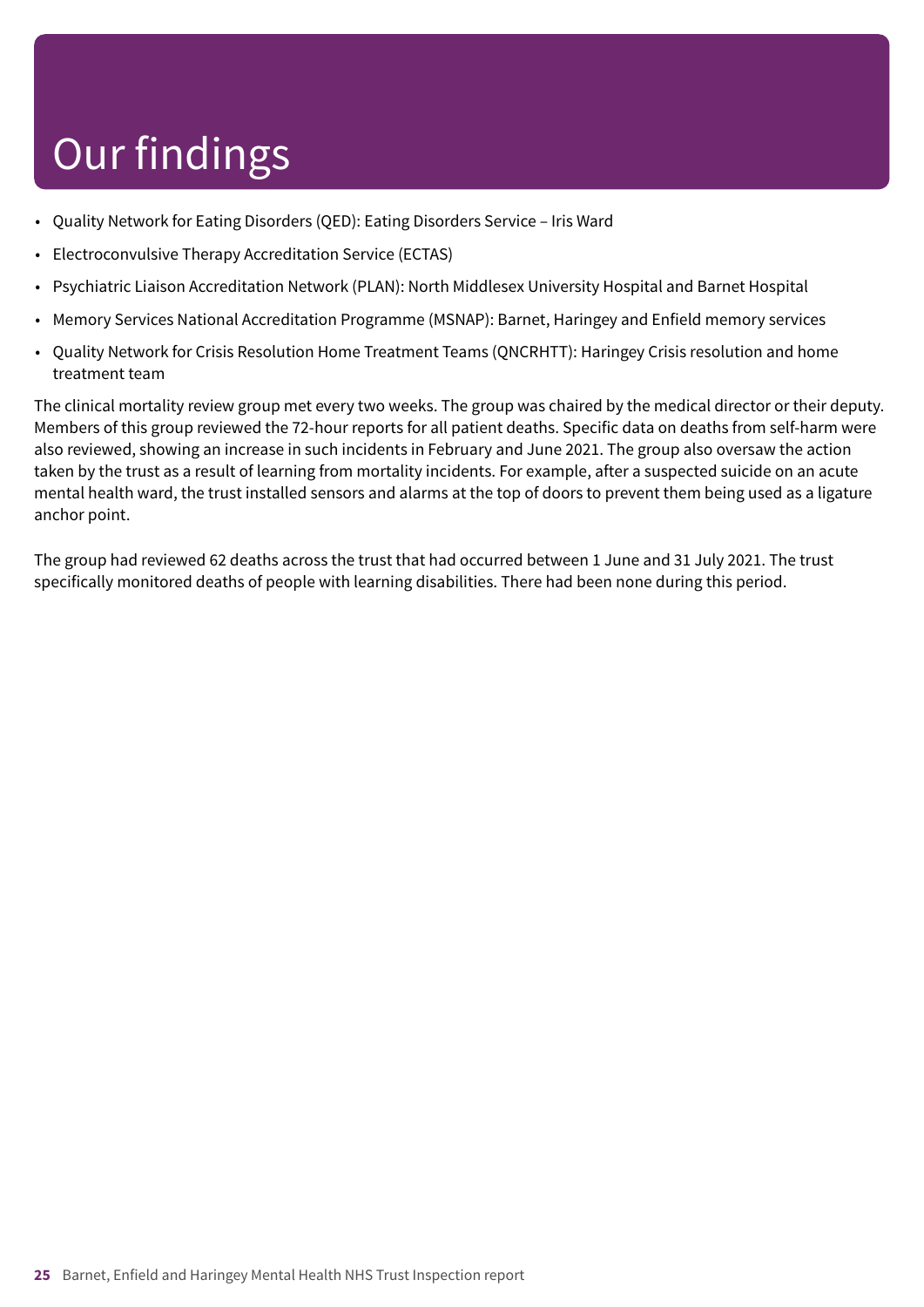| <b>Key to tables</b>                   |                          |               |                                |                 |                    |  |  |
|----------------------------------------|--------------------------|---------------|--------------------------------|-----------------|--------------------|--|--|
| <b>Ratings</b>                         | <b>Not rated</b>         | Inadequate    | <b>Requires</b><br>improvement | Good            | <b>Outstanding</b> |  |  |
| Rating change since<br>last inspection | Same                     | Up one rating | Up two ratings                 | Down one rating | Down two ratings   |  |  |
| Symbol*                                | $\rightarrow \leftarrow$ | ₼             | ተተ                             | ₩               | ↓↓                 |  |  |

Month Year = Date last rating published

\* Where there is no symbol showing how a rating has changed, it means either that:

- we have not inspected this aspect of the service before or
- we have not inspected it this time or
- changes to how we inspect make comparisons with a previous inspection unreliable.

#### **Ratings for the whole trust**

| <b>Safe</b>                                | <b>Effective</b> | Caring             | Responsive       | <b>Well-led</b>  | <b>Overall</b>   |
|--------------------------------------------|------------------|--------------------|------------------|------------------|------------------|
| <b>Requires</b><br>Improvement<br>Feb 2022 | Good<br>Feb 2022 | Good<br>$Feb$ 2022 | Good<br>Feb 2022 | Good<br>Feb 2022 | Good<br>Feb 2022 |

The rating for well-led is based on our inspection at trust level, taking into account what we found in individual services. Ratings for other key questions are from combining ratings for services and using our professional judgement.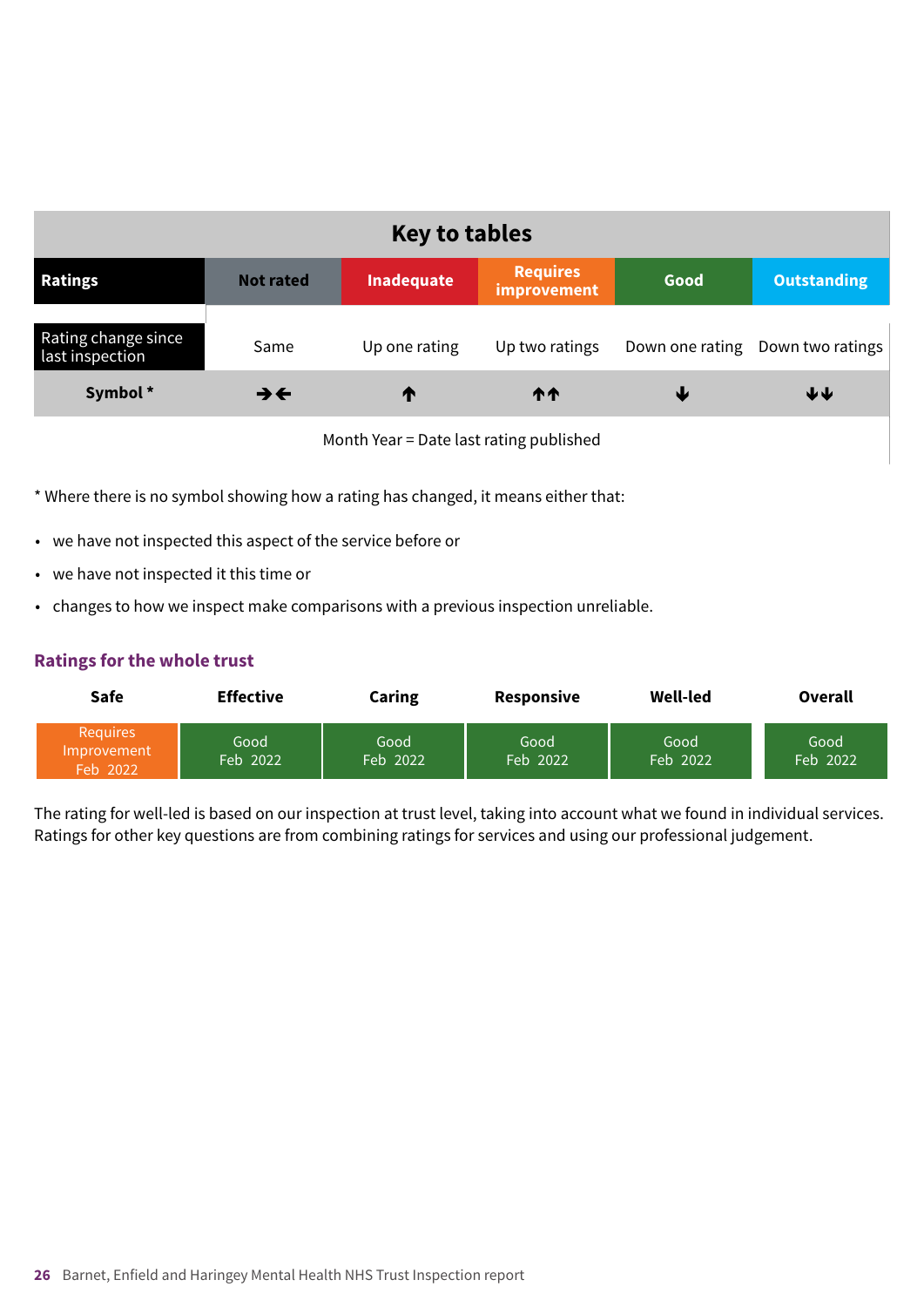#### **Ratings for a combined trust**

|               | <b>Safe</b>                         | <b>Effective</b> | Caring           | <b>Responsive</b> | Well-led         | <b>Overall</b>   |
|---------------|-------------------------------------|------------------|------------------|-------------------|------------------|------------------|
| Mental health | Requires<br>Improvement             | Good             | Good             | Good              | Good             | Good             |
| Community     | Good                                | Good             | Good             | Good              | Good             | Good             |
| Overall trust | Requires<br>Improvement<br>Feb 2022 | Good<br>Feb 2022 | Good<br>Feb 2022 | Good<br>Feb 2022  | Good<br>Feb 2022 | Good<br>Feb 2022 |

The rating for the well-led key question is based on our inspection at trust level, taking into account what we found in individual services. Ratings for other key questions take into account the ratings for different types of service. Our decisions on overall ratings take into account the relative size of services. We use our professional judgement to reach fair and balanced ratings.

#### **Rating for mental health services**

|                                                                                  | <b>Safe</b>                                                            | <b>Effective</b>                               | Caring                                       | Responsive                                       | <b>Well-led</b>                              | <b>Overall</b>                                   |
|----------------------------------------------------------------------------------|------------------------------------------------------------------------|------------------------------------------------|----------------------------------------------|--------------------------------------------------|----------------------------------------------|--------------------------------------------------|
| Acute wards for adults of working<br>age and psychiatric intensive care<br>units | <b>Requires</b><br>Improvement<br>$\rightarrow \leftarrow$<br>Feb 2022 | Good<br>→←<br>Feb 2022                         | Good<br>→←<br>Feb 2022                       | Good<br>æ<br>Feb 2022                            | Good<br>$\rightarrow \leftarrow$<br>Feb 2022 | Good<br>́↑<br>Feb 2022                           |
| Wards for older people with mental<br>health problems                            | <b>Requires</b><br>improvement<br>Sep 2019                             | Good<br>$Sep$ 2019                             | Good<br>$Sep$ 2019                           | Good<br>$Sep$ 2019                               | Good<br>$Sep$ 2019                           | Good<br>$Sep$ 2019                               |
| Forensic inpatient or secure wards                                               | Good<br>Jan 2018                                                       | Outstanding<br>Jan 2018                        | Outstanding<br><b>Jan 2018</b>               | Outstanding<br><b>Jan 2018</b>                   | Outstanding<br><b>Jan 2018</b>               | Outstanding<br>$Jan$ 2018                        |
| Community-based mental health<br>services for older people                       | Good<br>Jan 2018                                                       | Good<br>Jan 2018                               | Outstanding<br>Jan 2018                      | Outstanding<br>Jan 2018                          | Good<br>Jan 2018                             | Outstanding<br>Jan 2018                          |
| Community-based mental health<br>services of adults of working age               | <b>Requires</b><br>Improvement<br>Feb 2022                             | Good<br>Sep 2019                               | Good<br>Sep 2019                             | Good<br>Sep 2019                                 | Good<br>→←<br>Feb 2022                       | Good<br>$\rightarrow \leftarrow$<br>Feb 2022     |
| Child and adolescent mental health<br>wards                                      | Good<br>Jul 2021                                                       | Good<br>Jul 2021                               | Good<br>Jul 2021                             | Good<br>Jan 2018                                 | Good<br><b>Jul 2021</b>                      | Good<br><b>Jul 2021</b>                          |
| Mental health crisis services and<br>health-based places of safety               | <b>Requires</b><br>Improvement<br>→←<br>Feb 2022                       | Good<br>$\rightarrow \leftarrow$<br>$Feb$ 2022 | Good<br>$\rightarrow \leftarrow$<br>Feb 2022 | <b>Requires</b><br>Improvement<br>→←<br>Feb 2022 | Good<br>$\rightarrow \leftarrow$<br>Feb 2022 | <b>Requires</b><br>Improvement<br>→←<br>Feb 2022 |
| Specialist community mental health<br>services for children and young<br>people  | Good<br>Jan 2018                                                       | Good<br>Jan 2018                               | Good<br>Jan 2018                             | Good<br>Jan 2018                                 | Good<br>Jan 2018                             | Good<br>Jan 2018                                 |
| Specialist eating disorders service                                              | Good<br>Sep 2019                                                       | Good<br>$Sep$ 2019                             | Good<br>$Sep$ 2019                           | Good<br>$Sep$ 2019                               | Good<br>$Sep$ 2019                           | Good<br>Sep 2019                                 |
| Overall                                                                          | <b>Requires</b><br>Improvement                                         | Good                                           | Good                                         | Good                                             | Good                                         | Good                                             |

**27** Barnet, Enfield and Haringey Mental Health NHS Trust Inspection report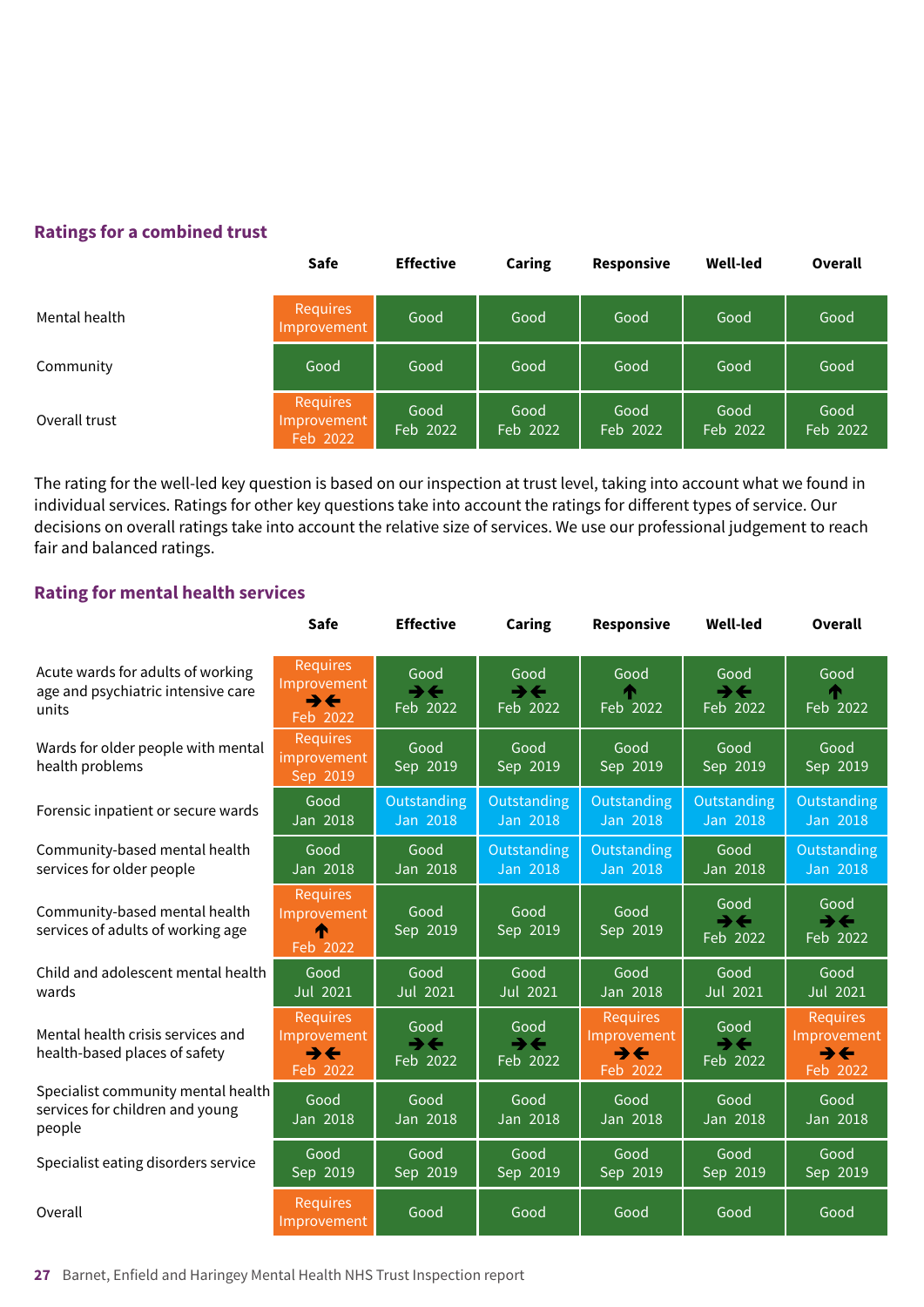Overall ratings for mental health services are from combining ratings for services. Our decisions on overall ratings take into account the relative size of services. We use our professional judgement to reach fair and balanced ratings.

#### **Rating for community health services**

|                                                            | <b>Safe</b>           | <b>Effective</b>                               | Caring                                       | <b>Responsive</b>                              | Well-led                                       | <b>Overall</b>                               |
|------------------------------------------------------------|-----------------------|------------------------------------------------|----------------------------------------------|------------------------------------------------|------------------------------------------------|----------------------------------------------|
| Community health services for<br>children and young people | Good<br>æ<br>Feb 2022 | Good<br>$\rightarrow$ $\leftarrow$<br>Feb 2022 | Good<br>$\rightarrow \leftarrow$<br>Feb 2022 | Good<br>$\rightarrow$ $\leftarrow$<br>Feb 2022 | Good<br>$\rightarrow$ $\leftarrow$<br>Feb 2022 | Good<br>$\rightarrow \leftarrow$<br>Feb 2022 |
| Community health services for<br>adults                    | Good<br>Mar 2016      | Good<br>Mar 2016                               | Good<br>Mar 2016                             | Good<br>Mar 2016                               | Good<br>Mar 2016                               | Good<br>Mar 2016                             |
| Community health inpatient<br>services                     | Good<br>Sep 2019      | Good<br>Sep 2019                               | Good<br>Sep 2019                             | Good<br>Sep 2019                               | Good<br>Sep 2019                               | Good<br>Sep 2019                             |
| Overall                                                    | Good                  | Good                                           | Good                                         | Good                                           | Good                                           | Good                                         |

Overall ratings for community health services are from combining ratings for services. Our decisions on overall ratings take into account the relative size of services. We use our professional judgement to reach fair and balanced ratings.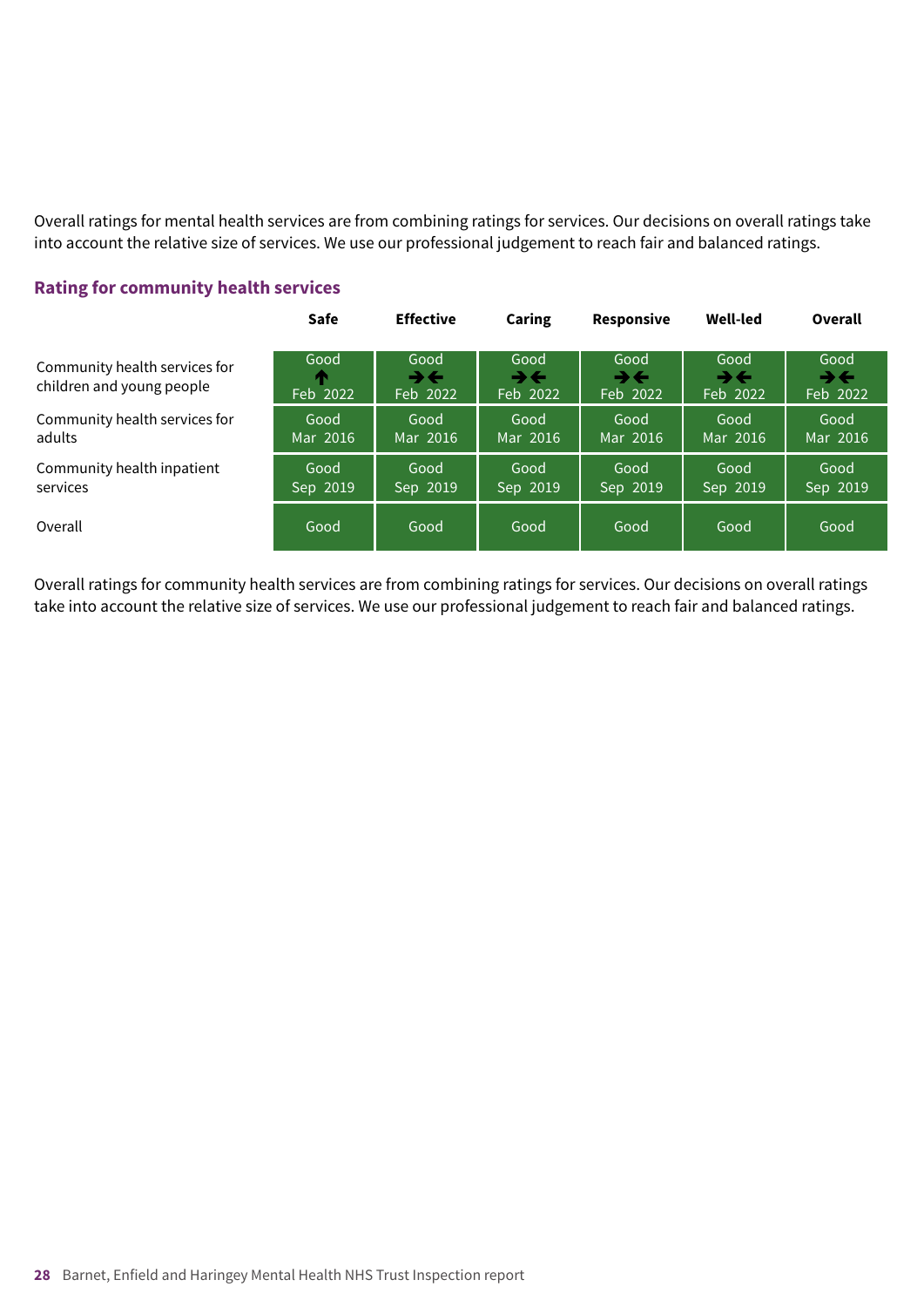**Requires Improvement –––**  $\rightarrow$   $\leftarrow$ 

| <b>Is the service safe?</b>                           |  |
|-------------------------------------------------------|--|
| Requires Improvement $\bullet \rightarrow \leftarrow$ |  |

Our rating of safe stayed the same. We rated it as requires improvement because:

#### **Mental health crisis services**

#### **Safe and clean environments**

All clinical premises where patients were seen were safe, clean and well maintained. Staff visited most patients at **their homes or in community settings.**

Staff completed and regularly updated thorough risk assessments of all areas and removed or reduced any risks they identified. Annual environmental risk assessments were completed for each of the care environments using a smartphone application. As the data was inputted and analysed instantly, staff could act on results immediately.

Staff saw patients at home or used trust premises to meet with patients. We observed some clinical premises where patients were seen. These were safe, clean, and fit for purpose.

Clinic rooms had the necessary equipment for patients to have physical examinations. Staff had access to equipment to measure patients' vital signs, which they could take to patients' homes. Staff made sure equipment was well maintained, clean and in working order. We checked some of the equipment used by staff, such as a blood pressure monitor and found it had been serviced and/or calibrated recently.

Staff completed monthly infection prevention and control audits for each of the care environments we visited. Staff described to us how they followed infection control guidelines. The trust provided staff with personal protective equipment to help prevent cross-infection. Staff followed the provider's infection prevention and control guidelines when travelling in cars together on appointments. Staff checked whether patients had COVID-19 symptoms before going to visit them. Green indicator tape had been applied to medical equipment to demonstrate that equipment was clean and ready for use.

Staff disposed of clinical waste safely. They put clinical waste in a bag and took it back to their base to dispose of it, when required. Staff disposed of sharps in yellow bins they took with them on visits.

#### **Safe staffing**

The service had enough staff, who received appropriate training to keep people safe from avoidable harm. The number of patients on the caseload of the Enfield and Haringey mental health crisis teams, and of individual members of staff, was not too high to prevent staff from giving each patient the time they needed. The Barnet **team had a high caseload, which they were working to reduce.**

The service had enough nursing and support staff to keep patients safe.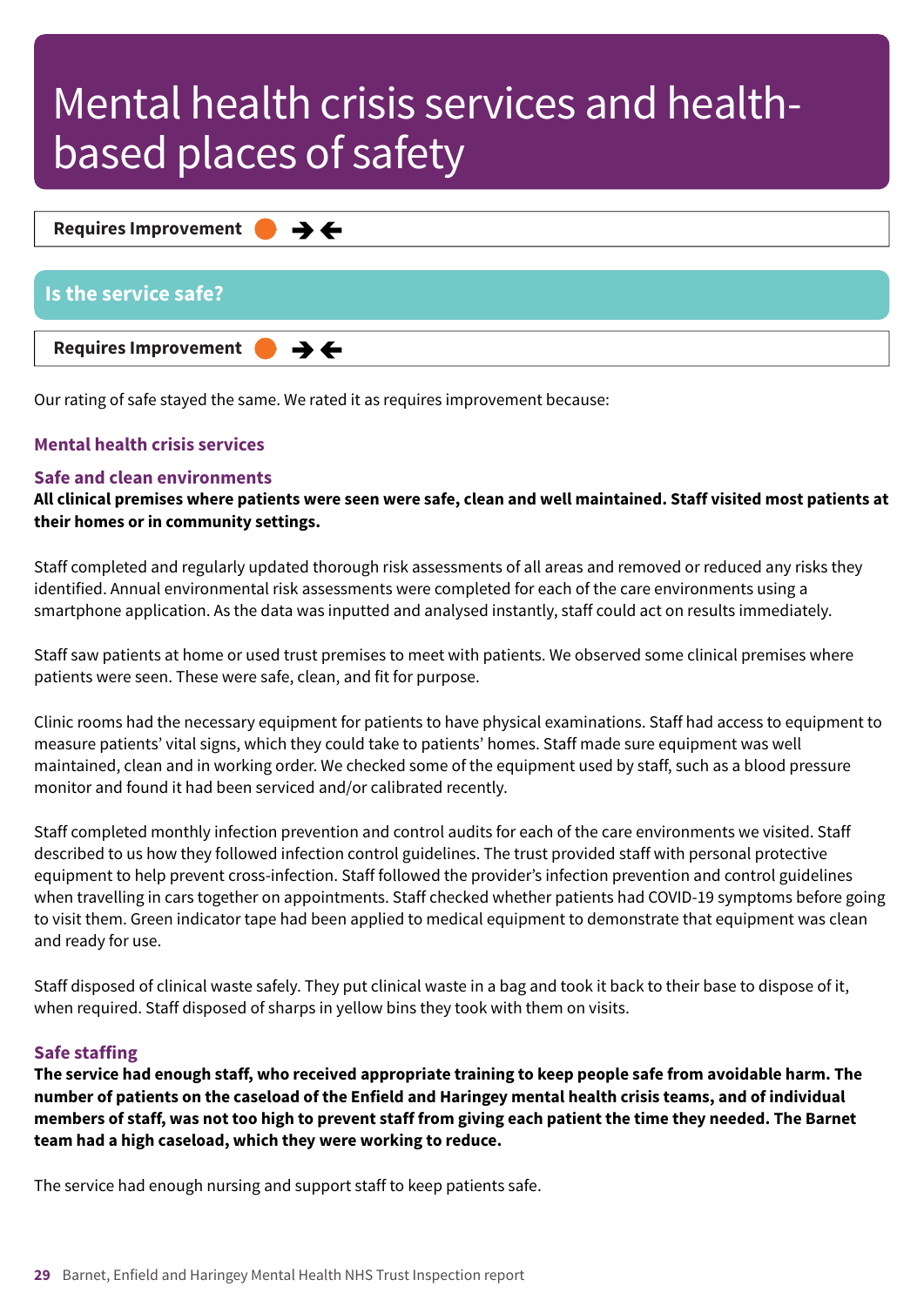Staff told us there were often challenges with staffing but there were always sufficient staff to be able to deliver the service safely.

Staff in all three teams felt that caseloads were more manageable than they had been previously, although the Barnet team still had a high caseload. Staff described how improved ways of working, including better joint working with other teams, had led to a smaller team caseload compared with a year ago. At the time of inspection, the Haringey team and the Enfield team had caseloads in the high 20's. The Barnet team had a caseload of 60 patients. The team was working with the community teams to reduce the caseload, but the caseload still remained too high. Most staff commented on the relatively low caseloads and, despite some staff vacancies, felt there were sufficient staff deployed to meet patients' needs.

Staff reported that changes to staffing arrangements at night had improved the service the team could offer. There had previously been two staff working across all three boroughs at night. More recently, the teams had been expanded so that there were two staff working in each borough at night. As a result, staff felt they could be more responsive to patients' needs at night.

The teams all had vacancies. As of October 2021, vacancy rates across the teams were: Haringey 18%; Enfield 14%; and Barnet 20%. All three teams were actively recruiting with plans in place to address recruiting challenges such as holding a recruiting day where people can come and apply in person.

Managers limited their use of bank and agency staff and requested staff familiar with the service. Managers made sure all bank and agency staff had a full induction and understood the service before starting their shift. The service had low rates of bank staff. The Enfield team used a pool of bank staff that had completed an induction with the team, and they had not used agency staff for four years.

Managers supported staff who needed time off for ill health. Levels of turnover and sickness varied across the teams. Between October 2020 and September 2021 turnover rates were: Haringey 19%; Enfield 6%; and Barnet 9.5%. Between October 2020 and September 2021 levels of sickness were: Haringey 8%; Enfield 0%; and Barnet 21%. Haringey implemented a policy of allowing staff to select preferred shifts, which led to a reduction in sickness and turnover rates.

The service had enough medical staff. Staff told us they could get support from a psychiatrist quickly when they needed to. Out of hours staff had access to medical support from the duty doctor and on-call consultant psychiatrist

Managers could use locums when they needed additional support or to cover staff sickness or absence. In Barnet the divisional clinical director was covering a consultant psychiatrist post. A locum psychiatrist was due to start the next week and cover while the service recruited for this position.

#### **Mandatory training**

#### **Staff had completed and kept up to date with their mandatory training. Managers monitored mandatory training and alerted staff when they needed to update their training.**

Staff were compliant with their mandatory training. Overall training compliance was 80% across the services in October 2021. All staff told us they had completed and kept up to date with their mandatory training or had dates booked to complete training.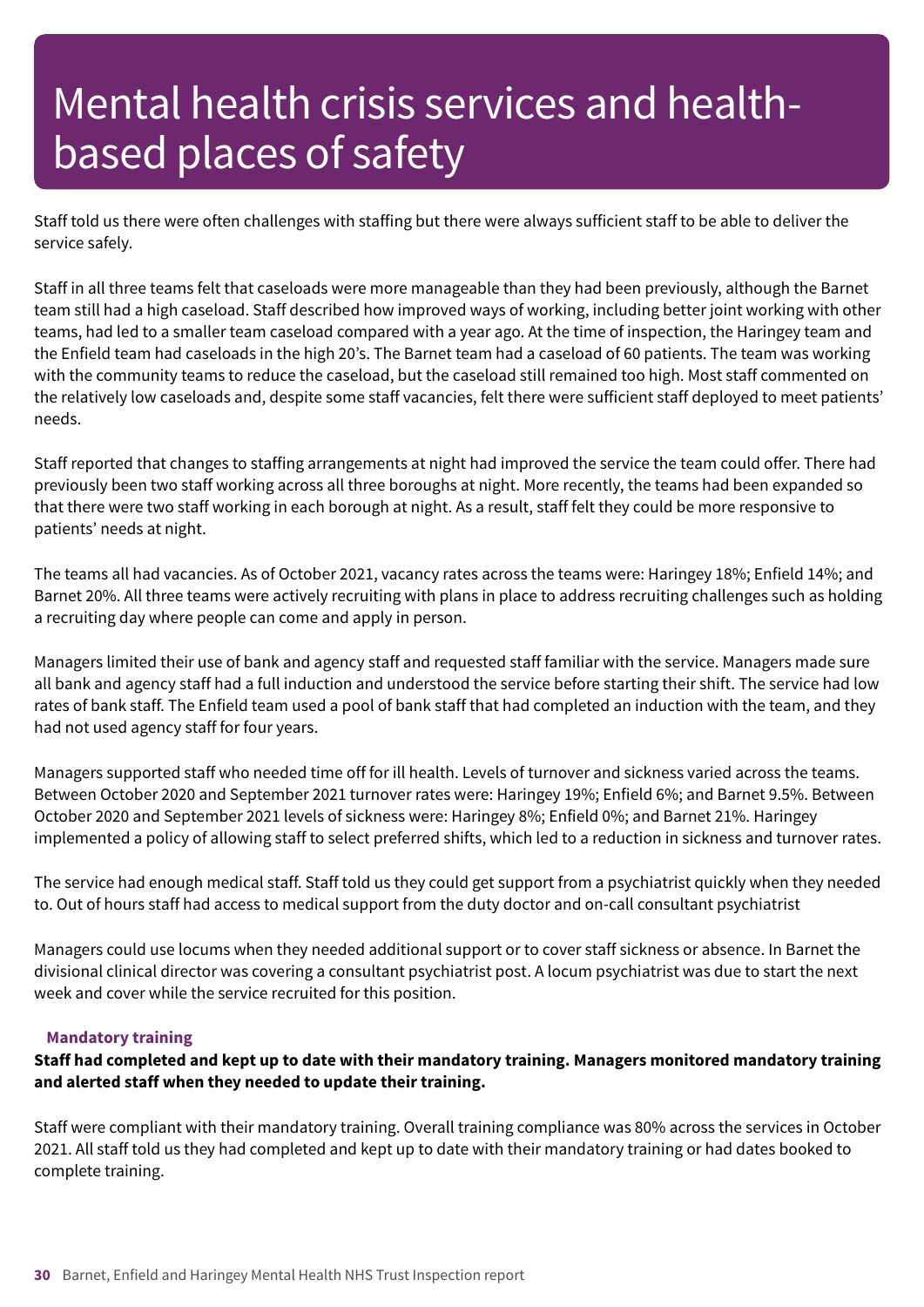#### **Assessing and managing risk to patients and staff**

**Staff assessed and managed risks to patients and themselves. They responded promptly to sudden deterioration** in a patient's health, although some patients did not have assessments under the Mental Health Act completed **promptly. Staff sometimes worked with patients and their families and carers to develop crisis plans, although we found some examples where these could be improved. Staff followed good personal safety protocols.**

#### **Assessment of patient risk**

Staff completed risk assessments for each patient on admission, using the RAG (Red Amber Green) rating system, and reviewed this regularly, including after any incident.

The shift lead in each team screened referrals and allocated them for assessment. Staff discussed patient risks at daily morning planning meetings. Teams used a RAG system to prioritise patients based on risk. Red risk (high risk) patients were discussed everyday by the team and received at least one visit per day. Amber patients were considered lower risk and were usually visited every other day. Green risk patients were usually nearing discharge from the team or transfer to other services and were low risk. All new patients were initially given a red risk rating.

Staff carried out regular risk assessments, such as before they went to see a patient at home. They were very aware of the environments they were visiting. They assessed the risks before they left the office and again when they arrived at the patient's home.

We reviewed 18 patient care records across the three teams. We found a current risk assessment on all patient records we reviewed. Staff put in place plans to address identified risks.

#### **Management of patient risk**

Staff responded to changes in risk. We reviewed 18 patient records across the three teams, six from each team.

The recording of patient's crisis care plans varied, and some plans did not record patients views clearly. In the records we reviewed in the Barnet team, staff had developed and saved on the system crisis care plan that included the patients' views. In the records we reviewed in Enfield, three patients did not have a crisis care plan and the other three were generic and did not always contain patient views clearly. In Haringey, three patients did not have a crisis care plans. In addition, none of the care plans covered housing needs which often was a significant factor in their overall wellbeing. If housing needs are not addressed, this can raise the risk of a deterioration of the patients mental and physical health and can raise the likelihood of relapse.

There were delays across the Haringey, Enfield and Barnet in assessing patients under the Mental Health Act. Staff would make a referral to an approved mental health professionals (AHMPs) for an assessment, and they would escalate delays and support patients. However, the delays meant that patients were not being assessed and waiting to receive the right treatment for them.

Staff monitored risks to patients and developed plans to mitigate the risks. All three teams held a morning planning meeting, in which they discussed risks to patients and planned how to support them. We observed these meetings at all three teams and saw that staff took appropriate action to respond to risk, such as by increasing the frequency of visits. Staff recorded discussions on the team board. Risk were addressed by referring to the patient's assessment, care records and notes. The consultant and any other staff who had seen or interacted with the patient provided feedback and shared information.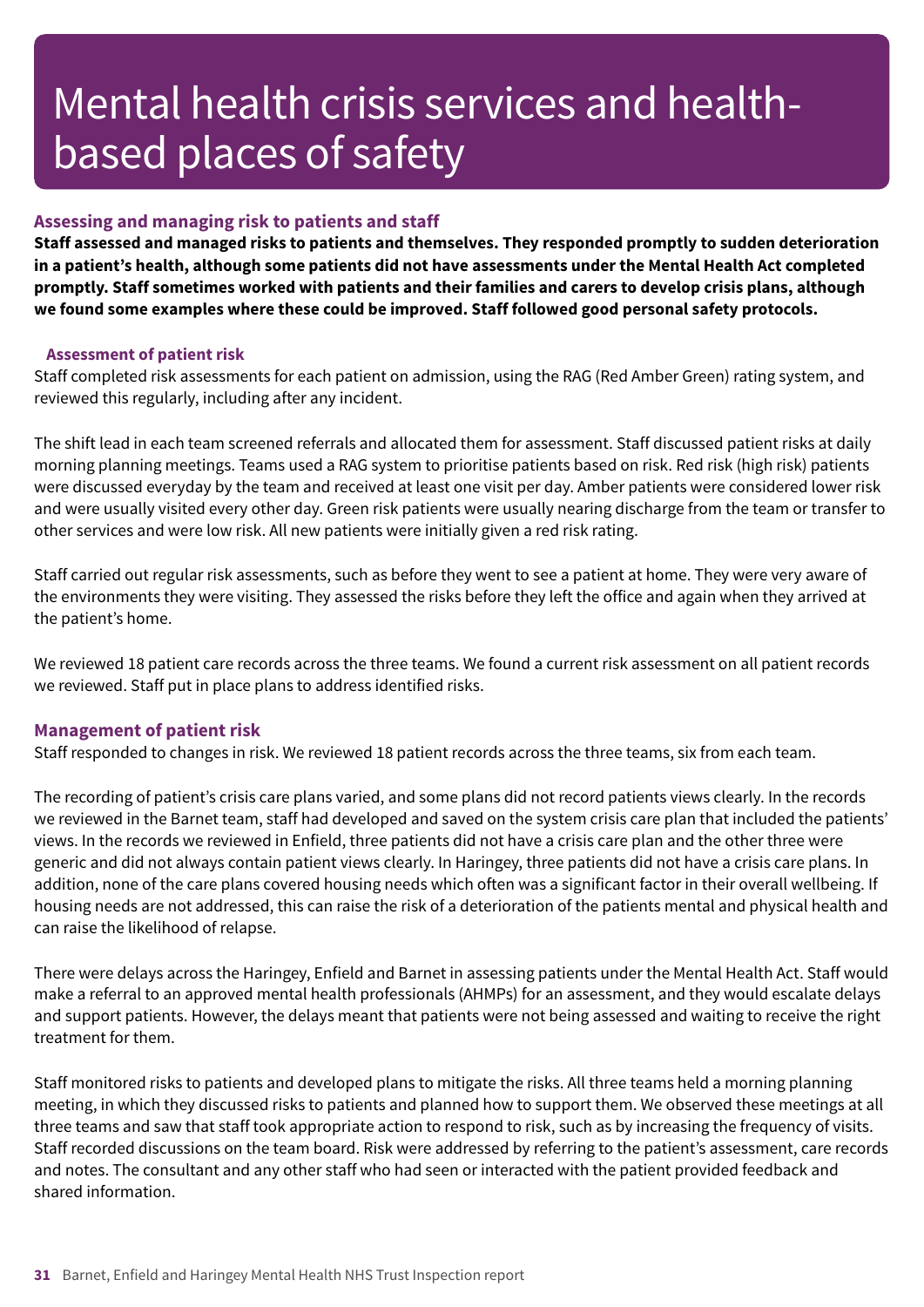The Haringey team held a safety huddle each morning before the team planning meeting. This time was used to highlight particular risks to the team in terms of high-risk patients, incidents that had occurred since the day before and which patients should be visited in pairs. Staff recorded on the team whiteboard when patients should be visited in pairs or by staff of a specific gender.

Shift leaders handed over important information about patients to the night team when they came on duty. This verbal handover was supported by written information to ensure all key risks were handed over.

Staff had followed clear safety protocols. They assessed new patients in pairs. Some patients were always visited in pairs as the risks were considered too high for a single staff member. Males staff visited patients if the team identified risks to female staff. Staff in the Haringey and Enfield teams had lone working devices to use to summon help in an emergency when they were out of the office. In Barnet, the devices did not work properly. Managers had ordered new devices for staff. In the meantime, arrangements had been put in place to maintain staff safety. Staff all carried a mobile phone, and they informed the team base when they entered and left patients' homes.

Staff followed clear protocols when patients were not at home when staff visited them or did not attend appointments. Staff liaised with the police when they were concerned for the patient's safety.

#### **Safeguarding**

Staff understood how to protect patients from abuse and the service worked well with other agencies to do so. **Staff had training on how to recognise and report abuse and they knew how to apply it.**

Staff received training on how to recognise and report abuse, appropriate for their role. Staff kept up to date with their safeguarding training. Staff we spoke with understood how to protect patients from abuse.

All staff told us they had received training on how to recognise and report abuse. Staff knew how to recognise adults and children at risk of, or suffering, harm. They provided examples of when they had raised safeguarding concerns in respect of patients or their children. We observed staff identifying safeguarding concerns during the morning planning meetings. Staff knew who the trust leads for safeguarding adults and children were and how to contact them for advice.

Managers receive alerts for each safeguarding referral so they can keep track of them. The trust was supporting managers to attend Safeguarding Adult Manager training. This course aimed to support managers to develop skills in chairing safeguarding case conferences and safeguarding case conference reviews, so that the service can lead on safeguarding investigations.

#### **Staff access to essential information**

Staff working for the mental health crisis teams kept detailed records of patients' care and treatment. Records **were clear, up-to-date and easily available to all staff providing care.**

Patient notes were comprehensive and all staff could access them easily. Records were stored securely on an electronic patient record system.

#### **Medicines management**

The service used systems and processes to safely prescribe, administer, record and store medicines. Staff working for the mental health crisis teams regularly reviewed the effects of medications on each patient's mental and **physical health.**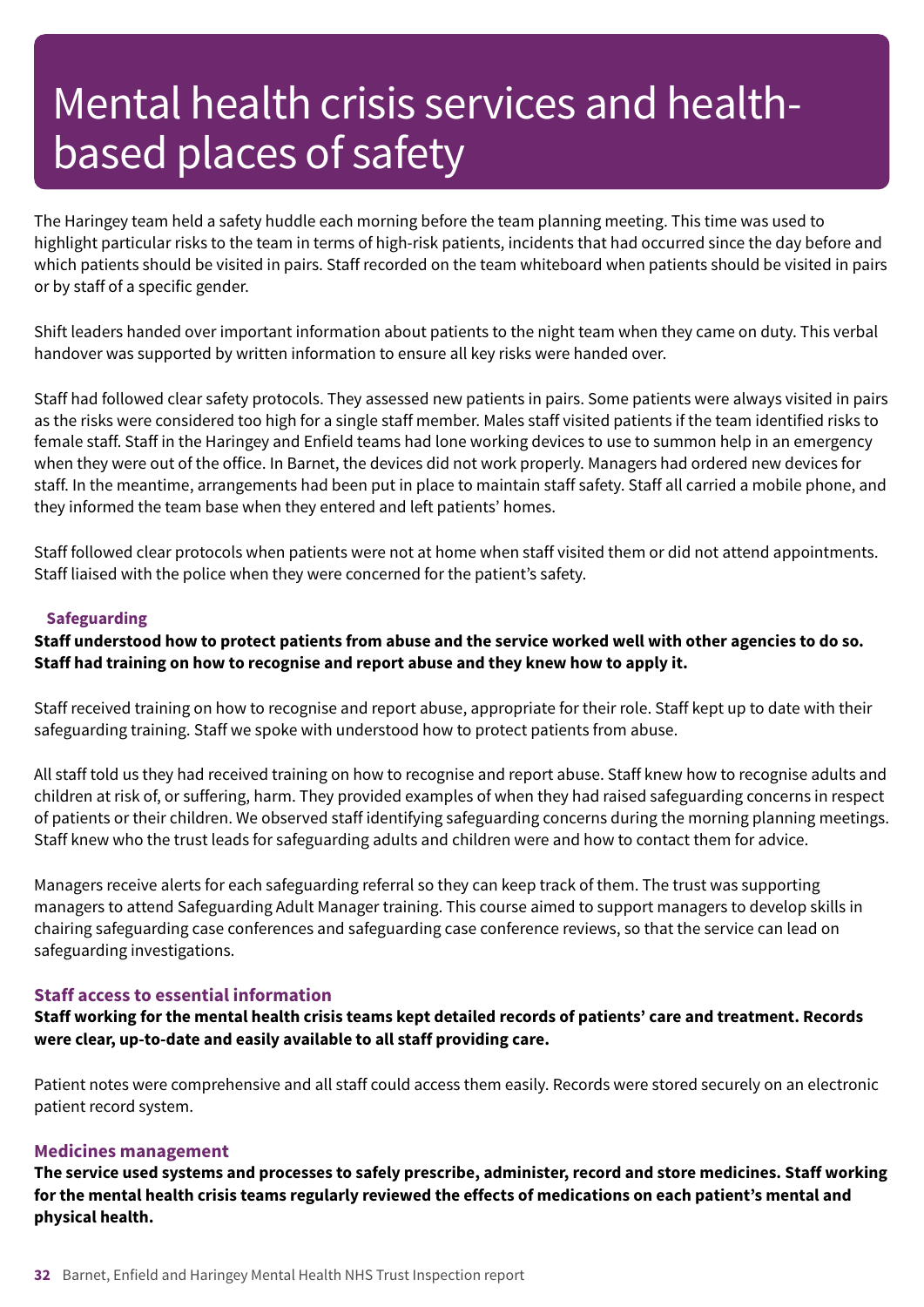Staff followed systems and processes when safely prescribing, administering, recording and storing medicines. Medicines were initially prescribed to patients daily, and then this would increase depending on how much support a patient would need and their other risk factors. Staff assessed new referrals and the staff have access to the Health Information Exchange though the electronic patient record system to check what other medicines the patient had been prescribed by other services. Staff reviewed patients medicine needs at least weekly. In Haringey, the team had a quality improvement initiative looking at how the pharmacy team could support patients to access their medicines faster, as this had been shown to help patients reach the point of discharge earlier.

Staff provided patients with information on their medicines, and patients could access advice from pharmacists by phone if needed.

We checked the arrangements for storing medicines. Medicines that staff were due to deliver to patients were kept in a locked cupboard. The team kept some injectable medicines that were prescribed to patients. Staff stored and managed medicines and prescribing documents in line with the provider's policy. We checked a number of medicines stored in the medicine cabinet in the Haringey team base. All medicines were within the expiry date. Staff kept records of the medicines that they delivered to patients.

Staff transported medicines in a locked bag. They took a small sharps bin with them to dispose of needles safely when they administered medicine by injection.

Staff observed patients for side effects of medicines and reported on these in the morning planning meeting.

#### **Track record on safety**

#### The three crisis resolution and home treatment teams had reported three serious incidents in the last year.

Between October 2020 and September 2021 there were three serious incidents reported across the three teams. In Barnet, there were two incidents: an unexpected death of a patient by suicide and an attempted suicide. The third incident, in Haringey, was the death of a patient by suspected suicide.

#### **Reporting incidents and learning from when things go wrong**

**The service managed patient safety incidents well. Staff recognised incidents and reported them appropriately. Managers investigated incidents and shared lessons learned with the whole team and the wider service. When things went wrong, staff apologised and gave patients honest information and suitable support.**

Staff recognised incidents and knew when to report them. They gave us examples of incidents they had reported. Managers shared lessons learned from incidents with the whole team. Staff told us that incidents were discussed in safety huddles and clinical governance meetings. Staff told us about incidents that had occurred in the service and changes that had been implemented in response to lessons learned.

Incidents were investigated thoroughly and discussed at the team meetings. Patients and their families were involved in these investigations. Staff received feedback and from the investigation of these incidents, and support was offered and provided. Staff discussed the feedback and improvements to patient care at team meetings.

Staff understood the duty of candour. They were open and transparent, and they gave patients and families a full explanation if and when things went wrong. Staff said they apologised to patients and relatives when things went wrong.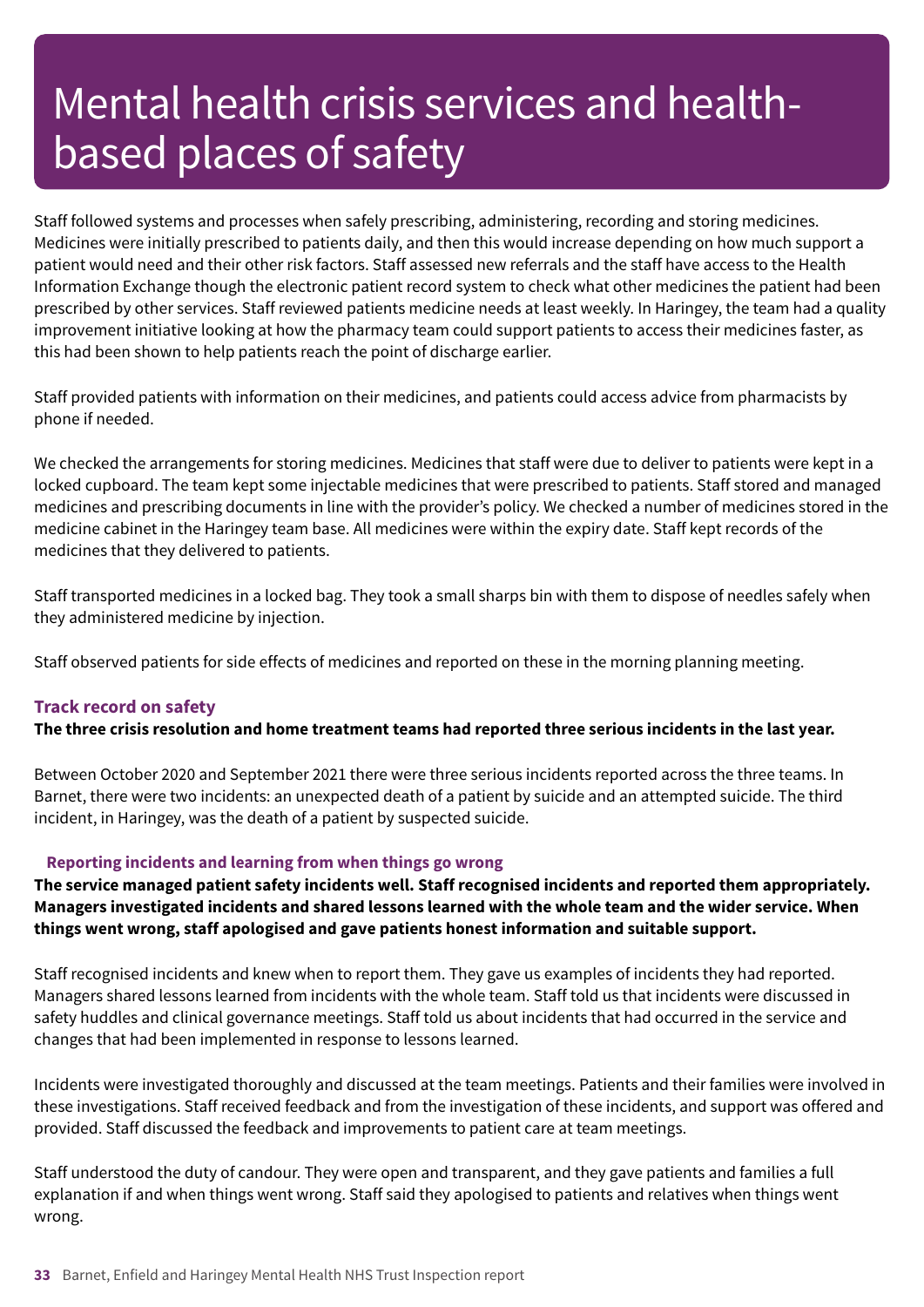Managers provided staff with a debrief after incidents.

There was evidence that changes had been made as a result of feedback. Following the unexpected death of a patient by suicide, for example, staff had updated the assessment checklist, and it now included prompts to include medication lists and next of kin contact numbers. In addition, the service had undertaken an urgent local review of the medication management policy.

Following another incident in which a patient died whilst staying at a crisis prevention house, the trust had revised the format used by crisis resolution home treatment team staff for discussions to ensure staff covered any risk issues and incidents of note.

Managers attended several weekly meetings. Managers attended clinical governance meetings with the governance facilitator, as well as with the head of nursing. The managers across the three services would also meet weekly to discuss serious incidents. Safety incidents were also discussed at team meetings.

#### **Health-based places of safety**

#### **Safe and clean environments**

Staff completed and regularly updated thorough risk assessments of all areas and removed or reduced any risks they identified. At the place of safety, all the facilities were clean and tidy. Staff cleaned and checked the rooms after each patient was discharged. Staff were sometimes required to support patients in a room in the place of **safety that contained potential environmental risks.**

All clinic rooms had the necessary equipment for patients to have thorough physical examinations. At the place of safety, there was a clinic room with an examination couch and other equipment for physical examinations.

Most areas were clean, well maintained, well-furnished and fit for purpose. At the place of safety, all rooms were of a good size with ensuite toilets and external windows providing natural light. However, one of the rooms had not been equipped with anti-ligature features. For example, doors and windows were not ligature free. The sink could be used as a ligature point and the smoke alarm was different to the alarms in the other two rooms. Also, this room could not be seen from the nurses' office. Staff explained that the service was only commissioned to provide accommodation for two patients at any time and, therefore, the third room was rarely used. They also said they mitigated risks by only placing low risk patients in this room and providing two-to-one observations of anyone using the room. Despite this, records showed that the room had been used 49 times between May and October 2021. The notes did not indicate that the patients were subject to close observations. By using a decommissioned area of the unit to accommodate patients, the service was increasing the risk of harm to patients.

#### **Safe Staffing**

#### **Nursing staff**

#### **The service had enough nursing and support staff to keep patients safe.**

At the place of safety, two registered nurses and two health care assistants were assigned to the service during the day and night shifts. They were supported by a team leader during the day and a site manager outside office hours. Staff felt this was sufficient to meet the needs of patients.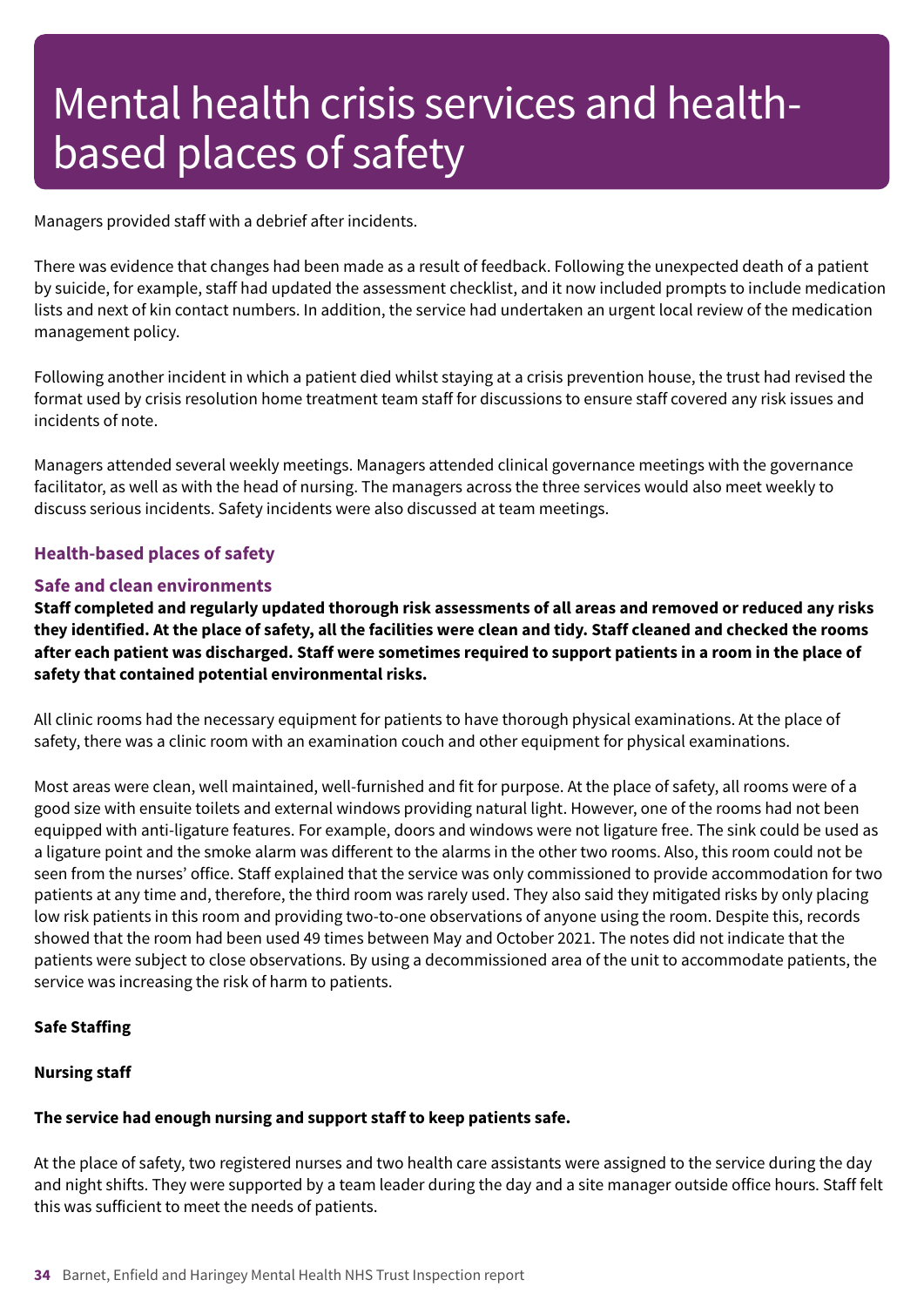The service had low vacancy rates. The place of safety employed 15 staff. The service was recruiting new staff to cover two vacancies.

#### **Medical staff**

The service had enough medical staff. The place of safety had a specialty doctor assigned to the service. Out-of-hours cover was provided by the on-site duty doctor.

#### **Assessment of patient risk**

#### Staff completed risk assessments for each patient on admission / arrival, using a recognised tool, and reviewed **this regularly, including after any incident.**

At the place of safety, staff reviewed any information held on the electronic patient record as soon as they received a referral from the police. This enabled staff to complete an initial risk profile and provide information about the patient's risk history to the police if appropriate. When patients arrived at the ward, staff completed a comprehensive risk assessment.

Staff used a recognised risk assessment tool. When patients were admitted to the place of safety, staff completed a risk assessment on a standard form and recorded this on the electronic patient record.

#### **Management of patient risk**

#### **Staff responded promptly to any sudden deterioration in a patient's health**.

At the place of safety, staff asked the police to escort patients presenting any concerns about their physical health to an emergency department of a general hospital to receive medical clearance.

#### **Use of restrictive interventions**

Staff at the place of safety regularly used restrictive interventions. In October 2021, there had been 15 incidents involving restrictive interventions. This includes six instances of seclusion, five incidents involving violence, aggression or assault, two instances of restraint and two instances of rapid tranquilisation.

Staff at the place of safety made every attempt to avoid using restraint by using de-escalation techniques and restrained patients only when these failed and when necessary to keep the patient or others safe. For example, one record showed that staff had used "soft-words" and de-escalation techniques before restrictive interventions were used.

Staff at the place of safety understood the Mental Capacity Act definition of restraint and worked within it. Whenever staff restrained a patient, records indication that their action were a proportionate response to prevent harm to the patient. Staff record details of restraint including details of the circumstances leading to the restraint, the names of all staff involve, the type of restraint used and length of time the patient was restrained.

Staff at the place of safety mostly followed National Institute of Health and Care Excellence (NICE) guidance when using rapid tranquilisation. After staff administered rapid tranquilisation, they considered whether it was possible to observe the patient's vital signs. On the records we looked at, patients had either refused to have their vital signs observed or it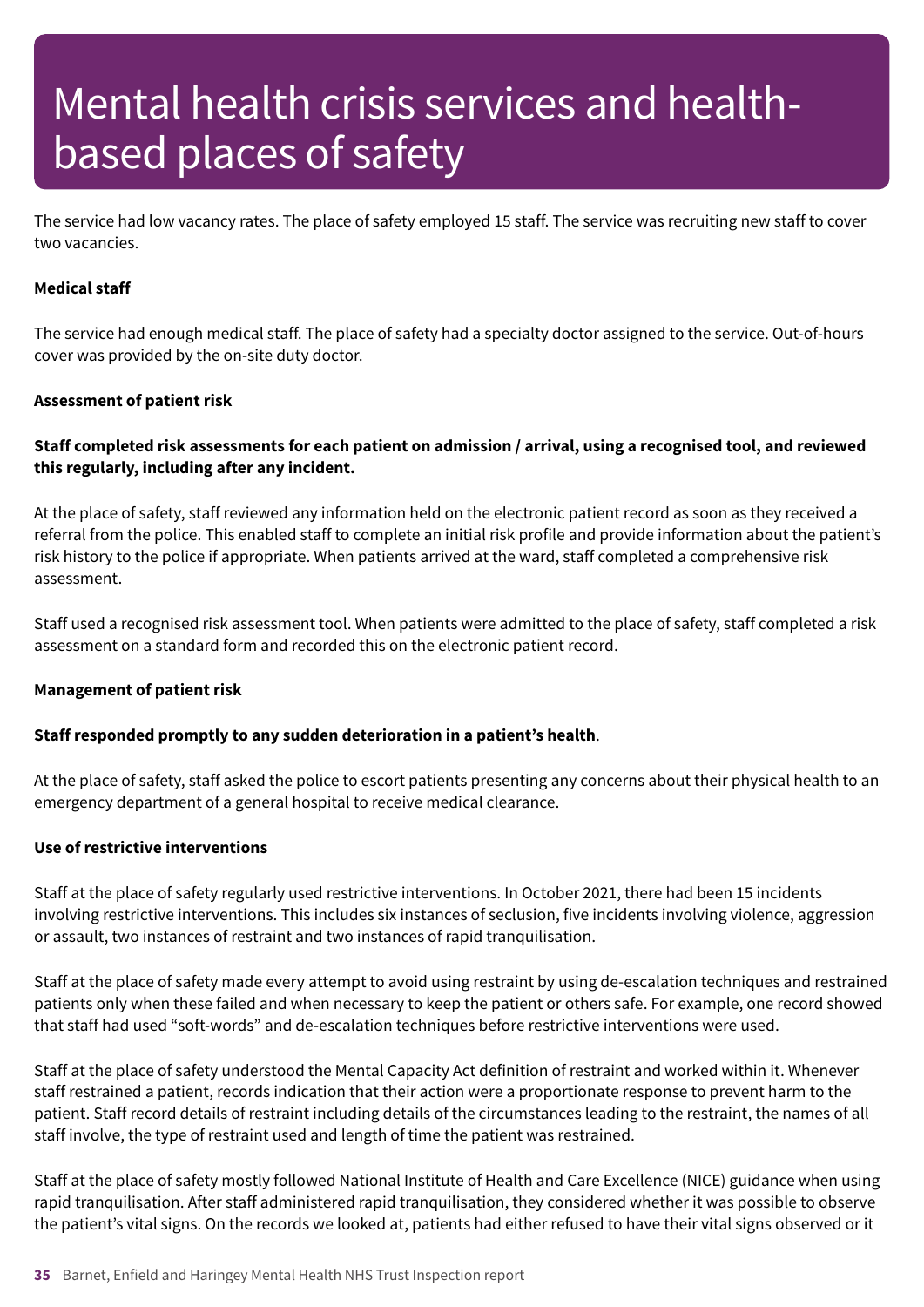had not been possible due to their state of arousal. This was noted on patients' records. Staff also noted that patients were placed on one-to-one observations after receiving rapid tranquilisation and, when possible, respiration rates were recorded. However, on all four records we looked at that involved the patient receiving rapid tranquilisation, staff had not recorded the legal authority under which the medicine was given.

When a patient was placed in seclusion at the place of safety, staff kept clear records and followed best practice guidelines. We reviewed the records of four patients who had been secluded whilst staying at the place of safety. Staff recorded the reason for seclusion and observations every 15 minutes. Records showed that patients were seen by a doctor within one hour, reviewed by nurses every two hours and received medical reviews every four hours. The facilities at the place of safety met the requirements for seclusion rooms set out in national guidance.

#### **Safeguarding**

Staff knew how to recognise adults and children at risk of or suffering harm and worked with other agencies to protect them. Staff at the place of safety, for example, talked to patients about whether they had children, whether the children were being looked after and discussed any arrangements for support from social services if necessary.

#### **Staff access to essential information**

Patient notes were comprehensive and all staff could access them easily. At the place of safety, staff recorded all their notes on the electronic patient record.

#### **Medicines Management**

Staff followed systems and processes when safely prescribing, administering, recording and storing medicines. At the place of safety, staff stored standard medicines, such as a treatment for diabetes, in a locked cupboard in the clinic room. The service could access other medication from the adjacent wards if necessary.

#### **Reporting incidents and learning from when things go wrong**

#### **Staff knew what incidents to report and how to report them.**

Between May and October 2021, staff, on average, reported 29 incidents each month, ranging from 22 in September to 34 in July. The most common incident was a breach of the permitted period of detention. There were, on average, 19 breaches of the permitted period of detention each month, amounting to 39% of all admissions.

Staff reported serious incidents clearly and in line with trust policy. Staff recorded all incidents on the trust's electronic incident reporting system.

Managers debriefed and supported staff after any serious incident. At the place of safety, staff discussed incidents at reflective practice sessions.

### **Is the service effective? Good –––** ⇛⇐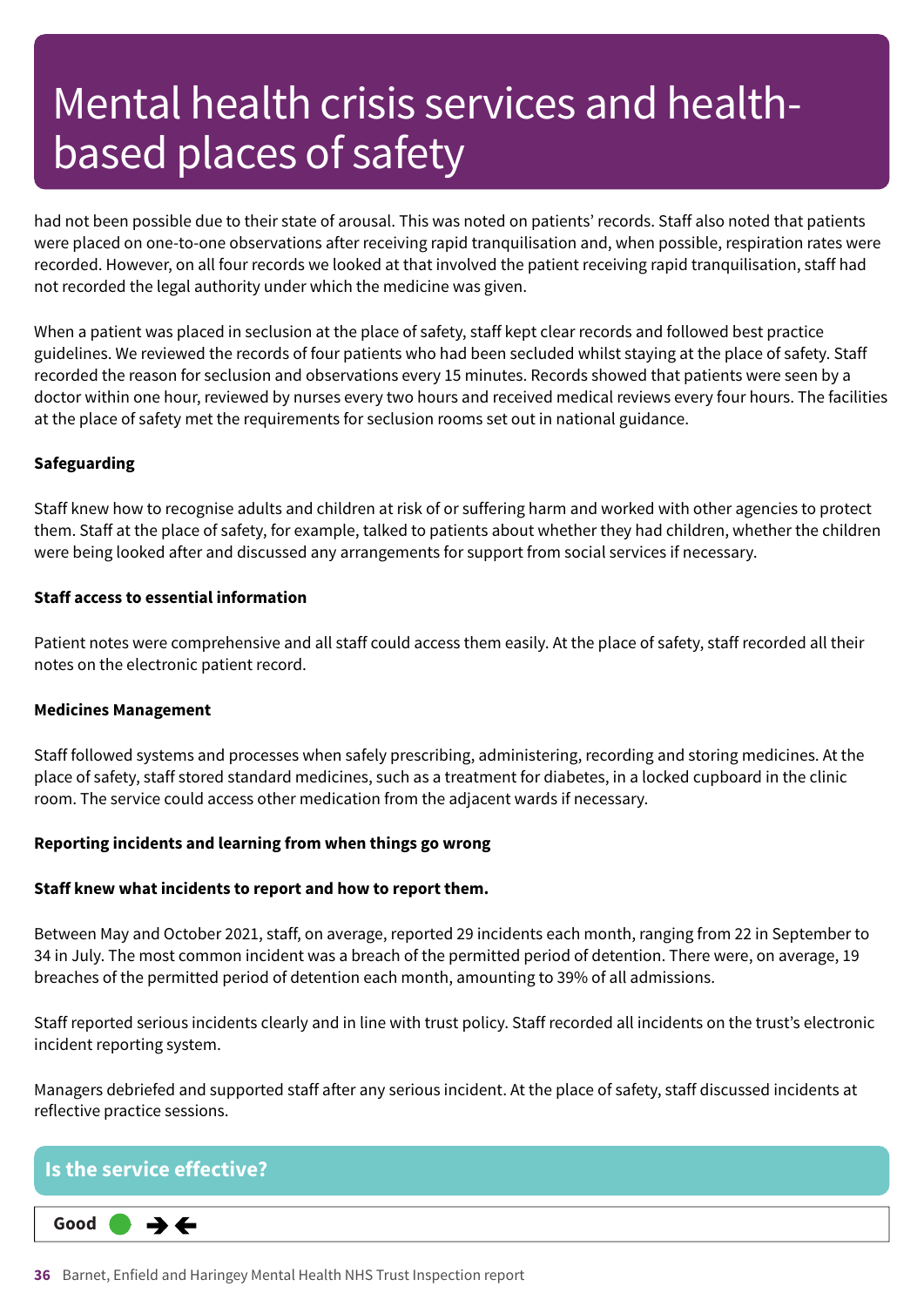Our rating of effective stayed the same. We rated it as good because:

### **Mental health crisis services**

### **Assessment of needs and planning of care**

**Staff carried out comprehensive assessments of patients' mental and physical health needs. They were very** aware of the impact of social issues, such as housing, on patients' mental health, although this was not always **recorded.**

We reviewed 18 patient care record across the three CRHT teams. In Haringey and Enfield three patients within each service did not have a crisis care plan in place.

Staff did not always perform a full physical health assessment on patients. Of the 18 patient records we reviewed, for seven patients it was not clear whether staff had reviewed their physical health needs.

The teams completed audits on physical health monthly, and in most cases these showed that a physical health check was completed after the initial assessment of a patient.

Wellbeing clinics, which provided outpatient treatment and support for the patients, supported the teams and received referrals from them.

Staff formulated an initial care plan with patients when they were admitted into the service. Care plans were then brought to the next multi-disciplinary team meeting where a more comprehensive care plan was formulated. This was then be shared with the patient and their carers or family members. Staff regularly reviewed and updated care plans when patients' needs changed.

The Haringey crisis team implemented a quality improvement project to create a care plan that would involve the patient in its development and be in an accessible to read format. It included aspects of the patient's life and recovery. The other two services were adopting this care plan style in their own services.

#### **Best practice in treatment and care**

Staff referred patients to other services or professionals to meet their needs when appropriate. For example, staff referred patients with substance misuse problems to the dual diagnosis worker or local substance misuse service.

Staff ensured patients had support for their physical health needs, either from their GP or community services.

Staff supported patients to live healthier lives. For example, they referred them to smoking cessation services or their GP for support or provided nicotine replacement therapy. Staff in a morning planning meeting reported that smoking cessation was offered to a patient.

Staff used outcome measures to monitor the progress of patients. Staff in the Haringey team, for example, used a specific questionnaire, the clinical outcomes routine evaluation (CORE-10 screening measure), to measure outcomes for patients. Staff conducted the questionnaire near to the initial contact with the patient and again at discharge from the team. This gave a measure of the improvement the patient had made.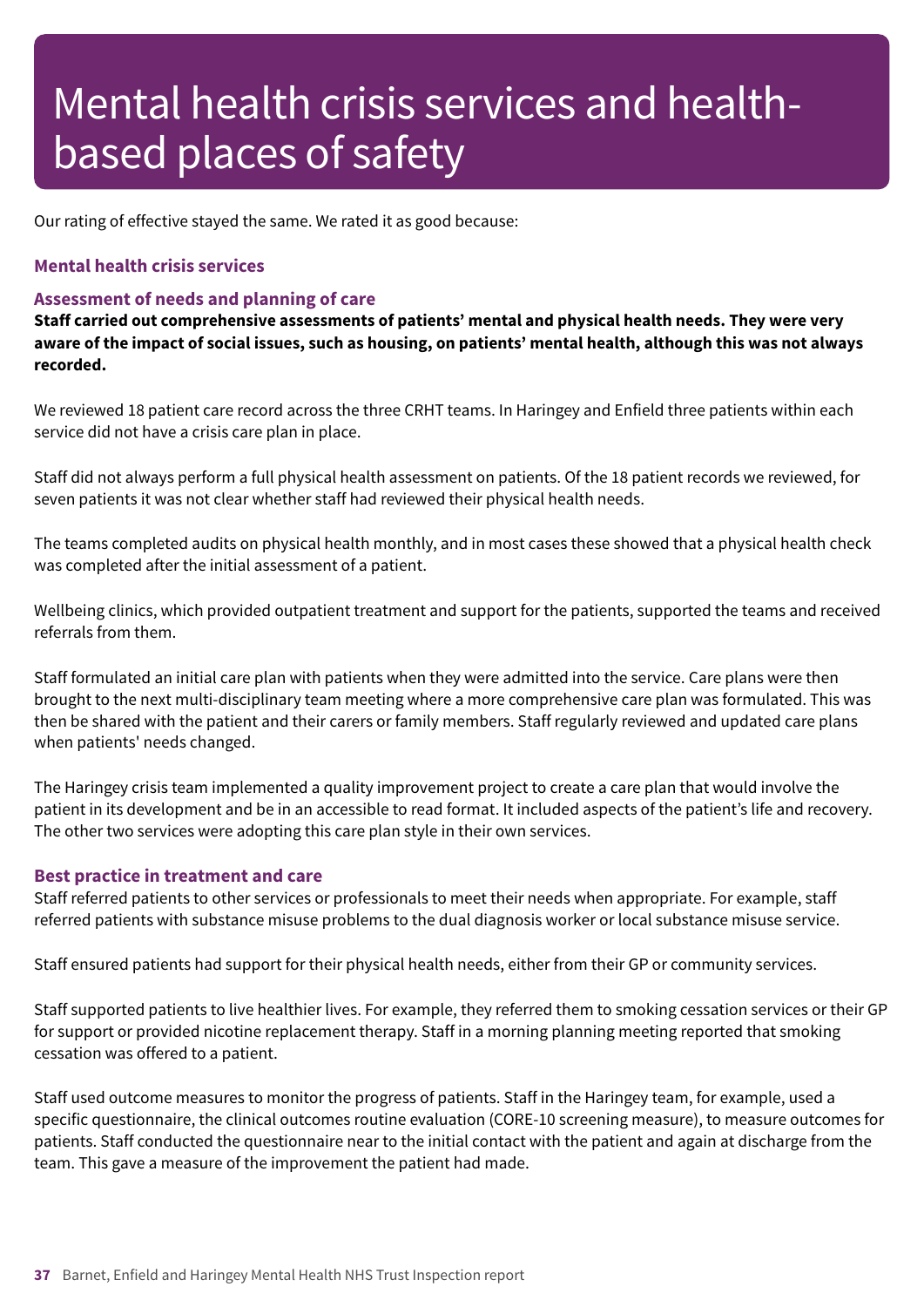Staff took part in clinical audits. Managers used results from audits to make improvements. For example, staff took part in clinical audits of risk assessments and care plans, physical health checks, medicines, serious incident action plans and environmental safety. Where gaps were identified these were addressed.

Staff took part in quality improvement initiatives. The Enfield team, for example implemented a quality improvement initiative to install a direct line to the crisis teams, so patients and carers could get through to the team directly. This was extended to become a 24-hour phone line. The doctors on the Enfield team had also carried out a quality improvement initiative in 2019 to ascertain how many inappropriate referrals were coming in and why. At the time of the inspection, they planned to repeat this audit to compare the outcomes. The Barnet team was part of an initiative to improve the completion of risk assessments.

# **Skilled staff to deliver care**

The mental health crisis teams included or had access to a range of specialists required to meet the needs of **patients under their care, although some teams only had limited access to clinical psychology support. Managers** made sure that staff had the range of skills needed to provide high quality care. They supported staff with **appraisals, supervision and opportunities to update and further develop their skills, although not all appraisals had been recorded on the trust's monitoring system. Managers provided an induction programme for new staff.**

The mental health crisis teams included or had access to a range of specialists required to meet the needs of patients under their care. All staff told us they received an annual appraisal and regular monthly supervision. Supervision rates across the three teams for August 2021 to October 2021 had Haringey and Enfield at nearly 100% and Barnet 84%. Agency staff were also offered regular supervision. Supervision was completed each month unless the staff member was sick or on leave. Staff said they had opportunities for professional development and set development goals as part of the appraisal process.

Staff in the teams were able to refer patients to a clinical psychologist but access varied between the teams. The Haringey team did not have their own psychologist but referred patients to the community mental health locality team psychologist. The Enfield team had a part time clinical psychologist in the team. In Barnet, the acute care psychology lead oversaw the delivery of clinical psychology. There were four assistant psychologists, one for each ward and one for the home treatment team. They delivered low intensity psychological interventions to patients.

Staff we spoke with told us they had received an annual appraisal, although the data we reviewed suggested that progress was required to ensure all staff received an appraisal in the current year. At the time of the inspection, only two out of 26 members of staff in Haringey team had completed an appraisal. For Enfield 70% and for Barnet 60% of staff were up to date with appraisals.

Managers ensured staff had the right skills, qualifications and experience to meet the needs of the patients in their care, including bank and agency staff. Managers identified any training needs their staff had and gave them the time and opportunity to develop their skills and knowledge.

All teams held reflective practice group meetings, facilitated by a psychologist, that allowed staff to discuss their work experiences, although the frequency of these varied from team to team.

Some staff told us they had participated in additional training courses such as motivational interviewing. Some staff had begun in the team in a band 5 nurse development post and had quickly progressed to a band 6 post.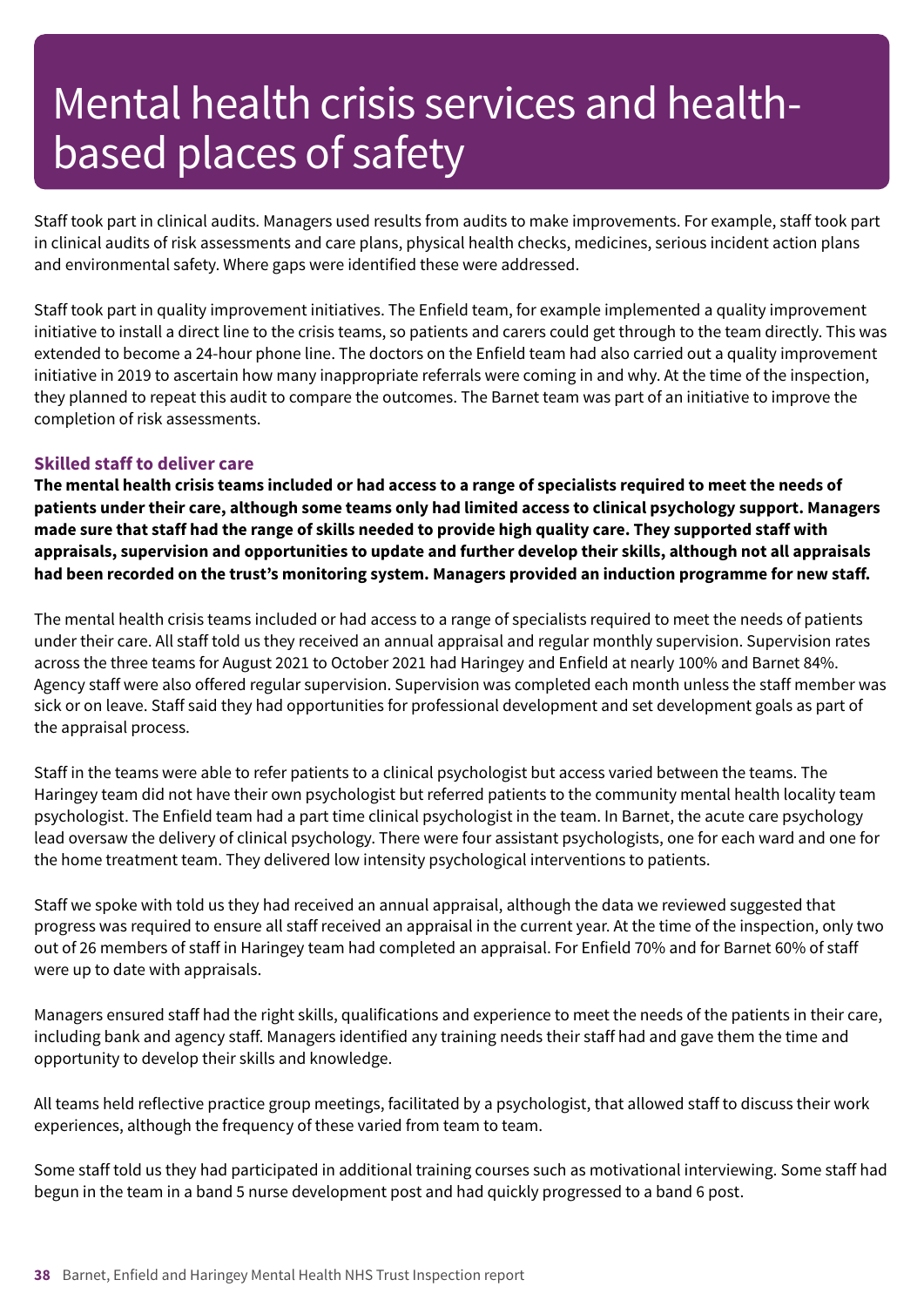In the Enfield team, doctors delivered regular educational sessions to colleagues on a range of topics including the Mental Capacity Act, sleep hygiene and mental state examinations.

Staff were looking at additional ways to improve care. Trauma-informed care training was due to be rolled out to all staff. Trauma-informed care is an approach that takes into account any trauma the patient may have experienced, to protect patients from re-traumatization.

Managers provided an induction programme for new staff. In Enfield the bank staff undertook the same induction programme as permanent staff.

Managers made sure staff attended regular team meetings or shared information with those that could not attend. The teams had monthly team meetings scheduled. However, it was sometimes difficult for staff to attend due competing work priorities. Any urgent matters were discussed at the daily morning meeting. Since our previous inspection, the Haringey crisis team staff told us they implemented a daily afternoon team huddle for any staff that could attend. The staff would share information on risks so that all staff would be aware of this. The Barnet team held two separate monthly meetings, one for clinical governance issues and one for regular team matters.

The teams had introduced new roles to ensure they provided good support to patients. The Barnet team had, for example, employed a peer support worker. A peer support worker is someone that has lived experience of using services. The peer support worker attended all staff interviews to provide feedback on applicants. The other teams were actively recruiting peer support workers for their services.

### **Multi-disciplinary and interagency team work**

Staff from different disciplines worked together as a team to benefit patients. They supported each other to make sure patients had no gaps in their care. They had effective working relationships with other relevant teams within **the organisation and with relevant services outside the organisation.**

Staff held regular multidisciplinary meetings to discuss patients and improve their care. We attended morning planning meetings with all three teams. These were attended by nurses, social workers, consultant psychiatrists, other medical staff and support staff.

The Enfield crisis team staff had strengthened working relationships within the team by undertaking regular team activities together.

All three teams met together periodically to share good practice.

All staff told us that teamwork was a real strength of the service. The different disciplines were very complimentary about each other's work and their contribution to the team.

Teams had effective working relationships with other teams in the organisation. Staff carried out joint reviews of patients involving other teams such as the early intervention team, perinatal team, learning disabilities team and the community mental health locality teams. Staff found these joint reviews helpful and said it helped facilitate the transfer of the care of the patient to more appropriate services when they were ready. Representatives from other trust services, such as community mental health teams, early intervention team and a dual diagnosis worker attended morning planning meetings virtually. This helped facilitate referrals between teams.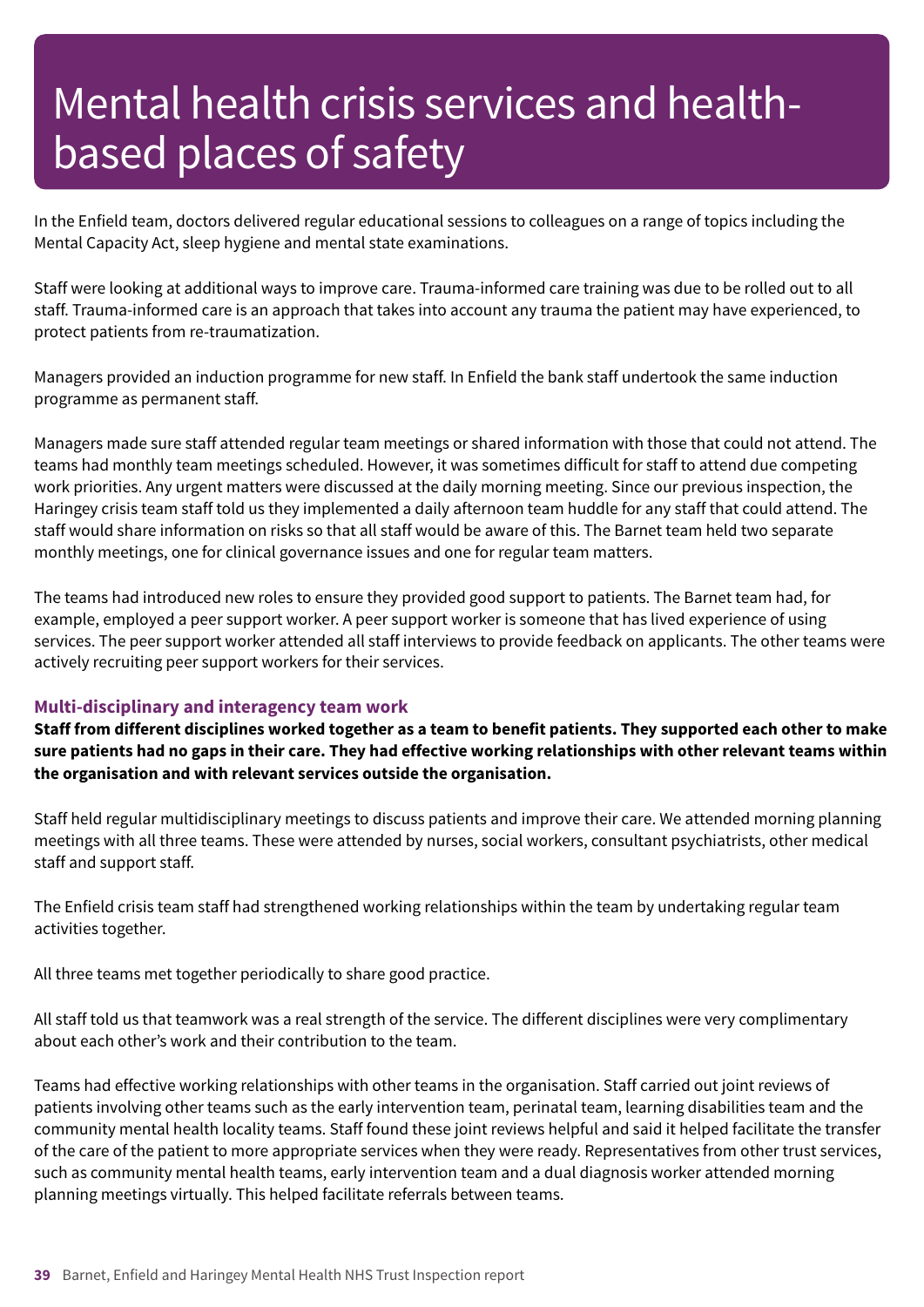Teams had good working relationships with external teams and organisations. They worked well with the locality teams who attended the daily planning meetings weekly.

The Enfield team met with the early intervention team and the enhanced treatment service weekly. The Enfield team had a good relationship with the Enfield carers association and hold monthly forums for carers with them.

The Barnet team met with the mental health crisis assessment service, which is based at Camden and Islington NHS Foundation Trust, on a frequent basis as needed, to discuss any specific service user issues. They met weekly with local authority approved mental health practitioners (AHMPs) and communicated daily with the ward discharge team about their plans to support patients discharging into their service. Staff would raise the issue of delays in completing Mental Health Act assessments with AHMPs and escalate their concerns around the raised risk this presented.

The teams had good contact with the perinatal teams and were able to access them quickly for support.

### **Adherence to the Mental Health Act and the Mental Health Act Code of Practice**

Staff understood their roles and responsibilities under the Mental Health Act 1983 and the Mental Health Act Code **of Practice.**

Staff had access to support and advice on implementing the Mental Health Act and its Code of Practice. Staff knew who their Mental Health Act administrators were and when to ask them for support.

AHMPs sometimes attended the daily planning meetings and had twice weekly meetings with the Haringey crisis team. However, there were sometimes long delays in arranging Mental Health Act assessments. The crisis team managers reported the main reason for this was difficulties in obtaining a police officer to attend an assessment. The trust was aware of this issue, and there was a trust wide quality improvement project to look at ways to improve this.

Patients on section 117 leave were identified during daily planning meetings and on their patient care records.

# **Application of the Mental Capacity Act**

Staff supported patients to make decisions on their care for themselves. Some staff did not always record clearly **that they had assessed patients mental capacity.**

There was a clear policy on the Mental Capacity Act (MCA) within the service.

Staff received training in the MCA. Although the systems showed that MCA training was not registering as complete for staff, the managers assured this had been completed but there was an error on the system preventing this from uploading.

Staff said they supported patients to make decisions on their care for themselves. Staff in Barnet crisis team discussed concerns regarding patients' capacity to consent in the morning planning meeting.

Staff considered but did not always record clearly that they had assessed a patient's capacity. In six out of the 18 records we checked, statements about the patient's lack of mental capacity to make decisions about their care were not supported by an assessment of their capacity. Where we found statements about a patient's lack of mental capacity, staff had not recorded any reference to best interest decision making in relation to receiving, for example, medication and input from the home treatment team.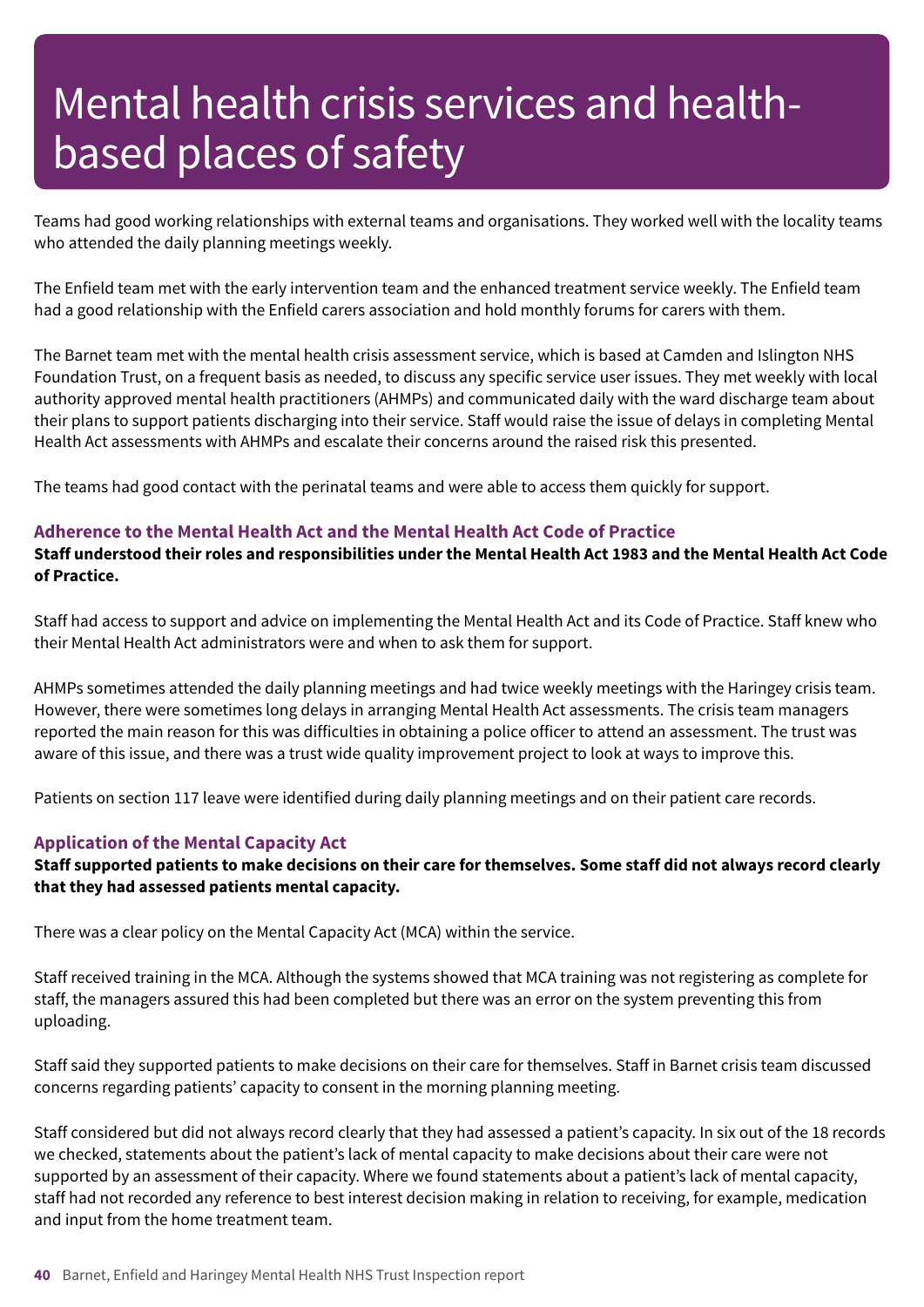Staff audited how they applied the MCA and identified and acted when they needed to make changes to improve. Monthly audits were undertaken of patient risk assessments and care plans, this included whether a capacity assessment had been undertaken. Where the capacity assessment had not been undertaken or recorded, this was rectified after the audit and this issue resolved.

# **Health-based places of safety**

### **Assessment of needs and planning of care**

#### **Staff completed a comprehensive mental health assessment of each patient.**

At the place of safety, all patients were seen by a triage doctor within three hours of admission to assess whether the patient had a mental disorder and whether a further assessment for admission under the Mental Health Act 1983 was required.

Staff made sure that patients had a full physical health assessment and knew about any physical health problems. Staff at the place of safety completed a physical health check as part of the core assessment. Staff recorded patients' vital signs on a National Early Warning Score (NEWS) chart.

#### **Best practice in treatment and care**

### **Staff took part in clinical audits, benchmarking and quality improvement initiatives.**

Staff considering a quality improvement initiative to reduce the number of patients being held at the place for more than 24 hours.

#### **Skilled staff to deliver care**

# Managers made sure that staff had the range of skills needed to provide high quality care. They supported staff **with appraisals, supervision and opportunities to update and further develop their skills.**

Managers gave each new member of staff a full induction to the service before they started work. Staff at the place of safety said they spent time shadowing senior colleagues when they joined the service.

Managers supported staff through regular, constructive appraisals of their work. Staff at the place of safety said they had regular supervision with their manager, group supervision with their colleagues and an annual appraisal. All staff said they found these sessions helpful.

Managers made sure staff attended regular team meetings or gave information from those they could not attend. Staff at the place of safety had regular team meetings.

### **Multi-disciplinary and interagency team work**

Staff from different disciplines worked together as a team to benefit patients. They supported each other to make sure patients had no gaps in their care. They had effective working relationships with other relevant teams within **the organisation and with relevant services outside the organisation.**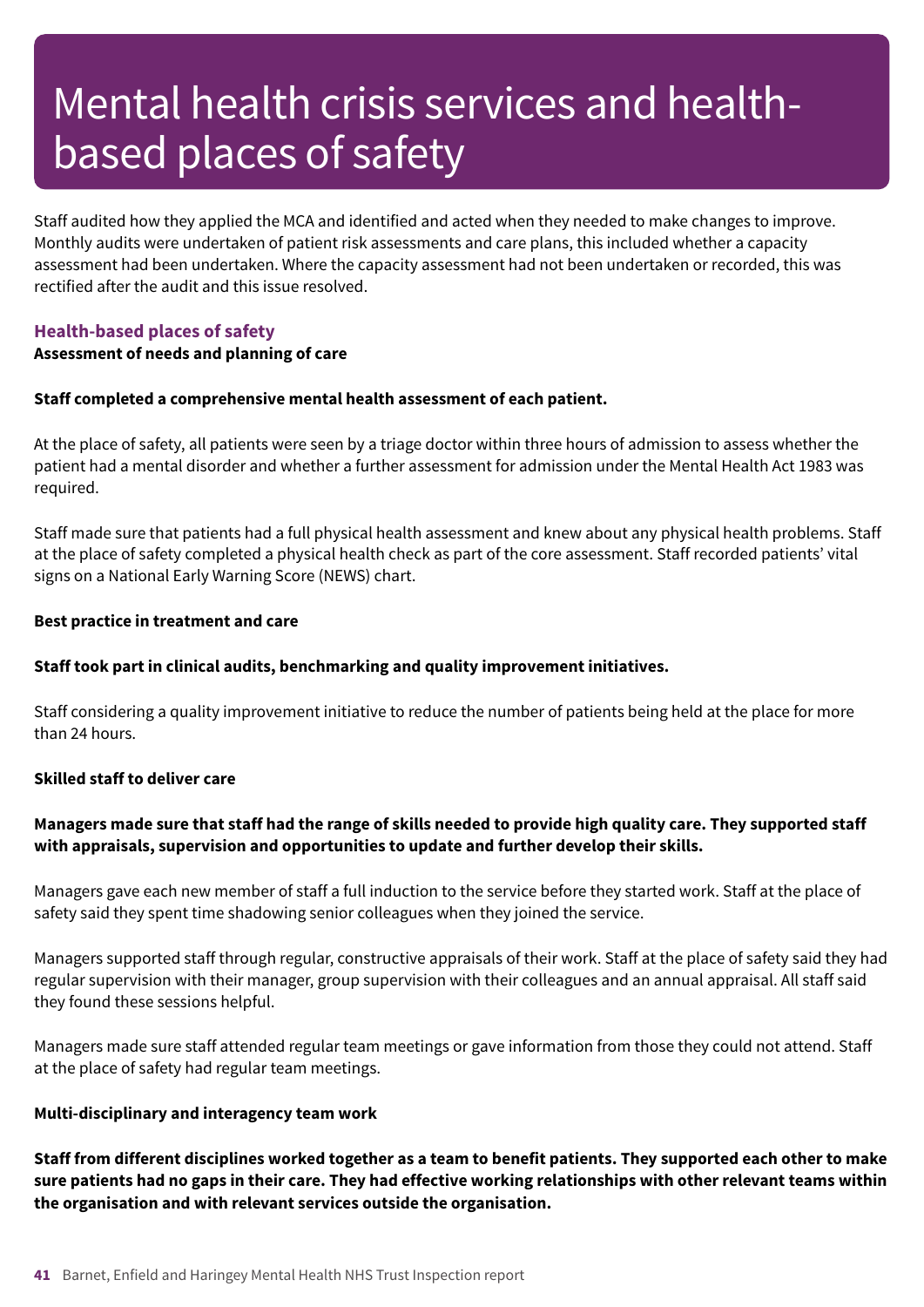Staff held regular multidisciplinary meetings to discuss patients and improve their care. Staff at the place of safety had monthly team meeting to review performance data on the service and discuss incidents and development.

Staff made sure they shared clear information about patients and any changes in their care, including during transfer of care. At the start of each shift, staff at the place of safety held a handover meeting to discuss patients held within the facility. Staff provided a discharge summary for the service that the patient was being discharged to.

Ward teams had effective working relationships with other teams in the organisation. Staff at the place of safety worked closely with bed managers, crisis teams, community mental health teams and acute admission wards.

Ward teams had effective working relationships with external teams and organisations. The team leader of the place of safety attended a monthly meeting with managers of other services involved in conveying patients to a place of safety. This included managers from the police, ambulance service, social services, approved mental health professionals and the emergency department of the local hospital.

### **Adherence to the Mental Health Act and the Mental Health Act Code of Practice**

# Staff in the health-based place of safety understood their roles and responsibilities under the Mental Health Act **1983 and the Mental Health Act Code of Practice.**

Staff received and kept up-to-date with training on the Mental Health Act and the Mental Health Act Code of Practice and could describe the Code of Practice guiding principles. During our interviews, staff at the place of safety told us how important it was for staff within their team to have a good understanding of the Mental Health Act.

Staff had access to support and advice on implementing the Mental Health Act and its Code of Practice. Staff at the place of safety could access support on the Mental Health Act from the Mental Health Act office, approved mental health professionals and an on-call consultant psychiatrist.

Staff knew who their Mental Health Act administrators were and when to ask them for support. Mental Health Administrators were based on the same site as the place of safety. Staff could contact them whenever they needed to.

The service had clear, accessible, relevant and up-to-date policies and procedures that reflected all relevant legislation and the Mental Health Act Code of Practice. Staff could access policies and guidance through the trust's intranet.

Staff usually explained to each patient their rights under the Mental Health Act in a way that they could understand, repeated as necessary and recorded it clearly in the patient's notes each time. Staff consistently talked to patients about how the Mental Health Act applied to their situation when they arrived at the place of safety. However, we viewed three records of patients who were held at the place of safety for beyond the permitted period of detention. We did not find any evidence to show that staff informed the patient of the change in their status when the permitted period elapsed.

### **Application of the Mental Capacity Act**

Staff in the health-based place of safety supported patients to make decisions on their care for themselves. They understood the trust policy on the Mental Capacity Act 2005 and assessed and recorded capacity clearly for **patients who might have impaired mental capacity.**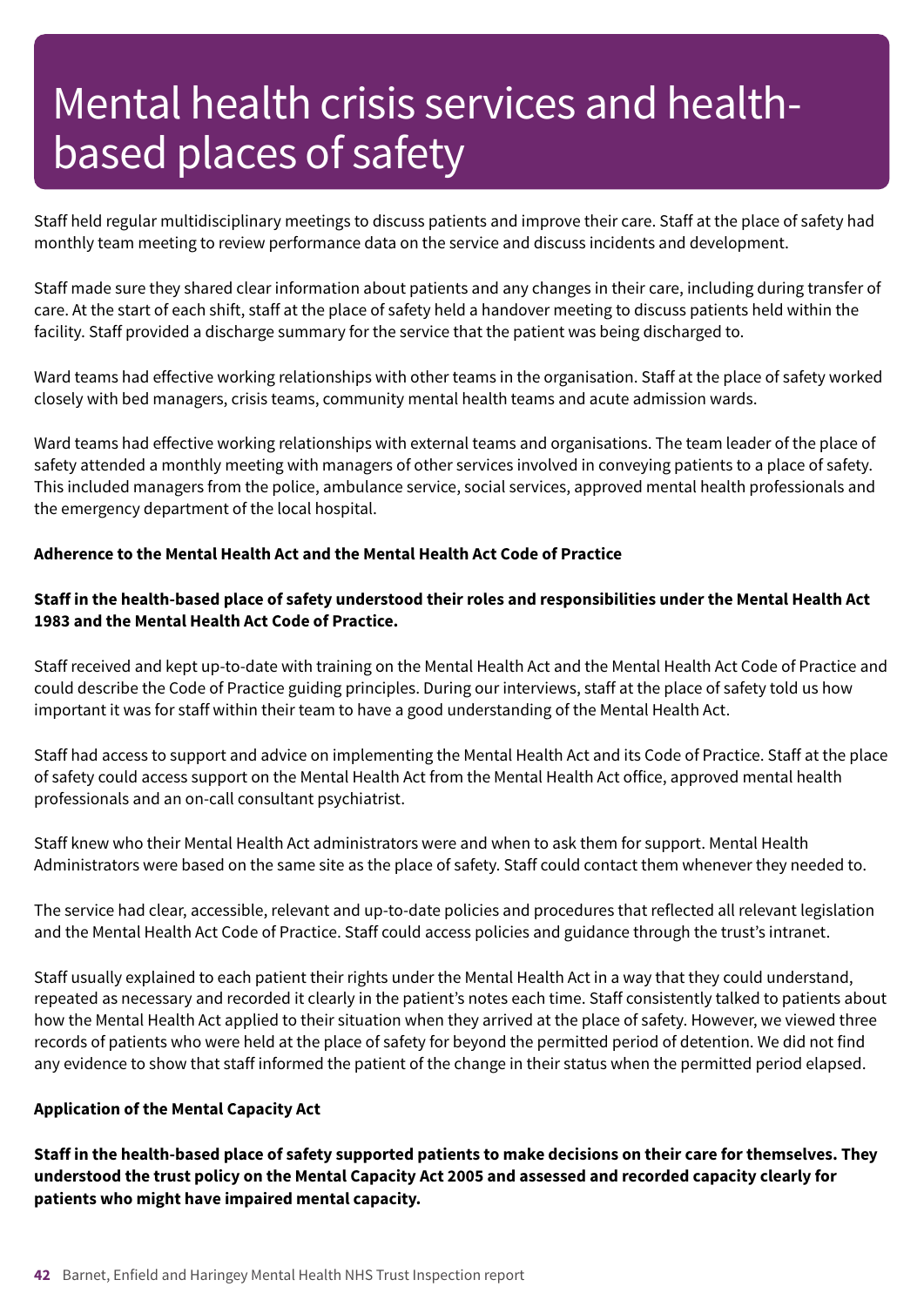Staff assessed and recorded capacity to consent clearly each time a patient needed to make an important decision. At the place of safety, staff attempted to assess the capacity of all patients when they were admitted. When staff were unable to assess capacity, for example due to the patient being unwilling to engage with staff, this was noted on the patient's record.

# **Is the service caring?**



Our rating of caring stayed the same. We rated it as good because:

# **Mental health crisis services**

### **Kindness, privacy, dignity, respect, compassion and support**

**Staff treated patients with compassion and kindness. They respected patients' privacy and dignity. They understood the individual needs of patients and supported patients to understand and manage their care, treatment or condition.**

Patients and carers told us staff treated patients with compassion and kindness. They respected patients' privacy and dignity. They understood the individual needs of patients and supported patients to understand and manage their care, treatment or condition.

We spoke with 13 patients and carers across the three teams, and we observed staff speaking with patients over the telephone and when attending patients' homes for treatment. They were kind and respectful and explained the role of the team and the purpose of the appointments they were setting up.

Staff supported patients to understand and manage their own care treatment or condition. Staff gave patients help, emotional support and advice when they needed it. Patients said staff treated them well and behaved kindly. All 13 patients and carers we spoke said they felt involved in care planning, and staff were respectful and polite.

Where appropriate staff that were part of the multidisciplinary team supported patients transfer to community teams when there were long waiting times to access those service.

#### **Involvement in care**

Staff in the mental health crisis teams tried to involve patients in care planning and risk assessment and actively sought their feedback on the quality of care provided. Staff informed and involved families and carers but did not **always record patients' consent to share information**.

### **Involvement of patients**

Patients told us staff involved patients in decisions about the service and gave them access to their care plans. Staff told us how they tried to involve patients in their care. We observed that staff gave patients a choice regarding the time of visits and appointments where possible, although this was usually within a two to three hour window.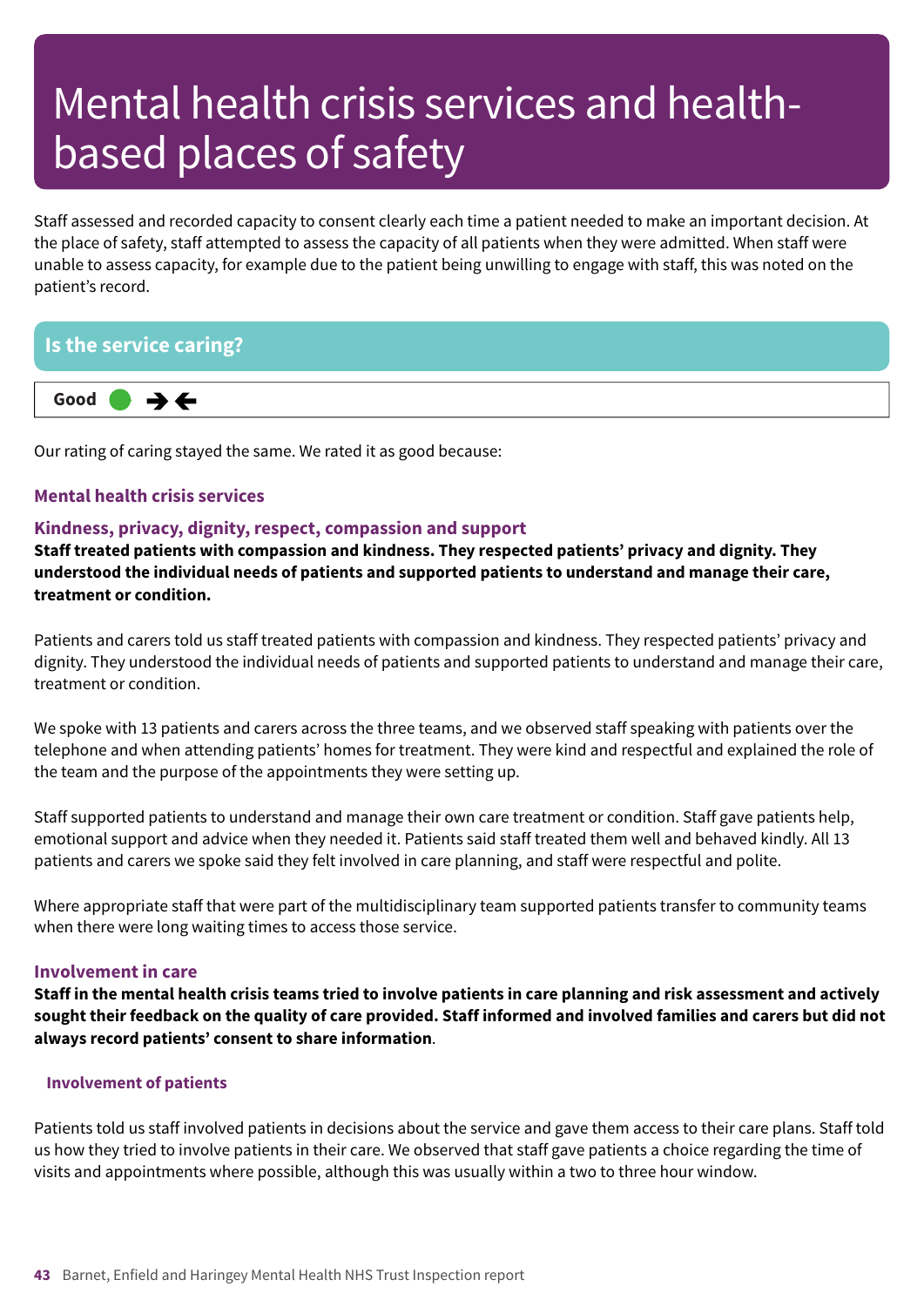Patients told us staff made sure patients understood their care and treatment (and found ways to communicate with patients who had communication difficulties). Patients said that information was accessible to them and was explained to them by the staff.

Patients could give feedback on the service and their treatment and staff supported them to do this. Administration staff called patients and carers/relatives to get feedback about their experience of the crisis teams. Patients could access an online form to give feedback about their care.

#### **Involvement of families and carers**

# Staff informed and involved families and carers, although they did not always record the consent of patients to **share information.**

Staff supported, informed and involved families or carers. In the 18 records we reviewed we found consistent evidence of proactive engagement with patients and family members.

However, in the majority of records in Haringey and Enfield there was no record of discussion with the patient about consent to share information with family members.

Staff considered the needs of relatives and carers and discussed these in the morning planning meetings we observed. Staff said they carried out carers assessments when appropriate and we observed this was discussed in the morning planning meeting.

Staff understood the importance of obtaining collateral information about patients from family members and friends.

Staff helped carers and families to give feedback on the service. Carers were contacted monthly for feedback via a carer survey. The Enfield team held a monthly carers event in partnership with the Enfield carers association which was an open forum where carers could discuss any issues and obtain information.

### **Health-based places of safety**

**Kindness, privacy, dignity, respect, compassion and support**

# Staff in the health-based place of safety treated patients with compassion and kindness. They respected patients' **privacy and dignity.**

Staff were discreet, respectful, and responsive when caring for patients. At the place of safety, staff talked about the importance of good patient care. They sought to achieve this through listening to, and engaging with, patients.

Staff gave patients help, emotional support and advice when they needed it. At the place of safety, staff spent time with patients, talking to them about how they feel. They offered patients encouragement and reassurance.

Staff directed patients to other services and supported them to access those services if they needed help. At the place of safety, staff referred patients to the crisis team or the community mental health team when they were not admitted to hospital.

### **Involvement of families and carers**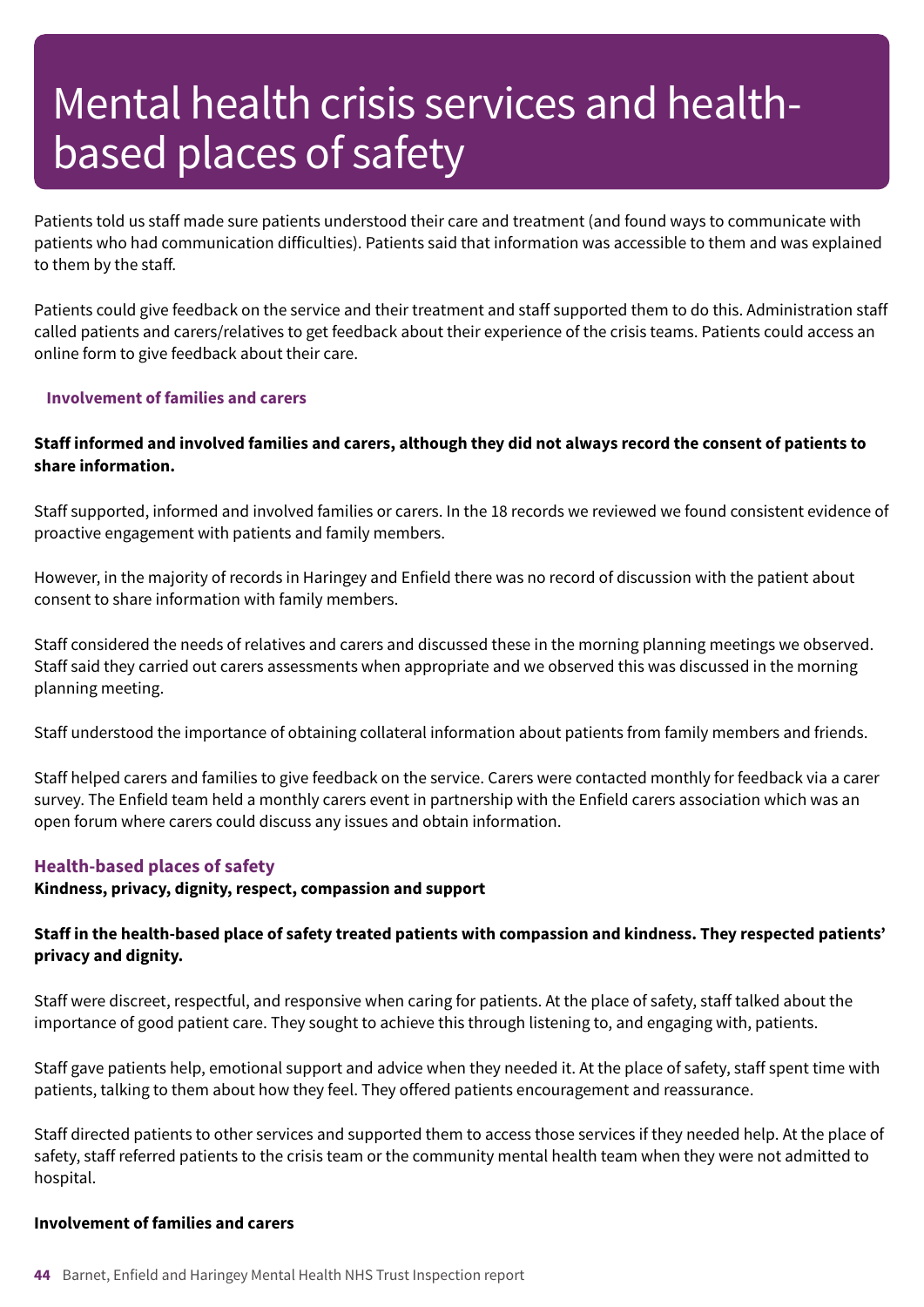### **Staff informed and involved families and carers appropriately.**

Staff supported, informed and involved families or carers. Staff at the place of safety contacted patients' families and involved them in decision making when this was possible and appropriate.

# **Is the service responsive?**

**Requires Improvement –––**

Our rating of responsive stayed the same. We rated it as requires improvement:

# **Mental health crisis services**

#### **Access and discharge**

The mental health crisis service was available 24-hours a day and was easy to access - including through a dedicated crisis telephone line. The referral criteria for the mental health crisis teams did not exclude patients who would have benefitted from care. Staff assessed and treated people promptly. Staff followed up people who **missed appointments.**

The service met the target times for seeing patients from referral to assessment and assessment to treatment. Staff saw urgent referrals quickly.

The service had clear criteria to describe which patients they would offer services to. The Enfield team had worked with local GPs and liaison teams to highlight what an appropriate referral looked like. There were no waiting lists for the home treatment teams.

Staff saw patients referred urgently for a face to face assessment within four hours, and non-urgent referrals within 24 hours. The Haringey, Enfield and Barnet teams were regularly achieving the urgent four-hour target 100% of the time. The Haringey team was achieving the non-urgent 24-hour time target 98% of the time. The Enfield team was achieving this over 90% of the time, and the Barnet team were achieving this 80% of the time.

The mental health crisis service was available 24-hours a day and was easy to access, including through self-referral and a dedicated crisis telephone line. Staff assessed and treated people promptly. Staff followed up people who missed appointments. The team tried to contact people who did not attend appointments and offer support.

The team tried to engage with people who found it difficult, or were reluctant, to seek support from mental health services. Staff would do a joint visit with the care coordinator to try to engage with reluctant patients. Staff would also form a plan with community teams and involve families wherever possible to facilitate engagement.

Patients had some flexibility and choice in the appointment times available. Patients were given a timeframe for their appointment. If the appointment was cancelled by the service, the patient was usually made aware. If staff visited and the patient wasn't home, the staff would leave a note.

Social workers at the services support patients when they are referred or linked to other services such as the community teams and Citizens Advice Bureau. For example, social workers would send a letter to support a review of benefits on behalf of the patient.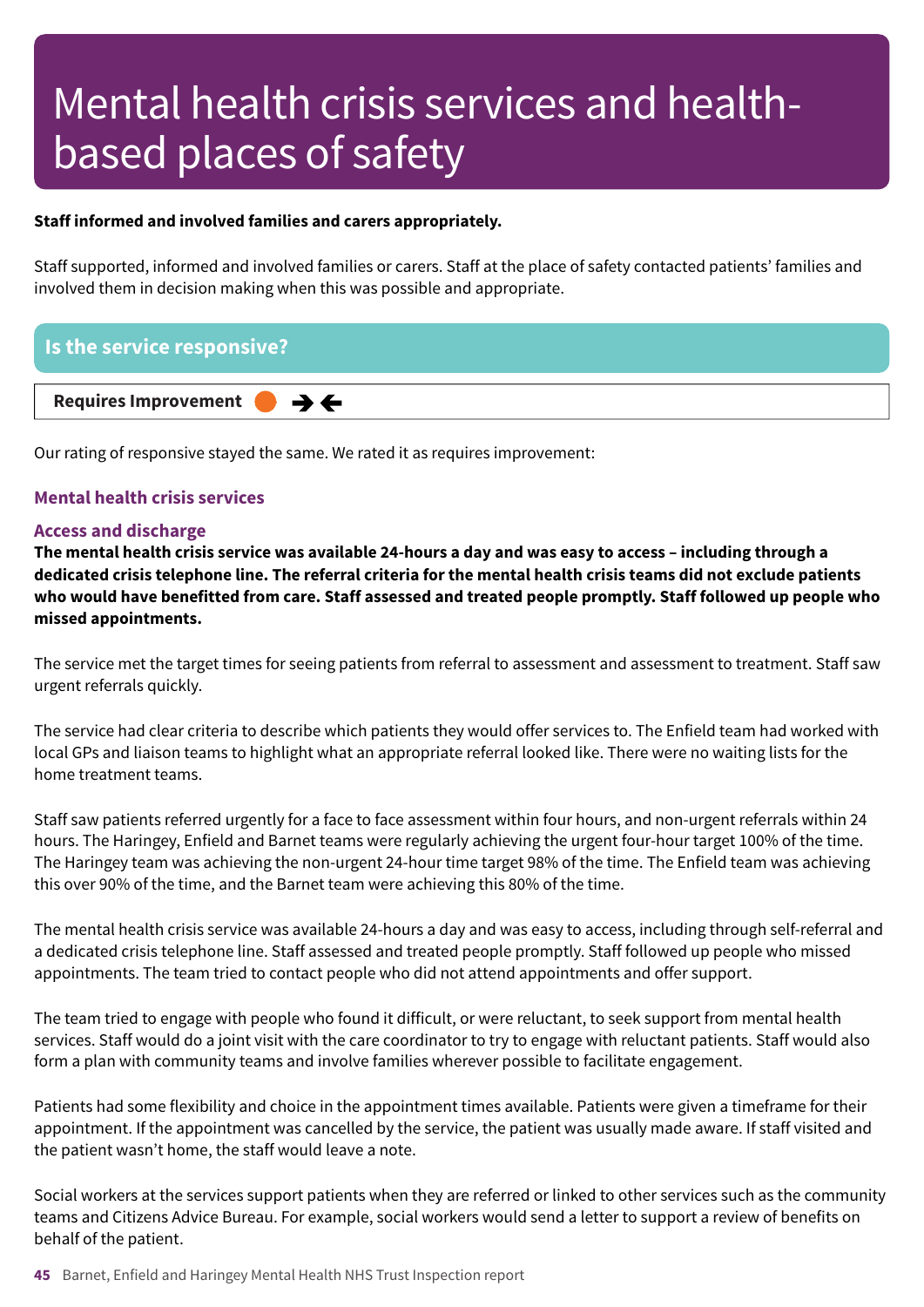### **Facilities that promote comfort, dignity and privacy**

**The design, layout, and furnishings of treatment rooms supported patients' treatment, privacy and dignity.**

The service had a full range of rooms and equipment to support treatment and care or could use rooms in other trust services. The home treatment teams supported patients in their homes, as well as in community settings such as GP practices.

Interview rooms in the service had sound proofing to protect privacy and confidentiality.

#### **Patients' engagement with the wider community**

**Staff supported patients with activities outside the service, such as work, education and family relationships.**

Staff connected patients to community teams and other agencies such as grief counselling services.

The teams supported patients who continued to work and could be flexible around appointment times, such as meeting outside of regular meeting hours.

The teams involved the families and carers of patients from their admission into the service. Staff did this by asking families and carers for further information about the patient, and involved them in future care plans for the patient. Staff sought patients consent to do this, although this was not always recorded.

### **Meeting the needs of all people who use the service**

# The service met the needs of all patients - including those with a protected characteristic. Staff helped patients **with communication, advocacy and cultural and spiritual support.**

The service provided information in a variety of accessible formats so the patients could understand more easily. For example, the service could provide information leaflets available in languages spoken by the patients and local community. Staff signposted patients/carers to relevant local third sector organisations for additional and longer-term support, for example to faith-based support groups, local crisis café and carers forums. The Barnet team, for example, was supporting a patient to access support from a Jewish community group and counselling service.

Staff discussed patients specific needs in daily morning planning meetings. Staff made sure patients could access information on treatment, local services, and how to complain.

Managers made sure staff and patients could get hold of language interpreters or British sign language interpreters when needed. In the morning planning meetings staff discussed the individual language needs of patients and how best to communicate with them including using a telephone interpreting service or booking an interpreter. The teams had a diverse caseload with several patients who needed an interpreter.

We asked several staff whether they were aware of the Accessible Information Standard (AIS), but they were not. The AIS sets out a specific, consistent approach to identifying, recording, flagging, sharing and meeting the information and communication support needs of patients. Staff said they could flag patients' individual communication needs via a pop up on the patient electronic records system, but they could not think of a time they had done this.

### **Listening to and learning from concerns and complaints**

**The service treated concerns and complaints seriously, investigated them and learned lessons from the results, and shared these with the whole team and wider service.**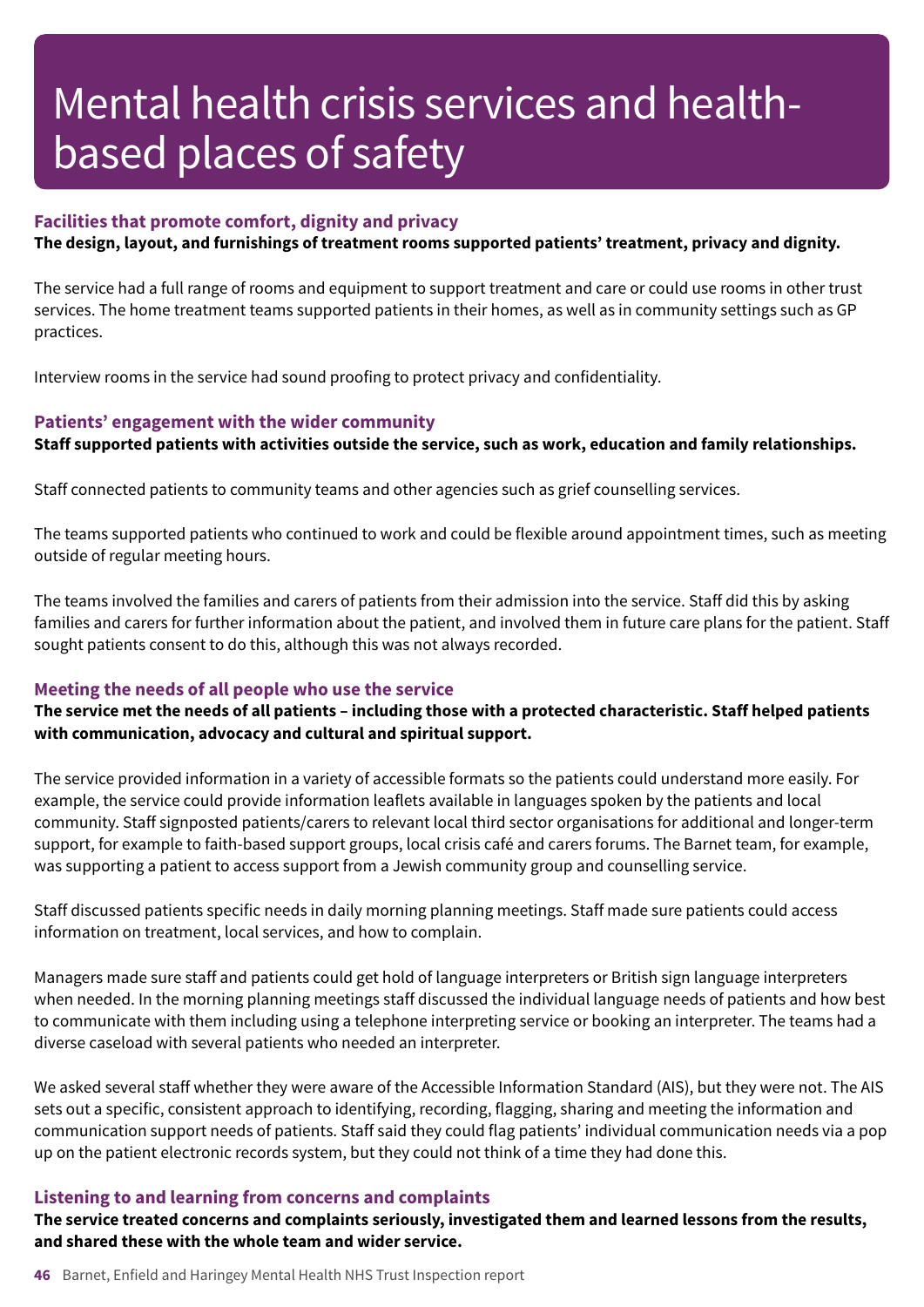Patients, relatives and carers knew how to complain or raise concerns. Staff gave patients a welcome pack when they were first seen by the service. The welcome pack contained information about how to raise a concern or complaint.

We spoke with 13 patients about their experience of the service. Patients said they would know how to make a complaint if they needed to.

Staff knew how to acknowledge complaints and patients received feedback from managers after the investigation into their complaint. Staff we spoke with understood the policy on complaints and knew how to handle them. Themes and outcomes from complaints were shared and reflected upon with staff.

Managers investigated complaints and identified themes. Managers shared feedback from complaints with staff and learning was used to improve the service. From October 2020 to September 2021, the services received four formal complaints, two regarding the Haringey team and two regarding the Barnet team. The two complaints in Barnet were regarding communication with the patients about their appointment time and discharge.

Managers spoke to patients to try and resolve the complaint informally initially. If the patient wanted to make a formal complaint, they would be put in contact with the patients experience team. Formal complaints were investigated by managers.

# **Health-based places of safety Access and discharge**

# Staff in the health-based place of safety assessed and treated people promptly, but some patients who were **waiting for inpatient beds remained in the place of safety longer than the permitted period of detention.**

The service had clear criteria to describe which patients they would offer services to. The place of safety accepted referrals for patients aged 18 or over. Patients younger than 18 who required a place of safety were taken to the emergency department of local hospitals. The service did not accept patients when there were concerns about their physical health. The police took these patients to an emergency department for medical clearance before taking them to the place of safety.

Patients were frequently held in the place of safety for longer than the permitted period of detention. The trust did not always discharge patients from the place of safety within the 24-hour permitted period of detention. Between May and October 2021, 112 patients (38% of all patient admitted to the place of safety) were held in the place of safety for longer than the period of 24-hours allowed by the Mental Health Act. Staff explained that delays were caused by a lack of availability of inpatient beds.

### **Facilities that promote comfort, dignity and privacy**

# **The service had a full range of rooms and equipment to support treatment and care.**

The service provided large rooms for patients with ensuite facilities and natural light. However, the closed-circuit television (CCTV) used for monitoring patients in their bedrooms was always switched on, including when patients presented a low risk. This could compromise patient's privacy.

### **Meeting the needs of all people who use the service**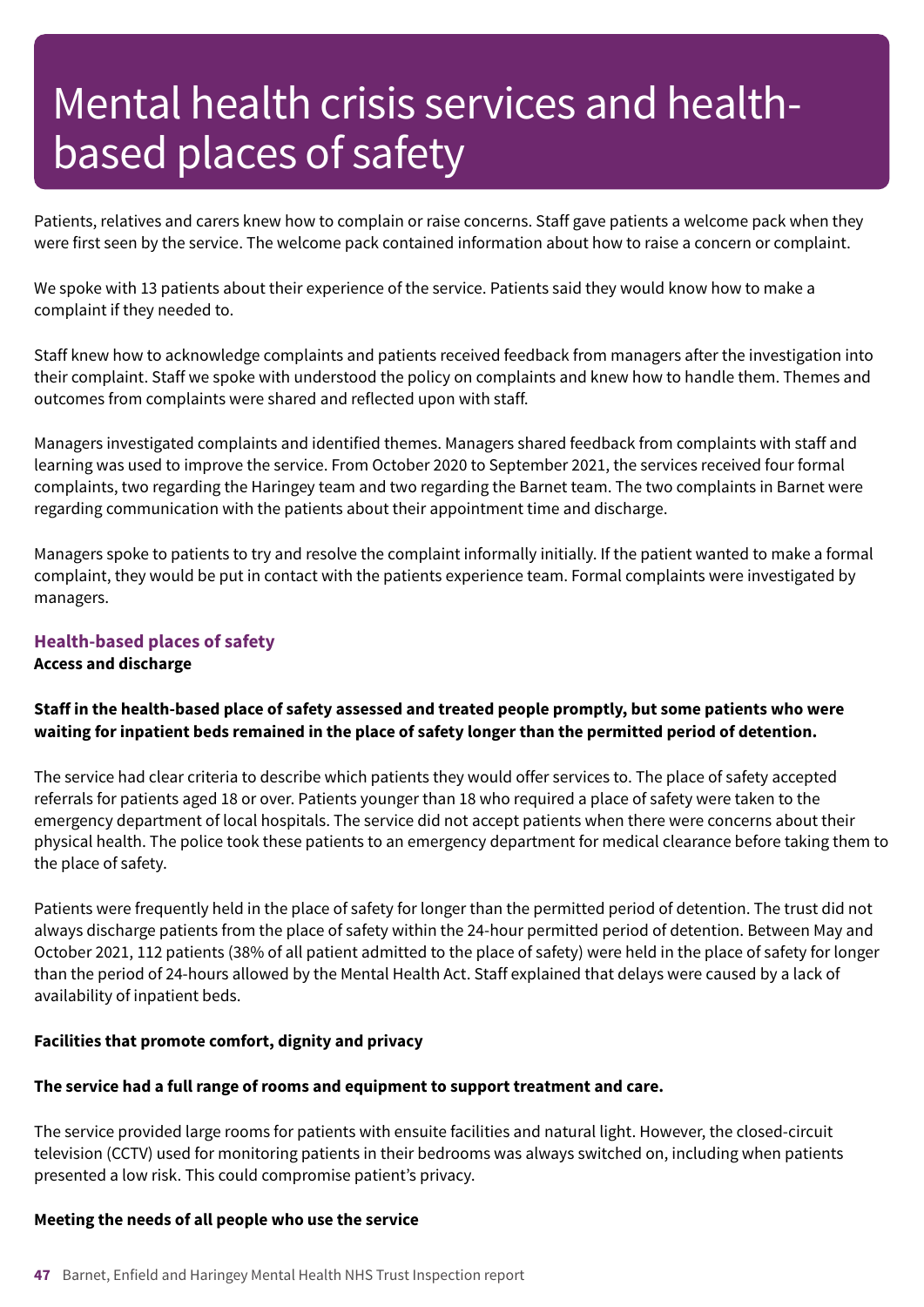The service could support and make adjustments for disabled people and those with communication needs or other specific needs. At the place of safety, staff supported patients with cultural and spiritual activities. Staff provided clean towels for patients to use as prayer mats. Staff supported patients to access religious texts, such as the Bible and Quran, through the internet.

# **Is the service well-led?**



Our rating of well-led stayed the same. We rated it as good because:

# **Mental health crisis services**

#### **Leadership**

Leaders had the skills, knowledge and experience to perform their roles. They had a good understanding of the **services they managed and were visible in the service and approachable for patients and staff.**

Staff were very positive about the managers of all three teams.

Senior trust executives had visited the teams. The Enfield mental health managing director and head of nursing described a good relationship with the local authority. They were aware of the key risks and challenges and were open in sharing them.

Divisional directors were clear about issues affecting teams, and were working on plans to address the issues, such as implementing a quality improvement project looking at patients being held in a place of safety for longer than the permitted period of detention.

They were aiming to build a culture to support people to speak up and wanted to be visible for the teams.

# **Vision and strategy**

Staff knew and understood the provider's vision and values and how they applied to the work of their team.

The trust's values were on display in the team offices. These were compassion, respect, being positive and working together. We observed staff behaving in line with the trust's values.

Patients said staff were caring, kind and polite and listened to what they had to say.

The trust reviewed and adapted its model of care to best meet the needs of patients. The trust had, for example, changed the model for the crisis prevention houses, with the aim of using them to prevent admissions and therefore manage access and flow. When assessed as being suitable, patients were admitted directly from the community to the crisis prevention house.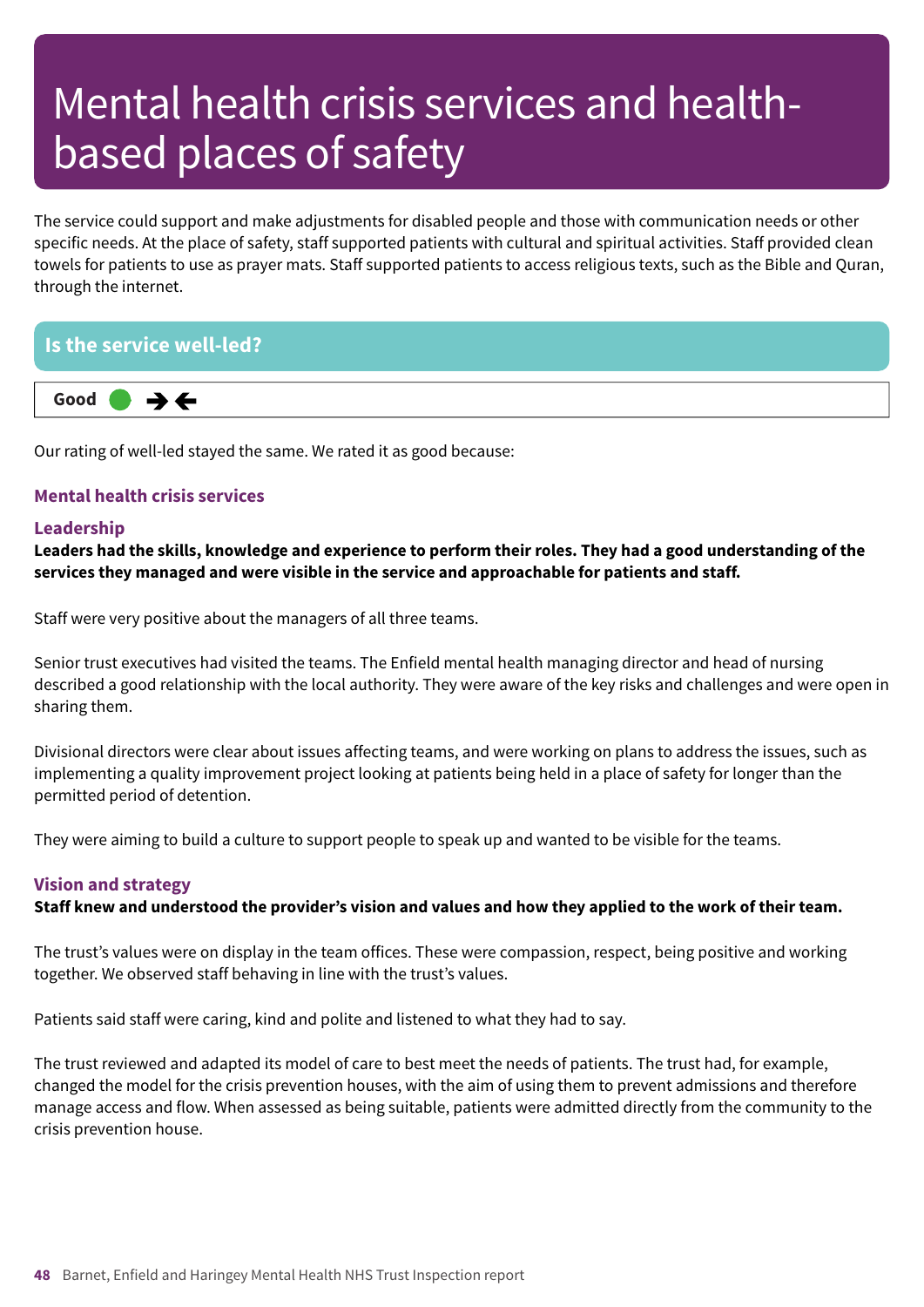Leaders had a strategic plan to improve the diversity of the team skill set. Divisional directors were looking at how best to do this. The trust was undergoing a transformation in terms of integrating social workers into the teams and strengthening the role that social workers had in the delivery of care. Each team have a peer support worker, who is someone that has lived experience of the service, and the Enfield and Barnet team were actively recruiting more peer support workers.

# **Culture**

Staff felt respected, supported and valued. The staff we spoke to told us that they felt the trust promoted **equality and diversity in daily work and provided opportunities for development and career progression. They could raise any concerns without fear.**

All team managers were described as very supportive by their teams. Staff could also get day to day support from the shift lead.

Staff were passionate about their work and enjoyed working with their teams. They all described the teams as nonhierarchical said that they felt able to speak up.

There were networks in place to support staff. This included Black and Minority Ethnic (BAME) Better Together network, the women's network and the lesbian, gay, bisexual, transgender, questioning or queer network (LGBTQ+).

Staff did not necessarily know the name of the freedom to speak up guardian in the trust but knew about the service and said they could find out how to contact them if needed.

### **Governance**

**Our findings from the other key questions demonstrated that governance processes operated effectively at team level and that performance and risk were managed well.**

Staff told us they attended regular clinical governance meetings at team level. Staff discussed learning from serious incidents and complaints at these meetings.

The service implemented improvements following serious incidents, such as stopping telephone assessments, as not seeing a patient face to face increased the risk to their safety. Managers of a service would assist in an investigation of incidents at another service, and the three team managers would meet regularly to discuss service issues and share information.

There were systems in place to ensure quality and safety. These included daily planning meetings to manage and discuss risk to patients, setting target times for the service and ensuring these were met.

Oversight of performance was maintained by regular clinical audits. The service used a smartphone application to complete audits which meant the data was inputted and analysed instantly so that staff could act on results immediately. Managers monitored staff wellbeing and performance through regular supervision.

The teams undertook other regular audits to provide assurance on the systems in place such as risk assessments, care plans, medicines, environmental safety and serious incident action plans. Where audits showed a drop in standards, this was identified and rectified.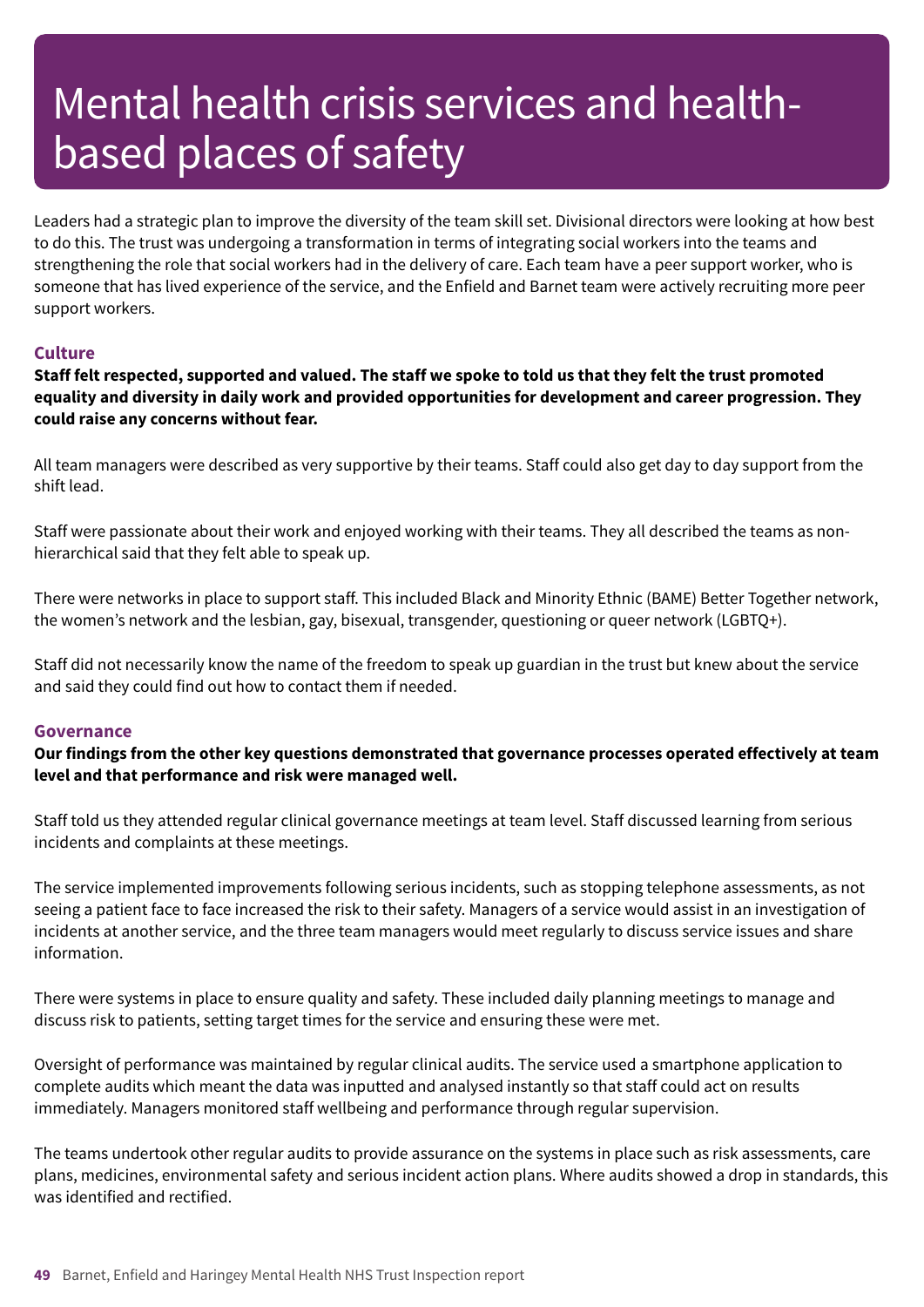### **Management of risk, issues and performance**

Teams had access to the information they needed to provide safe and effective care and used that information to **good effect.**

Service level risk registers were in place for Enfield and Barnet. Haringey did not provide a risk register. However, the Haringey team were aware of service risks and could apply mitigations, such as a new approach to recruiting staff involving a recruitment day so that potential staff could come in and apply in person. The risks for Enfield included the lack of working lone working devices in the team. This was being managed by recalling the non-working devices and using the in and out board to monitor staff.

The risk for Barnet was the recruiting challenges for the nursing, social worker and occupational therapy positions. This was being managed with ongoing recruitment, internal opportunities to be offered, a virtual recruitment day and the head of nursing to support borough wide recruitment.

Risk was managed well by the services. Risk was constantly discussed at daily planning meetings and was at the forefront of any patient discussions. Managers knew about delays in patient's being assessed under the Mental Act, and they were working to reduce the time assessments took. Leaders in the Barnet team were working to reduce the team caseload.

Serious incidents were investigated, shared with the team, and learning implemented through action plans.

Staff and service performance was managed well through regular supervision and clinical audits.

#### **Information management**

**The electronic patient records system was effective for recording and updating risk, crisis plans, and physical wellbeing. Patient records were kept confidential.**

Staff collected data about outcomes and performance and engaged actively in local and national quality improvement activities.

Staff had access to the equipment and information technology they needed to do their work. This included mobile phones, laptops and lone working devices for staff safety on home visits.

Managers had access to the information on their team's performance collected through clinical audits. This included information on completion of patient risk assessments, care plans and community physical health assessments.

#### **Engagement**

Managers engaged actively with other local health and social care providers to ensure that an integrated health **and care system was commissioned and provided to meet the needs of the local population**.

### **There were effective, multi-agency arrangements to agree and monitor the governance of the mental health crisis service.**

Patients and carers were engaged through feedback forms and discharge surveys where they could share their feedback and how they felt about the service. Patients and carers were provided a welcome pack upon admission that explained how to feedback about the service and make a complaint if they wanted to. This also included a safeguarding safe line that patients could use to raise a concern.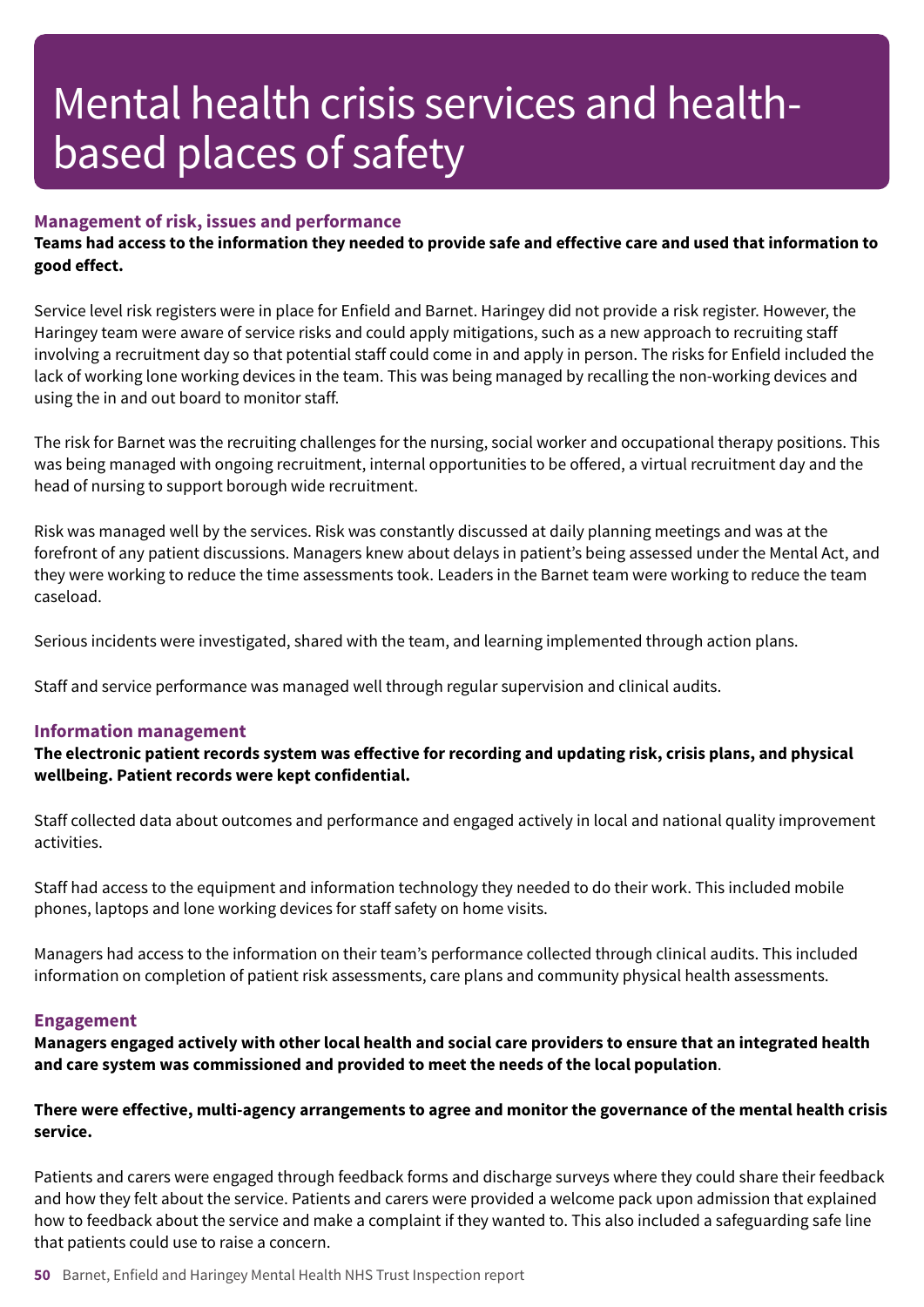Carers could provide feedback about the service as well as receive information about resources and support for their role, through the trust's carers networks and forums. Patients and carers said in discharge surveys that they felt their needs were met by the service.

### **Learning, continuous improvement and innovation**

Staff took part in quality improvement initiatives. For example, in Enfield the team had introduced a direct telephone number that patients could call to access the team more quickly. Patients had fed back that they found they were waiting on the line for long periods when they tried to call the team via the main hub. The initial pilot of the direct line worked well and was extended to cover 24 hours a day. Staff reported this had led to a reduction in the number of patients attending emergency departments.

The Barnet crisis team had implemented a quality improvement project aimed at improving the completion and quality of patient risk assessments and care plans, which had proved successful.

The teams participated in accreditation schemes. The Haringey service had achieved Home Treatment Accreditation Scheme (HTAS) accreditation. The Enfield and Barnet services were working towards HTAS accreditation and hoped to achieve it in 2022.

Each borough had a crisis prevention house where patients in crisis could stay for short periods. The management of the houses had recently been brought back into the trust. The crisis team screened all referrals into the houses and staff felt the houses were now being used more effectively. Crisis prevention house staff and the home treatment team communicated about patients regularly.

The trust was in the process of introducing and embedding trauma-informed care, which is an approach to trauma that takes into consideration any trauma the patient may have experienced so as not to re-traumatize the patient during care, across the acute wards and community teams, including the Barnet crisis service, in line with the NHS plan. The lead psychologist in Barnet had developed a trauma informed screening tool for use by services as well as a trauma informed group programme. The plan was to screen every new patient coming into the wards or teams.

The trust aimed to integrate the crisis resolution and home treatment teams into the bed management improvement initiative, by admitting patients from the community to the crisis prevention houses. This would help in avoiding an unnecessary admission to hospital.

# **Health-based places of safety**

**Leadership**

# Leaders had the skills, knowledge and experience to perform their roles. They had a good understanding of the **services they managed and were visible in the service and approachable for patients and staff.**

Registered nurses at the place of safety were all experienced nurses and had previously worked on acute admission wards and psychiatric intensive care units.

Staff at the place of safety said that senior managers visited the service more frequently. They knew the matrons and senior managers well. Staff said they had found the 'clinical Fridays' initiative helpful. This involved senior managers visiting the wards to offer support to staff.

### **Culture**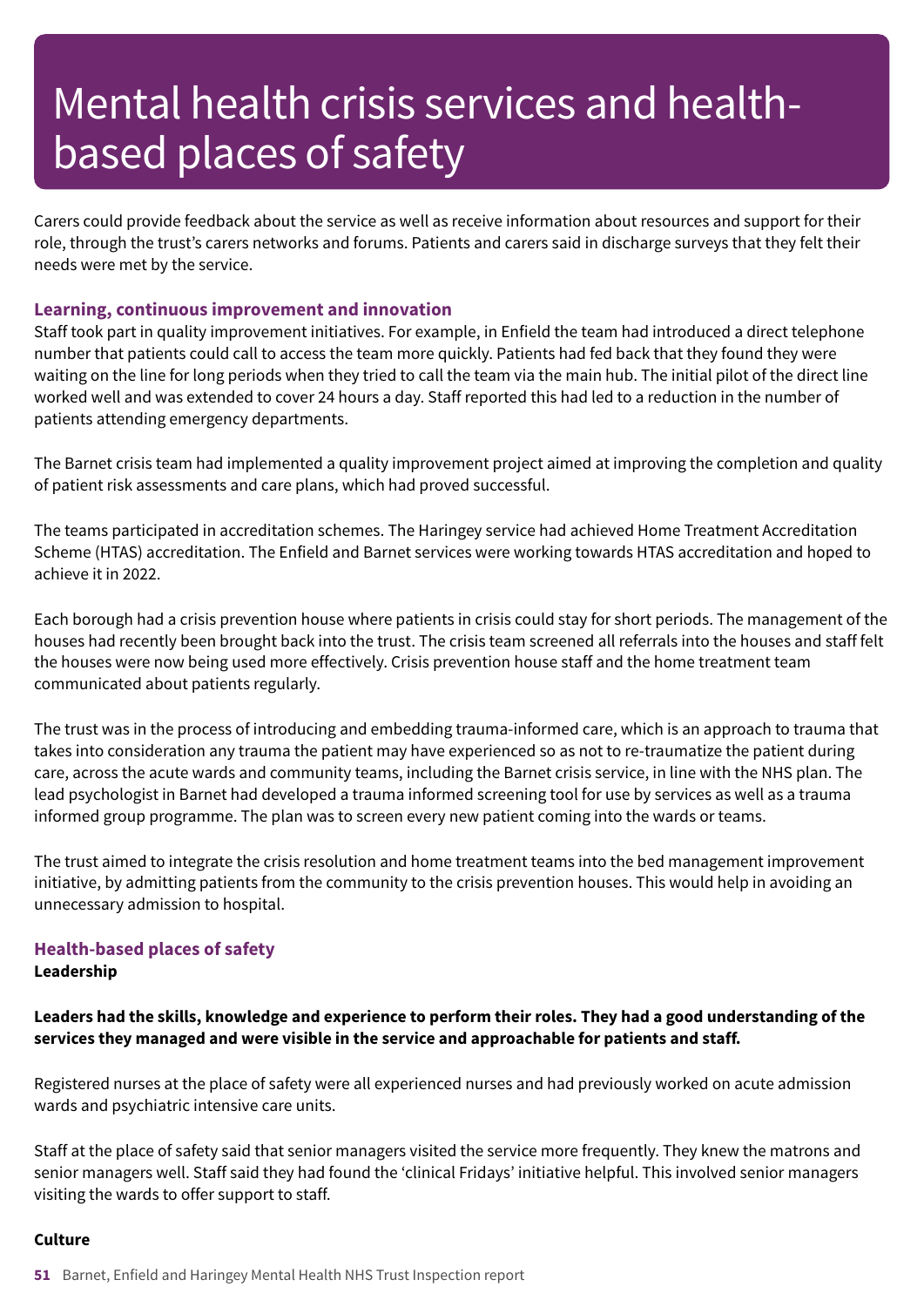# Staff felt respected, supported and valued. They said the trust promoted equality and diversity in daily work and **provided opportunities for development and career progression. They could raise any concerns without fear.**

Staff at the place of safety said that the trust was a good place to work. Staff from many different backgrounds said that the trust had supported their professional development. For example, one member of staff had begun work with the trust as a nursing assistant. The trust had supported them through their training and, having been an assistant ward manager, they were now a team leader. The trust had introduced a rotation scheme that enabled nurses to work in different areas of the trust in order to broaden their experience. Staff felt they were valued by their managers and felt that their contribution to the service was recognised. One member of staff commented that work at the place of safety could often be stressful, but that managers recognised this and provided support for staff. Staff said they would speak to a matron if they had any concerns.

#### **Governance**

**Our findings from the other key questions demonstrated that governance processes operated effectively at team** level and that performance and risk were managed well. However, the trust needed to take further work to **reduce the time some patients remained in the health-based place of safety.**

At the place of safety, staff held clinical governance meetings to review performance data relating to the service. The performance dashboard included data about the number of admissions, the discharge pathway, the number of breaches of the permitted time of detention, assessment times and incidents. Leaders had plans to try and reduce the amount of time people spent in the health-cased place of safety. This included a quality improvement project.

#### **Management of risk, issues and performance**

### **Staff had access to the information they needed to provide safe and effective care.**

At the place of safety, staff produced a dashboard of key data for the service. The service held a review of clinical performance every six months to look at trends in performance such as the number of breaches of the permitted period of detention, the number of admissions and the number of admissions to the place of safety that led to patients being detained under the Mental Health Act.

#### **Information management**

**Staff collected analysed data about outcomes and performance and engaged actively in local and national quality improvement activities.**

Staff had been involved in quality improvements projects that aimed to improve access to inpatient beds.

#### **Engagement**

# Managers engaged actively other local health and social care providers to ensure that an integrated health and **care system was commissioned and provided to meet the needs of the local population.**

The team leader at the place of safety met each month with managers from partner agencies including the police, ambulance service, emergency department and local authority. This meant that all the agencies involved in conveying patients to the place of safety had the opportunity to discuss and resolve any delays or difficulties they had experienced.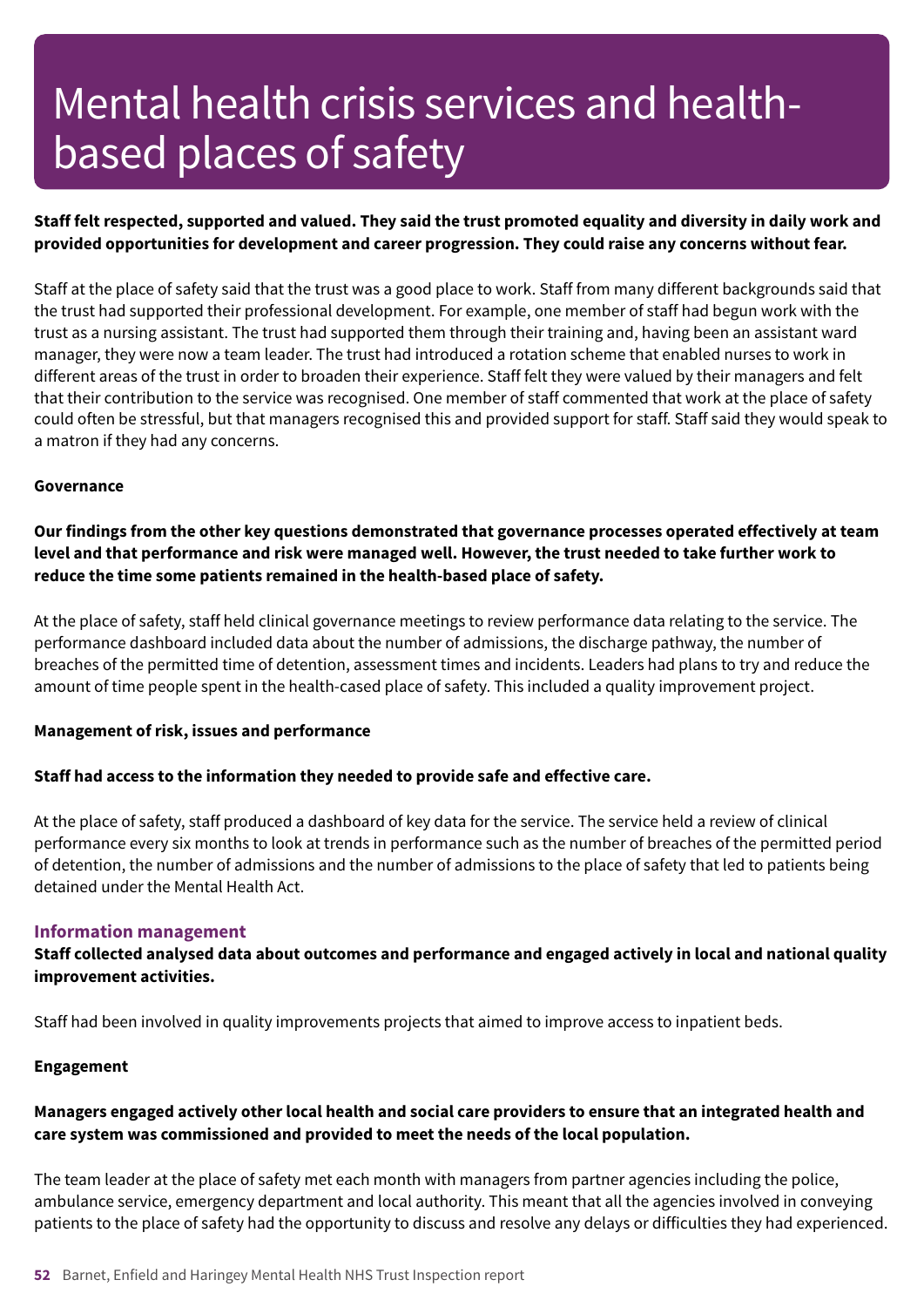#### **Learning, continuous improvement and innovation**

Staff at the place of safety talked about ideas for improving the service. This included putting televisions in patients' rooms, expanding the service, reducing the number of breaches of the permitted period of detention and reducing restrictive practices.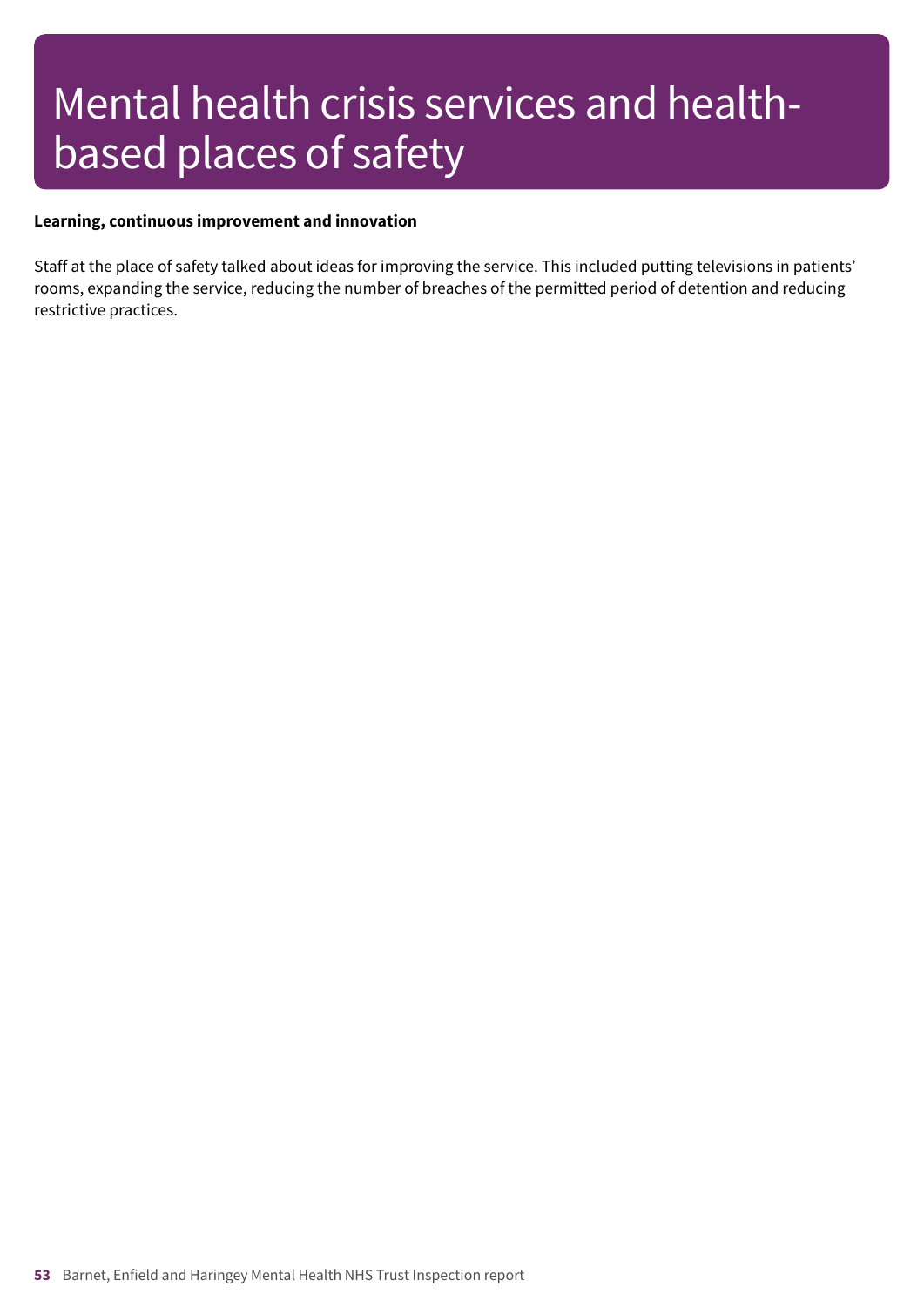| $\mathsf{Good} \qquad \rightarrow \leftarrow$ |  |
|-----------------------------------------------|--|
| Is the service safe?                          |  |
| Good<br>ИΝ                                    |  |

Our rating of safe improved. We rated it as good.

# **Mandatory training**

# The service provided mandatory training in key skills to all staff and made sure everyone had completed it.

Staff had completed 86% amount of their mandatory training within September 2021 against the trust target of 90%.

Clinical staff completed training on recognising and responding to children and young people with mental health needs, learning disabilities and autism. Mandatory training included subjects such as safeguarding adults level 1 and 2, safeguarding children level 1 and 2 and 3, equality and diversity, fire safety, moving and handling, information governance, infection control, and paediatric basic life support.

Managers monitored mandatory training through an electronic training record, and all staff were sent electronic reminders three months before their training was due to expire. Managers recognised that paediatric basic life support training was below the trust target at 65%, staff had reported that there was a problem with the booking system and managers were working to address this.

# **Safeguarding**

Staff understood how to protect children, young people and their families from abuse and the service worked well with other agencies to do so. Staff had training on how to recognise and report abuse and they knew how to **apply it and followed appropriate policies and procedures.**

Staff knew how to identify adults and children at risk of, or suffering, significant harm and worked with other agencies to protect them. The service had a dedicated safeguarding team for children and young people. The team worked closely with third sector providers, schools, the police and local authority safeguarding teams. The safeguarding team worked in partnership in ensuring that children and young people were safeguarded. Members of staff attended multi-agency risk assessment conferences (MARAC), multiagency sexual exploitation groups (MASE), the multiagency safeguarding hub (MASH) and local authority safeguarding boards.

Staff told us that they knew how to make a safeguarding referral and could discuss any concerns with the safeguarding team. Staff had completed 97% of their safeguarding adults and children training for levels one to three. The safeguarding team also provided bi-monthly 'light bite' training topics to ensure that staff were updated with current safeguarding issues, such as domestic violence and modern slavery. Staff could also access online e-learning training for issues such as forced marriage.

Staff followed appropriate policies and procedures to safeguard children, young people and their families. Staff followed the policy for children who did not attend community appointments or children who were not brought by their parents or carers. Staff pro-actively followed up with children and their carers in attending appointments to ensure that their health needs were met.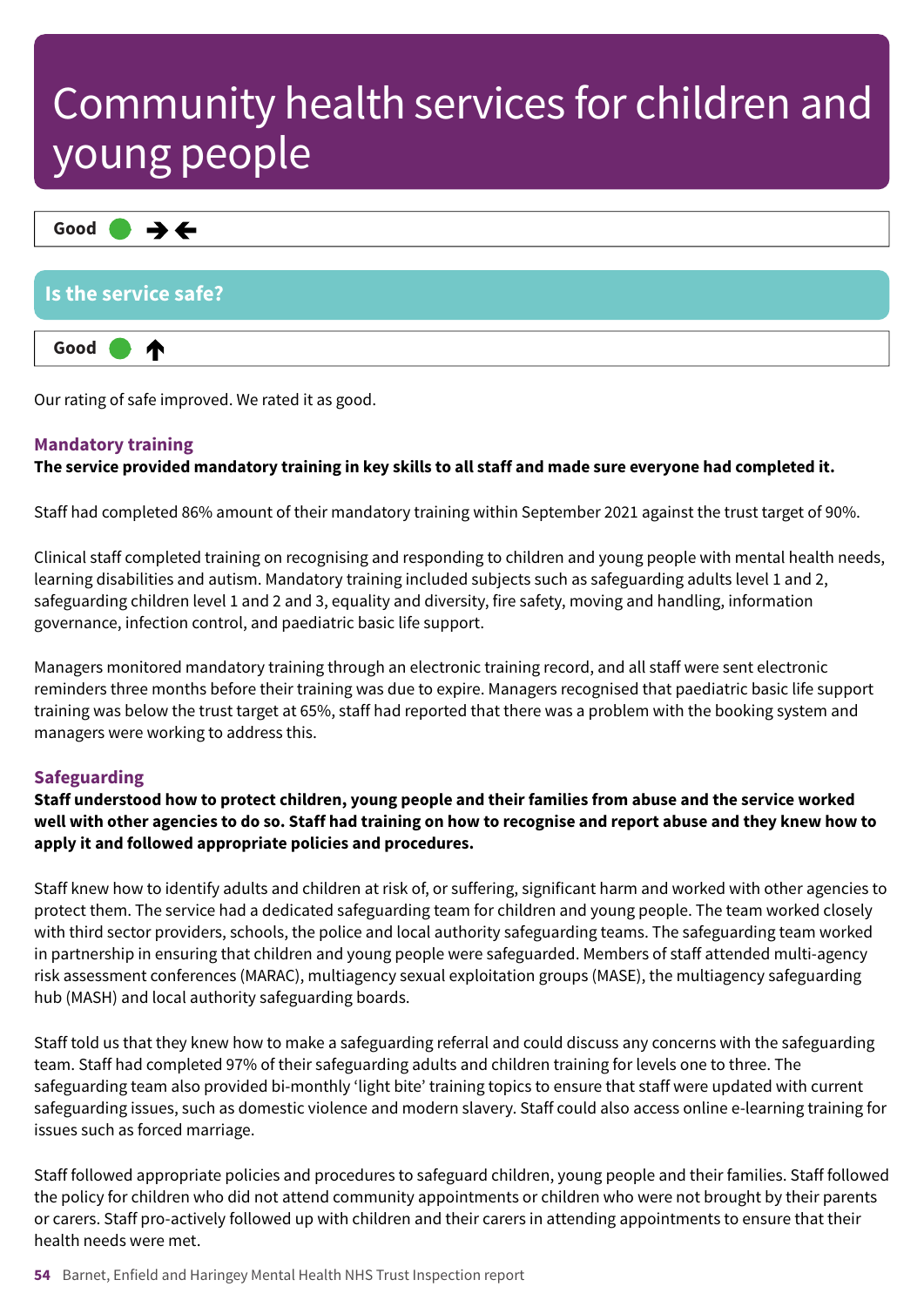# **Cleanliness, infection control and hygiene**

**The community health services for children and young people (CHSCYP) controlled infection risk well. Staff used equipment and control measures to protect children, young people, their families, themselves and others from infection. They kept equipment and the premises clean and an external cleaning company cleaned the premises daily.**

Staff followed infection control principles including the use of personal protective equipment (PPE) and had received training in infection prevention and control. Staff were vaccinated against COVID-19.

The waiting room and consultation rooms were visibly clean, and furnishings were well-maintained. Staff ensured that equipment was cleaned after each use with antibacterial wipes, such as toys and weighing scales. Hand washing facilities and alcohol hand gel were available in the consultation rooms and we observed staff wash their hands in between therapy sessions.

# **Environment and equipment**

The design, maintenance and use of facilities, premises and equipment kept people safe. Staff were trained to use **them. Staff disposed of clinical waste safely using clinical waste bins.**

The service had suitable facilities to meet the needs of children and young people's families. Staff had access to accessible consultation rooms, meeting rooms and a physiotherapy gym. Parents also had access to a baby changing room. Despite there being a shared reception area with adult services, none of the parents we spoke with had expressed any concerns about this.

The service had enough suitable equipment to help them to safely care for children and young people. Staff told us that there were no delays in obtaining equipment for children to use at home, such as toileting frames. A peer review completed in May 2021 showed that CHSCYP services had achieved 99% compliance in meeting the required standards for premises and equipment.

# **Assessing and responding to patient risk**

Staff completed and updated risk assessments for each child and young person and removed or minimised risks. **Staff identified and quickly acted upon children and young people at risk of deterioration.**

The service held a weekly multi-disciplinary team meeting, which staff from each CHSCYP service attended. Staff also attended from partner services, including the health visiting service, school nurses, the local authority and education. This ensured that key information was discussed to keep children and young people safe.

The electronic patient record system immediately alerted staff to any risks or concerns that they should be aware of, such as safeguarding concerns or allergies. Staff were also able to access the same record system that GPs used to ensure that key information was shared. Although risk was assessed for children, young people and families, staff did not always consider risks within the home environment when completing home visits, such as pets.

Staff followed the trust policy and procedures to keep safe whilst carrying out lone home visits. Staff from the youth offending service has access to panic alarms within the office environment and carried out joint home visits when necessary.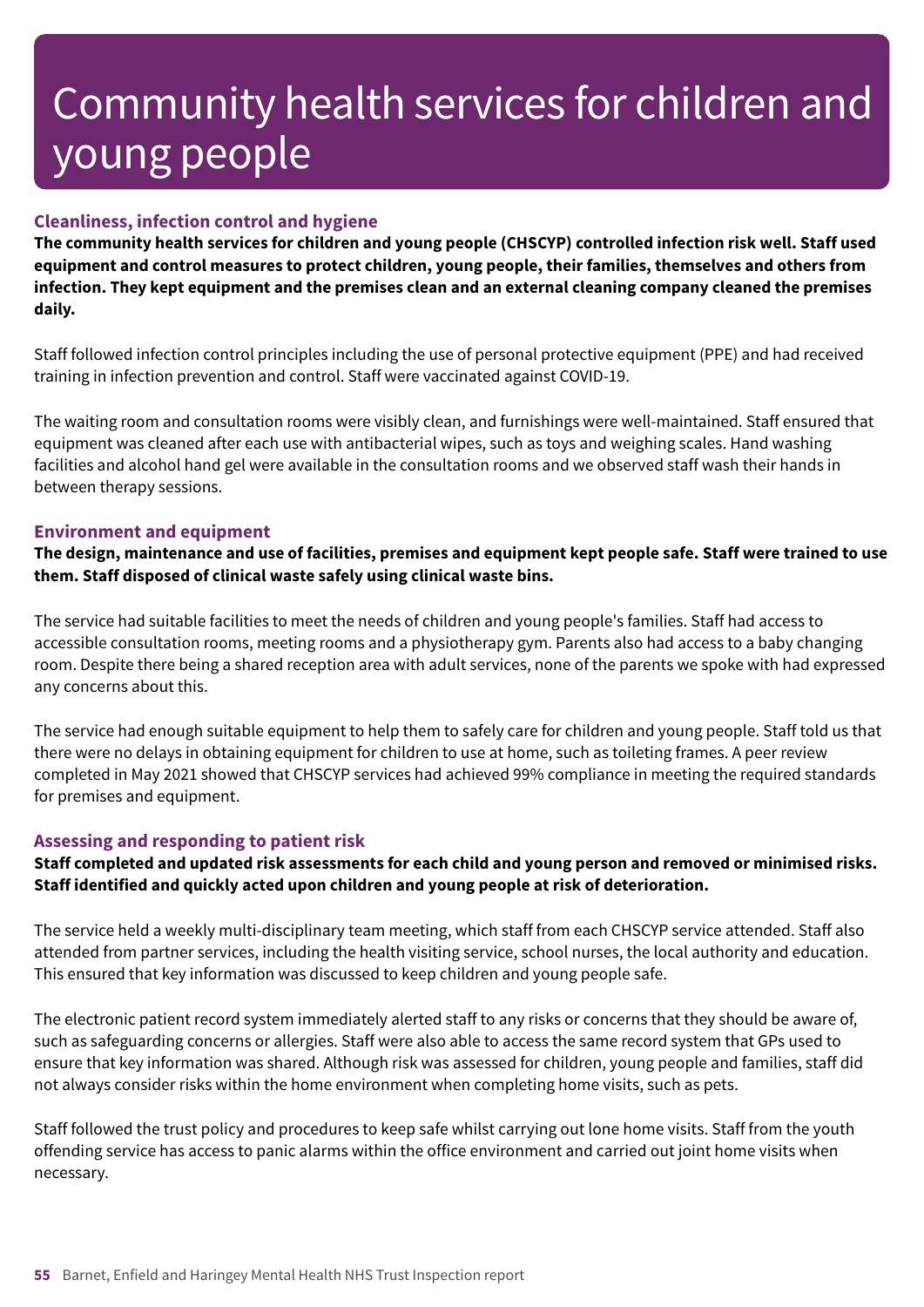Staff shared key information to keep children, young people and their families safe when handing over their care to others. Staff from the looked after children service ensured that health information was shared with social workers for children and young people placed out of borough.

# **Staffing**

The services had staff with the right qualifications, skills, training and experience to keep children, young people and their families safe from avoidable harm. However, the services had recognised that there was an increase in demand to provide care and treatment to children, young people and their families and recognised that this **impacted the resources within the services.**

Staff told us that that there needed to be more staff to meet the demands of each service. The trust was working with commissioners to address areas where resources did not meet current demands, for example an additional nurse post had recently been approved for the looked after children's service. This was in response to the increasing number of looked after children funded by the local authority.

The services had a low vacancy rate apart from the community paediatric service, which had a 62% vacancy rate. The trust had only taken on responsibility for this service in the last year. Managers ensured vacancies were covered with regular agency consultants who were fully inducted to the service before they started work. Managers told us that the vacancies were yet to be advertised due to waiting for the job description to be approved by the Royal College of Paediatricians.

Permanent staff held monthly clinical meetings with agency consultants to ensure clinical practice was discussed and shared, as not all agency consultants had a specialism in autism.

All staff we spoke with said that the services had a high retention of permanent staff with low turnover rates and low sickness rates for staff. The average sickness rate was 5.2% for August 2021.

### **Records**

# Staff kept detailed records of children and young people's care and treatment. Records were clear, up to date, **stored securely and available to all staff providing care.**

The CHSCYP services used an electronic patient record system. Staff told us that they sometimes had difficulty accessing the system remotely. This was identified on the risk register and staff told us that the trust's IT team had offered support to try and improve the connectivity.

We reviewed 12 records, and all the patient notes were comprehensive. Staff within CHSCYP services used the same patient record system as the CAMHS and health visitor service and were connected to the system used by GPs to ensure that pertinent information could be accessed.

Staff produced detailed assessments, including joint assessments with different services and goals to achieve. A detailed summary report was sent to the parent and young person after the initial session and a follow up letter was sent after every session thereafter. Staff ensured that copies were sent to the children or young person's GP.

Care plans were detailed, updated regularly and holistic to the child's needs. Staff created joint care plans with schools, such as contributed to education health care plans (EHCPS).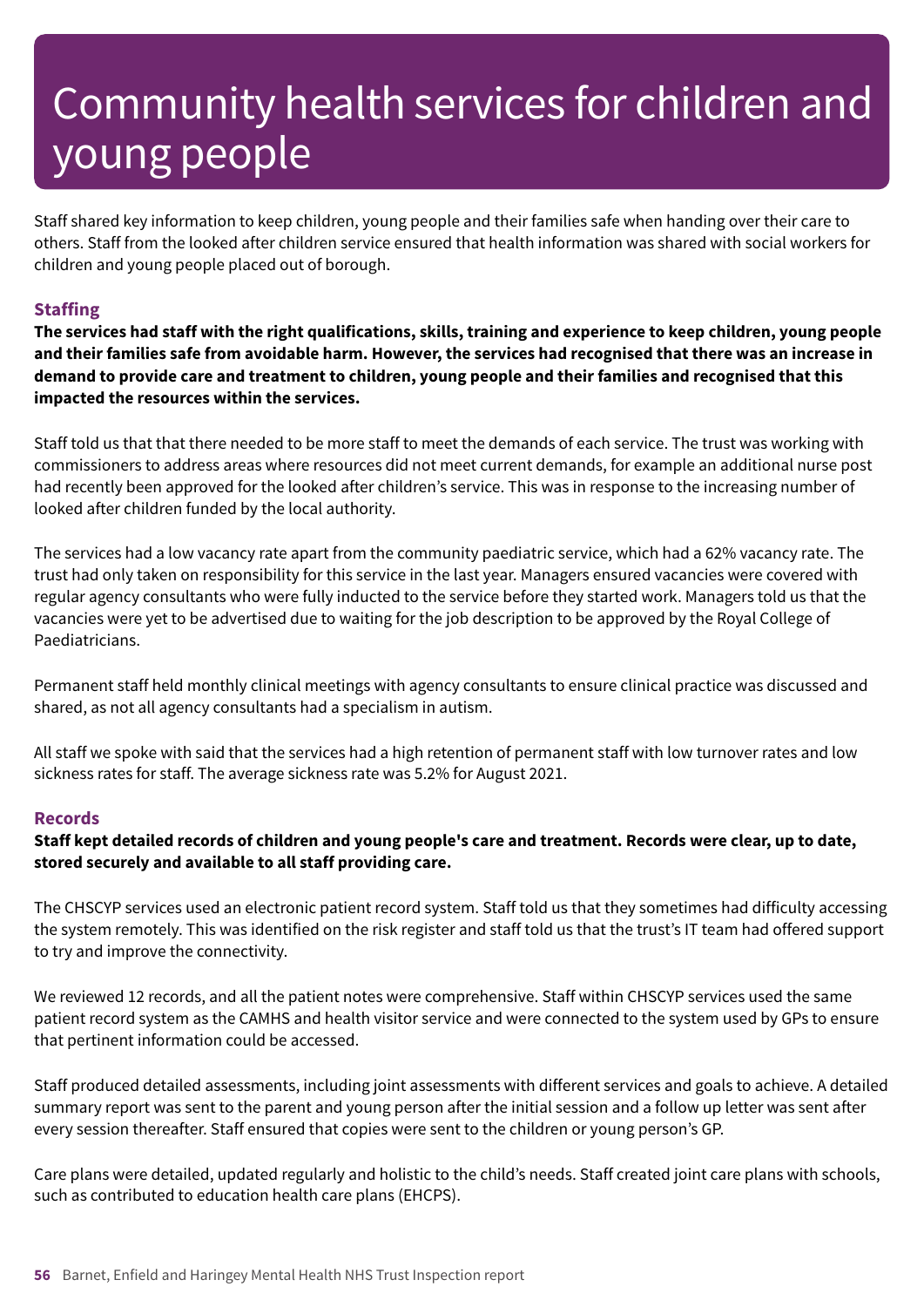Staff created care plans to follow in the event of an emergency, such as a plan of actions for staff to take in the event of an allergic reaction. When children and young people transferred to a new team, their health record was also transferred to ensure that there were no delays in staff being able to access important information.

# **Medicines**

# **Staff followed systems and processes when safely prescribing, administering, recording and storing medicines.**

Staff ensured that FP10 prescription pads were stored appropriately in a lockable cupboard.

Staff were responsible for providing immunisations to school age children in primary and secondary schools. This included administering the flu vaccine, Human papillomavirus (HPV) and the Covid-19 vaccine for 12 to 15-year olds. The service had procured extra staff from an external provider to help deliver the Covid-19 vaccine and managers ensured that they had completed their training and competency checks.

Staff managed medicines and prescribing documents in line with the provider's policy. Staff ensured that vaccines were stored in fridges and records showed that fridge temperatures were within the correct range. Staff ensured that vaccines were in date and transferred in cool bags, which were used to transport vaccines. Staff recorded the temperature of each bag when it was removed from the premises and when the vaccine was removed from the bag. If the bag was above the recommended temperature, staff escalated this to pharmacy. Staff completed regular audits for monitoring fridge temperatures and the temperature of cool bags to ensure that vaccines were being stored appropriately. Staff had noticed that the room temperature was higher than the recommended 25 degrees and had escalated this to senior managers. Plans were in place for air conditioning to be installed to address this.

### **Incidents**

**The services managed patient safety incidents well. Staff recognised and reported incidents and near misses. Managers investigated incidents and shared lessons learned with the whole team and the wider service. When things went wrong, staff apologised and gave children, young people and their families honest information and suitable support.**

Staff raised concerns and reported incidents and near misses in line with trust policy. All staff we spoke with said that they knew what type of incident to report and how to report it on the electronic system. Staff told us that the main incidents that they reported were problems with IT. Managers told us that they are working to address these issues for staff.

Staff met to discuss the feedback and look at improvements to children and young people's care. Mangers told us that incidents and lessons learnt were discussed at monthly team meetings.

Senior managers reviewed and signed off incidents so that there was oversight of all current incidents, this was fed up into the trust quality governance service. Learning from incidents was shared in a monthly trust wide newsletter called a blue light bulletin.

Safeguarding leads attended a child death overview panel to analyse unexpected deaths that had occurred and if there was any learning that could be shared within the services from this.

#### **Safety thermometer**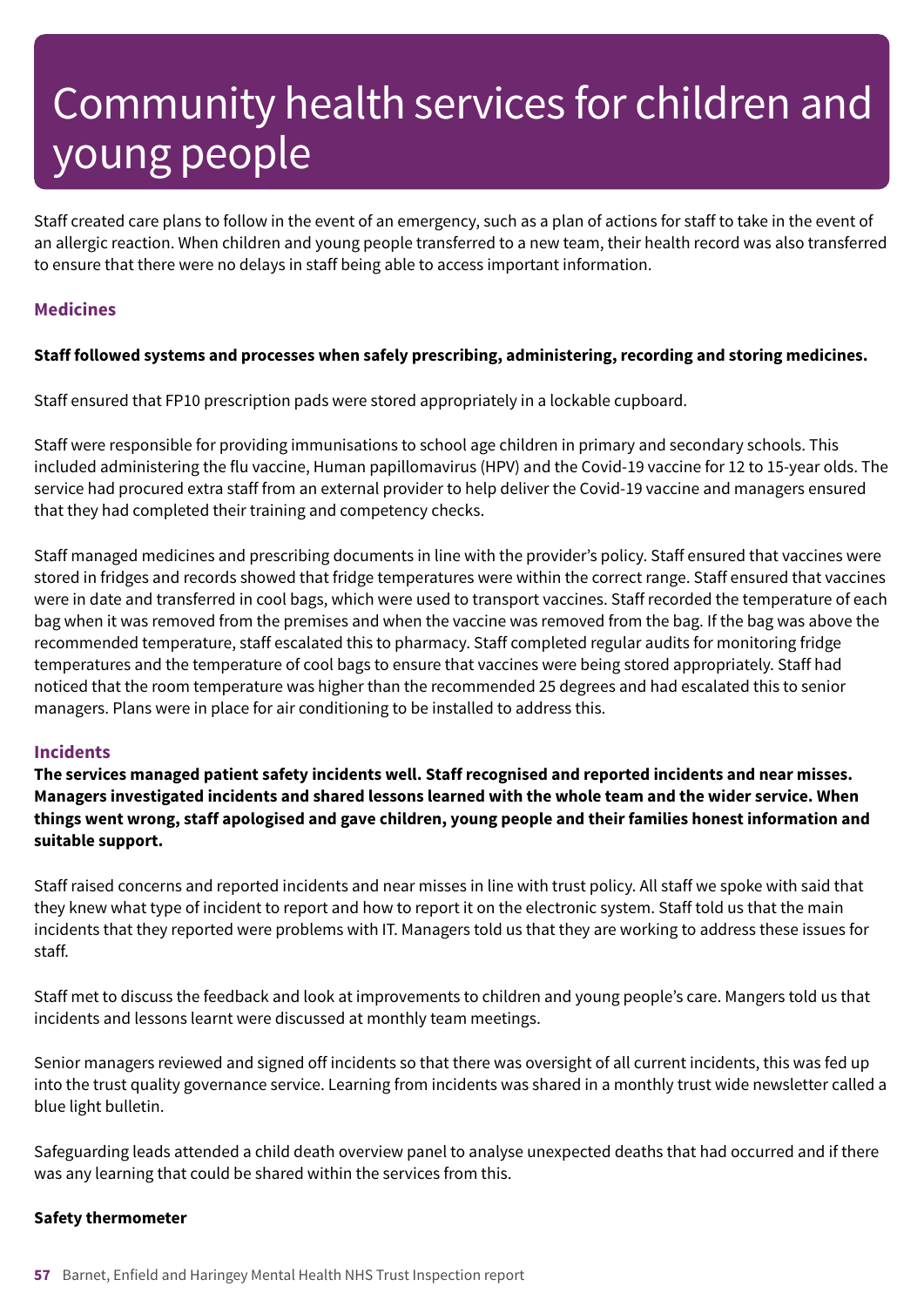# The service used monitoring results well to improve safety. The service had no never events, which are serious **incidents that are preventable, in the last year.**

Managers had access to a dashboard with the key performance indicators for each of the CHSCYP services. This ensured that managers could analyse CHSCYP services performance data against the recommended trust targets to ensure that safe services are being delivered, for example analysing the percentage of children who have started treatment within eight weeks of a routine referral to a dietician.

# **Is the service effective?**



Our rating of effective stayed the same. We rated it as good

### **Evidence-based care and treatment**

**The CHSCYP services provided care and treatment based on national guidance and evidenced-based practice but** also developed their own best practice tools to meet the needs of children, young people and their families.

Staff followed up-to-date policies to plan and deliver high quality care according to best practice and national guidance. All staff we spoke with said that they were aware of national guidance relevant to their area of expertise.

Staff delivered therapies based on evidenced based research. Physiotherapy staff were completing musculoskeletal (MSK) surveillance in line with national guidance. Specialist complex care nurses used a national framework to assess continuing healthcare needs for children and young people.

Staff from the speech and language service used evidenced based research to teach parents strategies for developing communication and play skills with their child. Staff used a parent interaction (PCI) model and a Hanen model to support children with autism.

We attended a therapy session and observed staff teaching strategies to improve their child's communication within their home environment, this was in line with evidenced based guidance.

Staff were innovative in their approach in thinking about how they can meet the holistic needs of children, young people and families. Staff within the physiotherapy department developed a bespoke Enfield determination of needs tool, to identify children and parents that required additional support.

### **Nutrition and hydration**

**Staff assessed, monitored and managed hydration and nutritional needs, where needed, for children and young people. Special feeding and hydration techniques were used when needed, such as enteral feeding tubes (this** involves the use of a feeding tube placed into the gastrointestinal tract). The service made adjustments for **children, young people and their families' religious, cultural and other needs.**

Specialist support from staff such as paediatric dieticians, school nurses and speech and language therapists were available for children and young people who needed it. Dieticians were available to provide advice to parents and carers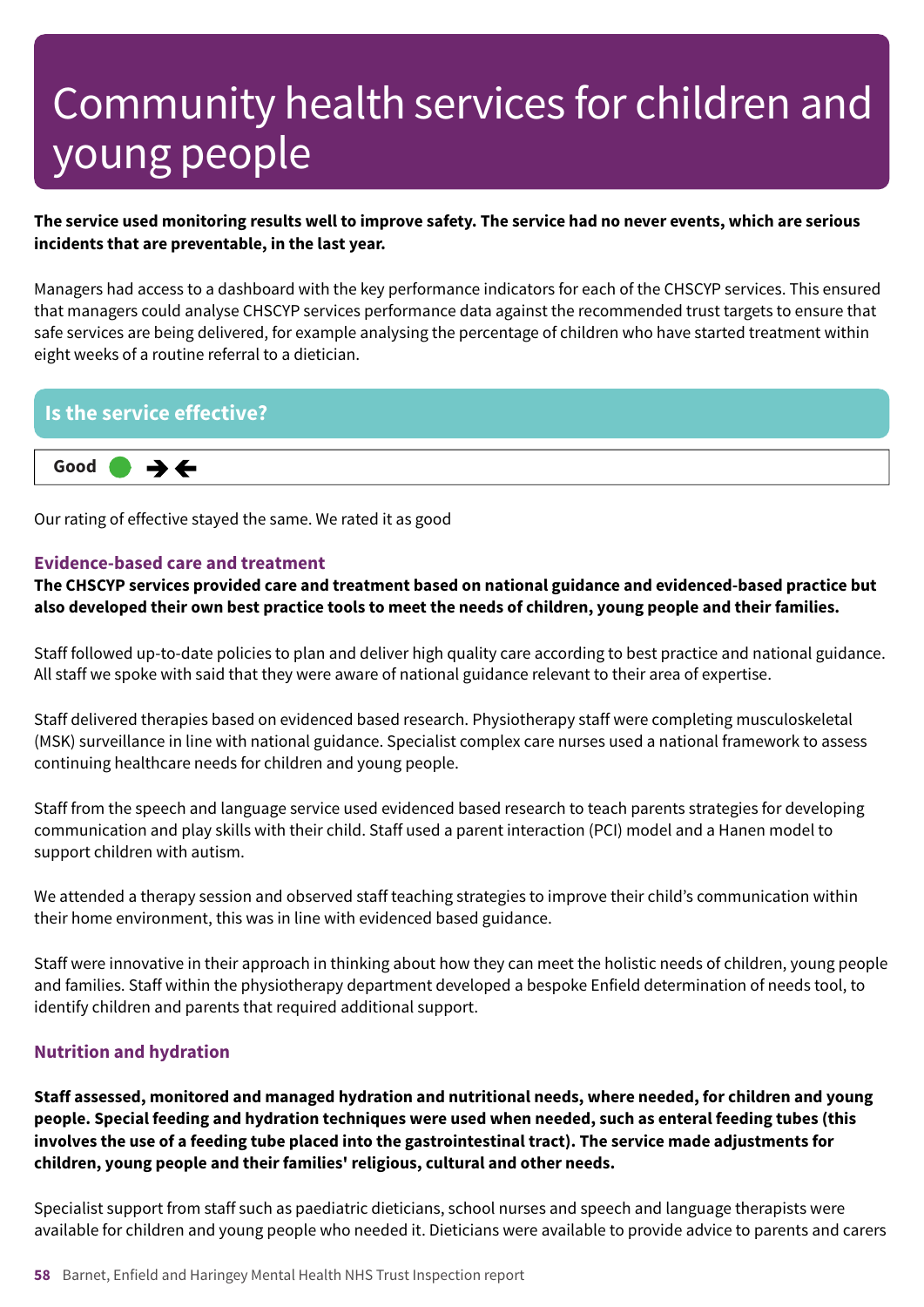about conditions, such as food allergies and tube feeding. School nurses worked closely with teachers and teaching assistants to ensure that care plans were in place for children who required this, such as a percutaneous endoscopic gastrostomy (PEG) feeding care plan and an anaphylaxis care plan. Speech and language therapists carried out dysphagia assessments and provided advice to parents to ensure that children and young people were eating and drinking safely.

The CHSCYP services dashboard showed that 100% of children that were referred for enteral feeding where seen within 10 working days. Dieticians were examining how they could improve the service for children and young people, such as introducing a weight management project within schools. They followed best practice guidance from the British Dietetics Association (BDA), such as information on how to do assessments over the phone during the pandemic.

# **Patient outcomes**

**Staff monitored the effectiveness of care and treatment by using recognised outcome measures. They used the findings to make improvements and achieved good outcomes for children and young people.**

Managers used information from the audits to improve care and treatment. Audits included reviewing the do not attend (DNA) rates within each service, occupational therapy compliance with National clinical in excellence guidance and audits of telehealth intervention with speech and language therapies working with children in their early years.

Staff recorded outcomes for children and young people in order to improve the service. Physiotherapy staff completed cerebral palsy integrated pathway (CPIP) assessments to monitor the range of movement and function for a child and young person's mobility. Staff then set goals for children and young people to achieve, with equipment if necessary.

Occupational therapy staff and Speech and Language therapy staff set short term and long-term goals for children and young people to achieve in order to achieve good outcomes for their care and treatment. Staff used the Canadian occupational performance measure (COPM) to measure children's participation in everyday living. Within the last 12 months, staff collected data which had shown that 90% of children and young people had achieved their set goals.

### **Competent staff**

The service made sure staff were competent for their roles. Managers appraised the work performance of staff annually and held supervision meetings with them to provide support and development.

Staff within CHSCYP services received regular supervision and an annual appraisal. As of October 2021, 96% of staff had received their annual appraisal. Staff we spoke with told us that they all received six weekly individual or group supervision.

Staff were had the right skills and knowledge to meet the needs of children, young people and their families. Specialist nursing staff were observed by managers to ensure that they were competent in performing their roles. Parents we spoke with told us that staff were very experienced.

Staff provided excellent training to parents, carers and external teams in order to meet the needs of children and young people. We observed a speech and language therapist deliver training on how to support and communicate with children who had a developmental language disorder to teachers and teaching assistants.

Staff within the speech and language therapy team delivered virtual training to the child and adolescent mental health service (CAMHS). Staff within the early year's speech and language therapy team also offered training to local nurseries to help staff identify children with autism.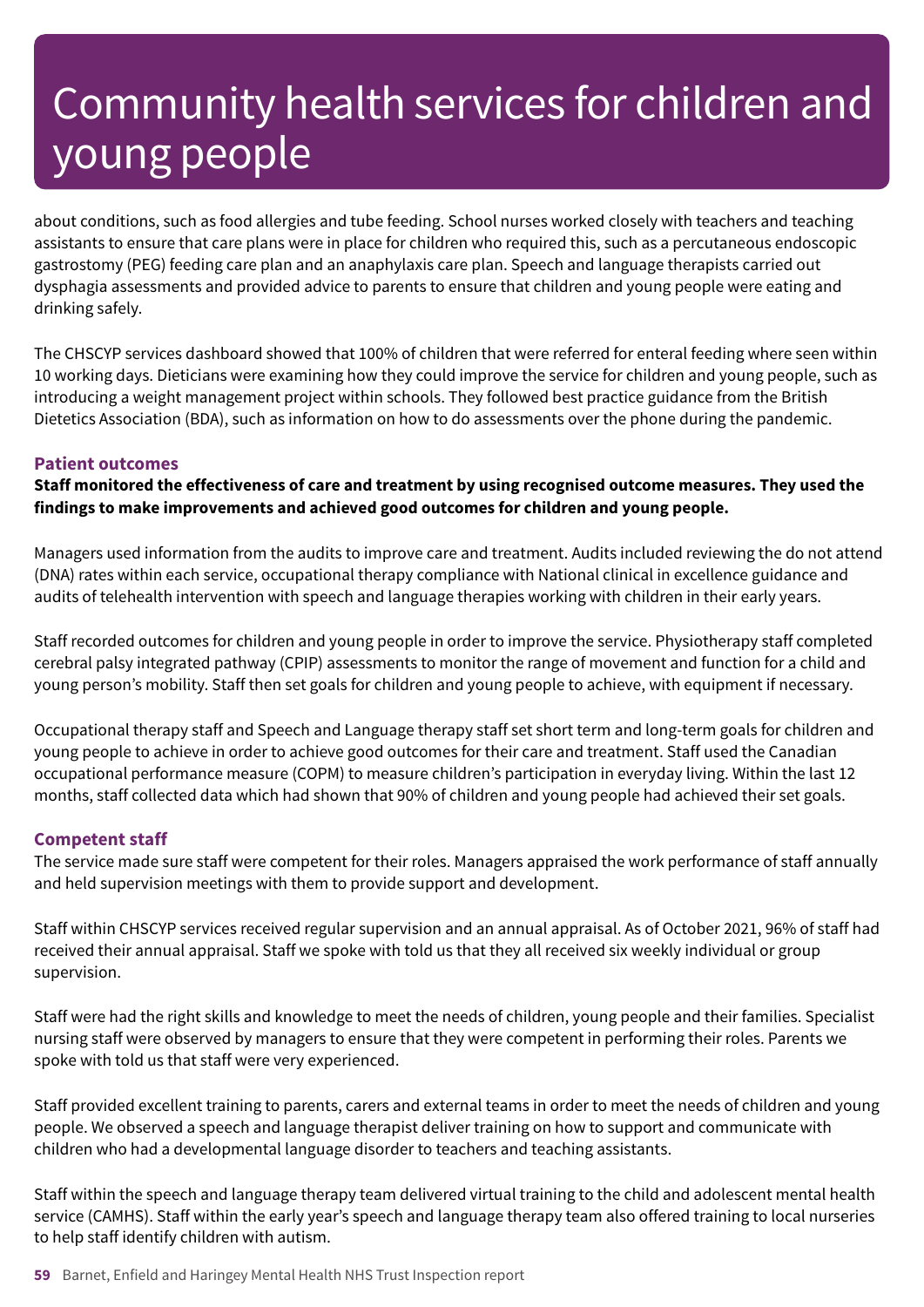Managers gave all new staff a full induction tailored to their role before they started work. All new staff completed a trust induction and local induction programme, which included mandatory and role specific training.

Staff were supported to undertake a range of additional training and education. Staff received training from external providers in order to develop their specialist skills and knowledge, for example, staff received ventilation training from a children's hospital in London. All staff spoke positively about the training opportunities offered by the trust and could further their clinical personal development (CPD). Staff told us that they could access leadership courses and mentorship training. Staff kept up to date with guidance and practice through reviewing topics and journals in their monthly team meetings.

Staff within the immunisation service were asked to deliver the Covid-19 vaccination programme for children aged between 12 to 15 years of age for six weeks starting September 2021. Managers had acquired additional bank nurses from an acute hospital to help deliver this programme and ensured that their competencies were signed off by a local university before they could administer vaccines.

### **Multidisciplinary working**

**Doctors, nurses, therapists and other healthcare professionals worked together as a team to benefit children, young people and their families. They supported each other to provide excellent care.**

Staff held regular and effective multidisciplinary meetings to discuss children and young people and improve their care. Staff from each of the CHSCYP services attended weekly meetings, which were also attended by staff from the health visiting service and school nursing service who were employed by a different provider. This ensured that essential information was shared between all disciplines to benefit children, young people and their families, such as their physical and emotional needs. Staff told us that it would benefit the meeting further if a staff member attended from the Children and Adolescent mental health service (CAMHS) service. Managers planned to improve links with these services.

Staff had good links with other health care disciplines and with other agencies to care for children, young people and their families. Staff worked closely with safeguarding teams, children centres, nurseries, GPs, schools and acute hospitals. The looked after children's service had created a joint health protocol to ensure that health visitors and school nurses were invited to contribute to statutory health reviews for children and young people, including subsequent action plans.

Staff referred children and young people and their families to other services to meet their needs, such as referrals to a specialist autism service and referrals to Great Ormond Street Hospital.

Staff had a holistic approach in working together with different disciplines in order to meet the needs for children and young people and the electronic patient records showed evidence of strong MDT working. For example, we saw an education health care plan which had contributions from physiotherapists and speech and language therapists in addition to education needs to achieve joint goals for the child.

### **Health promotion**

**Staff gave children, young people and their families practical support and advice and implemented** improvements to lead healthier lives. Staff from each service assessed each child and young person's health and provided support for any individual needs to live a healthier lifestyle. Parents told us that they received practical **support and advice from staff in order to improve the health of their child.**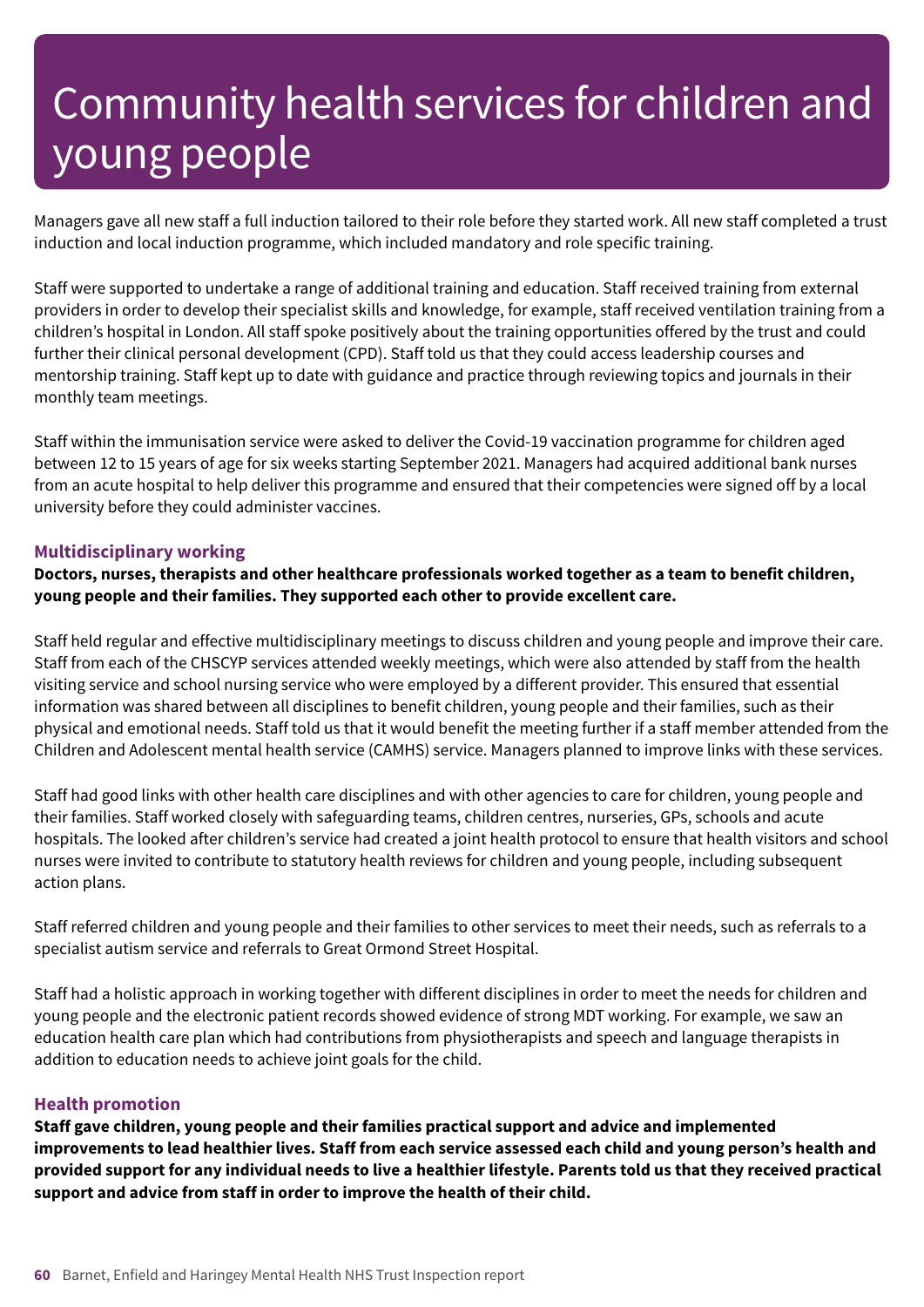Staff from the special school nursing service identified that there was a gap in health promotion within schools. They piloted a programme in one school, working collaboratively with the dietician and school staff to address increasing levels of obesity within children and young people.

Staff from the looked after children had produced a health questionnaire as they recognised that when a young person reaches 16 or 17 years old, they may choose or wish to dis-engage from the service. The aim of the health questionnaire was to assess the young person's holistic health needs, including a record of vaccinations, and produce a set of recommendations as to how the young person's health could be improved. Staff then asked the young person's consent as to whether they would like the full report to shared with their keyworker or just the recommendations. The questionnaire also listed local services that young people could access for advice, such as sexual health advice and drug and alcohol support.

Staff within the immunisation service created an HPV (human papilloma virus) video jointly with the local authority and an acute hospital. The aim of this was to promote and educate about the HPV vaccine for young people and parents.

# **Consent, Mental Capacity Act and Deprivation of Liberty Safeguards**

**Staff supported children, young people and their families to make informed decisions about their care and treatment.**

Staff made sure children, young people and their families consented to treatment based on all the information available. We observed a therapy session and the therapist asked for the parent's consent before the start of the session with the child.

Staff obtained consent from children and young people and their parents when administering a vaccine. Staff we spoke with understood Gillick Competence and Fraser Guidelines and supported children who wished to make decisions about their treatment.

Staff clearly recorded consent in the children and young people's records. The service had introduced an electronic system for parents and young people, which enabled parents to book appointments and complete consent forms online.

# **Is the service caring? Good –––**  $\rightarrow$   $\leftarrow$

Our rating of caring stayed the same. We rated it as good.

### **Compassionate care**

**Staff treated children, young people and their families with compassion and kindness, respected their privacy** and dignity, and took account of their individual needs. We spoke with 13 parents, and all the parents told us that **staff treated them and their children with kindness, respect and compassion.**

Parents told us that staff went over and beyond to help parents improve the health of their child or young person and described staff as non-judgemental and empathetic. One parent told us that the dietician had been fantastic and listened to their views and this helped with their child's feeds at night.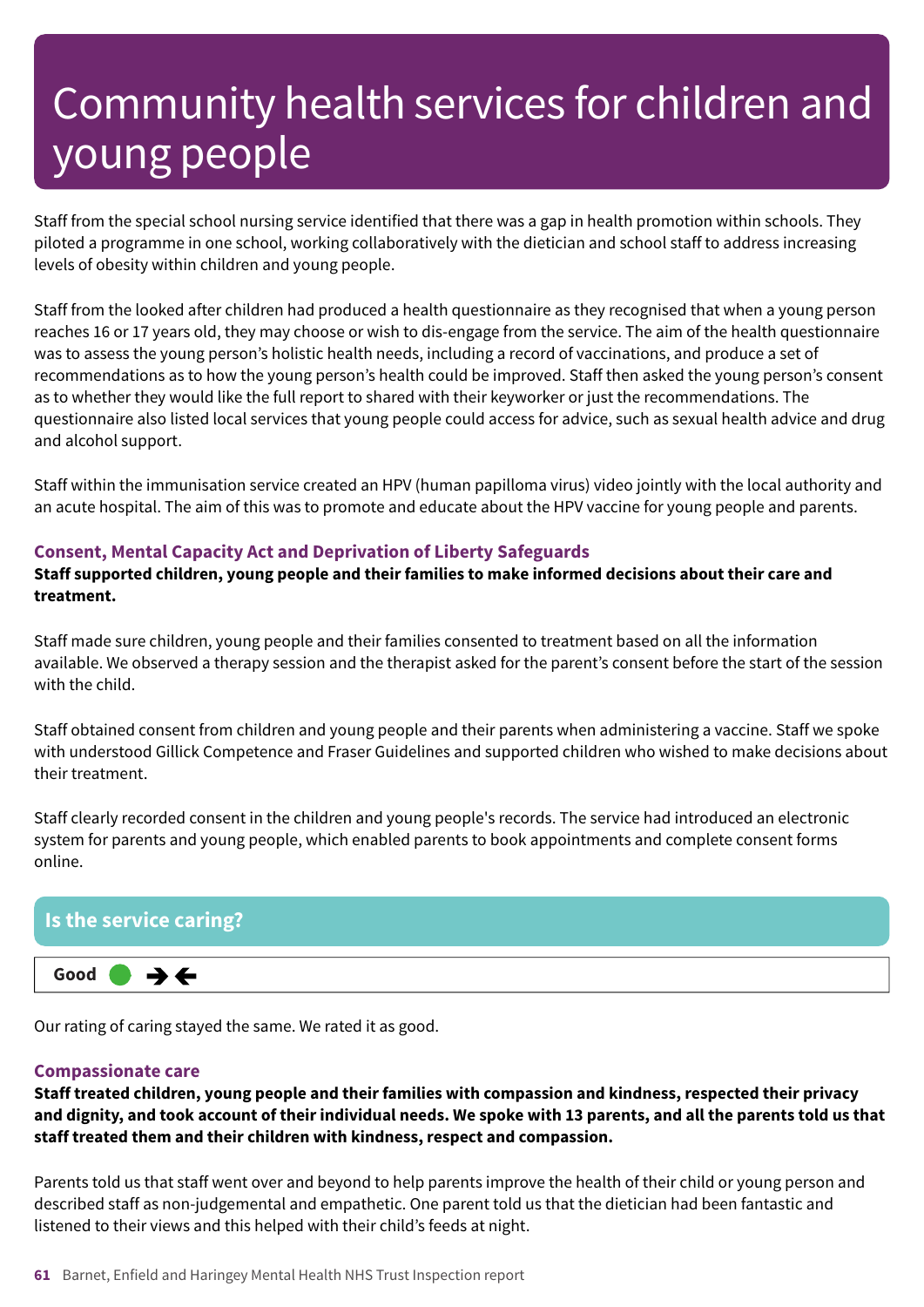Staff took time to interact with children, young people and their families in a respectful and considerate way. We observed staff providing lots of positive support and encouragement to a parent during a speech and language therapy session. Staff told us that they would observe a parent to identify their strengths and to give feedback as to how they could improve, such as strategies for developing communication skills with their child.

Staff told us that they would observe a parent to identify their strengths and to give feedback as to how they could improve, such as strategies for developing communication and play skills with their child. Parents told us that staff sought their consent before any care and treatment sessions and gave advice in a non-judgemental and empathetic manner.

The service had a charity called Little Sparks, which supported families and children, including those who have experienced a bereavement. Staff delivered 80 Easter eggs to children and young people known to the service during April 2021.

# **Emotional support**

# **Staff provided emotional support to children, young people and their families to minimise their distress. They understood children and young people's personal, cultural and religious needs.**

Staff gave children, young people and their families help, emotional support and advice when they needed it. All parents we spoke with said that staff were able to contact them in between appointments for advice and support. Staff signposted parents to other services to receive support, such as a parent autism support group.

Staff understood the emotional and social impact that a child or young person's care, treatment or condition had on their and their family's wellbeing. Staff from the complex nursing play and bereavement service provided additional support to siblings of children and young people, in recognising that they required additional support in dealing with a bereavement.

# **Understanding and involvement of patients and those close to them**

**Staff supported and involved children, young people and their families to understand their condition and make** decisions about their care and treatment. They ensured a family centred approach. Parents told us that staff were **experienced and professional in their approach.**

Staff talked with children, young people and their families in a way they could understand, using communication aids where necessary. Staff within the speech and language therapy service provided training to parents and schools in using talking mats. Talking mats is a communication aid which allows children and young people to communicate using pictures.

Children, young people and their families could give positive feedback on the service and their treatment and staff supported them to do this. Staff had received 56 compliments from parents between April to September 2021.

# **Is the service responsive?**

**Good –––**  $\rightarrow$   $\leftarrow$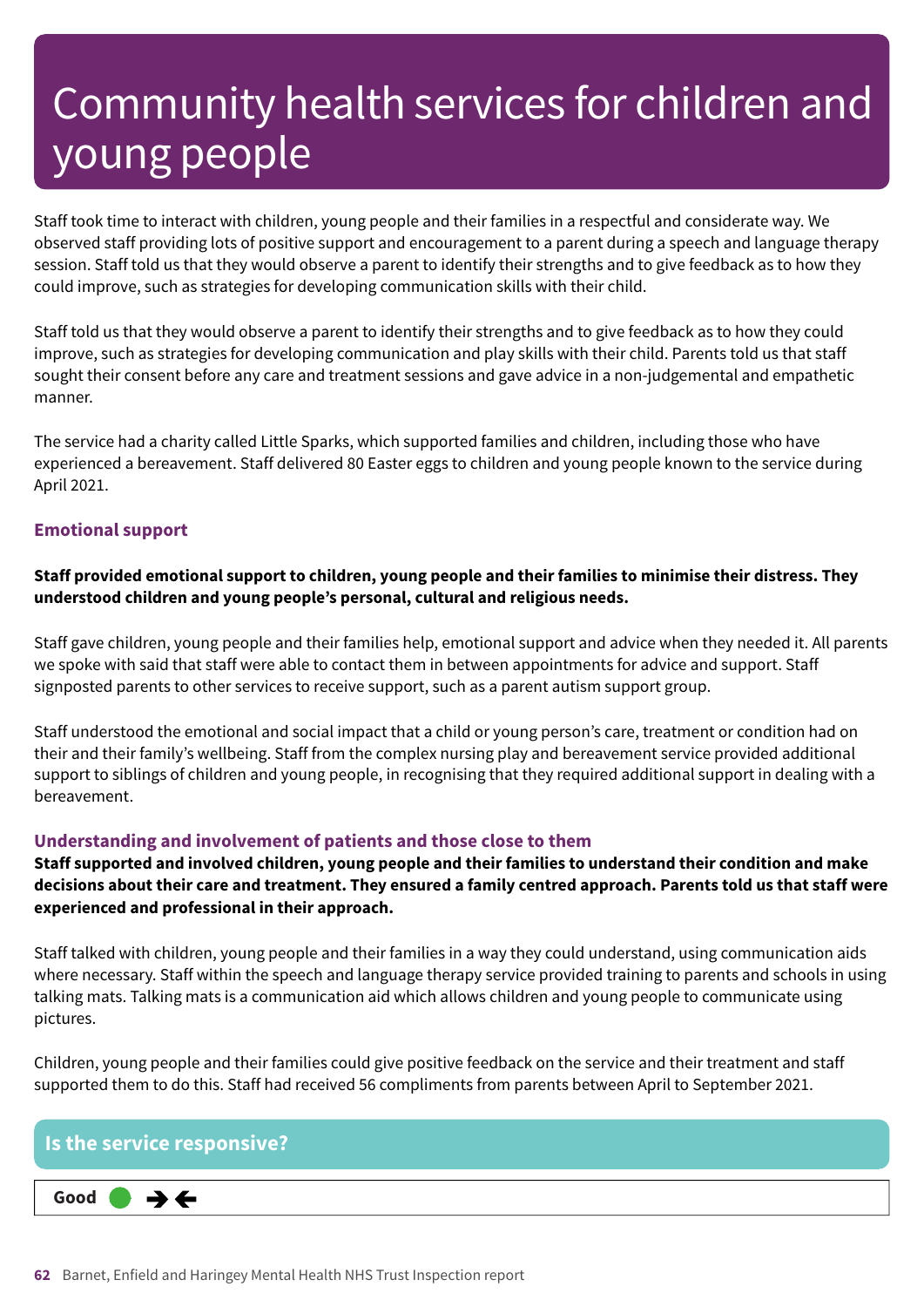Our rating of responsive improved. We rated it as good

### **Service delivery to meet the needs of local people**

The service was innovative in planning and providing care in a way that met the needs of local people and the **communities served. It also worked with others in the wider system and local organisations to plan care.**

Staff from all services had established excellent links within the community and other services to benefit the wellbeing of children, young people and families. Staff were part of a community recovery programme with other providers and worked in partnership with other trusts and staff had delivered therapy support to help children, young people and families. The speech and language service had created a speech and language communication hub, to offer training and support to schools to improve communication techniques with children and young people who required this. Occupational therapists had developed links with a local football team to support children and young people's integration in the community.

Staff were innovative and thoughtful as to how they could use their current resources to meet the changing needs of the local population by introducing quality improvement projects. Staff had created an autism diagnostic pilot project to work with paediatricians to try and get an earlier autism assessment for children and young people.

Staff were leading on a post-diagnostic project to look at the support that is offered to children with autism between the ages zero to six and seven to 12. Staff then shared their evidence in a programme of five sessions with the other boroughs in north London.

Staff within the physiotherapy department recognised that there was a need for a serial casting clinic within Enfield so were in the process of setting this up and training staff to deliver this.

Managers ensured that children, young people and their families who did not attend appointments were contacted. Staff had systems in place to follow up with families and young people who did not attend appointments. Managers had access to a dashboard which showed the did not attend rates for each service.

Managers recognised that there had been an increase in demand despite not having an increase in resources by carrying out audits on each service. Staff in some services, such as physiotherapy and had received at least a 45% increase in their caseloads and this was listed on the risk register and escalated to senior managers. Discussions were being held with commissioners as to the increase in demand and the impact on resources. Staff told us that they were carrying out safe care but felt an increase in demand to services.

#### **Meeting people's individual needs**

The service was very inclusive and took account of children, young people and their families' individual needs **and preferences. Staff made reasonable adjustments to help children, young people and their families access services. They coordinated care with other services and providers.**

Services were individually tailored to meet the needs of children, young people and their families. Managers had introduced a single point of access referral form, so that families and professionals only had to fill in one form to meet their needs. Managers shared this form with the Enfield's parent forum and GPs within Enfield. Staff met twice a month at child developmental meetings to discuss new referrals. This was chaired by the community paediatrician and was a collaborative meeting attended by each of the services within CCYFP service to decide which service was the most appropriate to meet the individual's needs.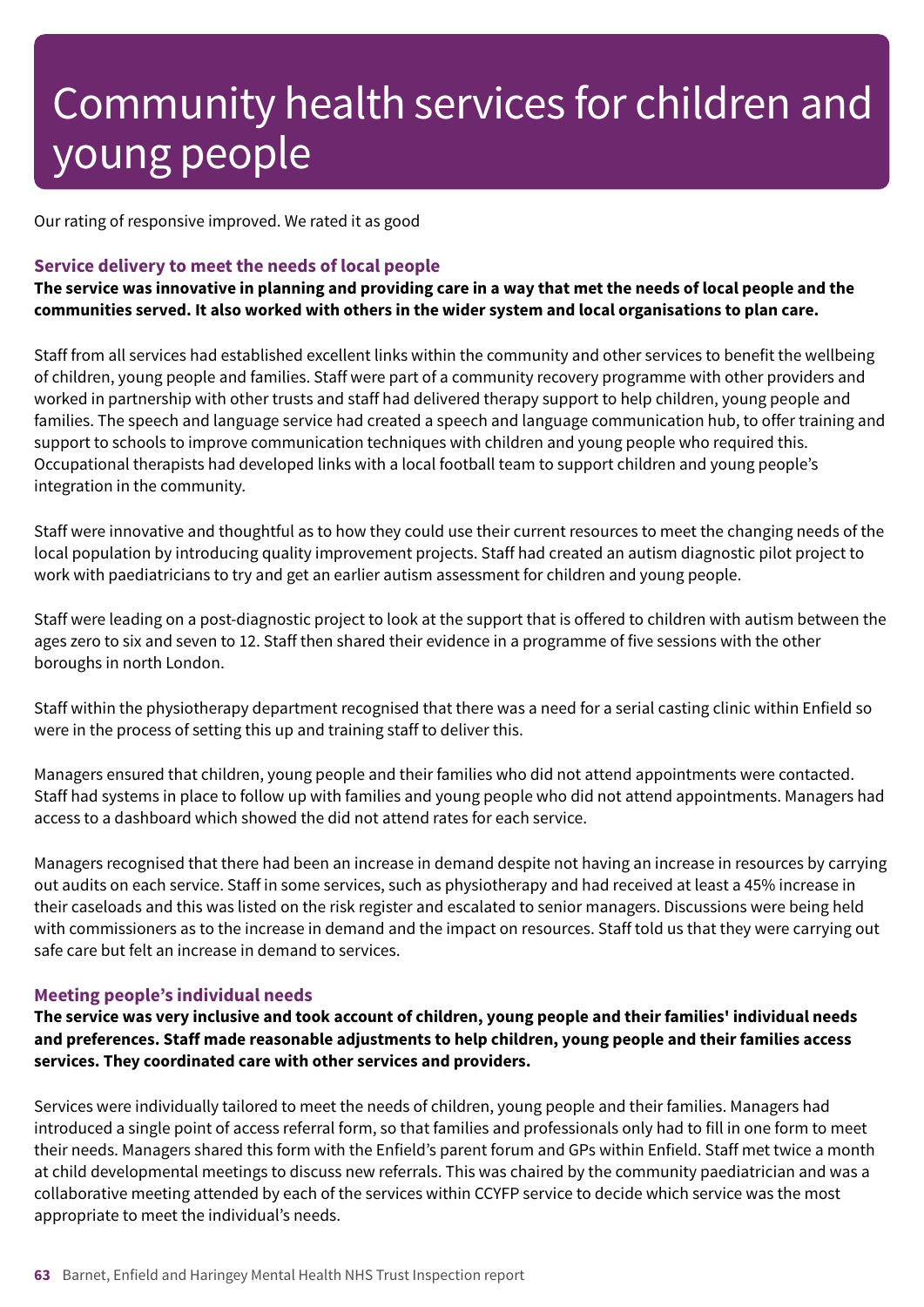Staff were exceptional in recognising the needs of children, young people and their families. Continuing healthcare nurses held an annual memory day for families of children that have passed away. They planted a tree of remembrance with families and asked them to attend every year. Staff within the physiotherapy department had created a project to identify children who were at risk of cerebral palsy.

Staff supported children and young people and families with holistic and up to date care plans. Care plans were detailed and had input from staff from different services to meet the needs of children and young people, such as physiotherapy, occupational therapy and complex care nurses. Staff worked closely with schools and other services to create joint health care plans. Parents told us that care plans and letters were shared with them after each session with staff.

Staff within the looked after children's service completed health assessments for children and young people. This was a health assessment looking at the holistic needs of the child including their immunisation history, oral health, play routines, sleep hygiene and information from their foster carers, social worker and health visitor. Staff reviewed health assessments twice a year for children under five and annually for children over the age of five. Staff had noticed that there had been an increase in demand to complete reviews for health assessments, but managers were working on increasing staffing provision to address this.

Staff supported children and young people who were transitioning to other services. The Early years speech and language therapy service created a transitional programme for children starting schools, 70 parents attended this programme out of 128.

Staff understood and applied the policy on meeting the information and communication needs of children and young people with a disability or sensory loss. Staff used different aids to meet the communication needs of children, young people and families. Staff from the speech and language therapy team had created a project called positive beginnings, which aimed to offer social connections and engagements with children aged between one to three years old with communication difficulties.

Managers made sure staff, children, young people and their families could get help from interpreters or signers when needed. Staff ensured that translators were present at meetings with parents and young people and children that could not speak English as their first language or used language line. We observed a speech and language therapy session where a translator was used to communicate with the parent. Staff from the Looked after children's service provided support to children seeking asylum from other countries, by ensuring that they received access to necessary vaccines, such as Tuberculosis and blood borne viruses, sexual health screening and support to access English speaking classes.

### **Access and flow**

Most children and young people could access the service when they needed it and received the right care. Waiting times from referral to treatment for most services for children and young people were in line with trust targets. Children and young people had to wait longer than trust targets to access some services, such as the school age **speech and language therapy service.**

The CHSCYP services had acquired the community paediatrics service from October 2020 with a trajectory of 52 weeks for the first appointment to see a paediatrician. Staff had worked hard to reduce this waiting list and had reduced the backlog six months ahead of the predicted time. As of September 2021, the wait list had been reduced from 663 to 453 children and young people that were seen for a first appointment. This service had reduced the average wait time for a first appointment with a paediatrician from 44 weeks down to 22 weeks.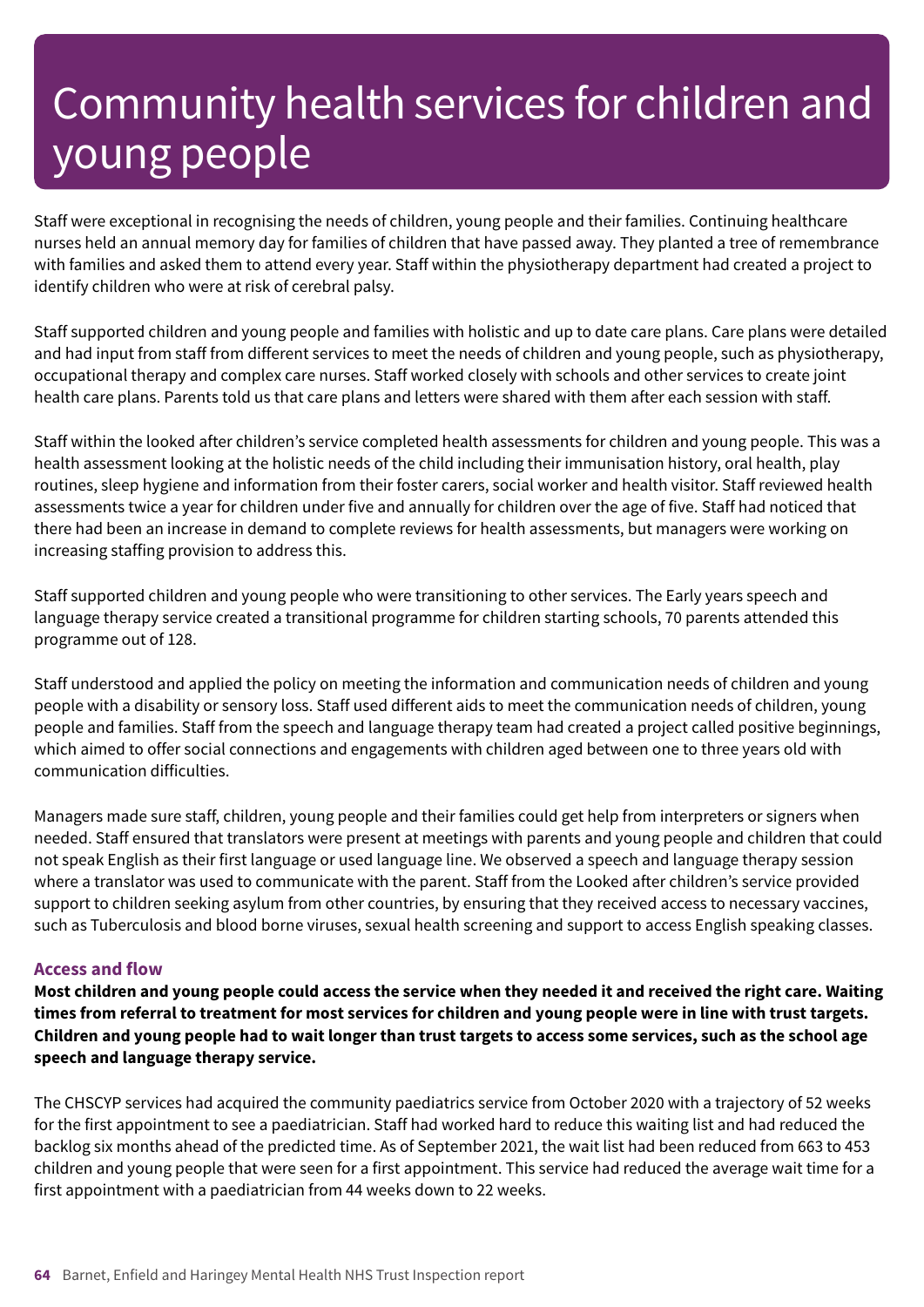Managers monitored waiting times and made sure children, young people and their families could access services when needed. Managers had access to a dashboard which showed an overview of referral to treatment times for each service and if they were below the trust recommended targets. The current dashboard showed an upward trajectory to referral to appointment times, although these were still below the trust targets. For example, 45% of complex children and young people of school age were seen within six weeks by the speech and language therapy service. This was below the trust target of 80%.

Staff within the looked after children services, specialist school nursing services, complex healthcare nurses, immunisation services, school age speech and language therapists, noticed that there had been an increase in demand for services which impacted the referral to treatment times. Staff told us that they were able to prioritise parents, young people and children dependent on the urgency of their need. Staff within the immunisation team had acquired a backlog due to the closure of schools during the Covid-19 pandemic to deliver vaccines such as HPV and the flu vaccine. Despite this, staff had worked hard to clear the backlog.

Managers were trying to address the increase in demand by producing a business case to commissioners to review the resources of each service. For example, one specialist school had seen an increase its pupils from 70 to 400 children.

Staff supported children, young people and their families when they were referred or transferred between services. Staff ensured that essential health information was shared with other professionals. Staff also signposted parents and families to external services in order to meet their needs.

# **Learning from complaints and concerns**

It was easy for people to give feedback and raise concerns about care received. The service treated concerns and **complaints seriously, investigated them and shared lessons learned with all staff. The service included children, young people and their families in the investigation of their complaint.**

Parents could provide feedback about the care and treatment received at a parent experience forum. Parents were asked to complete a feedback form after using the service and comment on how the service could be improved. Staff also obtained feedback using an online evaluation system called tele-health.

Children, young people and their families knew how to complain or raise concerns. Parents told us that they were confident in knowing how to make a complaint if they needed to.

Staff knew how to acknowledge complaints and children, young people and their families received feedback from managers after the investigation into their complaint. The CHSCYP services had received one formal complaint in the last 12 months within the community paediatric services. This was investigated and learning was shared with staff at staff team meetings and the monthly clinical governance meeting.

# **Is the service well-led?**



Our rating of well-led stayed the same. We rated it as good.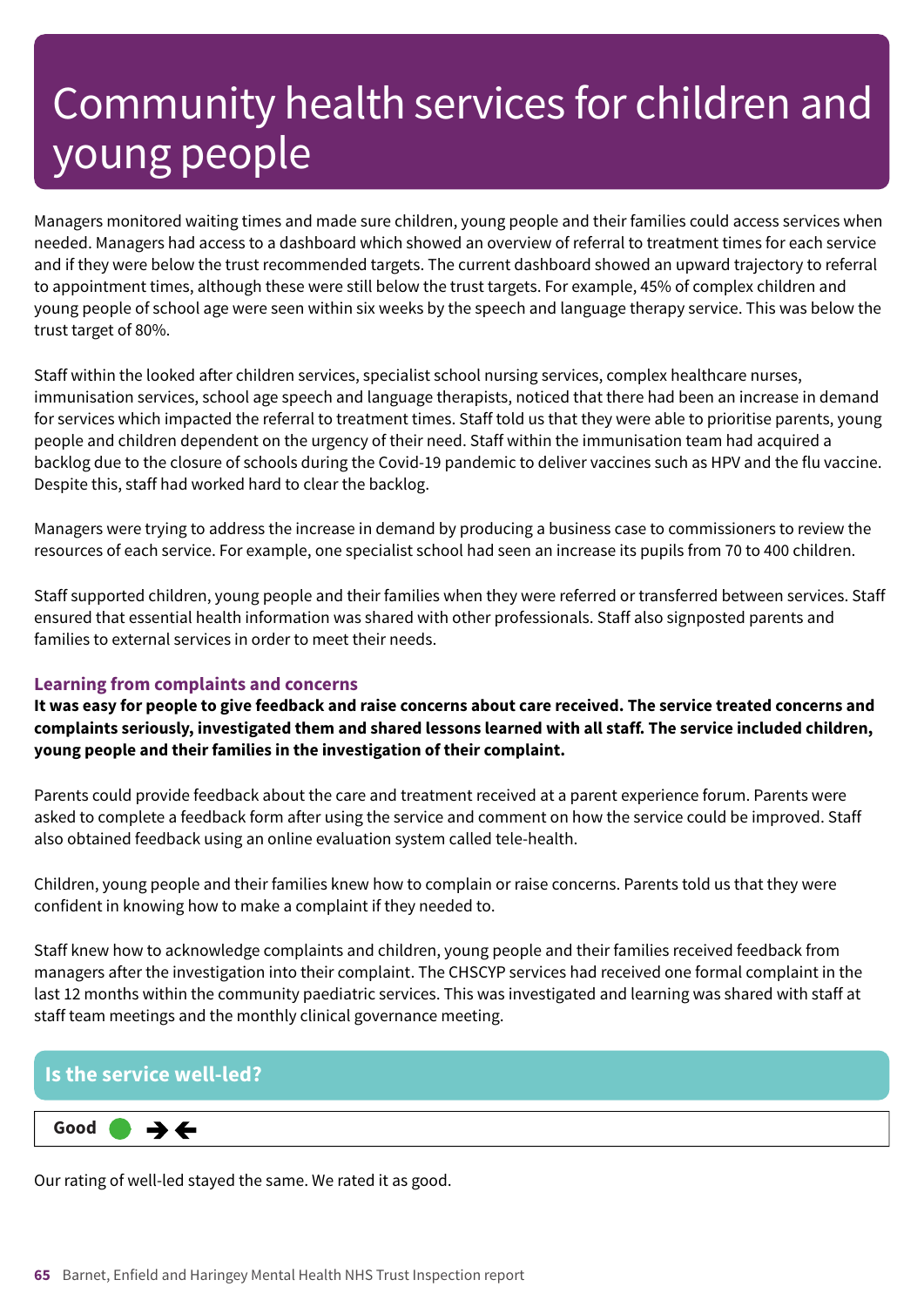# **Leadership**

Leaders had the skills and abilities to run the service. They understood and managed the priorities and issues the service faced. They were visible and approachable in the service for patients and staff. They supported staff to **develop their skills and take on more senior roles.**

Local leaders had a good understanding of the services they managed. They could explain clearly how the teams were working to provide high quality care.

Most of the staff we spoke to said that there was positive morale within their teams and that they felt supported from managers, despite the pressures of the Covid-19 pandemic and the increase in demand on services. Staff spoke highly of their managers, stating that they were approachable and supportive.

Some staff told us that there could have been more support and guidance from senior managers at the start of the pandemic, however most staff told us that they felt supported overall by senior managers within the trust.

Staff told us that they were supported to developed into more senior leadership roles. One member of staff told us, for example, how they were supported by their manager to achieve a more senior position within the service.

# **Vision and Strategy**

The service had a vision for what it wanted to achieve and a strategy to turn it into action, developed with all **relevant stakeholders. The vision and strategy were focused on sustainability of services and aligned to local** plans within the wider health economy. Leaders and staff understood and knew how to apply them and monitor **progress.**

Managers worked collaboratively with the wider system to deliver services to children and young people. They worked closely with other providers in north London to deliver services to children and young people. This ensured that managers and staff received information as part of the wider system.

Staff were very passionate about providing a high-quality service to meet the individual needs of children and young people. Staff were innovative in thinking about how services could be improved to meet the needs of children young people and their families. They worked closely with partner organisations to help achieve this.

### **Culture**

Staff felt respected, supported and valued. They were focused on the needs of patients receiving care. The service **promoted equality and diversity in daily work and provided opportunities for career development. The service had an open culture where patients, their families and staff could raise concerns without fear.**

Staff told us that they were proud to work within CHSCYP services and that there was a high retention rate because of this. Staff recognised that managers were doing their best to improve the resources for the services that required this to meet the increasing level of demand.

Staff informed us that they had received a pay bonus at the Christmas period and an extra day of annual leave during the covid-19 pandemic.

Staff we spoke with said that they valued and supported and supported to develop their career further and this was discussed as part of their annual appraisal.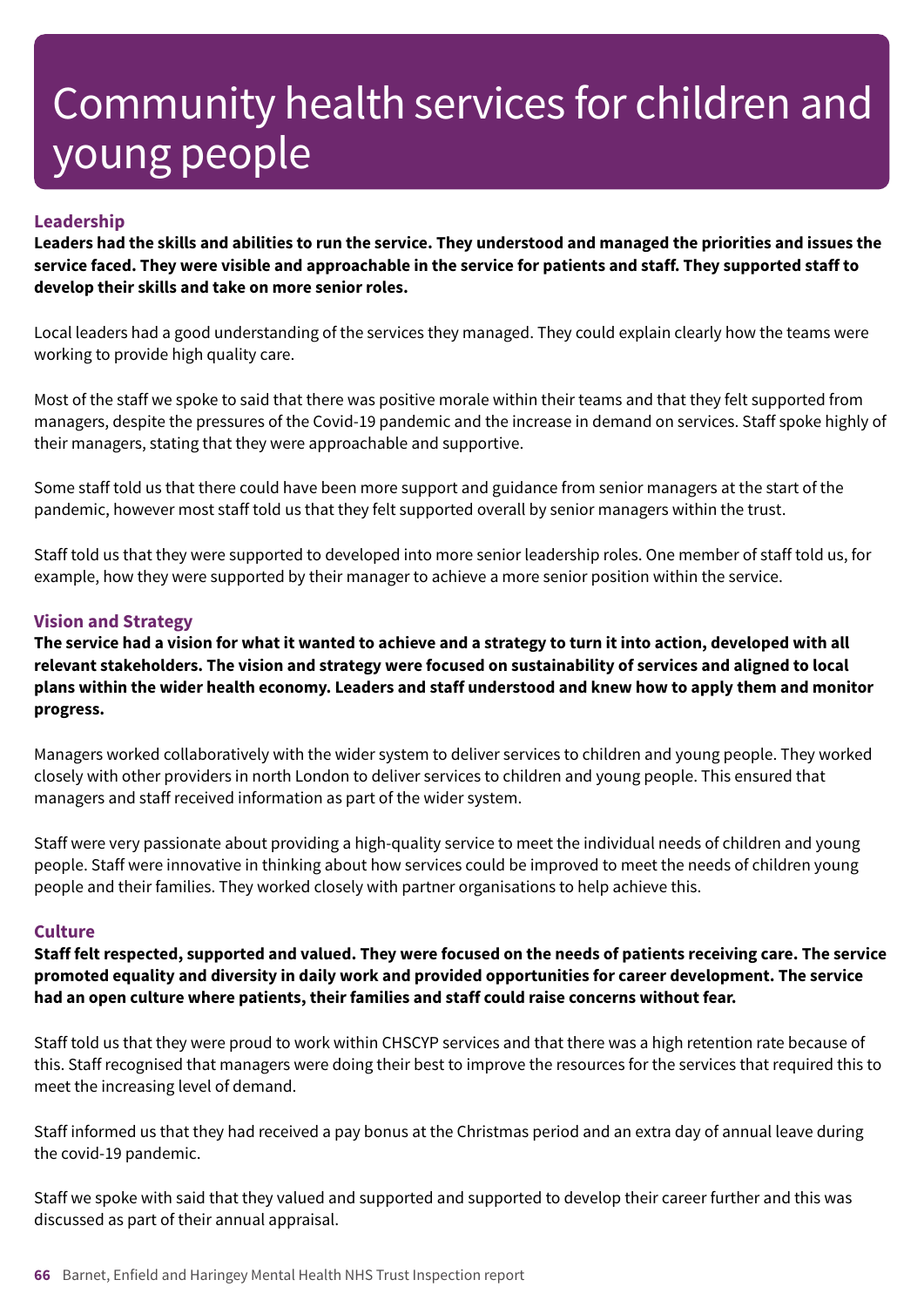Staff told us that they could access the Freedom to Speak up guardian to raise concerns and would feel confident to do so. Parents told us that they could speak to staff to discuss any concerns and staff were always approachable and responsive to their concerns.

Staff had access to support for their own physical and emotional health needs through an occupational health service. Staff could also access support through the employee assistance programme within the trust.

# **Governance, Management of risk, issues and performance**

**Leaders operated effective governance processes, throughout the service and with partner organisations. Staff at** all levels were clear about their roles and accountabilities and had regular opportunities to meet, discuss and **learn from the performance of the service. Leaders and teams used systems to manage performance effectively.** They identified and escalated relevant risks and issues and identified actions to reduce their impact. They had **plans to cope with unexpected events.**

Senior leaders monitored the performance of the CHSCYP services at monthly clinical governance meetings. This included reviewing compliance with national guidelines, mandatory training and supervision rates, incidents, Infection prevention control issues, patient feedback (including complaints) and any innovative practice.

Overall performance of each individual CHSCYP service was discussed at the monthly operational management meetings, including a review of the performance dashboard. Actions were addressed in an ongoing action plan, which was updated after each meeting. As of October 2021, there were eight risks listed on the risk register for CHSCYP services. Risks included recruitment of doctors and an increase in the caseload for the physiotherapy; these were reviewed at the monthly clinical governance meetings.

There was a clear reporting structure where Information from the monthly clinical governance meeting was discussed in this meeting and was subsequently passed onto local staff meetings.

Managers were able to monitor the effectiveness of care and treatment of each service through local audits. Managers completed a monthly record audit for each service to look at care and treatment, physical health, communication and carers, risk, capacity and consent. Managers within the safeguarding team completed a multi-agency audit to assess how effective information sharing was between all providers working to safeguard children, young people and their families.

### **Information Management**

The service collected reliable data and analysed it. Staff could find the data they needed, in easily accessible **formats, to understand performance, make decisions and improvements. The information systems were secure. Data or notifications were consistently submitted to external organisations as required. Remote IT access needed to improve for staff working in the community.**

Managers were able to collect reliable data to be analysed using a performance dashboard of each service. This was used to compare against the trust targets and to understand themes and trends, such as whether a trajectory is moving up or down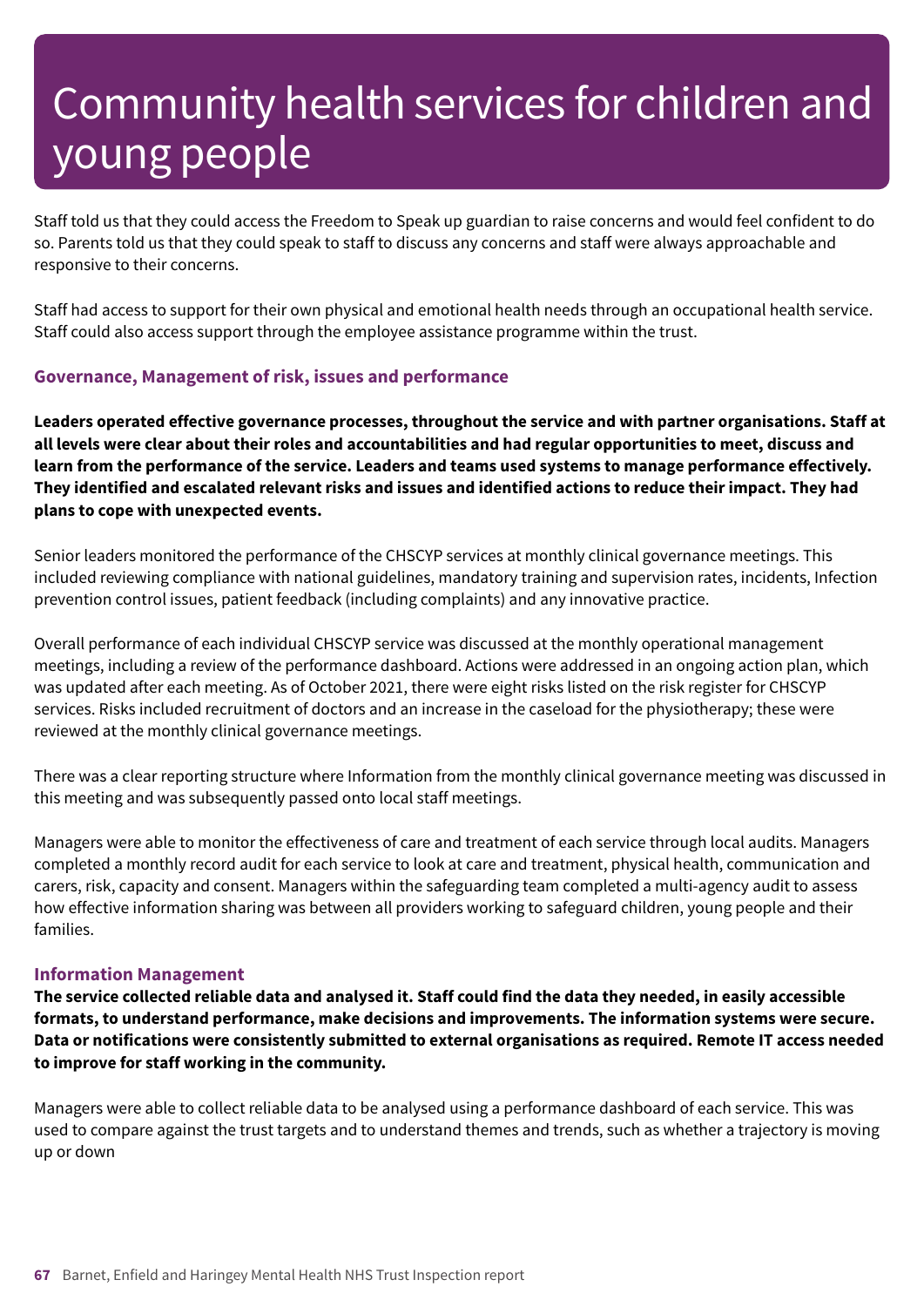Staff sometimes found it a challenge to use the IT systems, including when they were working remotely. Staff recognised that senior managers were working to address the issues with accessing IT systems, but there were still some improvements to be made. Staff told us that the most reported incidents on their incident reporting system were IT issues.

# **Learning, continuous improvement and innovation**

**All staff were dedicated and committed to continually learning and improving services. They had a good understanding of quality improvement methods and the skills to use them. Leaders encouraged innovation and participation in research.**

Staff were innovative and thoughtful as to how they could improve services for children, young people and parents

Staff were completing a quality improvement project on integrating the services across the system to make one pathway for children with autism, learning disabilities and attention deficit disorder (ADHD). Staff worked with the local authority and commissioners to look at this pathway.

Staff had also created an autism diagnostic pilot project to work with paediatricians to try and get an earlier autism assessment for children and young people.

The trust produced blue light learning bulletins to ensure that learning from incidents were shared within the CHSCYP services.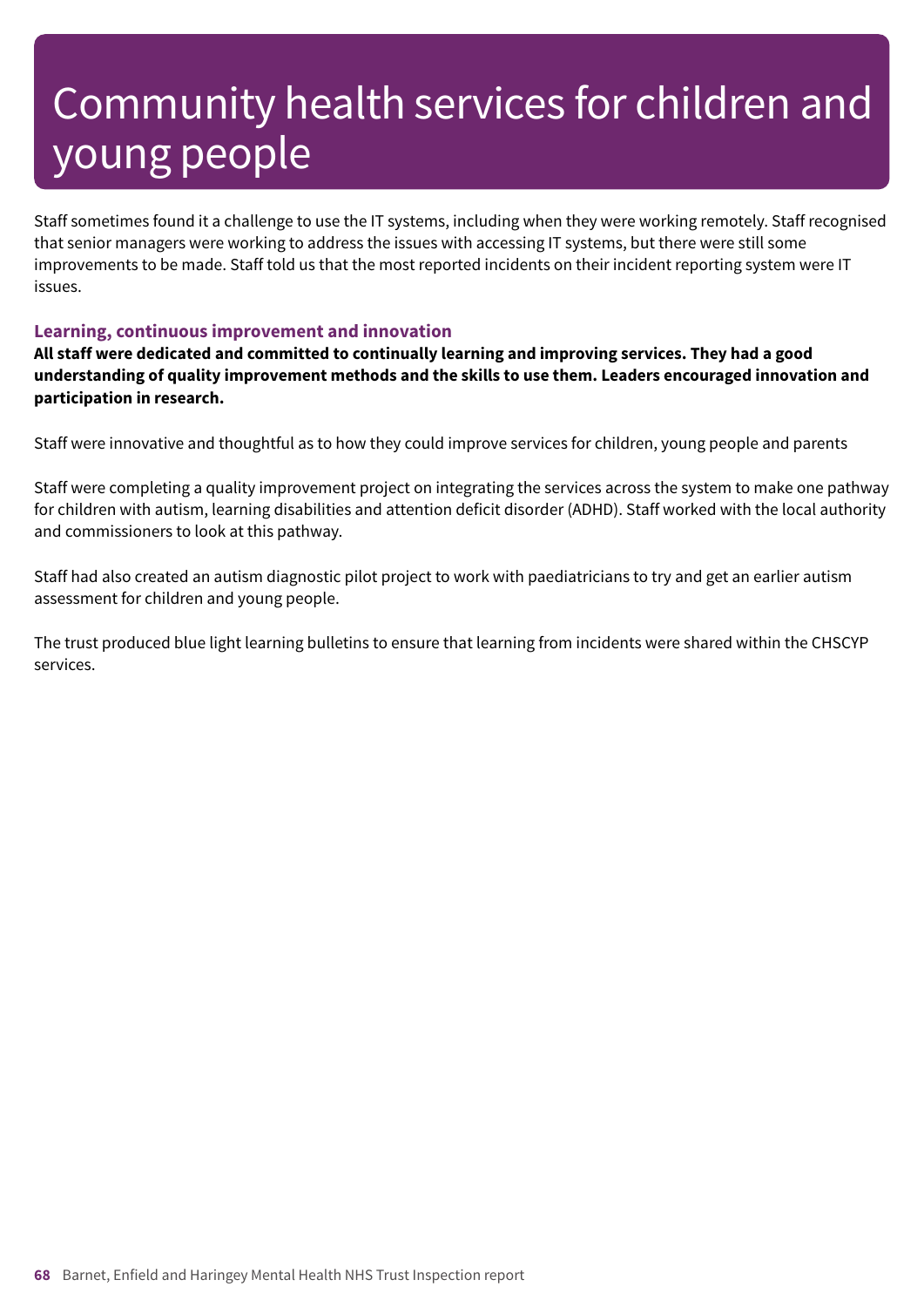

Our rating of safe stayed the same. We rated it as requires improvement.

# **Safe and clean care environments**

Wards were mostly safe, clean, and well equipped. Staff had identified potential risks to safety. Staff took steps to mitigate risk, although this often involved increased supervision of patients and restricting patients' access to some areas of the wards. Whilst most wards were well furnished, well maintained and fit for purpose, some wards were in a poor state of repair. There were delays in maintenance. The seclusion room on one ward did not **maintain patients' privacy and dignity.**

### **Safety of the ward layout**

Staff completed and regularly updated thorough risk assessments of all ward areas and removed or reduced any risks they identified. Staff knew about potential ligature anchor points and mitigated the risks to keep patients safe. The trust had taken action as recommended, following the 2019 inspection, to ensure that staff were aware of all potential hazards on the wards. Each ward had an up-to-date environmental risk assessment and ligature risk assessment.

Significant improvements had been made to the ward environments, with new wards at St Ann's (including Daisy and Tulip wards that we visited) ensuring more privacy and space for patients. The windows had been replaced to make them ligature free on the Enfield wards.

Staff could observe patients in all the communal parts of the wards, with closed circuit television (CCTV) observable in the ward offices. Door top alarms had been fitted on patient bedroom doors on each ward, to prevent their use as a ligature anchor point. Staff told us that patients only used rooms which included potential risks, with staff supervision. However, this had an impact on their availability to support other patients. Some such rooms could potentially be made safe to enable more independent use by patients, such as the activities rooms on Daisy and Tulip wards, and female lounge on Trent Ward.

Wards complied with guidance and there was no mixed sex accommodation. Trent Ward was the only mixed gender ward inspected on this occasion with five 'swing' beds on a corridor, that could be used (collectively) for whichever gender was needed.

On most wards staff had easy access to alarms and patients had easy access to nurse call systems. Nurses carried personal alarms that were tested at the start of each shift. On each shift one staff member was allocated as the lead responder. However, the inbuilt alarm system for patients on Trent Ward did not cover all rooms. Staff told us that if a patient was at risk, they could be given a personal alarm to carry with them although, at the time of the inspection, no patients had individual alarms. An alarm sounded during our visit to Suffolk Ward. A nurse reported that it was a false alarm and switched it off, but later found out it was a genuine alarm, from a staff member needing assistance.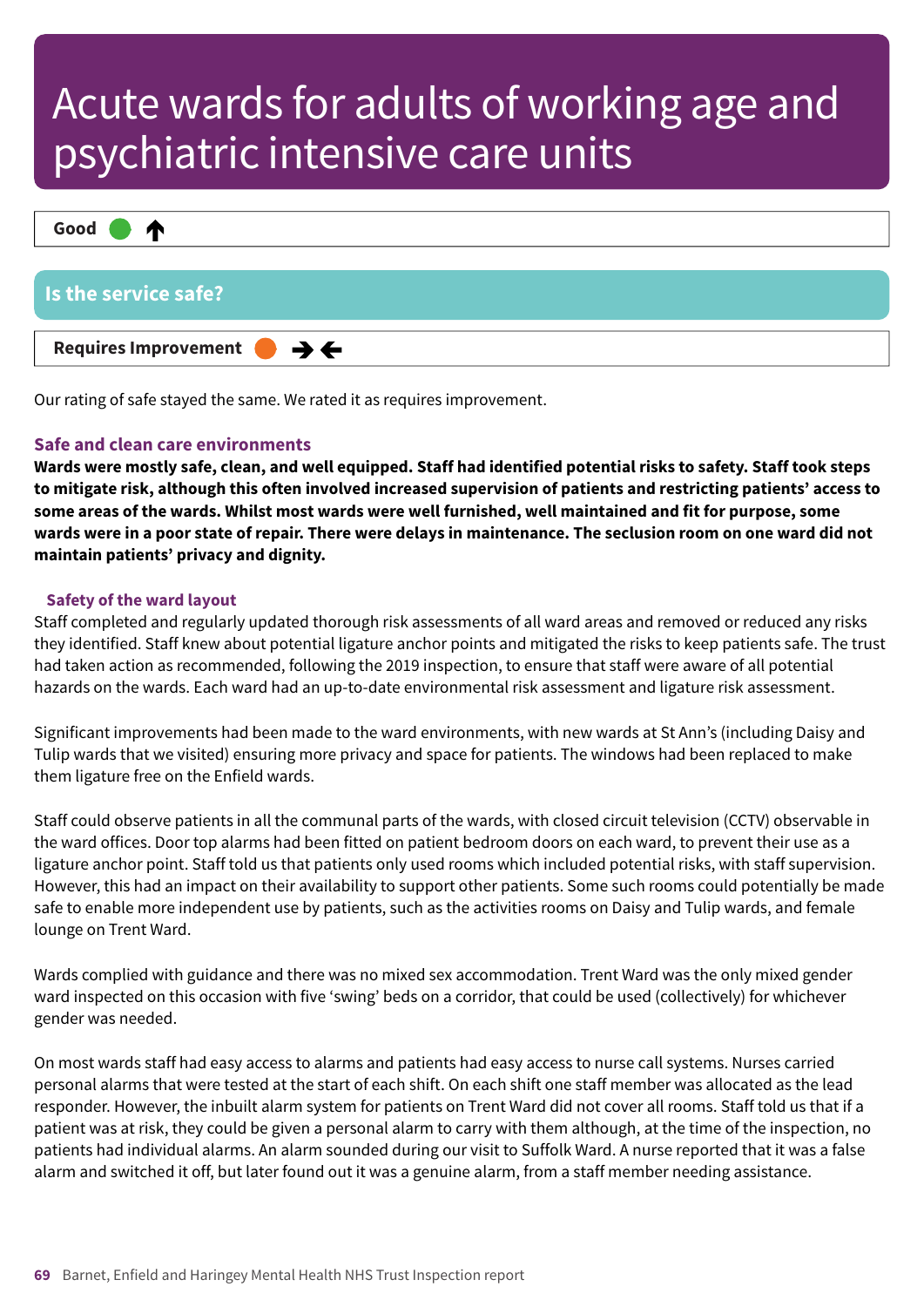### **Maintenance, cleanliness and infection control**

Ward areas were generally clean, well maintained, well-furnished and fit for purpose. On Suffolk Ward we observed that two bedrooms were dirty, however they were being cleaned on the day of the inspection. The new wards were in a very good state of repair, however, we found some maintenance issues on the other wards. Paint was peeling on the walls of Suffolk ward, and there was a broken window in the lounge (which had been made safe) on Trent Ward that had not been repaired for several weeks. Some new furniture had been ordered for Trent Ward in consultation with patients and staff. Staff followed infection control policy, including handwashing, and were able to describe in detail how they undertook precautions to reduce the risk of Covid-19 spreading on the wards.

#### Seclusion room

The new seclusion rooms at St Ann's Hospital allowed clear observation and two-way communication. These facilities met the requirements of statutory guidance. For example, there was a toilet and a clock. The rooms were also fitted with built-in, interactive electronic display units that patients could use to choose music, play games and produce artwork. The sites of the seclusion rooms allowed for patients' privacy as recommended at the inspection in 2019. There was one area in the new seclusion rooms which was difficult (but not impossible) to observe. However, there were action plans in place to address this issue, and it did not present a significant risk.

However, on Trent Ward, located on the Edgware Community Hospital site, the seclusion room was situated in a communal area, at the centre of the ward, on a male corridor, allowing little privacy or dignity to patients. The lines of sight through the vision panel into the seclusion room were significantly restricted, particularly to monitor a patient after rapid tranquilisation. We were particularly concerned to find an open eye hole into the shower and toilet room of this seclusion facility. The trust had plans to refurbish these seclusion rooms.

#### **Clinic room and equipment**

Clinic rooms were fully equipped, with accessible resuscitation equipment and emergency drugs that staff checked regularly.

Staff checked, maintained, and cleaned equipment. Records showed that equipment had been cleaned and calibrated to ensure accurate readings as recommended at the inspection in 2019.

On each ward, staff monitored the temperature of the clinic room and refrigerators for storing medicines to ensure that they were within a suitable range. On Tulip Ward staff had not taken action to report on a clinic room temperature of 26.5 degrees on three occasions within the last month, but they undertook to address this during the inspection.

### **Safe staffing**

On most wards, the service had enough nursing and medical staff, who knew the patients. However, on some wards there were high levels of vacancies and turnover. When there were insufficient permanent staff to cover a shift, the service requested bank staff who were familiar with the ward. However, on three wards there had been a significant number of unfilled shifts, meaning that those wards had not had the minimum agreed level of staff required to ensure safety and quality of care. The Covid pandemic had disrupted the provision of face-to-face **training causing some wards to be non-compliant with requirements for staff to complete training in immediate** life support. This presented a risk to patients' safety. The trust was aware of this and was arranging extra training **sessions to achieve compliance.**

### **Nursing staff**

Staff on some of the wards expressed some concerns about sufficient staffing numbers.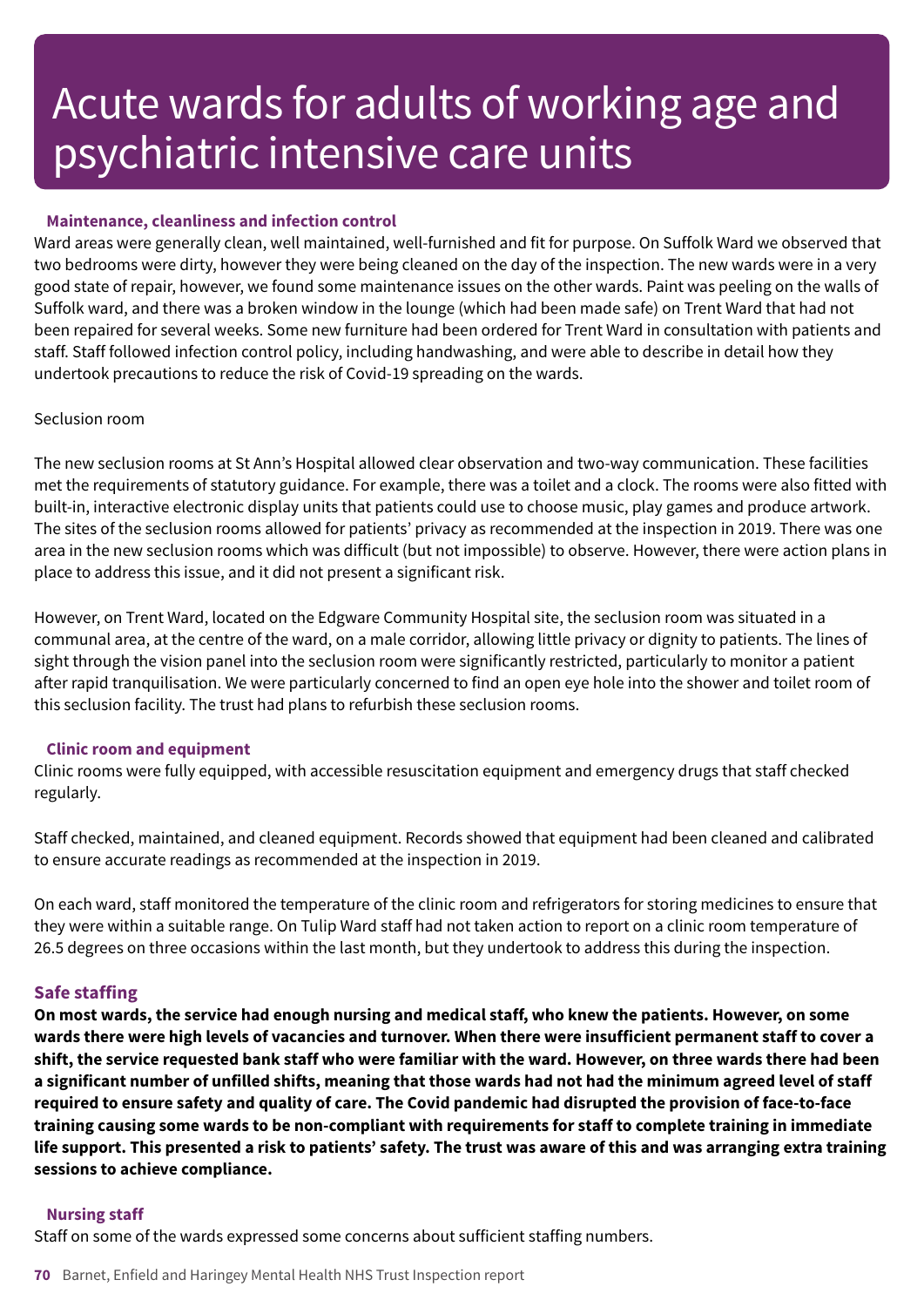Despite actions to fill staff vacancies as required at the inspection in 2019, there remained significant staff vacancies on some wards. Staff vacancies were highest on Devon Ward at 25.2% and Trent Ward at 19.3%, whilst there were no vacancies on Tulip and Suffolk wards at the time of the inspection in October 2021. Similarly, staff turnover was highest on Devon and Trent wards at 19.2% and 16.5% with the highest use of bank (as and when) staff, respectively and lowest on Tulip and Suffolk wards at 6.2% and 7%. Rates of staff sickness ranged between 9.5% on Daisy Ward, and 5.3% on Trent Ward. Only Trent Ward had used agency staff in the last month.

Managers accurately calculated and reviewed the number and grade of nurses, nursing assistants and healthcare assistants for each shift. They had undertaken a benchmarking exercise to review current nursing staffing numbers. However, it was concerning to note that on there had been 13 unfilled shifts on Devon and Daisy wards. This was largely due to late notice absence, or insufficient bank staff available to fill shifts. Managers told us that they limited their use of bank and agency staff as far as possible and requested staff familiar with the service. They made sure all bank and agency staff had a full induction and understood the service before starting their shift.

The ward managers could adjust staffing levels according to the needs of the patients and worked with other local ward managers to share staff with other wards when needed.

Most patients told us that they had regular one-to-one sessions with their named nurse, and that they rarely had their escorted leave or activities cancelled, even when the service was short staffed.

Staff expressed concerns about a recent reduction in staff numbers in terms of staff and patient safety (removing an extra staff member that had been added to shifts during the Covid-19 pandemic). They also had concerns about high staff turnover, and significant use of bank or agency staffing. Staff told us that the service had enough staff on each shift to carry out any physical interventions safely. However, staff on all wards, particularly Devon Ward, indicated that they did not always feel safe with the current staff numbers.

To address staff vacancies the trust had set up a retention group focussing on flexible working, professional development and wellbeing.

### **Medical staff**

The service had enough daytime and night-time medical cover and a doctor available to go to the ward quickly in an emergency.

Managers could call locums when they needed additional medical cover. Managers made sure all locum staff had a full induction and understood the service before starting their shift. However, the trust was struggling to recruit permanent consultant psychiatrists to Daisy and Trent Wards, which was having an impact on staff and patient morale.

Most wards had cover from three doctors including a consultant psychiatrist, specialist registrar and junior doctor. However, on Trent Ward, at the time of the inspection, there was only a locum consultant and two junior doctors covering the ward.

### **Mandatory training**

The mandatory training programme was comprehensive and met the needs of patients and staff. Managers monitored mandatory training and alerted staff when they needed to update their training. Staff had completed and kept up to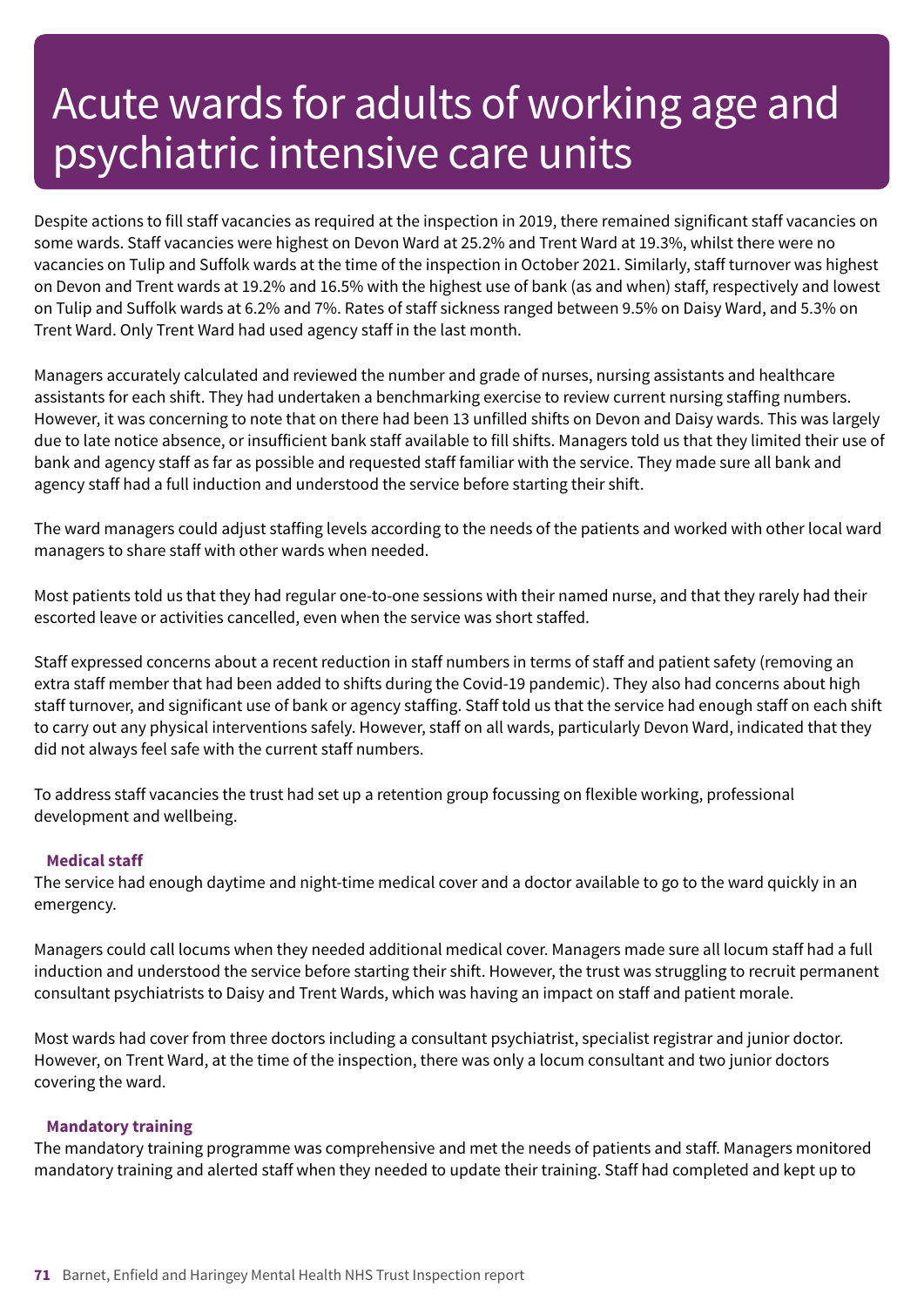date with the majority of their mandatory training as recommended at the inspection in 2019, including infection control and fire safety training. However, due to the Covid-19 pandemic there were some gaps in face-to-face training provided. This particularly impacted on first aid, moving and handling, and prevention and management of violence and aggression (PMVA) training.

At the time of the inspection, the lowest rates of training in immediate life support were on Devon Ward at 27% and Trent Ward at 58%. Similarly, they had the lowest rates of basic life support training, at 79% and 70%. Most wards had staff compliance of over 80% in PMVA, except for Trent Ward which had 73% PMVA training, and which was also low for breakaway training at 77%.

Moving and handling training was lowest on Daisy and Tulip wards, with 17% and 21% staff trained respectively, and low on Devon and Suffolk Wards at 38% and 44% respectively. Trent Ward had 96% staff trained in moving and handling. Managers were aware of staff needing to undertake this training and had booked extra sessions for staff to attend.

# **Assessing and managing risk to patients and staff**

Staff assessed and managed risks to patients and themselves well and followed best practice in anticipating, de**escalating and managing challenging behaviour**. **Staff used restraint and seclusion only after attempts at deescalation had failed. The ward staff participated in the provider's restrictive interventions reduction programme. However, there were some gaps in recording essential information following rapid tranquilisation.**

#### **Assessment of patient risk**

Staff completed risk assessments for each patient on admission, using a recognised tool, and reviewed this regularly, including after any incident. For example, the daily whiteboard meeting was well attended by the multidisciplinary team where each patient's risks were discussed including any physical health related risks and the risk assessment tool was updated in real time.

Staff knew about any risks to each patient and acted to prevent or reduce risks including physical health risks. For example, we observed thoughtful discussions about support for a patient with an eating disorder. This patient also had a detailed care plan which gave clear guidance on how staff should support them with eating and drinking and a food and fluid chart was in place to monitor intake.

We saw some evidence of patient involvement in risk assessment, including their views on how staff could support them to manage risks. For example, a patient had a risk assessment that included support for when they were distressed, including the use of 'soft words' to support them.

#### **Management of patient risk**

Staff knew about any risks to each patient and acted to prevent or reduce risks. Staff identified and responded to any changes in risks to, or posed by, patients.

Staff could observe patients in most areas of the wards and followed procedures to minimise risks where they could not easily observe patients.

Staff followed trust policies and procedures when they needed to search patients or their bedrooms to keep them safe from harm. Staff reported that police dogs visited the wards every couple of months to ensure that no illegal drugs were being stored on the wards.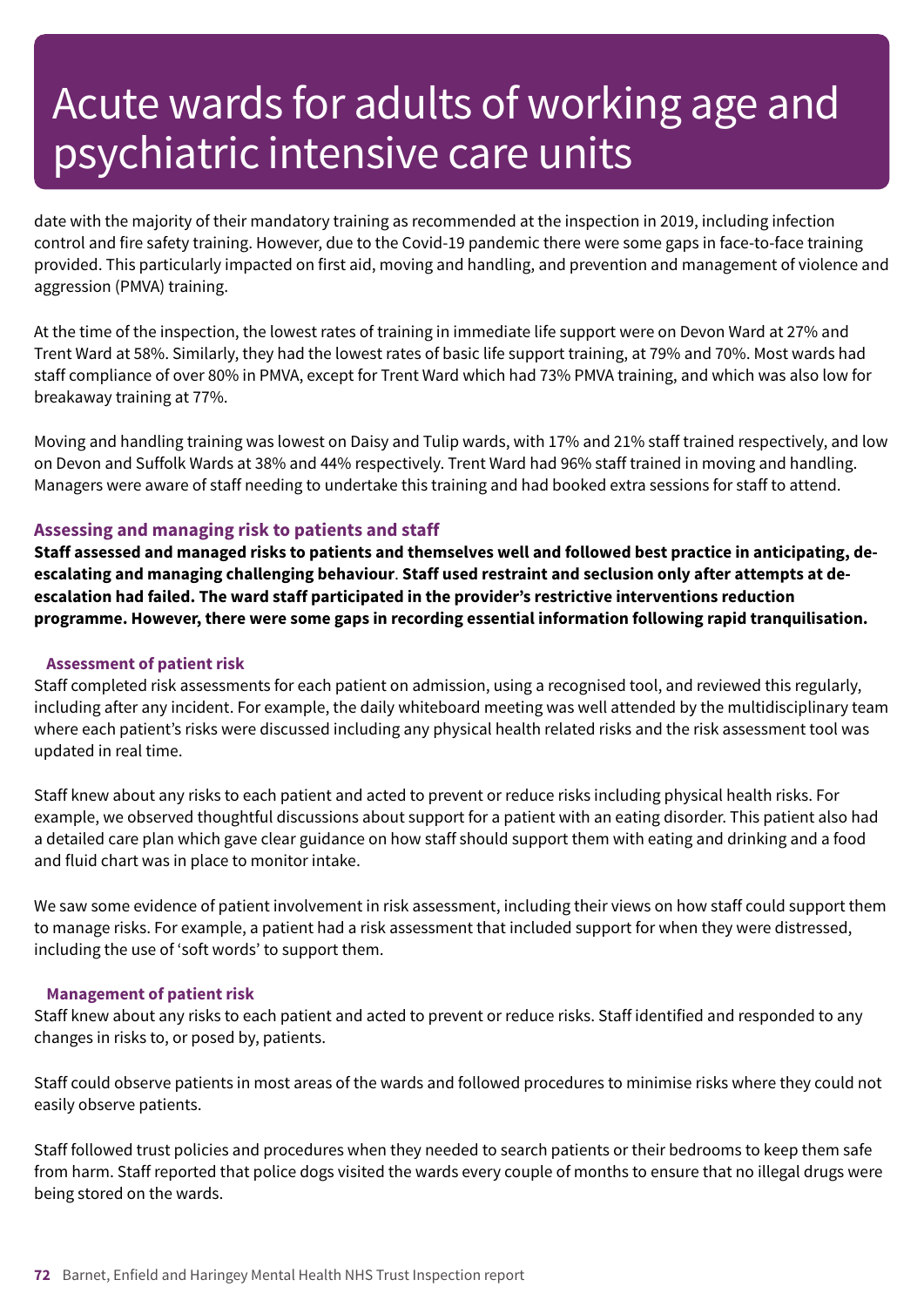All 27 patient records we looked at showed that their risk assessment had been updated following incidents. For example, one patient had a serious episode of self-harm and their risk assessment had been updated and personalised to their individual needs following the incident. However, not all risk assessments included evidence of patient involvement and one patient who was deemed to be at risk of falls did not have a falls risk assessment completed.

Staff discussed risk at handover meetings and in their 'pride and joy' meetings each day, with the multidisciplinary team. They told us that they worked with patients who had many physical health risks including diabetes, chronic obstructive pulmonary disease, ulcers, and heart conditions. They also completed regular physical health monitoring for patients on high dose antipsychotics.

Staff described how they managed the Covid-19 pandemic, including a recent outbreak on one ward, creating zones to restrict the transmission of the virus.

On Trent Ward (a mixed gender ward) there was a quality improvement project in place to ensure sexual safety. This included questionnaires for patients to fill out about their experience on the wards.

#### **Use of restrictive interventions**

Staff participated in the provider's restrictive interventions reduction programme, which met best practice standards. Levels of restrictive interventions had reduced since the previous inspection in 2019, particularly on the new wards. A clear rationale was recorded for all incidents of restraint, rapid tranquilisation, or seclusion. There was good evidence of using the SafeWards methodology as part of a quality improvement project to reduce restrictive practices on the wards including regular local and divisional safety huddles, use of soft words and de-escalation techniques and clear mutual expectations.

In the six months to October 2021, episodes of seclusion were highest on Devon Ward (a psychiatric intensive care unit) at 43, and lowest on Trent with 6 episodes. The number of patients restrained during this time was 72 on Devon Ward, and lowest on Daisy Ward, with 20 patients restrained. Of these, prone restraint was used 22 times on Devon Ward, 10 times on Suffolk ward, four times on Daisy, three times on Trent Ward and once on Tulip Ward. The trust was working to eliminate all use of prone restraint. On most wards staff had been trained in administering rapid tranquilisation by the deltoid muscle (in the arm) rather than the gluteal muscle. This training had not yet been undertaken by staff on Trent Ward.

In the six months to October 2021, Staff used intra-muscular rapid tranquilisation most on Devon Ward, where staff administered it on 29 occasions, and Suffolk Ward, where staff administered it on 27 occasions had 27 incidents of using rapid tranquilisation. Trent Ward was lowest with 11 cases. Staff told us that they made every attempt to avoid using restraint by using de-escalation techniques and restrained patients only when these failed and when necessary to keep the patient or others safe. Staff told us that they followed national guidance when using rapid tranquilisation.

Staff kept patients safe following the administration of intra-muscular rapid tranquilisation, but they did not always complete records fully. National guidance states that staff should monitor patients' pulse, blood pressure, respiration and oxygen saturation after rapid tranquilisation to ensure patients do not experience adverse side effects. At our last inspection in September 2020, we found that staff did not always record these physical health observations. At this inspection, we found that in many situations, patients did not allow staff to do this. When staff were unable to monitor patients' vital signs, they assigned a member of staff to provide one-to-one observations of the patient in order to reduce the risk of harm. However, the records did not always make this clear. A number of different recording systems were in use, which may have contributed to some gaps in records.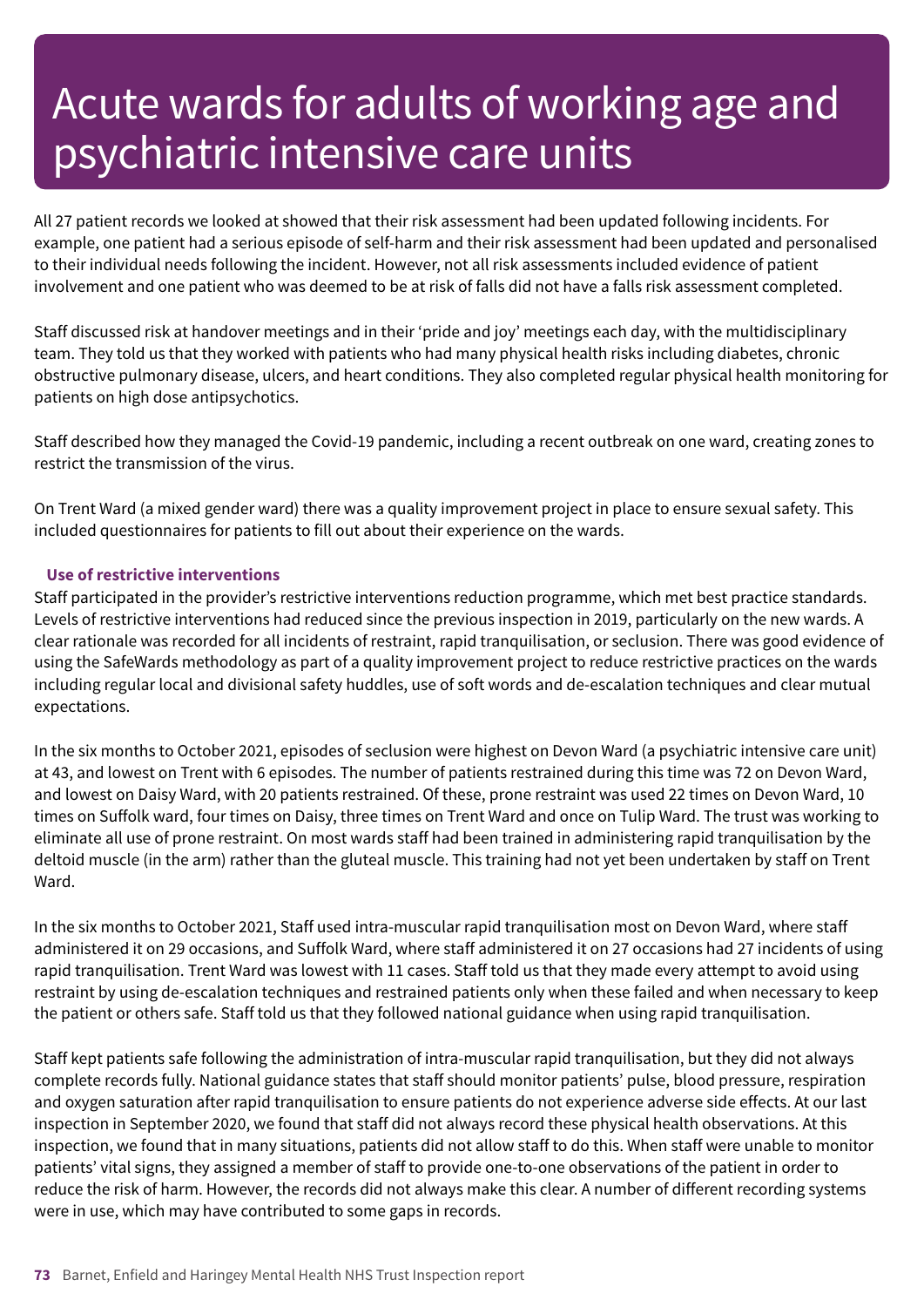There had been no instances of long-term segregation in recent months. When a patient was placed in seclusion, staff kept clear records and followed best practice guidelines. Staff were clear about the processes to be followed for patients in seclusion.

On Daisy Ward staff were piloting the use of body worn cameras, and they spoke positively about their impact in terms of safety accountability.

### **Safeguarding**

Staff understood how to protect patients from abuse and the service worked well with other agencies to do so. Most staff had training on how to recognise and report abuse and they knew how to apply it. On some wards, the proportion of staff completing this training was below the mandatory level set by the trust. The service had plans **to address this by providing additional training.**

Staff received training on how to recognise and report abuse, appropriate for their role and kept up to date with their safeguarding training. Staff were generally up to date with their safeguarding training. With high compliance between 91% to 100% in safeguarding adults training at levels 2 and 3. However there were some gaps in safeguarding children training at level 3 at 60% on Trent Ward and 75% on Devon Ward. Managers were aware of these gaps and had plans in place to ensure that this training was completed without delay.

Staff could give examples of how to protect patients from harassment and discrimination, including those with protected characteristics under the Equality Act.

Staff knew how to recognise adults and children at risk of or suffering harm and worked with other agencies to protect them. Staff followed clear procedures to keep children visiting patients on the ward safe. There was a visiting room outside of each ward for children to use, with a strict policy of no children entering the wards. Staff knew how to make a safeguarding referral and who to inform if they had concerns, and they gave examples of when they had done so.

The wards had a safeguarding lead who staff could discuss concerns with and staff we spoke with knew concerns needed to be reported to the local authority. For example, one patient who was at risk of financial exploitation was discussed and the local authority and police had both been informed and a safety plan was put in place for them.

Safeguarding was a standing item at the monthly quality and safety meetings attended by ward managers.

#### **Staff access to essential information**

Staff had easy access to clinical information and it was easy for them to maintain high quality clinical records **both paper-based and electronic.**

Patient notes were comprehensive and all staff could access them easily. Although the service used a combination of electronic and paper records, staff made sure they were up-to-date and complete. As recommended at the inspection in 2019, managers were fully competent in using the trust's electronic incident reporting system.

When patients transferred to a new team, there were no delays in staff accessing their records. Most patient records were stored on an electronic system which was easy to navigate and had alerts that popped up when you accessed individual case records. Records we looked included daily updates in the progress notes. Records were stored securely.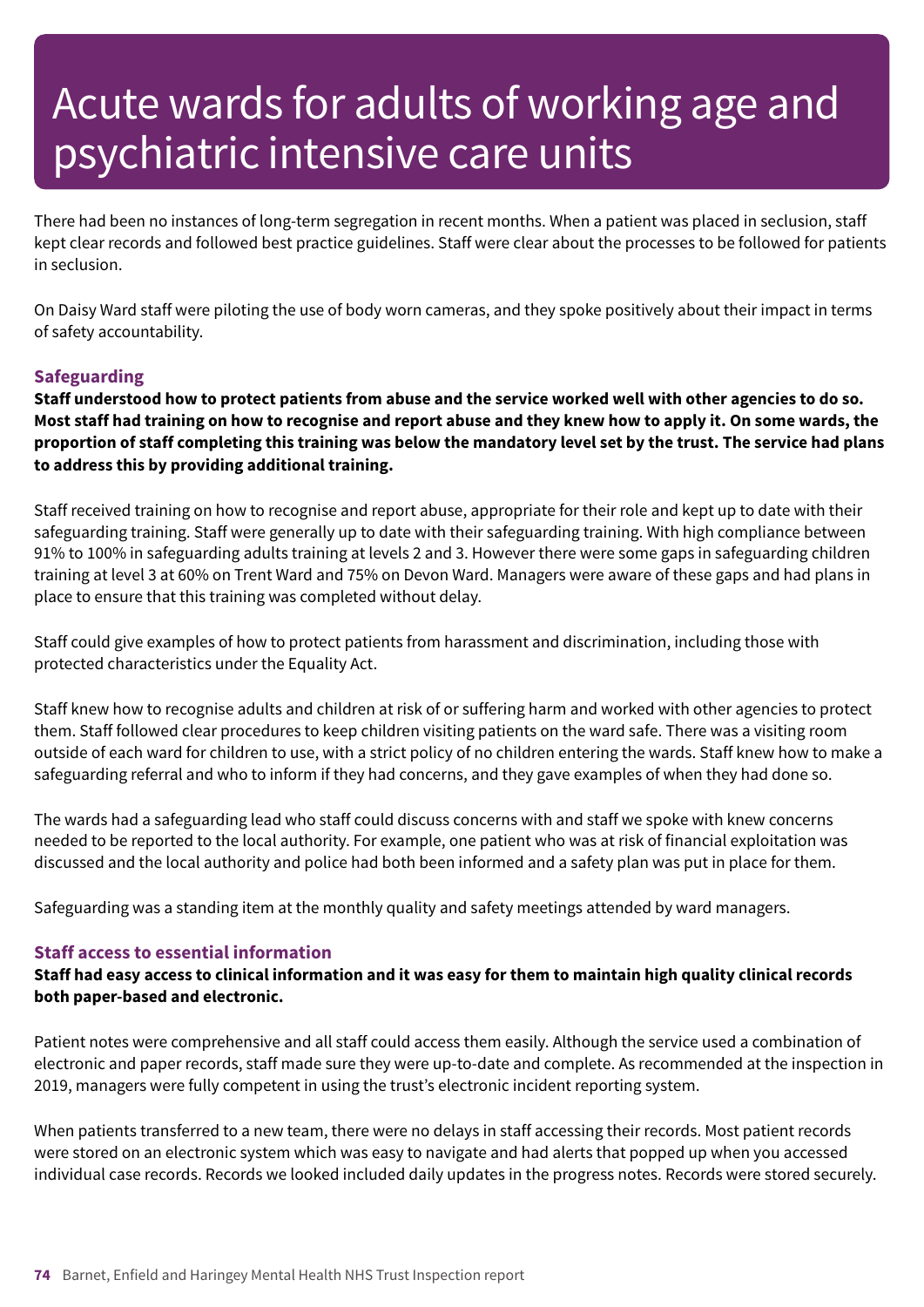#### **Medicines management**

**The service mostly used systems and processes to safely prescribe, administer, record and store medicines. Staff regularly reviewed the effects of medicines on each patient's mental and physical health. However, on some wards, there were concerns about labelling open bottles of liquid medicine and disposing of unused medication.**

Staff mostly followed systems and processes when safely prescribing, administering, recording and storing medicines. However, we found a small number of open bottles of liquid medicines which were not labelled with an expiry date, or had exceeded the expiry date, on Tulip, Daisy, and Suffolk wards. We had reported on this issue at the inspection in 2019. On Suffolk Ward staff told us that they disposed of some liquid medicines by putting them down the sink and throwing unused tablets (rejected by a patient) in the general waste bins. We reported this to the ward pharmacist who undertook to address this issue without delay.

They reviewed patients' medicines regularly and provided specific advice to patients and carers about their medicines.

Staff followed current national practice to check patients had the correct medicines. The wards had systems to ensure staff knew about safety alerts and incidents, so patients received their medicines safely.

Decision making processes were in place to ensure people's behaviour was not controlled by excessive and inappropriate use of medicines. Staff reviewed the effects of each patient's medication on their physical health according to NICE guidance.

When patients were on high dose antipsychotics, they had their physical health monitored closely. As recommended at the inspection in 2019, staff were carrying out medicine reconciliation for all patients.

#### **Track record on safety**

During the 12 months before the inspection, one inpatient had died of self-inflicted injuries using a ligature.

#### **Reporting incidents and learning from when things go wrong**

**The service managed patient safety incidents well. Staff recognised incidents and reported them appropriately. Managers investigated incidents and shared lessons learned with the whole team and the wider service. When things went wrong, staff apologised and gave patients honest information and suitable support.**

Staff knew what incidents to report and how to report them and raised concerns and reported incidents and near misses in line with trust policy. The service had no never events on any wards. Staff we spoke with told us they would discuss any incidents of concern with the nurse in charge and thought the system was effective as incidents and learning were discussed in team meetings, including what could be done better in future.

Staff understood the duty of candour. They were open and transparent and gave patients and families a full explanation if and when things went wrong.

Staff learnt from when things went wrong and made changes. They shared recent examples, which included earlier follow up to ensure that there were no delays in obtaining patient's discharge summaries from other hospitals and closer auditing of physical health observations on patients at night.

Managers debriefed and supported staff after any serious incident. Managers investigated incidents thoroughly. Patients and their families were involved in these investigations. Managers shared learning about incidents with their staff and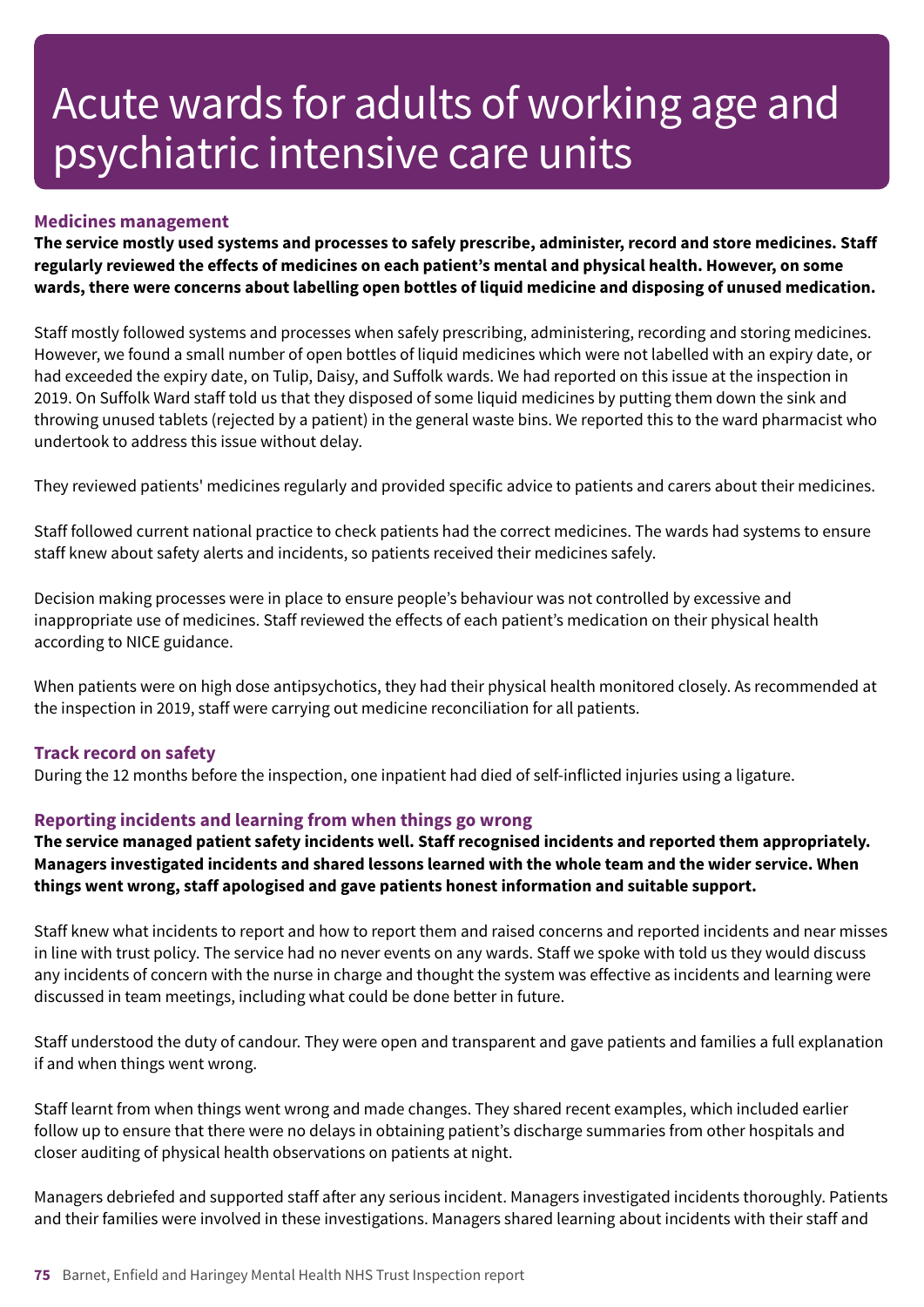across the trust. The monthly quality and safety meeting was attended by all ward managers, the therapy and physical health leads. This meeting discussed incidents that had happened across the trust and learning to be shared within their respective wards including any follow up actions or checks required. Learning was also shared using 'blue light bulletins', which detailed incidents and any learning from them.

Staff met to discuss the feedback and look at improvements to patient care. There was evidence that changes had been made as a result of feedback. For example, managers had introduced emergency scenarios simulation training on the wards, to ensure staff were confident of what to do in a medical emergency. There had also been a change to procedures followed when secluding patients to ensure that they were searched thoroughly before being placed in seclusion, for the safety of the patient and staff members.



Our rating of effective stayed the same. We rated it as good.

### **Assessment of needs and planning of care**

Staff assessed the physical and mental health of all patients on or shortly after admission. They developed **individual care plans which were reviewed regularly through multidisciplinary discussion and updated as needed. Care plans reflected patients' assessed needs, most were holistic, personalised and recovery-oriented.**

Staff completed a comprehensive mental health assessment of each patient either on admission or soon after. Patients had their physical health assessed soon after admission and regularly reviewed during their time on the ward.

Staff developed a comprehensive care plan for each patient that met their mental and physical health needs and regularly reviewed and updated care plans when patients' needs changed in consultation with them. For example, one patient who self-harmed had their views about what helped when they were distressed incorporated into the self-harm care plan. An autistic patient had a clear, detailed and personalised care plan for restraint when they were in danger of hurting themself, which included their preferences about what helped, including sensory and environmental factors. Care plans included Covid-19 precautions, education, medicines, activities, independent living and crisis planning.

Staff identified patients' physical health needs and recorded them in their care plans. For example, a patient with an eating disorder had a detailed, person-centred care plan for management of this which included a dietary intake plan and how to maintain a balanced lifestyle.

All 27 records we looked at showed good physical health monitoring and physical health care planning. For example, one patient with co-morbid physical health issues had regular bloods taken to monitor their condition and had also been referred for a chest Xray. Staff had liaised with the GP for another patient who had raised levels of a particular hormone. One patient, who was refusing physical observations despite being in a high-risk group for a number of physical health conditions, was monitored closely by medical staff. Staff had discussed in detail with the patient the risks of their not complying with physical health monitoring and had assessed their mental capacity to make to these decisions. Additionally, this patient was referred to several specialist services for further investigations.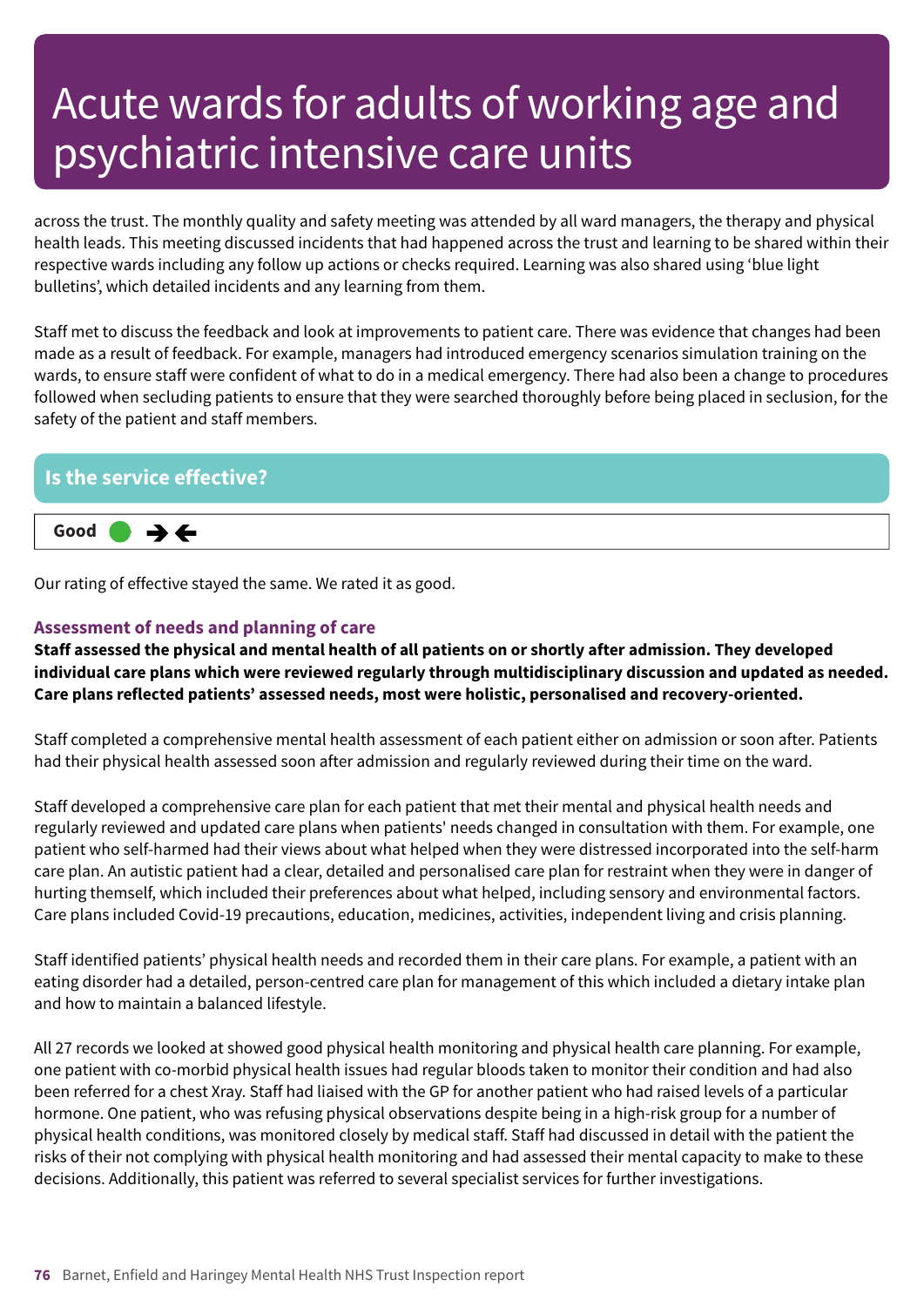#### **Best practice in treatment and care**

Staff provided a range of treatment and care for patients based on national guidance and best practice. They ensured that patients had good access to physical healthcare and supported them to live healthier lives. Staff used recognised rating scales to assess and record severity and outcomes. They also participated in clinical audit, **and quality improvement initiatives.**

Staff provided a range of care and treatment suitable for the patients in the service and delivered care in line with best practice and national guidance. Staff identified patients' physical health needs and recorded them in their care plans and made sure patients had access to physical health care, including specialists as required. For example, they met patients' dietary needs, and assessed those needing specialist care for nutrition and hydration.

Staff helped patients live healthier lives by supporting them to take part in programmes, with regular healthy living groups and smoking cessation services offered. They had reduced the number of takeaway meals ordered by patients, to ensure healthier meal choices, restricting takeaways to one day each week.

Staff used recognised rating scales to assess and record the severity of patients' conditions and care and treatment outcomes including Health of the Nation Outcome Scores and National Early Warning Scores (NEWS2) which was regularly recorded in progress notes.

Staff used technology to support patients, including new interactive boards in the new seclusion rooms, enabling patients to play music of their choice and even undertake some art. The wards were also using an electronic observation tool to record physical health checks carried out on patients. They reported that following some teething issues this was now working well.

Staff took part in clinical audits, and quality improvement initiatives. Monthly audits were undertaken on each ward using an App, with different staff responsible for particular audits, and able to access these from their phones. Regular audits undertaken included safeguarding, environment, infection prevention and control, staff supervision, physical health, risk assessments and care plans. There were specific audits for monitoring recording of seclusion, restraints and rapid tranquilisation. Managers used results from audits to make improvements. For example, clinical Fridays had been introduced to focus on particular aspects of clinical practice on some wards. The frequency of staff supervision had been improved on some wards following gaps found in the supervision audits.

Staff told us about quality improvement initiatives on their wards including reducing restrictive practices, sexual safety initiatives, and improving recording of mental capacity assessments and reading patients their rights.

Assistant psychologists had recently been recruited and were receiving training to roll out and embed trauma-informed care on the wards. On Tulip Ward, the psychologist had been piloting the Open Dialogue Model approach, a family and social network model, alongside the early intervention service. So far, staff told us that this had been helpful in terms of patient and staff relationships.

#### **Skilled staff to deliver care**

The ward teams included or had access to the full range of specialists required to meet the needs of patients on the wards. Managers made sure they had staff with the range of skills needed to provide high quality care. They **supported staff with appraisals, supervision and opportunities to update and further develop their skills. Managers provided an induction programme for new staff.**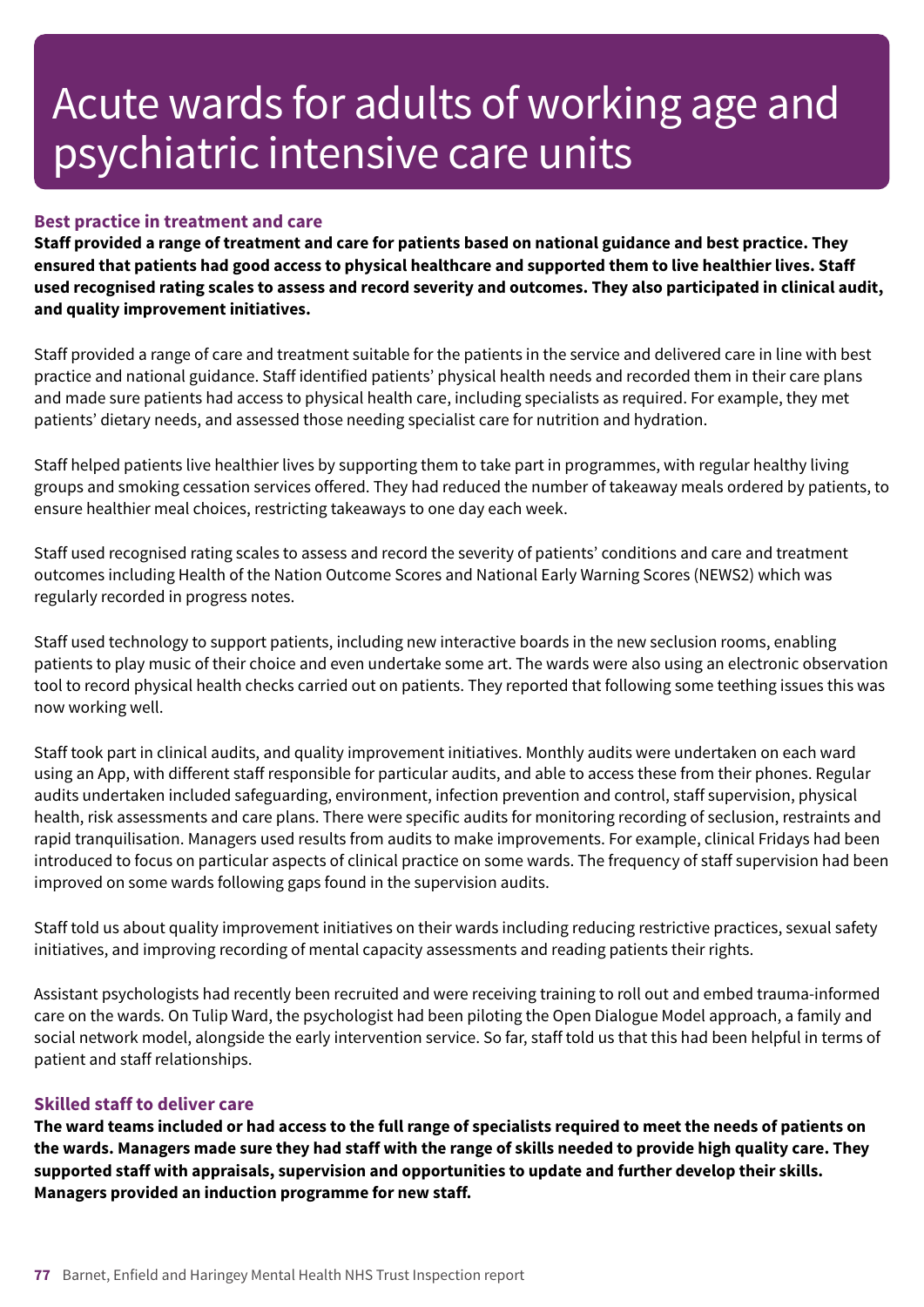The service had access to a full range of specialists to meet the needs of the patients on the wards. Managers ensured staff had the right skills, qualifications and experience to meet the needs of the patients in their care, including bank and agency staff. Staff confirmed that managers gave each new member of staff a full induction to the service before they started work.

Managers supported staff through regular, constructive appraisals of their work. At the inspection in 2019, we recommended that there should be consistent supervision and support provided to staff across all wards. At the current inspection, staff told us that managers supported them and gave them regular and constructive clinical supervision of their work. We looked at records of supervision on each ward, and found they covered appropriate topics, with opportunities for staff to raise any concerns. The frequency of supervision varied a little between wards, with the highest compliance on Trent Ward, and the most gaps found on Devon Ward.

At the inspection in 2019, we recommended that all wards should hold regular staff team meetings. At the current inspection, we found that staff attended regular team meetings and had access to the minutes of those that they could not attend. Monthly clinical governance meetings were also held on each ward. Topics covered included staff wellbeing, incidents, audits, and training. Staff team meeting records confirmed feedback we received from staff about the challenges of insufficient staffing numbers to support patients safely on Devon Ward, and high acuity and turnover on Daisy Ward.

Staff told us that managers helped them identify any training needs they had or areas for development and encouraged them to develop their skills and knowledge. Staff told us about training they were undertaking including master degrees, leadership and apprenticeship courses. However, most staff had not undertaken any training in supporting autistic patients or patients with learning disabilities, although they had worked with these patients on the wards.

### **Multi-disciplinary and interagency team work**

Staff from different disciplines worked together as a team to benefit patients. They supported each other to make sure patients had no gaps in their care. Vacancies for psychologists and occupational therapists (OT) were covered by increasing the involvement of OT and psychology assistants in order to minimise the impact on patients. The **ward teams had effective working relationships with other relevant teams within the organisation and with relevant services outside the organisation.**

Staff held regular multidisciplinary team (MDT) meetings to discuss patients and improve their care. Each ward had regular handover meetings between nursing staff and a daily 'whiteboard meeting' attended by the MDT. This meeting discussed patients and improved their care. At meetings we observed, staff gave clear information about patients and ensured any changes in their care was shared, both within the team, and with other teams external to the organisation. For example, one patient with an eating disorder had been referred to a dietitian for specialist assessment and support. Another patient who had a learning disability was referred to the specialist learning disability team for further support.

Ward teams had effective working relationships with other teams in the organisation and external teams and organisations. Attending MDT meetings, we found that staff used a bed management tool to identify tasks that needed to be completed. Discussion included the physical health status and needs of each patient. This including reviewing records of physical health checks and considering referrals to other specialist services. Each team had access to a physical health lead. In one case staff identified a patient who had a history of serious burns and pressure ulcers. The team has worked with an outreach physical health nurse, who arranged to change their dressings. The teams considered the risk of patients consuming illicit substances, but they did not yet have a dual diagnosis worker.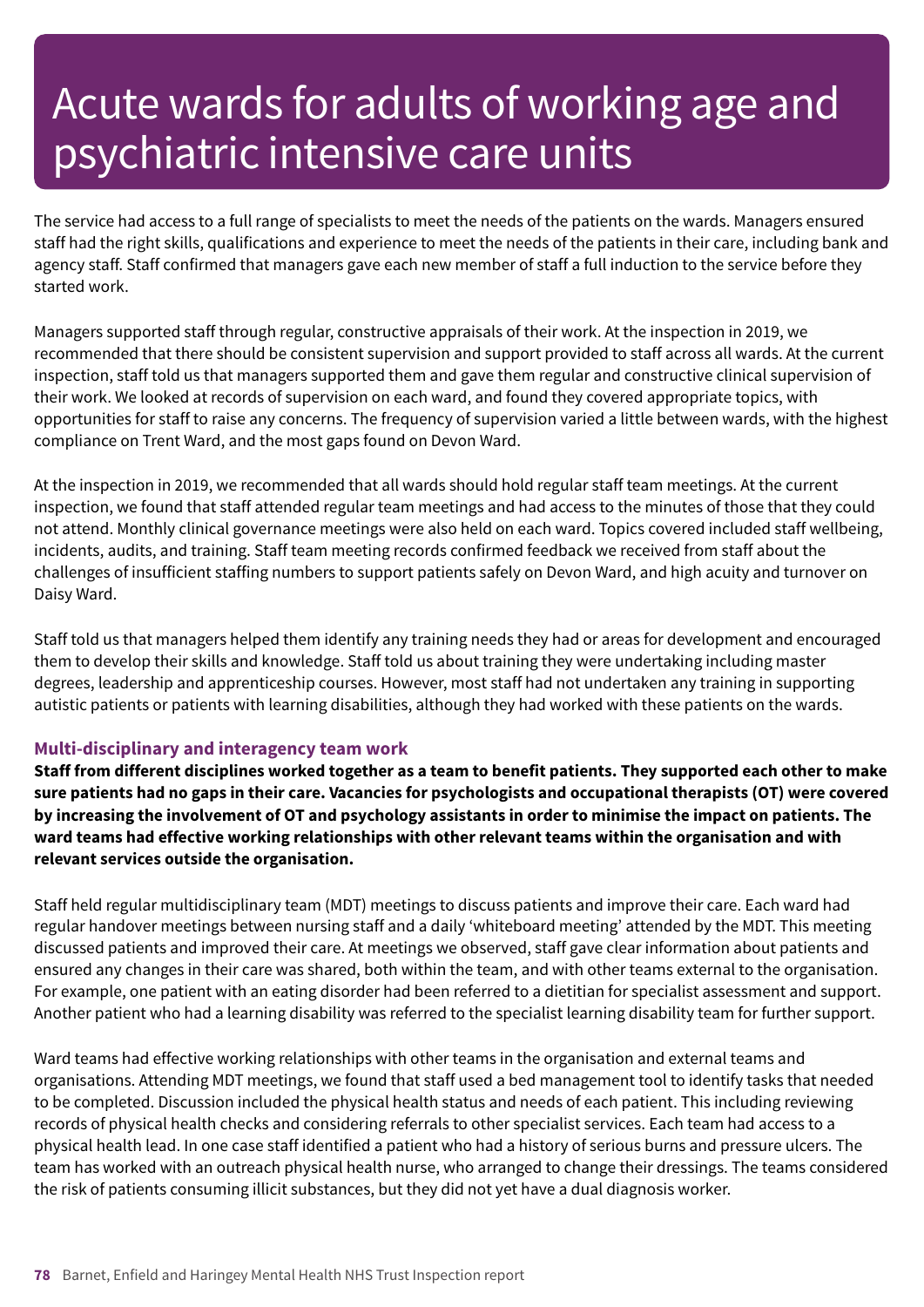The service had access to a range of specialists to meet the needs of the patients on the ward. The MDTs on some wards including Tulip, Trent, and Daisy wards each had a peer support worker. Staff said that this was valuable to the team, providing an insight into assumptions they made. We had the opportunity to speak with one peer support worker who had been in post for one year. They told us that their role was new, and they had taken a lead in developing it. They undertook informal one-to-one sessions with patients to offer support and ran several groups including an art group, social activities and recovery group. They were also able to support patients to make a complaint and encouraged them to discuss concerns with the trust patient experience team.

All wards had access to a psychologist, however there was a vacancy for a ward psychologist on Daisy Ward. Assistant psychologists also provided support to patients on the wards, including one to one and group sessions, and contributing to formulation meetings. Most wards had reflective practice sessions for staff, but this was not in place on Daisy Ward and Trent Ward at the time of the inspection. On Suffolk Ward, staff had asked for more training on supporting patients with personality disorders. The psychologist provided a training session and talked about strategies, emphasising that every presentation was different. Tulip Ward has a reading group for staff, covering a different article each time, followed by a discussion on how to implement any identified improvements.

There was a vacancy for an occupational therapist on Suffolk Ward, but all wards had support from occupational therapy assistants.

### **Adherence to the Mental Health Act and the Mental Health Act Code of Practice**

Staff understood their roles and responsibilities under the Mental Health Act 1983 and the Mental Health Act Code of Practice and discharged these well. Managers made sure that staff could explain patients' rights to them.

Staff received and kept up to date with training on the Mental Health Act and the Mental Health Act Code of Practice and were familiar with the guiding principles. Staff told us that they had access to support and advice on implementing the Mental Health Act and its Code of Practice. They knew who their Mental Health Act administrators were and when to ask them for support.

The service had clear, accessible, relevant and up-to-date policies and procedures that reflected all relevant legislation and the Mental Health Act Code of Practice.

As recommended at the inspection in 2019, patients said that they could access an advocate promptly. They had easy access to information about independent mental health advocacy and patients who lacked capacity were automatically referred to the service. Information about the advocacy was posted in the ward, and this was also provided in the welcome brochure for each ward.

Staff explained to each patient their rights under the Mental Health Act in a way that they could understand. As recommended at the inspection in 2019, staff repeated patients' rights as necessary to ensure that they understood them, and they recorded this clearly in the patient's notes each time. Patient records we looked at showed staff were discussing patient rights with them on a regular basis. For example, for one patient, who was informal, staff had discussed regularly with them what this meant and recorded their agreement to stay and accept treatment. There was a quality improvement project across the wards to improve consistency in reading patients their rights and recording this, which had resulted in significant improvements in recent months.

Audits were undertaken to ensure that this was carried out consistently. Staff stored copies of patients' detention papers and associated records correctly and staff could access them when needed. Staff requested an opinion from a Second Opinion Appointed Doctor (SOAD) when they needed to.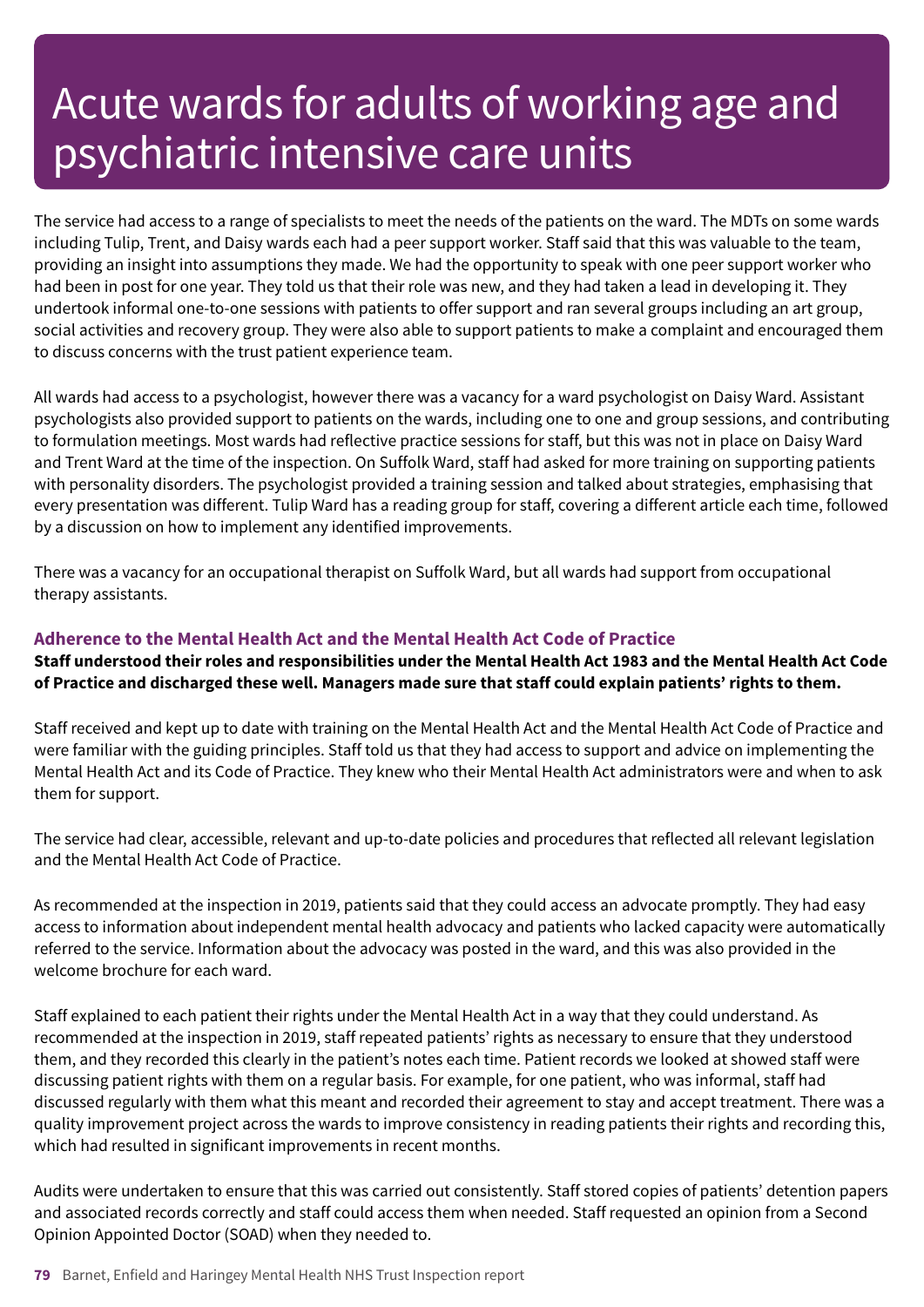Staff made sure patients could take section 17 leave (permission to leave the hospital) when this was agreed with the Responsible Clinician. Informal patients knew that they could leave the ward freely and the service displayed posters to tell them this. At the inspection in 2019, we noted that the trust should ensure that patients comply with the conditions of leave and take action to ensure the patient's safety if they do not. This appeared to be happening in most cases that we checked.

### **Good practice in applying the Mental Capacity Act**

Staff supported patients to make decisions on their care for themselves. They understood the trust policy on the **Mental Capacity Act 2005 and assessed and recorded capacity clearly for patients who might have impaired mental capacity.**

Staff received and kept up to date with training in the Mental Capacity Act and had a good understanding of how this affected their work. There were no deprivations of liberty safeguards applications made in the last six months.

There was a clear policy on Mental Capacity Act and deprivation of liberty safeguards, which staff could describe and knew how to access. Staff told us that they knew where to get accurate advice on the Mental Capacity Act and deprivation of liberty safeguards.

Staff told us that they gave patients all possible support to make specific decisions for themselves before deciding a patient did not have the capacity to do so. They assessed and recorded capacity to consent clearly each time a patient needed to make an important decision.

When staff assessed patients as not having capacity, they made decisions in the best interest of patients and considered the patient's wishes, feelings, culture and history.

The wards carried out audits to monitor how well it followed the Mental Capacity Act with learning for staff when improvements were needed. As a result of a quality improvement project on the wards, the recording of patients' mental capacity and consent had improved in recent months.

### **Is the service caring? Good –––**  $\rightarrow$   $\leftarrow$

Our rating of caring stayed the same. We rated it as good.

### **Kindness, privacy, dignity, respect, compassion and support**

**Most staff treated patients with compassion and kindness. They respected patients' privacy and dignity. They understood the individual needs of patients and supported patients to understand and manage their care,** treatment or condition. However, patients on some wards said they had a poor experience of temporary staff. On **one ward, some patients said the culture was less friendly and more restrictive at night.**

During the inspection we observed that staff were discreet, respectful, and responsive when caring for patients and gave patients help, emotional support and advice when they needed it. Staff and patients spoke of the huge improvement in the accommodation provided in the new Haringey Wards at St Ann's Hospital, with en suite facilities now available for all patients, promoting their privacy and dignity.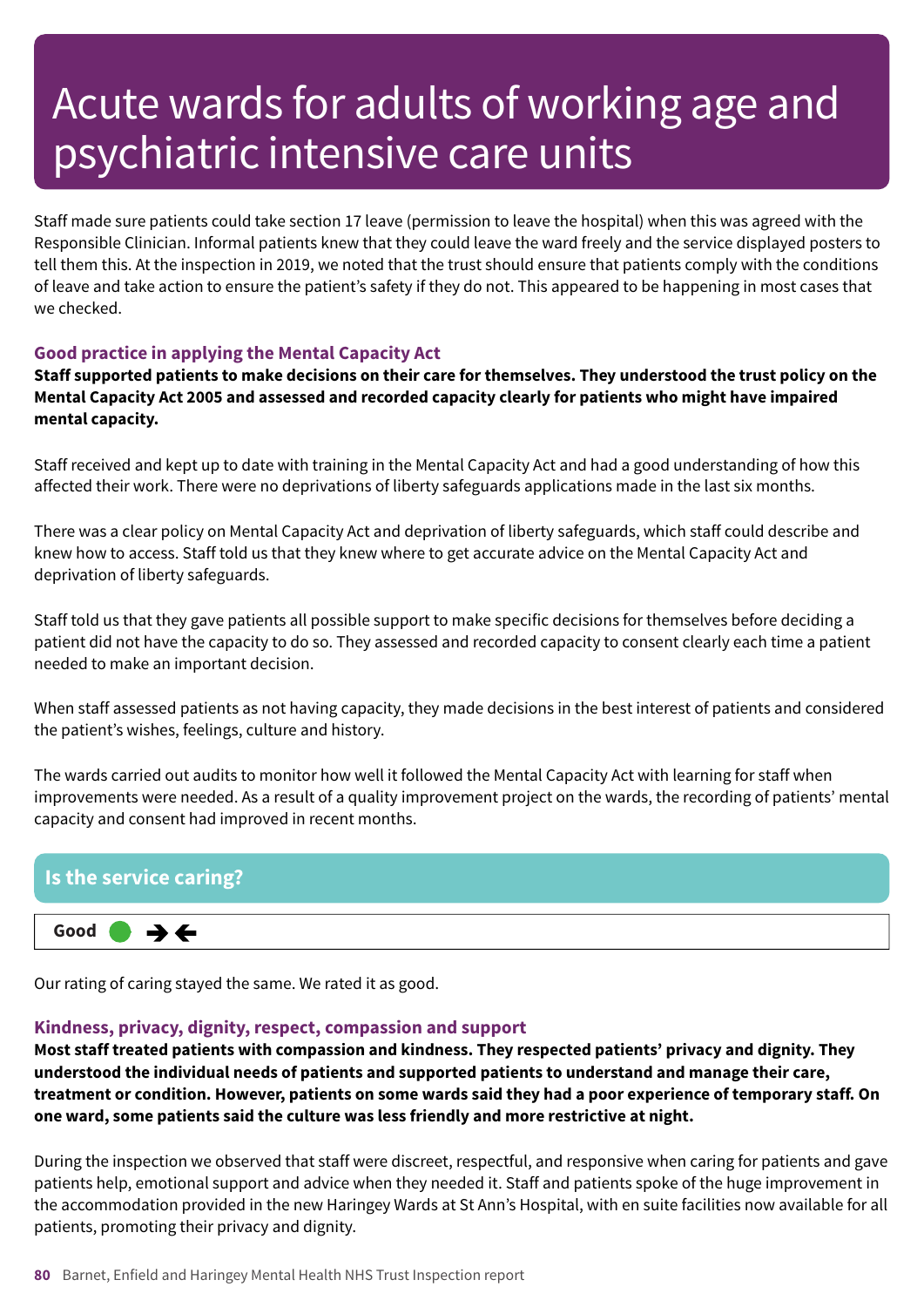Most patients said staff treated them well and behaved kindly and they felt safe on the wards, although sometimes they thought there were not enough staff to meet everyone's needs. Patients generally described the staff to us as nice, friendly and helpful. However, some patients said that some bank and agency staff could be less helpful with them, and some could be rude. On Trent Ward patients described good support from staff during the day but a different culture on night shifts, which was more restrictive and less friendly. Patients across all wards told us it often took some time for nursing staff to respond to their requests at the nurses' station. Some patients also described staff not getting their names right, and not coming when they called them.

Staff encouraged patients to isolate due to Covid-19 precautions, providing them with an isolation box including access to an electronic tablet, games consoles and various other activities, with occupational therapists visiting to support them with any other activities as far as possible.

Staff supported patients to understand and manage their own care condition. One patient told us they had met with the doctor and they came up with a plan together about what might help them get better. Most patients told us they knew their diagnosis, medications and what their rights were whilst in hospital. Patients confirmed that staff supported them with their physical health needs. One patient described close support from staff while they were undergoing detoxification from an illegal drug, on arrival on the ward.

Progress notes indicated patients had regular access to their named nurse for one-to-one support sessions. In addition, staff had introduced an hour each day completely set aside for patient engagement time, which patients said was working well.

Patients confirmed that staff directed them to other services and supported them to access those services if they needed help. Staff we spoke with understood and spoke respectfully about the individual needs of each patient.

Most patients understood how to make a complaint about their care, including speaking with their named nurse, the ward manager, or asking for support from an advocate to make a formal complaint. Staff felt that they could raise concerns about disrespectful, discriminatory or abusive behaviour or attitudes towards patients. Some patients noted that they sometimes had to deal with racism from other patients, and that staff supported them with this appropriately.

Staff followed policy to keep patient information confidential.

#### **Involvement in care**

Staff involved patients in care planning and risk assessment and actively sought their feedback on the quality of **care provided. They ensured that patients had easy access to independent advocates.**

#### **Involvement of patients**

Staff introduced patients to the ward and the services as part of their admission. Each patient received a welcome pack including information about the ward. On Daisy Ward, welcome packs included thick socks to wear on the ward and a selection of toiletries. It also included a list of mutual expectations between staff and patients.

Staff involved patients and gave them access to their care planning and risk assessments. Staff made sure patients understood their care and treatment and found ways to communicate with patients who had communication difficulties, for example, through the use of interpreters and easy-read care plans. Most patients we spoke with told us they understood their care and treatment but only a small number said that they had access to their care plans. However, records we looked at showed that care plans had been discussed with them and showed some evidence of their views and involvement.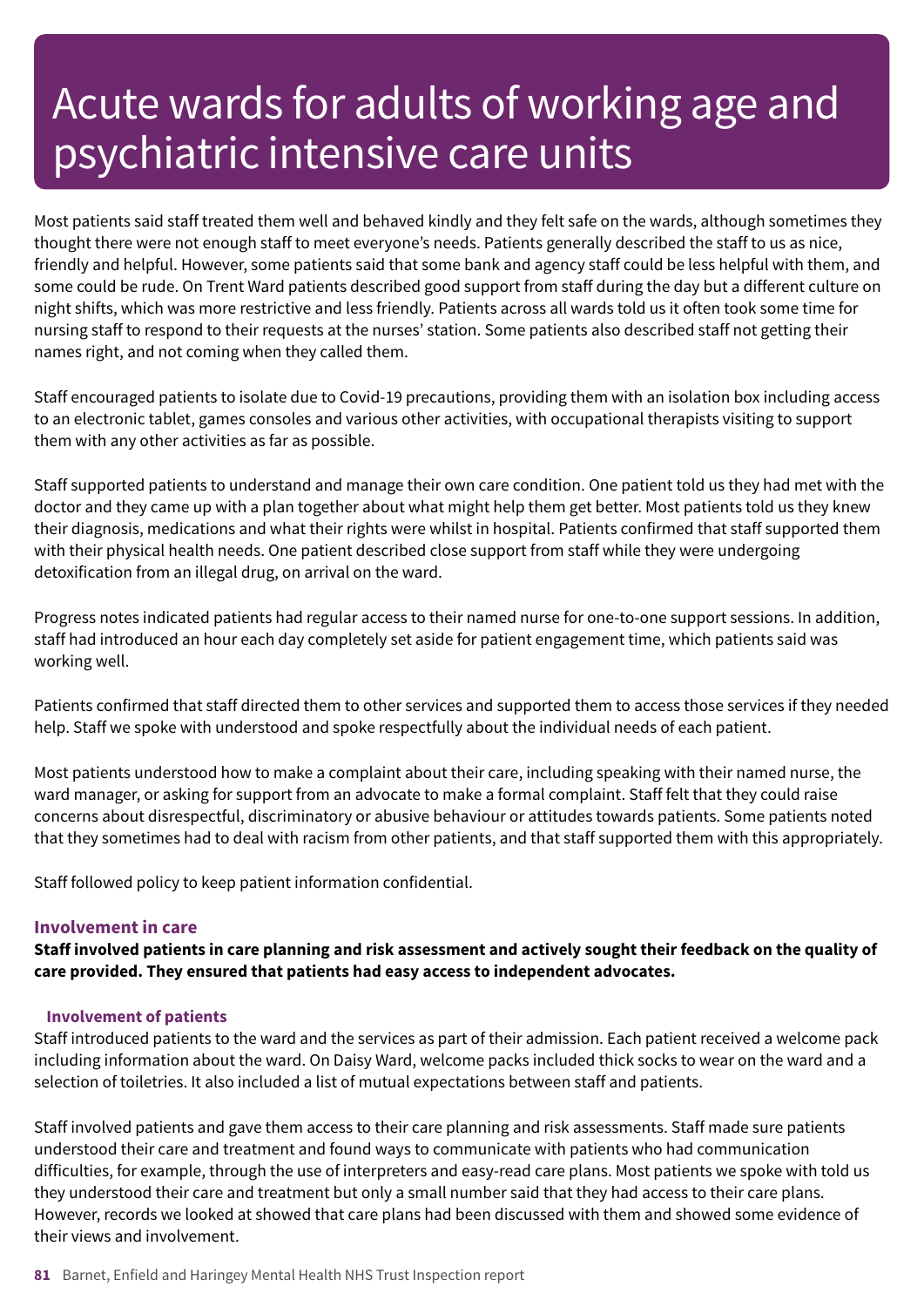Staff involved patients in decisions about the service, when appropriate. Their feedback was sought in regular community meetings on each ward, with items requested followed up. On each ward, there was a poster of 'You said, We did' including details of how requests had been met. For example, on Devon Ward, staff were working to meet patients' requests for more time in the garden and a gardening project, and to have more music on the ward. On Tulip Ward, staff had ordered a games console at the request of patients.

Patients could give feedback on the service and their treatment and staff supported them to do this. The ward collect feedback from patients using an electronic system. Managers told us that the biggest areas of feedback related to food portion size, and that the hospital is non-smoking.

Staff made sure patients could access advocacy services, and patients confirmed that they had been able to meet with advocates when they wished.

#### **Involvement of families and carers**

**Staff usually informed and involved families and carers appropriately. However, the experiences of patients' families were mixed. Some patients' relatives gave positive feedback whilst others raised concerns about poor communication and a lack of involvement in the arrangements for patients' discharge. The Covid-19 pandemic had created restrictions on visits.**

Patients across the ward told us that they were able to stay in touch with their friends and family and make phone calls in private. Staff attempted to support, inform and involve families or carers, and we observed staff discussing carer involvement during multi-disciplinary meetings. The records we reviewed showed members of the multidisciplinary team had regular contact with carers and relatives to keep them informed and updated about their relatives' care and treatment. For example, one patient's mother had regular discussions with the ward consultant about their care and treatment and this was documented in progress notes.

We spoke with four family members/carers across the wards, by telephone after the inspection. They gave mixed feedback about the service. One family member said that staff did a very good job, helping their relative to get back to themself, which was a major transformation. However, they noted that although other staff were respectful, one staff member was rude to them. One relative said that they had not been given any information about why their relative was on the ward, and their relative themself did not understand this.

A relative who visited a patient on one ward regularly, said that staff did not always answer the door for long periods of time, and that due to Covid-19 restrictions there was less interaction between staff and relatives. They expressed concerns about the safety of their relative due to being attacked by other patients on the ward on two occasions.

Another relative described poor communication from staff on a ward, with little notice of when the patient might be discharged, despite the relative having taken on the role of looking after the patients' children. This led to a patient having an unsuccessful discharge, with insufficient support, leading to them having to return to hospital.

Staff gave carers information on a local voluntary organisation to support them and undertake carer's assessments. There were no current support groups provided by the trust for carers across the wards.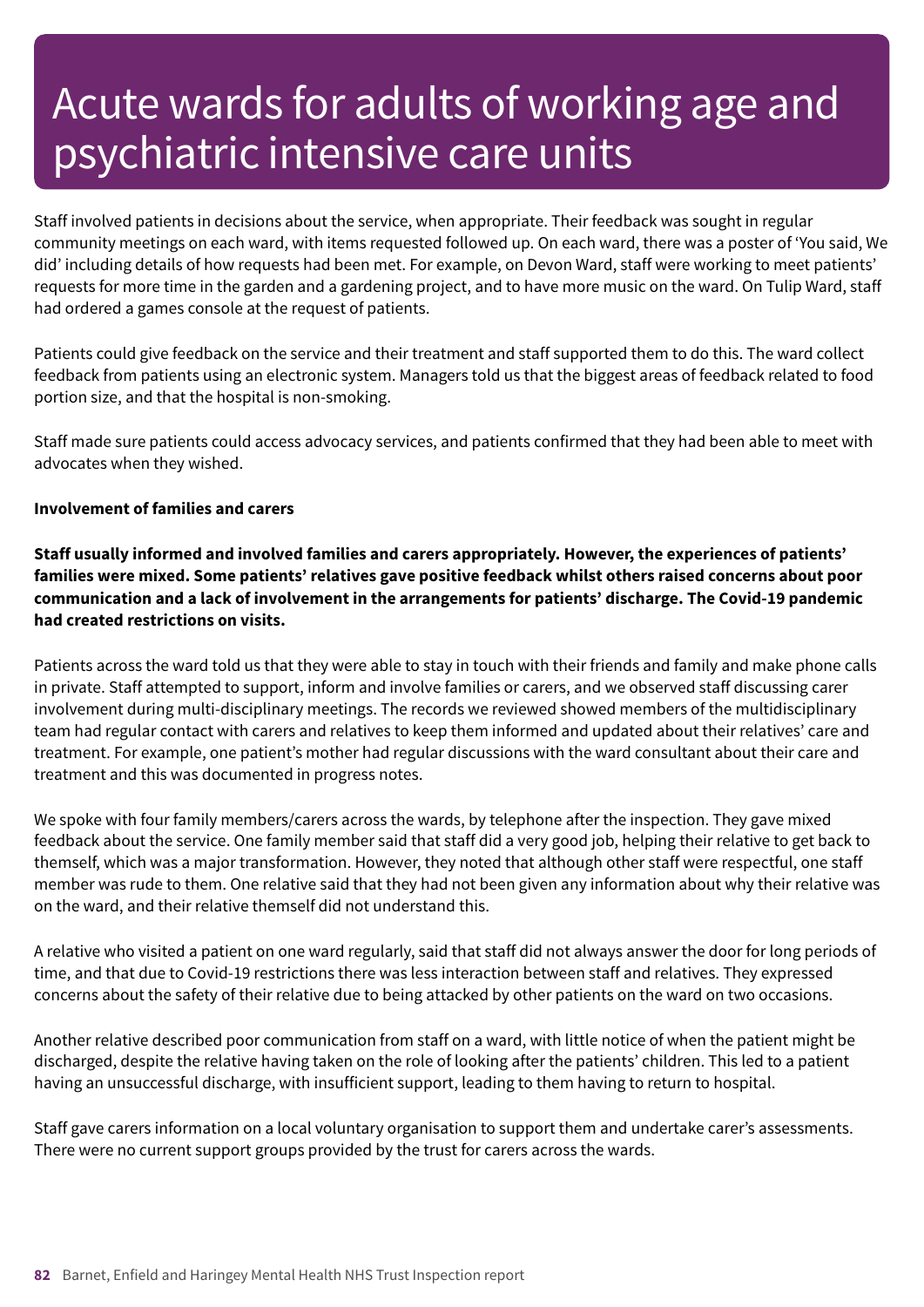### **Is the service responsive?**



Our rating of responsive improved. We rated it as good.

#### **Access and discharge**

**Staff managed the high demand for inpatient admissions well. The high demand for inpatient admissions meant** that patients were admitted to hospitals outside the trust, although the number of these placements was falling. **Patients were not moved between wards unless this was for their benefit. Patients' discharges were rarely delayed for other than clinical reasons.**

#### **Bed management**

The trust continued to have high pressures on its acute care pathway for adults. Bed occupancy in October 2021 ranged between 82% on Devon Ward to 121% on Tulip Ward. Wards can have occupancy above 100% due to patients being on leave. Other than Devon Ward, all wards had over 100% bed occupancy. Managers regularly reviewed length of stay for patients to ensure they did not stay longer than they needed to. In October 2021, average length of stay for patients on the wards ranged from 29 days on Suffolk Ward, to 56 days on Tulip Ward. In June 2021, there had been a peak in the average length of stay for patients on Daisy ward, reaching 93 days. Managers from the community and inpatient teams met every week to discuss patients with a long length of stay, and the trust had held multi-agency discharge events to facilitate a reduction in long lengths of stay on its wards.

At the inspection in 2019 we required that trust to ensure there were sufficient beds to ensure that patients could be admitted to hospital in their local area without delays. Following the inspection, the trust reviewed the pathway for acute adult mental health, transferring back beds from another trust. Staff spoke of a recent bed crisis in August 2021, during which they had struggled to find enough beds for patients within the trust, needing to resort to private placements. This had led to escalation meetings with senior managers, and four bed management calls held daily to monitor the number of beds available and also to check on safe staffing on each ward. The home treatment team had increased their provision of support to patients discharged to bed and breakfast accommodation during this time.

At the time of the inspection, the service had relatively low and reducing out-of-area placements totalling nine in October 2021. This was a reduction from 28 out of area placements in June 2021, and 46 in December 2020. The trust had a reciprocal arrangement with Camden and Islington NHS foundation trust, in terms of sharing available beds. There were plans to reduce the bed numbers on Trent Ward from 21 to 18 beds to make the ward safer and more manageable for staff and patients. The trust was also considering the use of another ward as a step-down facility to assist with bed management.

Patients were moved between wards only when there were clear clinical reasons or it was in the best interest of the patient. Staff worked to avoid moving or discharging patients at night or very early in the morning, although there had been some exceptions due to infection control guidelines during the Covid-19 pandemic, to ensure patient safety.

The psychiatric intensive care unit (PICU) on Devon Ward was full at the time of our inspection, meaning if a PICU bed was needed, there would need to be an exchange with another patient from the PICU. Devon Ward had reduced from 14 to 12 beds since the previous inspection, with the creation of a new de-escalation and seclusion area. To manage demand for PICU beds, the unit was also providing some outreach work to other wards, to avoid patients needing to be admitted to a PICU bed. There was a plan to further develop this work across all three boroughs.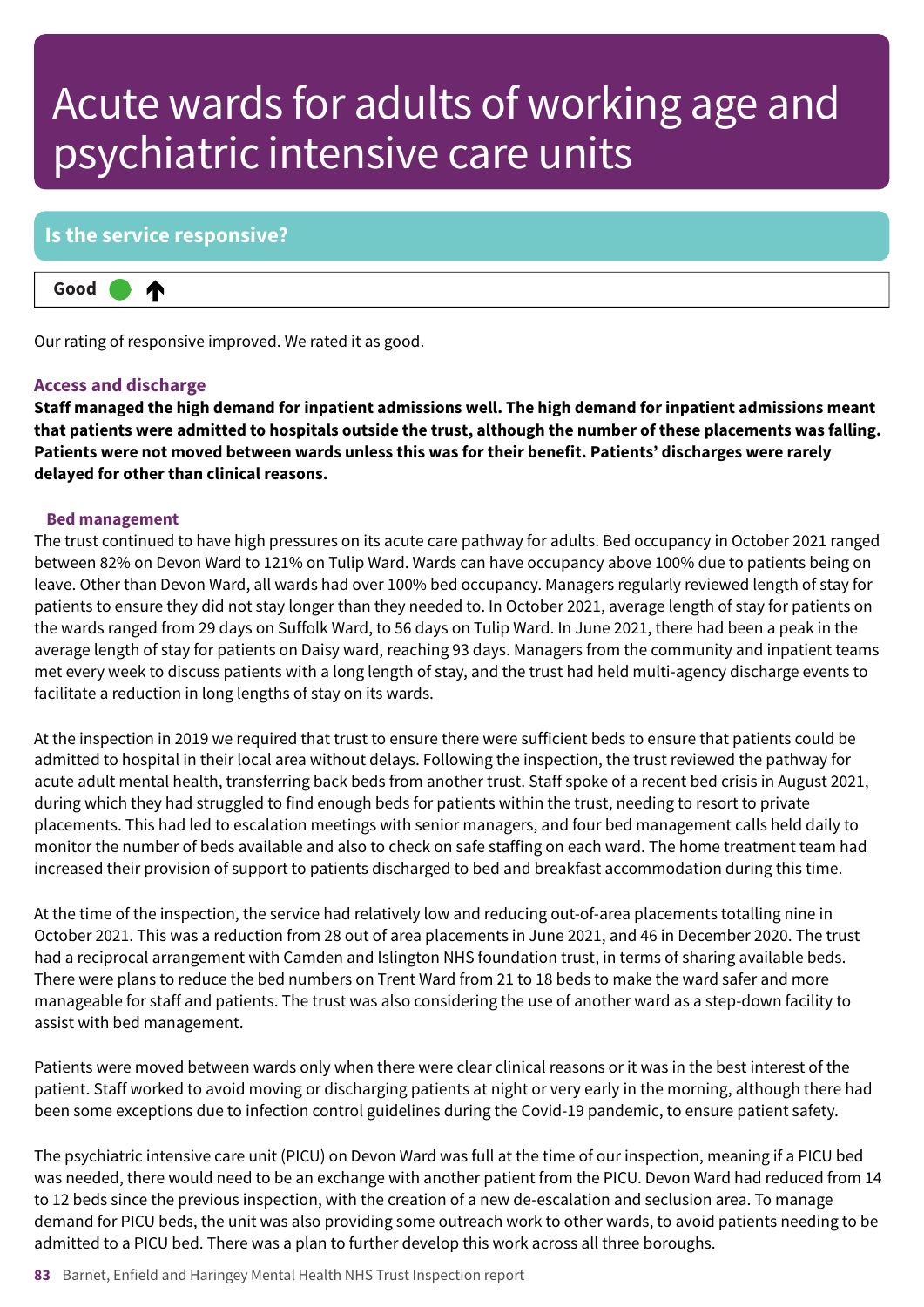Managers and staff worked to make sure they did not discharge patients before they were ready despite significant bed pressures. Doctors told us that they had to be assertive in resisting pressures to create more bed spaces. However, several nurses across the wards reported that they had concerns about some patients being discharged too early, leading to a rise in readmissions.

#### **Discharge and transfers of care**

The service had reducing numbers of patients having delayed discharges in the past year. In June 2021, there was one delayed discharge on Trent and Suffolk Wards, two on Tulip Ward, and five on Daisy Ward. No delayed discharges were reported in October 2021.

There were five readmissions to Daisy Ward in October 2021, two on Trent and Suffolk wards, and one on Tulip and Devon Wards, totalling 11 readmissions across the wards. Readmissions had increased since June 2021 when there were five readmissions across the wards.

Managers monitored the number of patients having delayed discharges and readmissions. They were aware of the link between earlier discharges and an increase in readmissions and accepted that they had to make hard decisions when discharging patients.

Staff on all wards indicated that the discharge intervention teams had increased in size, including social workers, and a consultant psychiatrist available to facilitate discharge at weekends. Members of the discharge team attended weekly multi-disciplinary meetings on the wards. The trust provided a recovery house in each borough for patients needing extra support upon discharge.

Due to bed pressures, it was rare for patients' discharge to be delayed from the service, for reasons that were not clinical. Staff carefully planned patients' discharge and worked with care managers and coordinators to make sure this went well. Staff attempted to liaise with family members/carers prior to discharge. Following concerns raised staff, on Suffolk Ward told us that they recorded clearly when relevant on the patient record system "do not discharge until we have agreed with the family."

Staff carefully planned patients' discharge and worked with care managers and coordinators to make sure this went well. For example, one patient with young children had been referred to have a care coordinator and the team were liaising with children's services to support a safe discharge. Another patient, who was being evicted by their landlord, was referred to the housing department for support. We observed staff discussing discharge planning at daily whiteboard meetings, and the service used a live electronic system to update plans for discharge in real time. The service followed national standards for transfer and staff supported patients when they were referred or transferred between services.

#### **Facilities that promote comfort, dignity and privacy**

**The design, layout, and furnishings of the wards supported patients' treatment, privacy and dignity. The trust had improved the environment by opening new wards and eliminating dormitory accommodation. Each patient** had their own bedroom, most of which were fitted with an en-suite bathroom. There were quiet areas for privacy. The food was of good quality and patients could make hot drinks and snacks at any time. However, further **improvements were needed at some hospitals to create a more therapeutic environment. Patients found it difficult to store personal belongings safely.**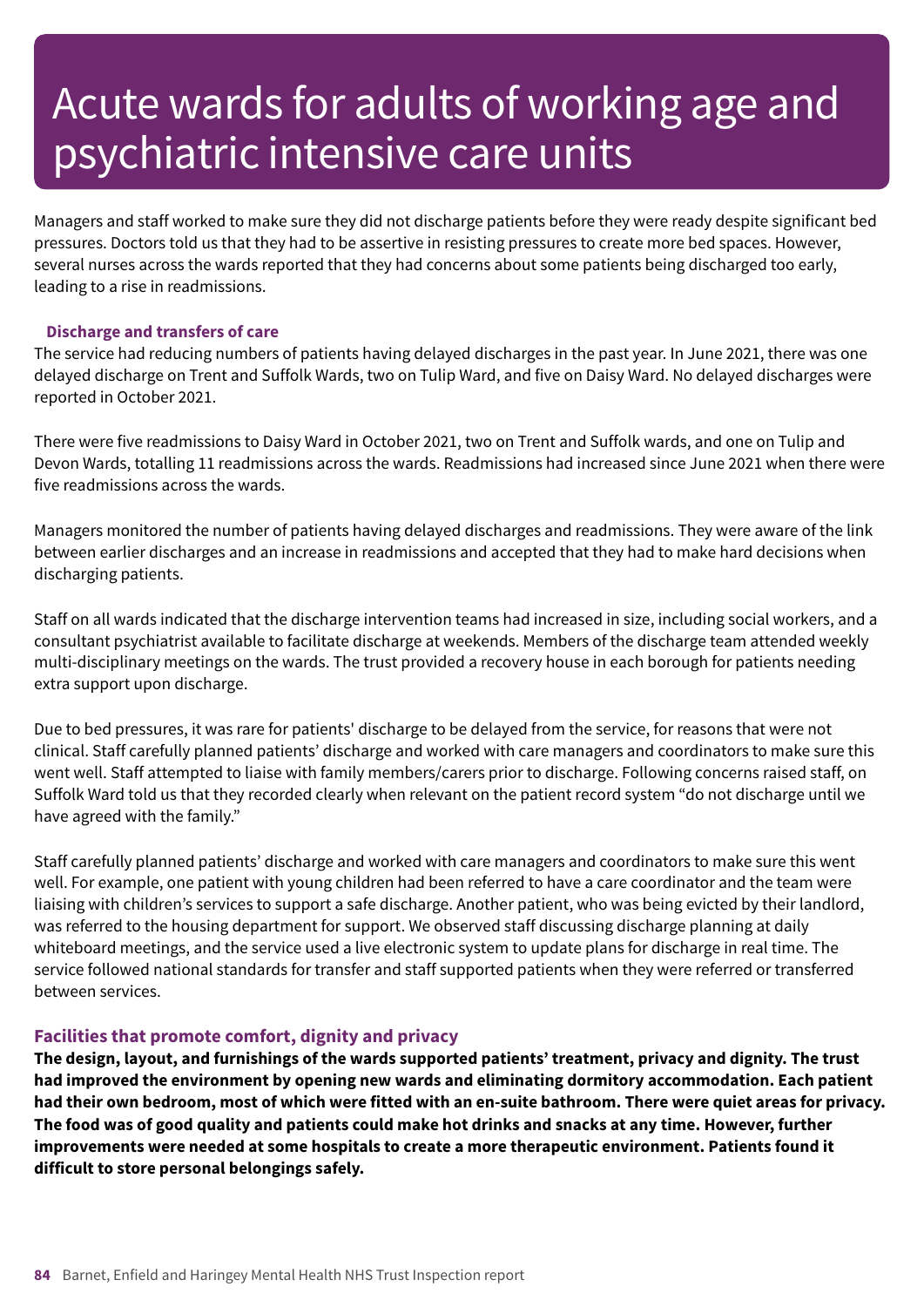Each patient had their own bedroom, which they could personalise. However, although patients had been provided with safes in their rooms, none of those we spoke with knew how to use these, so they did not always have a secure place to store personal possessions. No patients had keys to their bedrooms, and therefore had to ask staff to lock and unlock their rooms when they went out. The trust had received complaints about the security of personal belongings and difficulties in using the safes. These concerns had been escalated to senior managers.

In our inspection in 2019, we raised concerns over sleeping accommodation that compromised patients' privacy and dignity. This included some shared bedrooms, and the lack of en-suite accommodation on some wards. Since then, considerable improvements had been made to the ward environments and patient accommodation, with newly built wards at St Ann's Hospital opening in August 2020. All bedrooms had en-suite shower and toilet facilities, and there were more communal and quiet rooms available to patients. These included an occupational therapy kitchen, outdoor gym equipment and a disabled access room. This had a direct impact on improving staff and patient morale on the wards, and a reduction of incidents of violence on the wards.

In September 2021, the trust confirmed that they had removed all their dormitories and shared bedrooms. Trent Ward remained without en-suite bedroom accommodation.

Staff used a full range of rooms and equipment to support treatment and care. The service had quiet areas and a room where patients could meet with visitors in private. However, on Suffolk Ward patients told us the ward was very cold, particularly in the nights, and early mornings. Patients also complained that the ward was cold on Daisy Ward at the time of the inspection. We observed that some rooms on these wards were very cold during the inspection.

Patients were unhappy with the ward environment on Suffolk Ward, which had little natural light, quite poor acoustics, and was very bare. Patients thought the ward needed to be repainted and brightened up.

Patients told us that they could make phone calls in private, and they were able to keep their mobile phones with them, providing they adhered to the ward policy on their use.

Each ward had access to an outside space that patients could access. On the acute wards, patients could make their own hot drinks and snacks and were not dependent on staff. There was mixed feedback about the meals provided on the ward.

A range of activities were available for patients on each ward. However, Devon PICU and Suffolk Ward patients complained about not having enough to do. The trust had sought to address this by increasing the involvement of occupational therapy assistants. At the time of the inspection, the pool table on Devon Ward was located in an office used by the doctors, limiting access by patients, but staff had plans to relocate this. There were also plans to have a sensory room on Devon Ward, where the previous seclusion room had been sited.

Sessions provided for patients on the ward included art and music groups, self-care, smoothie making, cooking, quizzes, light exercise, and walking groups. Each ward had a physical health instructor to support patients with using the gym equipment provided. There were also healthy living and recovery groups, as well as art and music therapy sessions. There were also facilities for basketball and football, pool, table tennis, outdoor gym equipment, and games consoles.

#### **Patients' engagement with the wider community**

**Staff supported patients with activities outside the service, such as work, education and family relationships.**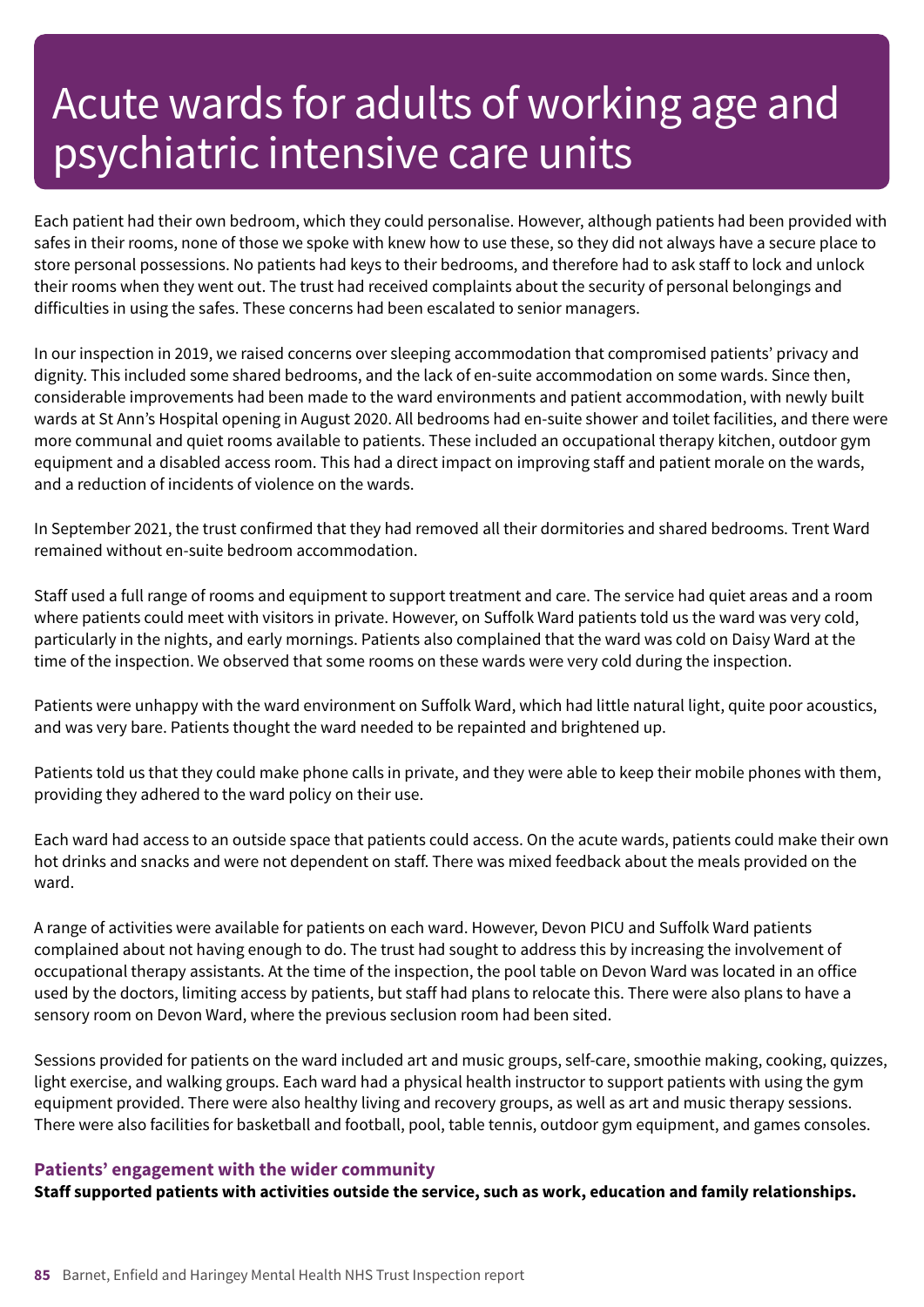Staff made sure patients had access to opportunities for education and work, and supported patients. Several wards employed a peer support worker who had experience of being a patient in a similar setting. They acted as a role model and could be more approachable for some patients. Patients were encouraged to engage with the local recovery college, which had become online during the Covid-19 pandemic.

Staff helped patients to stay in contact with families and carers. All patients confirmed that staff supported them to maintain contact with friends and family and could facilitate visits on the ward.

Staff encouraged patients to develop and maintain relationships both in the service and the wider community. On Tulip Ward, the new lead occupational therapist had improved links to local community centres.

When needed, patients had activities of daily living assessments with an occupational therapist, to assess suitability for a community care package.

#### **Meeting the needs of all people who use the service**

The service tried to meet the needs of all patients - including those with a protected characteristic. Staff helped **patients with communication, advocacy and cultural and spiritual support.**

The service could support and make adjustments for disabled people and those with communication needs or other specific needs. There were wheelchair accessible rooms available on the new wards at St Ann's, but not all wards had wheelchair accessible facilities.

Staff gave examples of how they had supported transgender patients on the wards according to their preferences as far as possible. They also said that they were able to produce easy-read care plans for patients who might benefit from this format.

Staff made sure patients could access information on treatment, local services, their rights and how to complain.

The service had information leaflets available in languages spoken by the patients and local community. Managers made sure staff and patients could get help from interpreters or signers when needed. We observed interpreters supporting communication with patients on the ward during our inspection.

The service provided a variety of food to meet the dietary and cultural needs of individual patients. On Suffolk ward some patients said that there we not always enough Halal food.

Patients had access to spiritual, religious and cultural support. Each ward had a multifaith box and a quiet room available for patients to use for prayer/contemplation.

The wards had celebrated Black History Month, including art work, posters, and having a celebration meal arranged. This was described as a positive event by staff and patients.

#### **Listening to and learning from concerns and complaints**

**The service treated concerns and complaints seriously, investigated them and learned lessons from the results, and shared these with the whole team and wider service.**

Patients, relatives and carers we spoke with knew how to complain or raise concerns. The wards clearly displayed information about how to raise a concern in patient areas, and in their welcome booklets.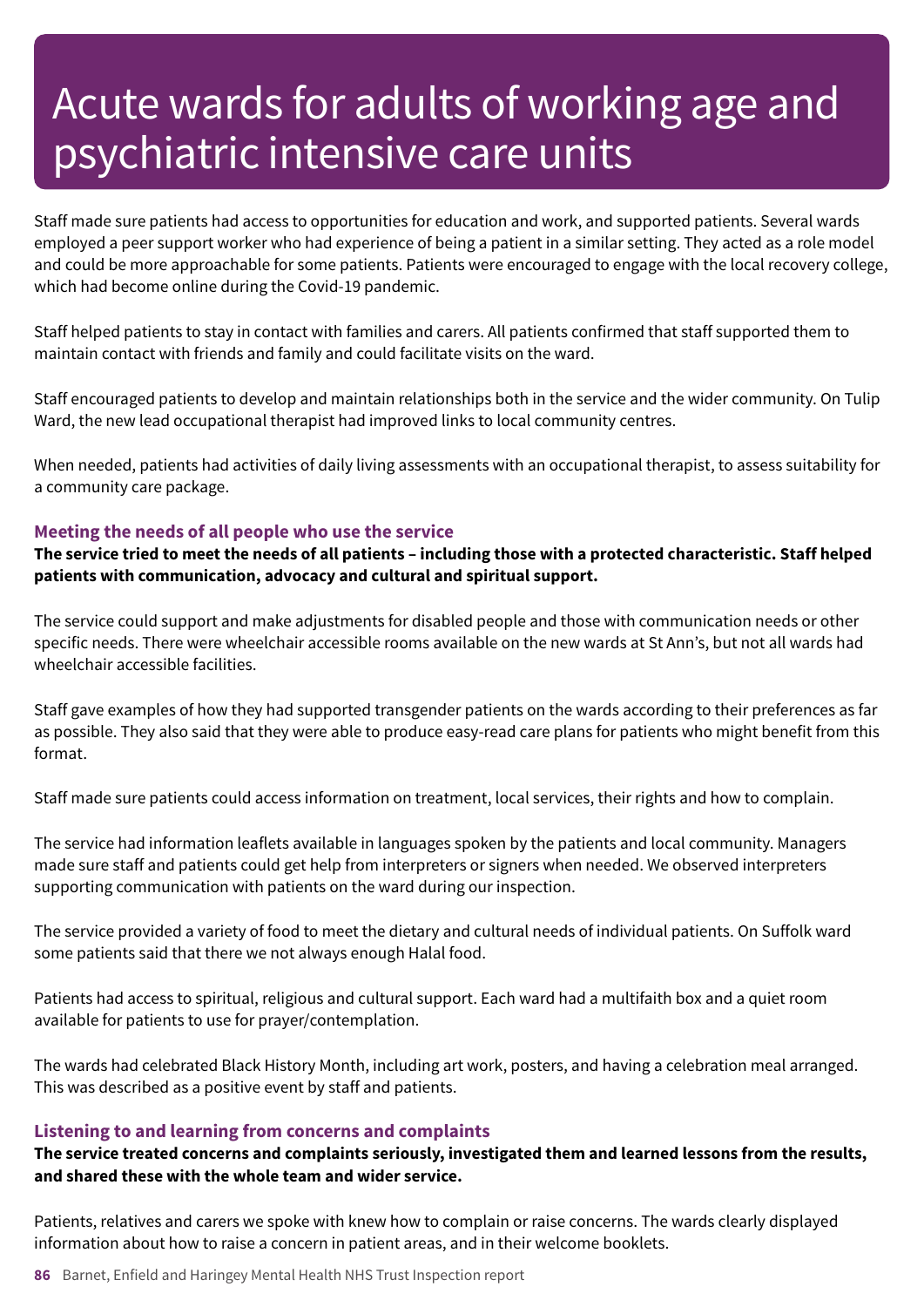Staff understood the policy on complaints and knew how to handle them. They knew how to acknowledge complaints and patients received feedback from managers after the investigation into their complaint.

Managers investigated complaints and identified themes and ensured that staff protected patients who raised concerns or complaints from discrimination and harassment. Managers shared feedback from complaints with staff and learning was used to improve the service. For example, following a complaint about a missing phone, staff improved recording of all property brought in by patients on the ward. A complaint by a patient led staff to ensure that all patients received a debrief after restraint, and that this should be by a staff member who was not involved in the restraint when possible.

The service used compliments to learn, celebrate success and improve the quality of care. We observed compliments posted prominently on each ward.



Our rating of well-led stayed the same. We rated it as good.

#### **Leadership**

### Leaders had the skills, knowledge and experience to perform their roles. They had a good understanding of the **services they managed and were visible in the service and approachable for patients and staff.**

Staff reported strong support from the trust during the Covid-19 pandemic. They were very positive about their local ward management teams and described good opportunities for career development within the trust. We spoke with staff who were undertaking training as associate nurses (band 4) and were very positive about this opportunity. However, several staff told us that management should involve staff more in making decisions about changes to the wards.

Staff told us that senior leadership including the chief executive officer (CEO) had visited their wards. They were aware of the guardian service for reporting concerns at work, and also a CEO confidential hotline they could use to report concerns.

They were aware on action the trust was taking to improve their performance in workforce race equality, including the introduction of Black, Asian and minority ethnic group interview panels.

Staff said that they did receive recognition for good work, including shout outs on the trust intranet, and there were some local plans to introduce a staff member of the month award, nominated by patients.

The leadership were focussing strongly on recruitment to staff vacancies. This included open recruitment days for Barnet, Enfield and Haringey, increased attendance at career fairs undertaking some agency conversion to trust staff, and a training rotation programme to 'grow their own staff.'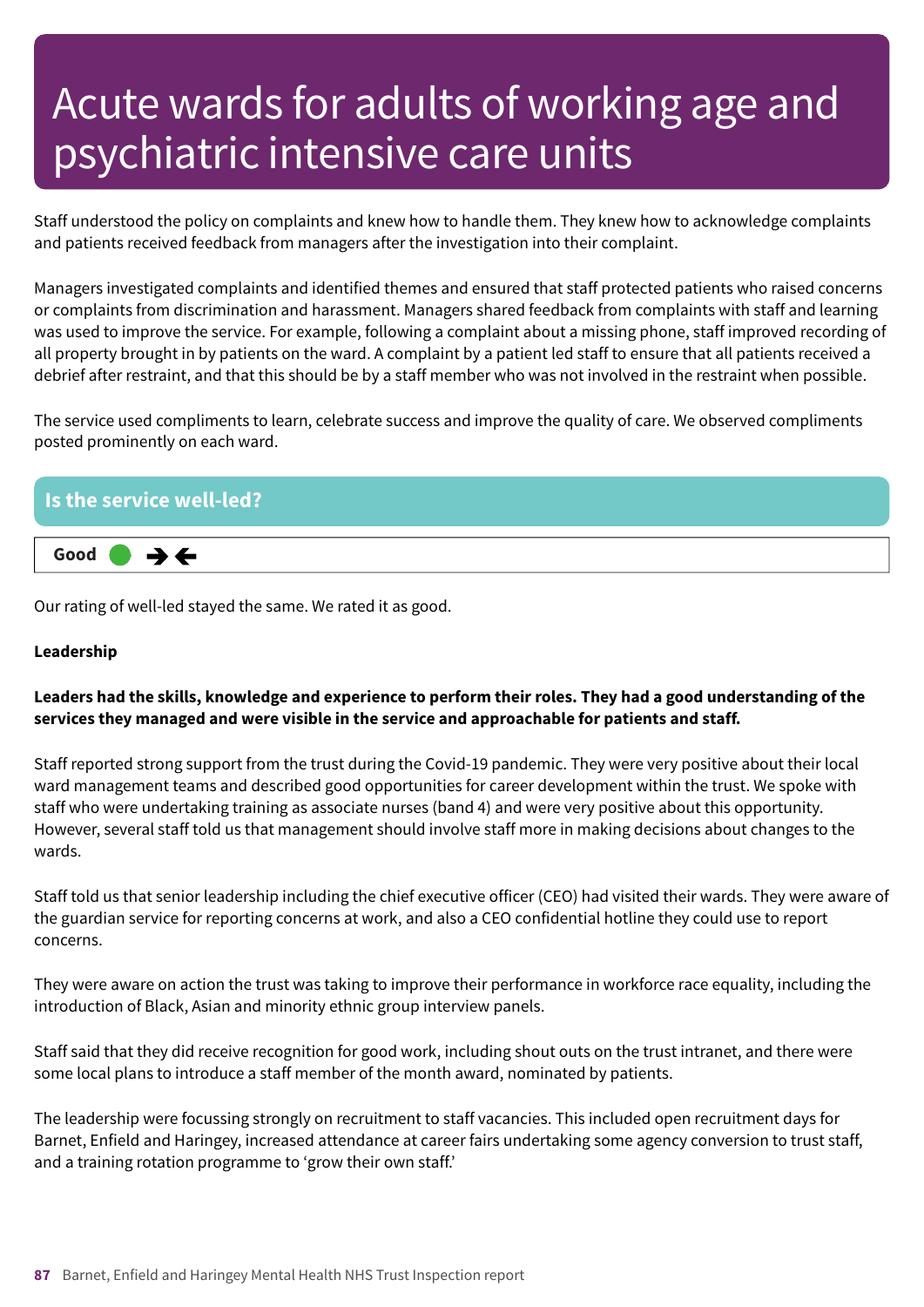Senior staff told us that they were aiming for visible and compassionate leadership, being present on each site as much as possible. The Barnet team had a divisional newsletter called The Barnet Bugle, and were introducing a Barnet stars programme to recognise staff achievements. They also planned to have a staff council, monthly open meeting with all staff, and a weekly check-in call with the wider trust management team and local authorities.

### **Vision and strategy**

### Staff knew and understood the trust's vision and values and how they applied to the work of their team.

The trust's vision was to support healthy lives and healthy communities through excellent integrated mental and community healthcare. The values were compassion, respect, being positive and working together. Strategic aims included excellence for service users, empowerment for staff, innovation in services and partnerships with others. Staff we spoke with were clear about the trust vision and values, and the outcomes they were working towards in line with the trust strategy.

#### **Culture**

### Staff mostly felt respected, supported and valued, although some staff felt the trust could do more to improve staff morale. They said the trust promoted equality and diversity in daily work and provided opportunities for **development and career progression. They could raise any concerns without fear.**

Most staff were positive about the culture and morale on their wards, and the support they received from their teams. However, staff on all wards, particularly Devon and Trent Ward, were concerned about the number of staff available to support patients. Staff were particularly concerned about recent cuts in staff numbers, as the extra staffing during the Covid-19 pandemic ceased. Staff also expressed concerns about patients being discharged too early, leading to readmissions within a few weeks. Staff felt able to speak out, without fear of repercussions, but did not always think that management listened to them.

Some staff on Tulip and Daisy Wards told us that they felt demoralised, that the new wards did not have any facilities for staff to use on their breaks. Similarly, on Devon Ward there was no staff room allocated. Some felt this showed that the trust did not care about the staff. Another room on the wards had been converted for use as a staff room but this included closed circuit television recording.

Staff were positive about the introduction of peer support workers on the wards, and they felt that feedback from peer support workers was improving the way they interacted with patients.

#### **Governance**

**Our findings from the other key questions demonstrated that governance processes generally operated** effectively at team level and that performance and risk were managed well at a time of very high demand for the **service.**

At the inspection in 2020, we found that the trust should continue to ensure that robust systems and processes were in place to embed the positive changes made to the culture, leadership, quality and safety of Devon Ward. At the current inspection we found that there was strong leadership on this ward from a ward manager (who was also a matron) and three deputy managers. Staff described a supportive culture within the team but said that they were stretched due to staffing vacancies on the ward.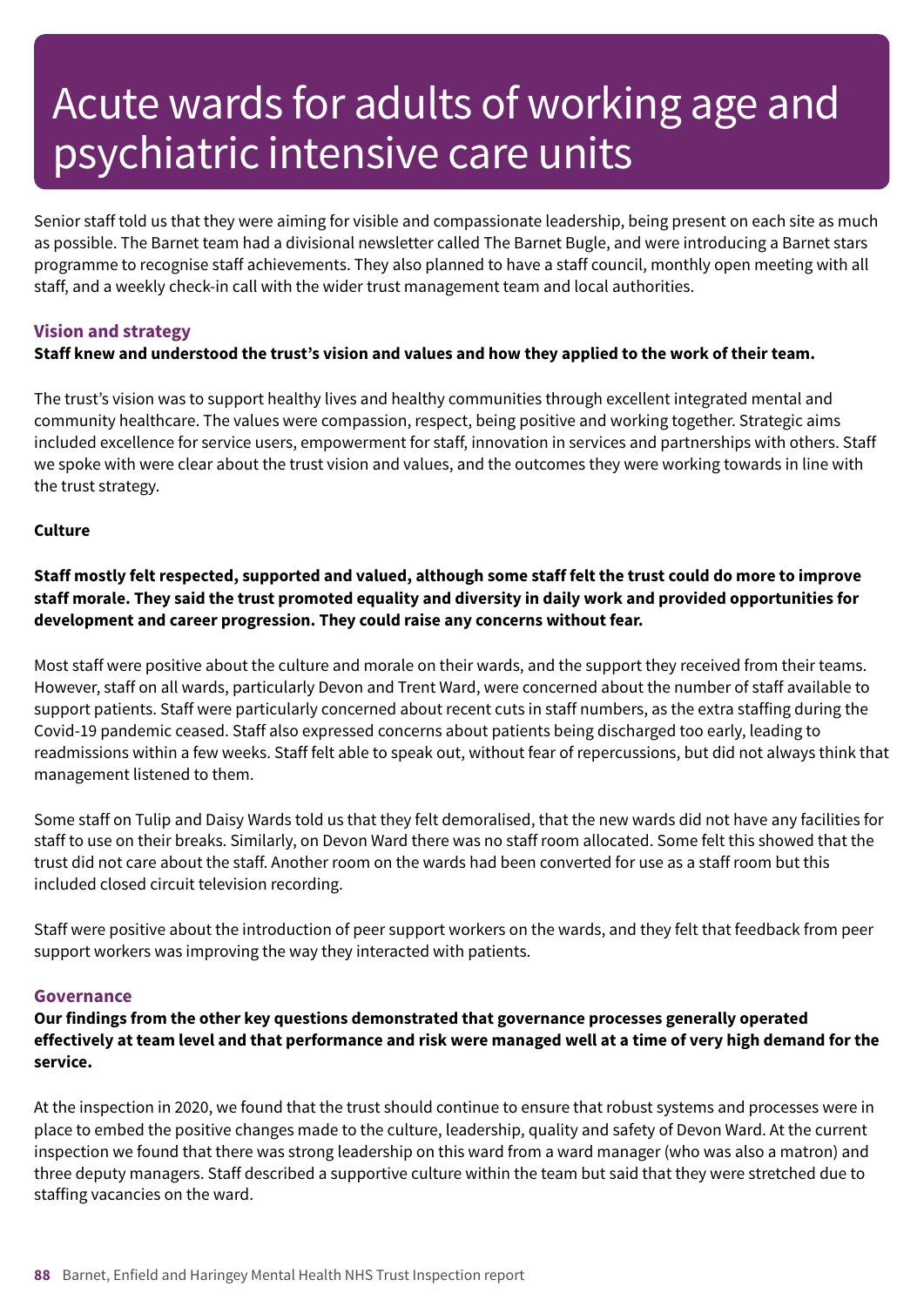Each ward undertook regular audits of all core activities, and ward managers, matrons and other senior staff, such as the local head of nursing, monitored the results of these, to ensure that improvements were brought about where needed. Senior staff undertook night visits to the wards. Divisional quality and governance, and divisional management boards met once a month. Experts by experience (who had experience of using similar services) sat on the boards.

The trust had implemented a 'Brilliant basics' programme to focus on quality on each ward, including clinical Fridays, in which managers focused on clinical work.

In addition to whiteboard meetings, and daily handover meetings, there were regular team meetings and clinical governance meetings on each ward. The ward managers and matrons met regularly and there were interface meetings with other services. For example, Devon Ward had a regular interface meeting with forensic services.

Staff said that the trust had managed the Covid-19 pandemic effectively, including undertaking demographic risk assessments on all staff, with staff moved around accordingly. They also described a supportive infection control team.

#### **Management of risk, issues and performance**

Teams had access to the information they needed to provide safe and effective care and used that information to **good effect. Staff recorded operational risks to the service and these were escalated appropriately.**

Each borough held quality and safety meetings monthly, attended by the physical health lead, therapies lead, matron, all local ward managers, head of nursing and practice development lead. This meeting discussed Blue light bulletins including any learning or actions to be shared and disseminated. It was also used to update progress on any quality improvement projects.

Staff were proud of the reduction in incidents of violence and use of restrictive practices on their wards, which was evident from ongoing monitoring.

Staff on each ward, were aware of the main concerns on their local risk registers. For example, on Trent Ward these included the need for further redecoration, refurbishment and ligature reduction in patient rooms.

In Barnet, including Trent Ward, there was a particular risk due to insufficient permanent medical staffing, with difficulties recruiting and retaining staff.

#### **Information management**

**Staff collected and analysed data about outcomes and performance and engaged actively in local and national** quality improvement activities. However, on some wards there was a lack of computers that led to delays in **recording information.**

Staff took part in and were able to see the results of all relevant audits on their wards. Managers used this information to bring about improvements. They were involved in National quality improvements activities, such as implementing different parts of the SafeWards methodology on the wards to reduce restrictive practices as far as possible.

However, on Suffolk Ward and Daisy Ward, staff told us that there were often not enough computers available for staff to use, leading to delays in recording information.

#### **Engagement**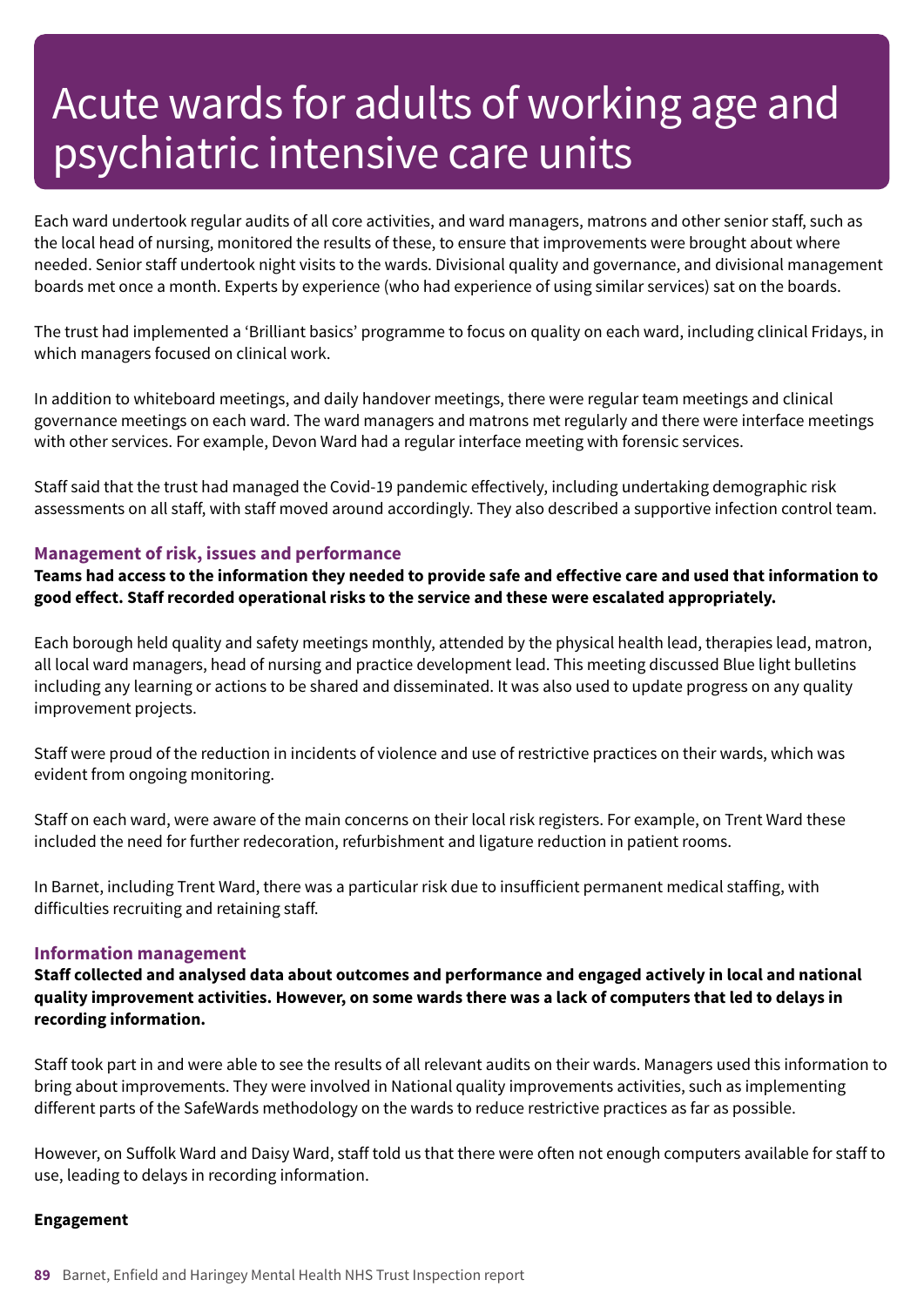### Managers engaged actively other local health and social care providers to ensure that an integrated health and **care system was commissioned and provided to meet the needs of the local population.**

Senior managers spoke of the work they were doing to consult and engage with their local communities. For example, in Barnet, a lead social worker had been appointed to the senior management team, with the aim of having a broader way of thinking, and building wider engagement with the local community. They had placed a bid to the inequalities board, for funding for a project to engage with young black men. In consultation with the psychiatric liaison team they were considering developing a three-bed unit to divert people from the emergency department at Barnet hospital.

They were also looking at ways of working with the voluntary sector and developing co-production work with local communities.

#### **Learning, continuous improvement and innovation**

### **The wards were actively working to make improvements. This was being achieved through participation in accreditation schemes and quality improvement projects.**

Devon Ward was in the process of working towards accreditation with the National Association of Psychiatric Intensive Care Units (NAPICU) and staff had been involved in peer review of other services. Trent Ward was planning to apply for accreditation with the Royal College of Psychiatrist, following the completion of this accreditation by Shannon Ward.

There were a number of quality improvement projects underway at the time of our inspection. Staff were implementing SafeWards a methodology for reducing violence and restrictive practice on wards. On Daisy ward they were in the process of implementing mutual agreements between staff and patients. The wards aimed to further reduce violence and aggression by 50% by March 2022 (from Sept 2021).

Another quality improvement project was to improve the reading of Section 132 rights under the Mental Health Act. This included appointing a 132 champion to lead on this initiative, bringing about a significant improvement in the recording of rights being read.

The trust had introduced 'Brilliant Basics' an initiative to improve the basics of care, providing the right care, first time, every time. This was made up of a series of work streams to improve standards of care, including care planning, patient experience surveys, safeguarding, and physical health and medical devices.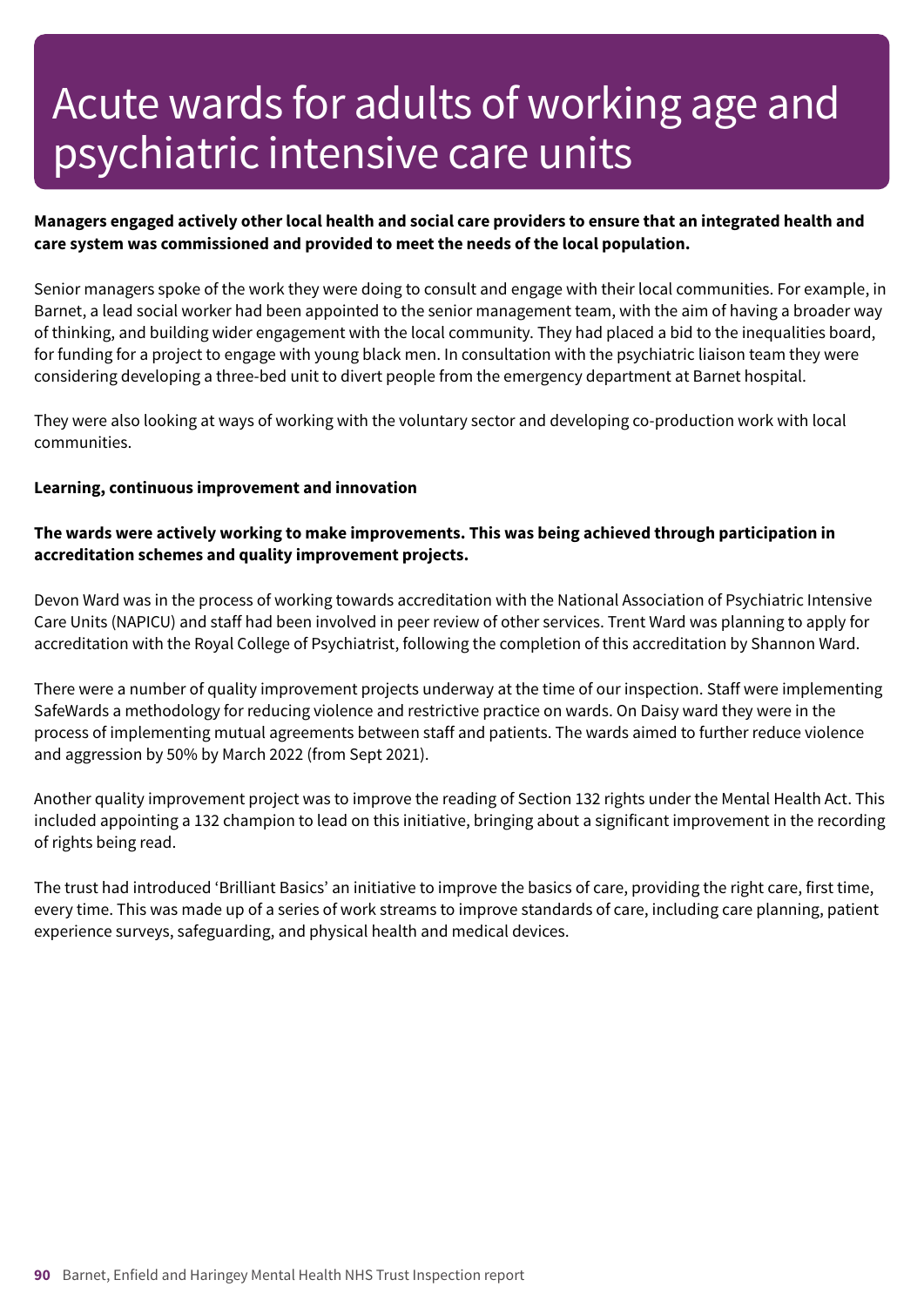

Our rating of safe improved. We rated it as requires improvement.

#### **Safe and clean environment**

**Most clinical premises where patients received care were safe, clean, well equipped, well furnished, well** maintained and fit for purpose. Senior leaders at the trust were aware that some premises used by teams needed **improvements, and they were working with partners to progress these changes.**

Staff completed and regularly updated thorough risk assessments of all areas and removed or reduced any risks they identified. For example, the Enfield North Locality staff told us that the local authority would conduct routine fire risk assessments and would regularly carry out fire drills.

Most interview rooms had alarms and staff available to respond. At the Barnet South Locality Service there were wall alarms in the consultation rooms. At the Haringey Early Intervention Service (EIS) there were working portable alarms in all the rooms. However, at the Enfield North Locality Service the portable alarms in the consultation rooms were not working at the time of inspection. There was a risk that staff may be unable to request help and support when required. This was raised at the time of inspection and the trust had replaced the alarms the following day.

At the time of inspection, only the Enfield North Locality Team had a clinic room that was in use at the premises that we visited. This clinic room had the necessary equipment for patients to have thorough physical examinations. The clinic room was quite small and could not fit a bed inside, which meant that patients were unable to lie down to receive their injections. Staff told us that they would prefer a larger clinic room but had been unable to increase the size due to the building being listed. The Barnet South Locality Team and Haringey EIS both used clinic rooms in sites or buildings that were not visited by the inspection team. Both services were in the process of setting up clinic rooms in the same building where consultations took place.

Most areas were well-maintained, well-furnished and fit for purpose. However, staff in the Enfield North Locality Team told us that the team base in Silver Street had several issues. Staff told us that the building would often be too hot or cold and staff would have to use portable heaters to keep the rooms warm. Staff also told us that repairs would take a long time because the building was not owned by the trust. One of the rooms that we interviewed staff in also had damp present on the ceiling.

Clinical areas were clean. Staff made sure cleaning records were up to date and the premises were clean. Patients and carers said they found the premises to be well-maintained.

Staff followed infection control guidelines, including social distancing. Hand gel, face masks and disinfectant wipes were readily available for staff and visitors. Signage and posters were displayed, reinforcing infection control measures. Staff demonstrated good practice and use of personal protective equipment in all areas we inspected.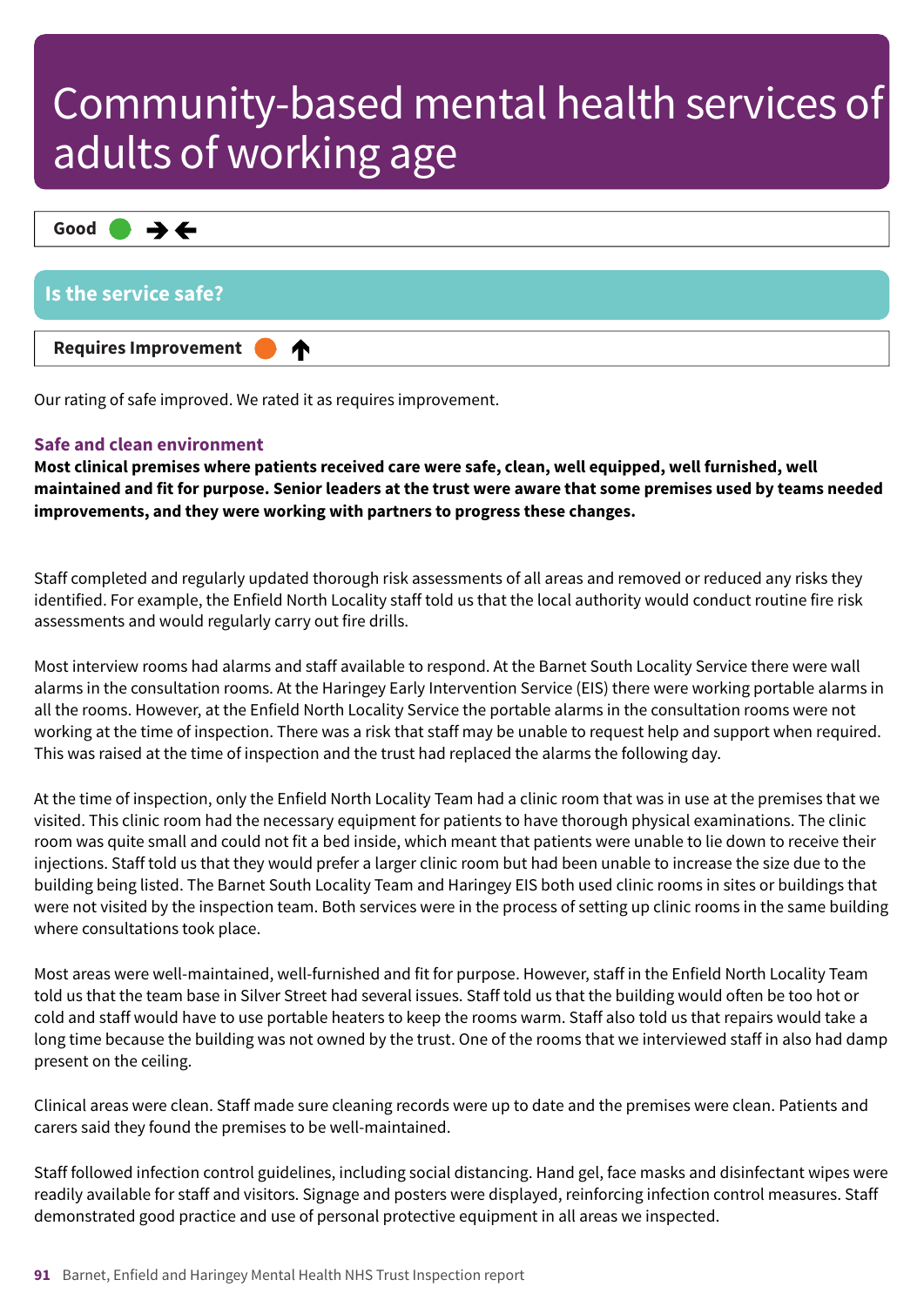Staff made sure equipment was well-maintained, clean and in working order. In the Enfield North Locality Team, the fridge temperatures were recorded daily and the handheld defibrillator was checked on a weekly basis. The checks were recorded in a log which was fully completed at the time of inspection.

### **Safe staffing**

The service had enough staff, who knew the patients and received basic training to keep them safe from avoidable harm. The number of patients on the caseload of the teams, and of individual members of staff, was not too high to prevent staff from giving each patient the time they needed. In the Haringey Early Intervention Service where caseloads were too high the staffing levels had been reviewed and additional staff approved which **meant that caseloads were moving to an appropriate level.**

The service had enough nursing and support staff to keep patients safe. The teams consisted of nurses, non-registered nurses, administrators, doctors, psychologists and occupational therapists. Patients said staff were available when they needed them, and they felt supported.

At the time of inspection, the Haringey EIS had a vacancy rate of 18%. These vacancies were in the process of being recruited to and the number of care co-ordinators had recently been increased. The Barnet South Locality Team had a vacancy rate of 9% and the Enfield North Locality Team had a vacancy rate of 7%. Staff told us that the teams that they worked in felt stable and supportive.

Staffing levels took account of the caseload numbers for each team, although some teams had higher caseloads than others. Managers assessed the size of the caseloads of individual staff regularly and helped staff manage the size of their caseloads. In the Haringey EIS, individual caseloads ranged between two and 21. Seven staff members had caseloads that was higher than the Royal College of Psychiatrists recommended maximum of 15 for staff working in the area of early intervention in psychosis. Staff should have smaller caseloads in EI teams due to the complexities and intensive support that patients receive. Staff numbers had recently been increased in the Haringey EIS as part of the transformation work. The team lead told us that caseloads had begun to decrease, and caseloads were trajected to be at 16 per care co-ordinator by January 2022.

Community teams used bank and agency staff appropriately to ensure patient safety. The service had cover arrangements in place for sickness, leave and vacant posts. Managers informed us that some of the vacancies had arisen when staff were promoted.

Managers made sure all bank and agency staff had a full induction and understood the service before starting their shift. Staff said the majority of bank and agency staff requested were familiar with the service.

Managers supported staff who needed time off for ill health. Staff told us that they had felt well supported during the Covid-19 pandemic. Staff were able to work from home when required and would regularly check in with their colleagues when working remotely.

#### **Medical staff**

The service had enough medical staff. Staff and patients said they could access support from a psychiatrist quickly when they needed to. The team leader at the Enfield North Locality Team was in the process of recruiting a locum staff grade doctor as the team had one vacancy. While the recruitment was ongoing the clinical director for the borough was working in the team two times a week. The team lead told us that the vacancy was delaying medical reviews and putting strain on the medical team.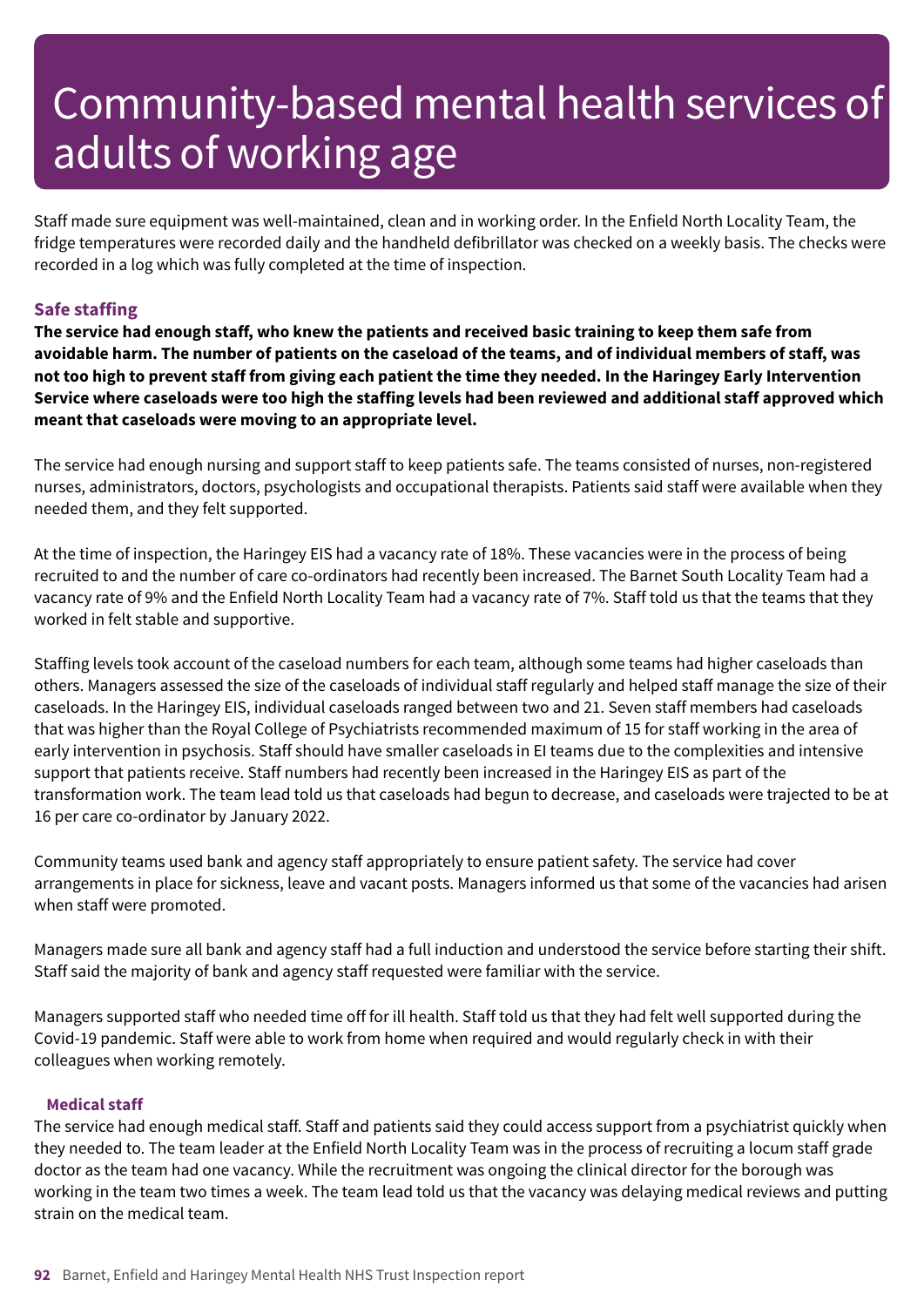Managers could use locums when they needed additional support or to cover staff sickness or absence. For example, a locum consultant had been in place for a year in the Enfield North Locality Team.

Managers made sure all locum staff had a full induction and understood the service.

#### **Mandatory training**

Most staff had completed and were up to date with their mandatory training. In the teams we visited training compliance ranged between 82% and 90%. However, there were modules across the teams that had a low level of compliance. For example, basic life support training compliance was at 40% and 65% in the Barnet South Locality Team and Enfield North Locality Team. Immediate life support training was also at 67% compliance at the time of our inspection. Managers in the teams told us that the availability of face to face training had reduced to the Covid-19 pandemic. At the time of inspection, the amount of face to face training was being increased.

The mandatory training programme was comprehensive and met the needs of patients and staff. Staff received training in care planning, risk assessing, infection prevention and control and safeguarding children and adults.

Managers monitored mandatory training and alerted staff when they needed to update their training.

Assessing and managing risk to patients and staff

Staff assessed and managed most risks to patients well. They responded to sudden deterioration in a patient's **health, but patients requiring assessment under the Mental Health Act were not always assessed promptly. When necessary, staff worked with patients and their families and carers to develop crisis plans. Staff monitored** patients on waiting lists to detect and respond to increases in level of risk. Arrangements were in place to support staff to work safely although in the Enfield North locality team staff did not consistently follow lone working **procedures.**

#### **Assessment of patient risk**

As part of the inspection we reviewed 16 care and treatment records across the three teams that we visited.

Staff completed risk assessments for each patient using the trust's risk assessment tool, and reviewed this regularly, including after any incident. The risk assessments contained information about individual risks to patients' physical and mental health, risk of harm to self and others, substance misuse history and compliance with medicines. Teams routinely audited the risk assessments used in their teams. The completeness of risk assessments was a key performance indicator for the teams and was reported centrally.

Staff regularly reviewed high-risk patients, for example in the Barnet South Locality Team, there was a weekly "red" zone meeting where higher risk patients would be discussed between the multi-disciplinary team (MDT). Patient care records would be updated during this meeting to evidence the discussion between the MDT members. Staff in the Haringey EIS used a digital board for high risk patients. Staff would add patients to the board who were complex or high risk. This allowed care co-ordinators to share risk with the MDT. There was also a slot in the weekly governance meeting to discuss complex cases. During the inspection we attended the complex case meeting. Staff contributed to the discussion and developed a plan that would provide the best outcome to the patient.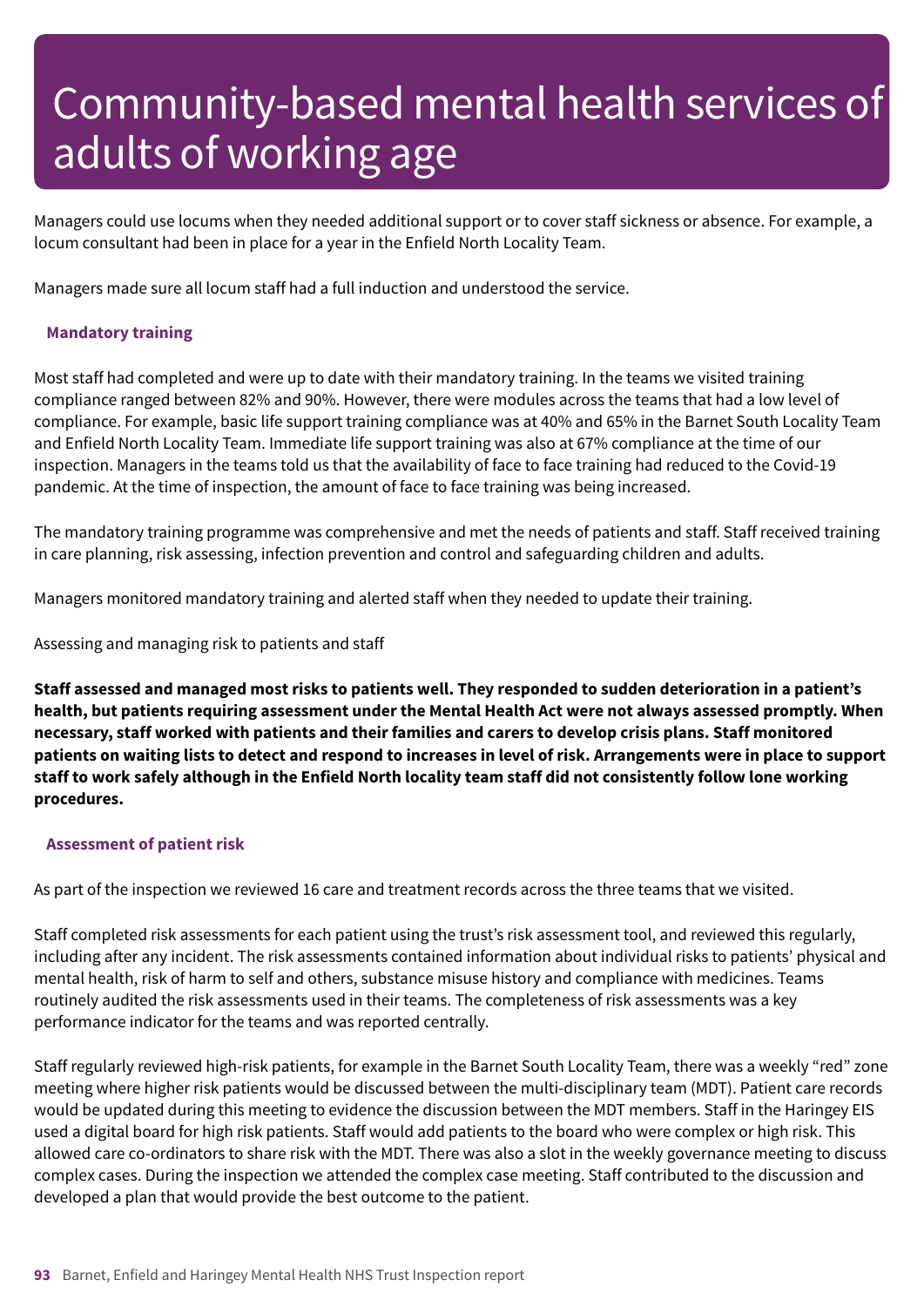Staff could recognise when to develop and use crisis plans and advanced decisions according to patient need. We saw evidence of crisis plans in place for patients. Staff were reminded to update the crisis plans during MDT meetings. In the Enfield North Locality Team, for example, patients' crisis plans were reviewed during caseload reviews. Their relatives' knowledge of the crisis plan was also reviewed during this meeting. Nearly all patients we spoke to said that they were aware of their crisis plan and knew who to contact in a crisis.

#### **Management of patient risk**

Staff developed plans to manage most patient risks. Two out of the seven care records we reviewed in the Barnet South Locality Team had risks identified without a management plan in the person's care plan or crisis plan. For example, a patient was identified at risk of self-neglect in their risk assessment, but it was not clear how this risk was being managed as there was no reference to the management of the risk in their progress notes, care plan or crisis plan. This was raised at the time of inspection, and information on how the risk was managed was added to the care and treatment plan.

Staff identified and responded to sudden deterioration in a patient's health, but some patients that required assessments under the MHA were not assessed promptly. The teams held regular clinical meetings where staff discussed patients whose risks had changed or who were deemed high risk. For example, we observed a clinical meeting at the Haringey EIS, where staff discussed the need for a potential referral for a MHA assessment in response to a patient's mental health deterioration. Staff could also refer to the locality home treatment team for enhanced care in the community.

Patients identified as in need of an assessment under the Mental Health Act (MHA) were not always assessed promptly. Staff request that a patient is assessed under the MHA when they think that the patient is posing a risk to themselves or others. Assessments are mostly completed by approved mental health professionals (AMHPs) employed by local authorities and often require support from the Police. Delays in completing assessments mean that people may be at risk of harm. We identified that patients identified as in need of an assessment under the Mental Health Act (MHA) were not always assessed promptly at our previous inspection in July 2019, and the trust had taken action to address the problem. However, some assessments continued to be delayed for extended periods of time.

During the inspection, we reviewed records and identified that some patients had not been assessed five weeks after the assessment had been requested. The trust reported that between June 2021 and September 2021 there were 47 instances where a referral for a MHA assessment was accepted. Where a 135 warrant was not required, eight out of 13 MHA assessments were undertaken in four days or less. Section 135 of the MHA allows the police to enter homes so that a MHA assessment can be done. Where a 135 warrant was required, there was a significant wait for a MHA assessment. Of the 34 MHA assessments that required a section 135 warrant, only four patients had been assessed within 14 days. Twenty patients had not been assessed within 21 days. Staff that we spoke to told us that if they were concerned about a patient's safety they would escalate their concerns so that the assessment could be prioritised. Staff gave examples of MHA assessments occurring on the same day or the day after when required. Patients waiting for assessments also often received intensive support from the trust's crisis resolution and home treatment teams.

Since our inspection in July 2019, the trust has worked with stakeholders, including the Police and local authorities, to try and reduce the waiting times for MHA assessments. A multi-agency quality improvement (QI) project has been set up in March 2020 to try and reduce the delays. In Enfield, for example, the waiting times from police portal completion to first warrant execution had reduced from nine days to three days since the QI project had started. The Admission Pathway Monitoring Group had also developed a framework for the various stages of community MHA assessments, from referral through to admission, so it was clear what needed to be completed and when. The group also regularly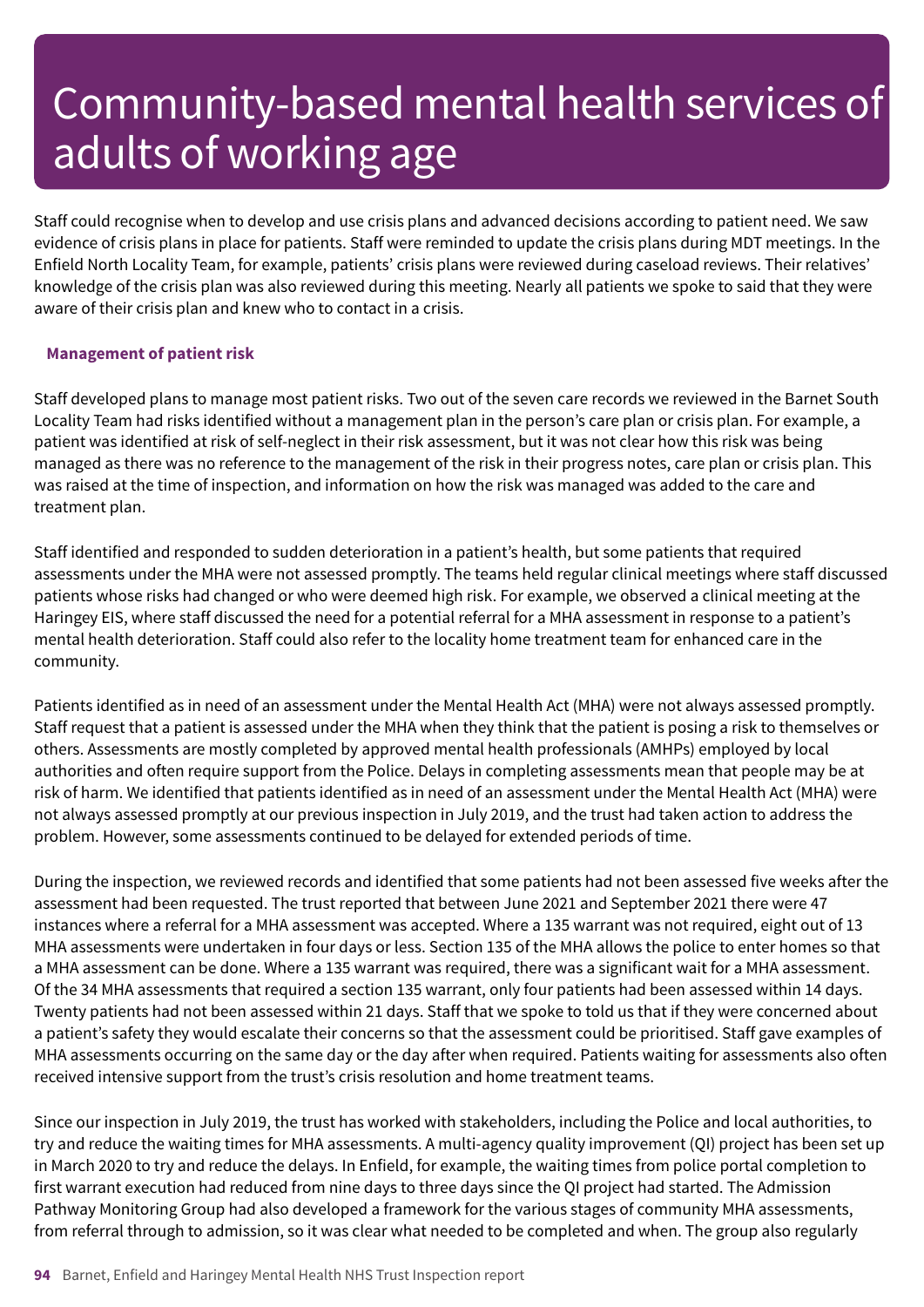reviewed data on delays at all stages of the process, so it could identify problems and address them. The trust had also identified and escalated concerns that the changes in court booking systems had led to delays in obtaining 135 warrants. The Barnet Locality Team were also in the process of recruiting their own social workers and paying for their staff to complete AMHP training to try and reduce MHA waiting times.

Staff continually monitored patients on waiting lists for changes in their level of risk and responded when risk increased. Teams had robust systems in place to safely monitor waiting lists and to ensure patients knew who to contact in the event of a crisis.

In the Barnet South Locality Team and Haringey EIS, staff followed clear personal safety protocols, including for lone working. Staff we spoke with knew the trust protocols, which included a signing-out board and a requirement to call into the duty worker prior to the end of the day when lone working. However, in the Enfield North Locality Team some staff members were not clear on the lone working procedures within the team. There was not a consistent procedure in place to ensure that all staff were accounted for at the end of the day. There was a risk that staff could be unaccounted for following a visit. Staff told us that they would visit patients' homes in pairs if they were concerned about their safety. The Team Lead was already aware of this issue and had discussed adherence to the lone working policy at a recent team meeting.

### Safeguarding

### Staff understood how to protect patients from abuse and the service worked well with other agencies to do so. **Staff had training on how to recognise and report abuse and they knew how to apply it.**

Staff completion of mandatory training courses in adult and children safeguarding across the service ranged between 75% and 100%. All the staff we spoke with understood how to recognise and report abuse. All teams had effective liaison arrangements with the local authority to ensure adults and children were protected from harm. Staff held professionals' meetings to address immediate concerns. For example, staff in the Barnet South Locality Team had recently referred a patient for a multi-agency public protection arrangement (MAPPA). Multi-agency public protection arrangements (MAPPAs) assess and manage the risks posed by sexual and violent offenders.

Staff could give examples of how to protect patients from harassment and discrimination, including those with protected characteristics under the Equality Act. Safeguarding concerns reported by staff included financial, physical, sexual abuse and self-neglect. Staff knew who the trust safeguarding lead was.

Staff knew how to make a safeguarding referral and who to inform if they had concerns. Staff had access to the system that the local authority used so that staff could monitor the progress of safeguarding incidents. In Enfield, the trust had a section 75 agreement in place with the local authority. This meant that the trust acted as the delegated authority in managing safeguarding for the teams in Enfield. Local authority social workers worked as part of the team.

Staff access to essential information

### Staff kept detailed records of patients' care and treatment. Records were clear, up to date and easily available to **all staff providing care.**

Staff used the trust's electronic database to record and store information. All staff, including agency staff, could easily access and use the database. Information about the patients' previous contact with trust services was readily available.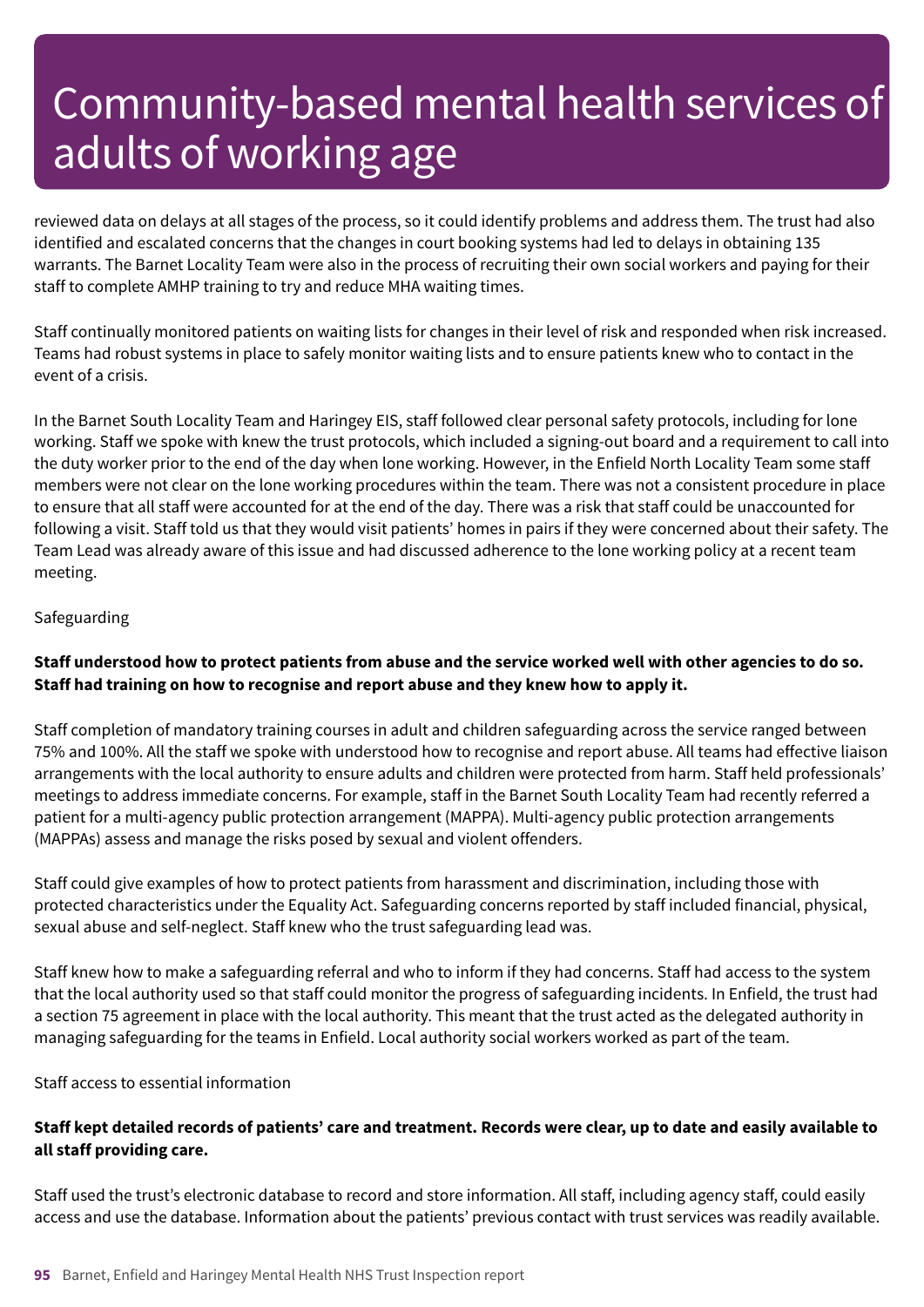When patients transferred to a new team, there were no delays in staff accessing their records.

#### Medicines management

### **The service used systems and processes to safely prescribe, administer, record and store medicines. Staff regularly reviewed the effects of medications on each patient's mental and physical health.**

Staff supported patients to understand their medicines and their side-effects. Leaflets were available for patients and carers about different medicines.

Staff reviewed the effects of each patient's medicines on their physical health according to National Institute for Health and Care Excellence (NICE) guidance. This included reviews of patients who were prescribed anti-psychotic medication or lithium. We saw letters to GPs from the doctors within the teams requesting reviews of physical healthcare and referrals to other specialists. The trust had recently employed physical health practitioners to look at working more closely with local GP practices. In the Haringey EIS the monitoring of high dose anti-psychotics was discussed at a recent team meeting. Staff were reminded that patients on high dose anti-psychotics should be monitored every three months, by having blood tests, vital signs checks and an echocardiogram (ECG). It was also agreed that the pharmacists would be asked to set up an audit for monitoring patients on high-dose anti-psychotics.

Staff monitored medicine fridge temperatures and recorded them daily.

Track record on safety

In the 12 months prior to the inspection, there had been three serious incident investigations reviewing the **deaths of patients who had been supported by one of the three teams we visited.**

#### **Reporting incidents and learning from when things go wrong**

**The service managed patient safety incidents well. Staff recognised incidents and reported them appropriately. Managers investigated incidents and shared lessons learned with the whole team and the wider service. When things went wrong, staff apologised and gave patients honest information and suitable support.**

Staff knew which incidents to report and how to report them, including deaths in the community, safeguarding, and violence and aggression. Staff reported incidents via the trust's electronic incident reporting system.

Staff understood the duty of candour. They were open and transparent and gave patients and families a full explanation when things went wrong.

Managers investigated incidents thoroughly. Patients and their families were involved in these investigations. For example, in the Barnet South Locality Team the manager notified a patient's relative throughout an investigation.

Staff received feedback from investigations of incidents both internal and external to the service. This included discussions in team meetings and reflective practice. The trust circulated regular safety bulletins to all staff.

Staff met to discuss the feedback and look at improvements to patient care. Learning from incidents was a standing agenda item in clinical governance meetings. Learning from a serious incident was discussed in the October clinical governance meeting in the Barnet South Locality Team.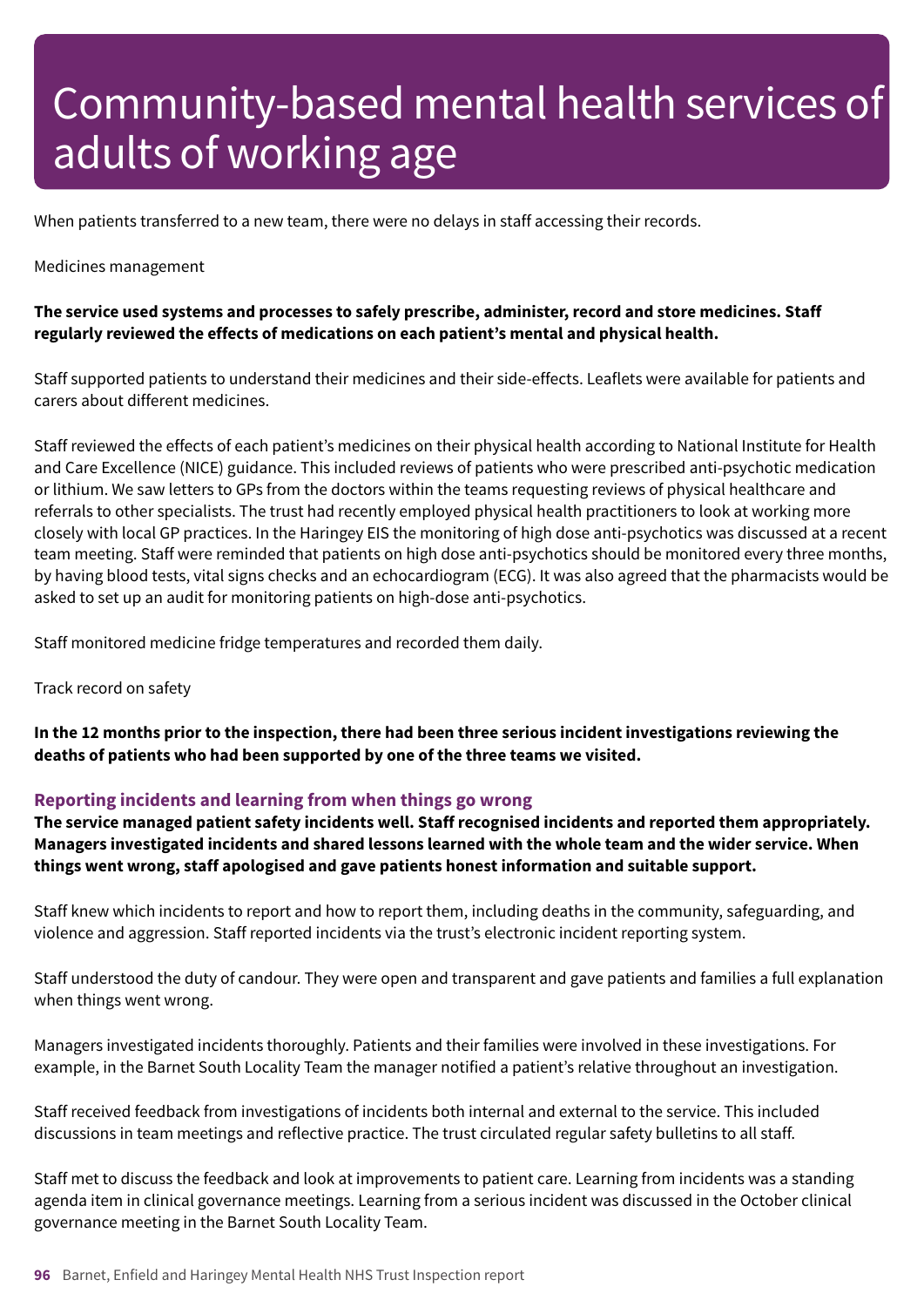There was evidence that changes had been made as a result of feedback. For example, the Haringey EIS had recently introduced of system of ensuring there is one key person nominated in a patient's family to be contacted. This change came due to learning from a recent serious incident where there had not been consistent communication across a range of family members. Staff were also reminded about the importance of timely communication with patient GPs following any reviews by the EI team.

Staff were debriefed and received support after a serious incident. Staff were able to use the trust's counselling services as and when required.

### **Is the service well-led? Good –––**  $\rightarrow$   $\leftarrow$

Our rating of well-led stayed the same. We rated it as good.

Leadership

### Leaders had the skills, knowledge and experience to perform their roles. They had a good understanding of the **services they managed and were visible in the service and approachable for patients and staff.**

The senior managers led the service using appropriate skills and knowledge to perform their roles. The clinical director for Enfield provided clinical sessions in the Enfield Locality Teams. Team managers had worked within the trust for a number of years.

Senior managers and directors had a good understanding of the community services and ensured that patients received safe and effective care that was person-centred and of high quality.

Staff knew the senior staff team and they could approach them. Senior trust leaders attended the services periodically, although this had been affected by the Covid-19 pandemic. In response, the trust senior leadership held regular online calls. Staff told us that the online calls held by the leadership team were informative and kept them up to date with changes across the trust. The senior management team for the Barnet Locality Team held an open meeting once a month which all staff could attend.

The trust provided leadership development opportunities, including opportunities for staff below team manager level. For example, a member of staff from the Enfield North Locality Team was supported to do a senior leaders master's degree.

### **Vision and strategy**

### Staff knew and understood the provider's vision and values and how they applied to the work of their team.

Staff had the opportunity to contribute to discussions about the strategy of their service, especially where the service was changing. For example, in Enfield, the teams were in the process of being re-configured. Staff felt that they had been listened to during the change and the team lead was able to increase the provision of art therapists for the locality due to increased demand from patients.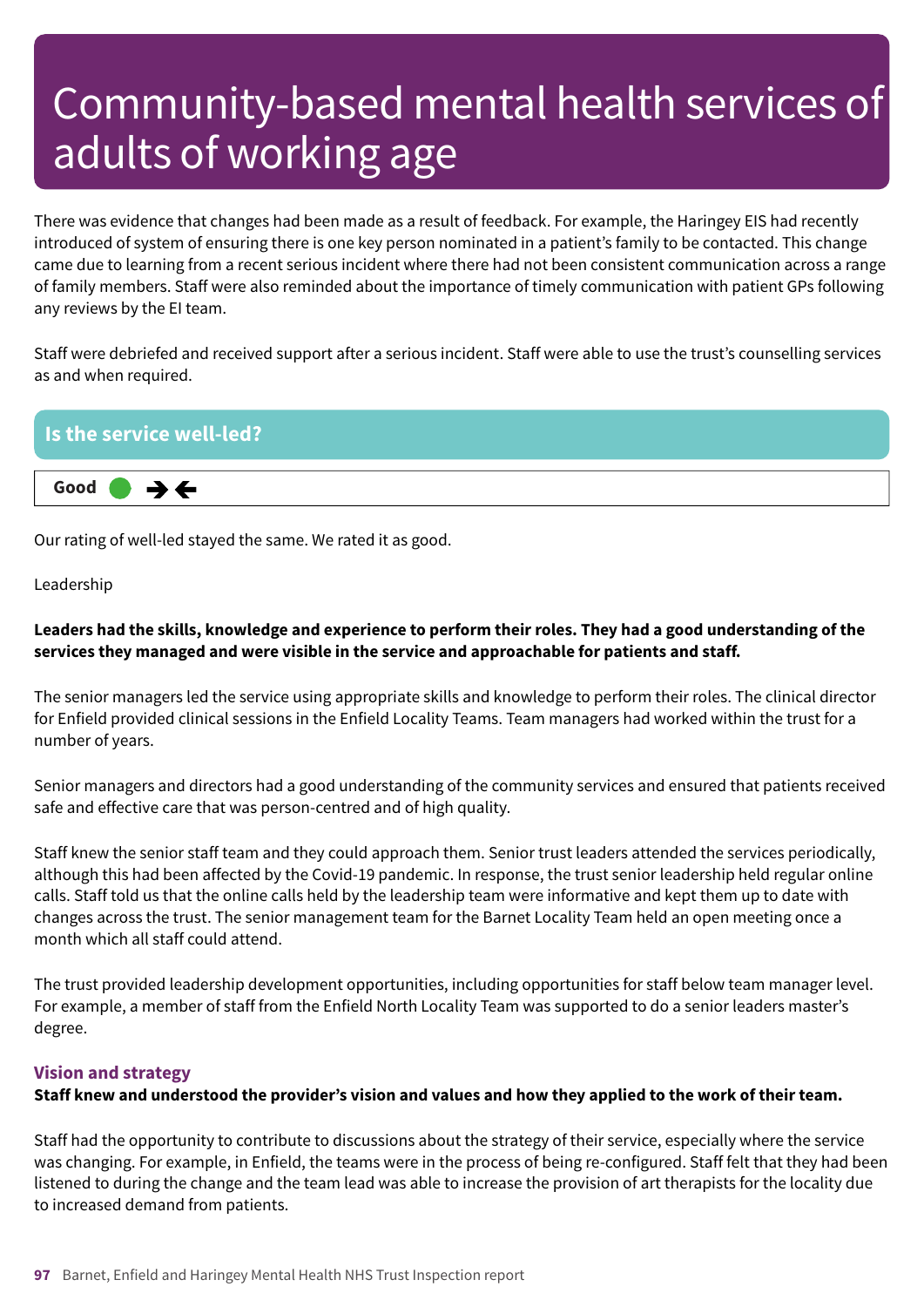Managers were aware of the budget available for their team and regularly reviewed it with senior managers. This ensured they were able to deliver good quality care to patients within the budget available. For example, the budget for the Haringey EIS had recently been increased. This allowed the number of care co-ordinators in the team to increase.

#### **Culture**

Staff felt respected, supported and valued. They said the trust promoted equality and diversity in daily work and **provided opportunities for development and career progression. They could raise any concerns without fear.**

Overall, staff across the community teams spoke positively about working for the trust. Staff felt supported by their managers. Staff participated in support groups that were provided on a regular basis. Staff were given welcome letters from the senior leadership team when starting at the trust.

Staff felt able to raise concerns without fear of retribution. Staff said they would feel comfortable in raising any concerns with their colleagues and managers. They felt their views and opinions would be listened to and acted on. Staff knew how to use the whistle-blowing process. Posters detailing who to contact if staff needed to speak up were on display in staff areas.

Managers dealt with poor staff performance when needed. For example, one team lead explained that they identified poor performance through supervision. Team leads set goals for performance to improve. Team leads could also send the employees on additional training if appropriate.

Teams worked well together and where there were difficulties managers dealt with them appropriately. Teams held regular away days to build rapport between team members.

Staff appraisals included conversations about career development and how it could be supported. Staff told us that they had good access to extra training courses for career and role development. For example, a nurse in the Haringey EIS had told us that they had recently received phlebotomy training and motivational interviewing training.

Most staff reported that the provider promoted equality and diversity in its day-to-day work and in providing opportunities for career progression. Staff told us that there were a lot of initiatives in place for Black, Asian and minority ethnic (BAME) staff, for example. A better together network to support BAME staff was in place at the trust.

Staff had access to support for their own physical and emotional health needs through an occupational health service. The Haringey EIS had recently set up a menopause social group to support and to educate the team about menopause. At the time of the inspection staff were considering of forming a similar group for patients.

The trust recognised staff success within the service, for example in the Barnet Locality Team there was a 'Barnet Stars' programme to recognise staff achievements.

#### **Governance**

**Our findings from the other key questions demonstrated that governance processes operated effectively at team level and that performance and risk were managed well.**

There was a clear framework of what must be discussed at a team level in team meetings to ensure that essential information, such as learning from incidents, was shared and discussed. For example, the Enfield North Locality Team had standing agenda items that included: audits, lessons learnt, safeguarding, policy notifications and mandatory training.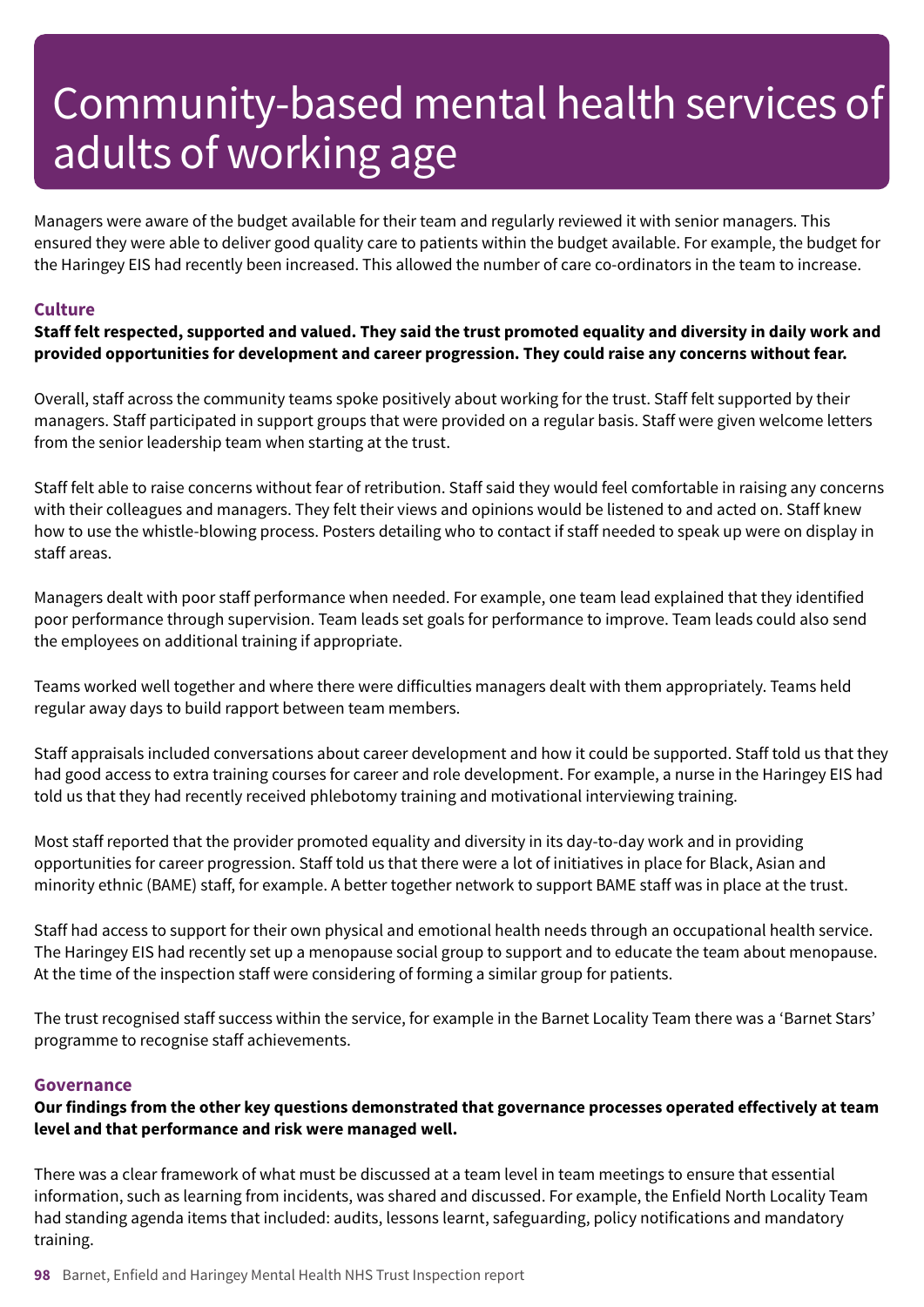Staff had implemented recommendations from reviews of deaths, incidents, complaints and safeguarding alerts at the service level. For example, duty staff in the Barnet South Locality Team implemented the use of a spreadsheet to record any outstanding actions at the end of the shift to ensure they were followed up the next day. This was implemented following a recent death investigation which found that important information was not handed over. The management team would check the spreadsheet daily to ensure they were actioned as the use of the spreadsheet was still not consistent.

Staff undertook clinical audits. The audits were sufficient to provide assurance and staff acted on the results when needed. Staff would undertake peer reviews of other teams' work. In the Barnet locality, the team manager from another team would conduct a monthly peer review. This review would look at different areas each month such as physical health and dignity and respect. As part of this review the manager would speak to staff, patients and would review patient care and treatment records.

Staff understood arrangements for working with other teams, both within the provider and external, to meet the needs of the patients. For example, team members would routinely attend delayed transfer of care meetings. The purpose of these meetings was to try and remove barriers to people being discharged and transferred to other teams. These meetings were attended by staff from the inpatient wards, local authority and local commissioners. The Trust was also part of the MHA admission pathway monitoring group to try and reduce the time taken for MHA assessments. Leaders told us that the multi-agency approach was working well and the meetings were more structured around the data that was collected.

#### **Management of risk, issues and performance**

### Teams had access to the information they needed to provide safe and effective care and used that information to **good effect.**

Staff maintained and had access to the risk register either at a team or directorate level. Staff could escalate concerns when required from a team level. For example, the Enfield Locality Team had a local risk register. The risks on the risk register matched the concerns that were shared by staff, such as the building not being owned by the trust so few changes could be made to the design and furnishings.

Senior and team managers had good oversight of the challenges within their teams and ensured plans were in place to ensure risk was mitigated.

#### **Information management**

**Staff collected analysed data about outcomes and performance and engaged actively in local and national quality improvement activities. Connectivity to the internet was variable in some team offices.**

The service used systems to collect data from teams that were not over-burdensome for frontline staff.

Most staff in the Barnet South Locality Team and Haringey EIS told us they had access to the equipment and information technology needed to do their work. The information technology infrastructure, including telephone system, worked well and helped improve the quality of care. Staff in the Enfield North Locality Team said there were often issues with the WiFi in the Silver Street location. Staff told us they would sometimes have to use their trust mobiles to hotspot with, these would also run out of data. Team leads told us how they had adapted the systems during the pandemic to ensure information was shared effectively. For example, telephone conferencing was used for meetings initially which was later replaced by online meetings.